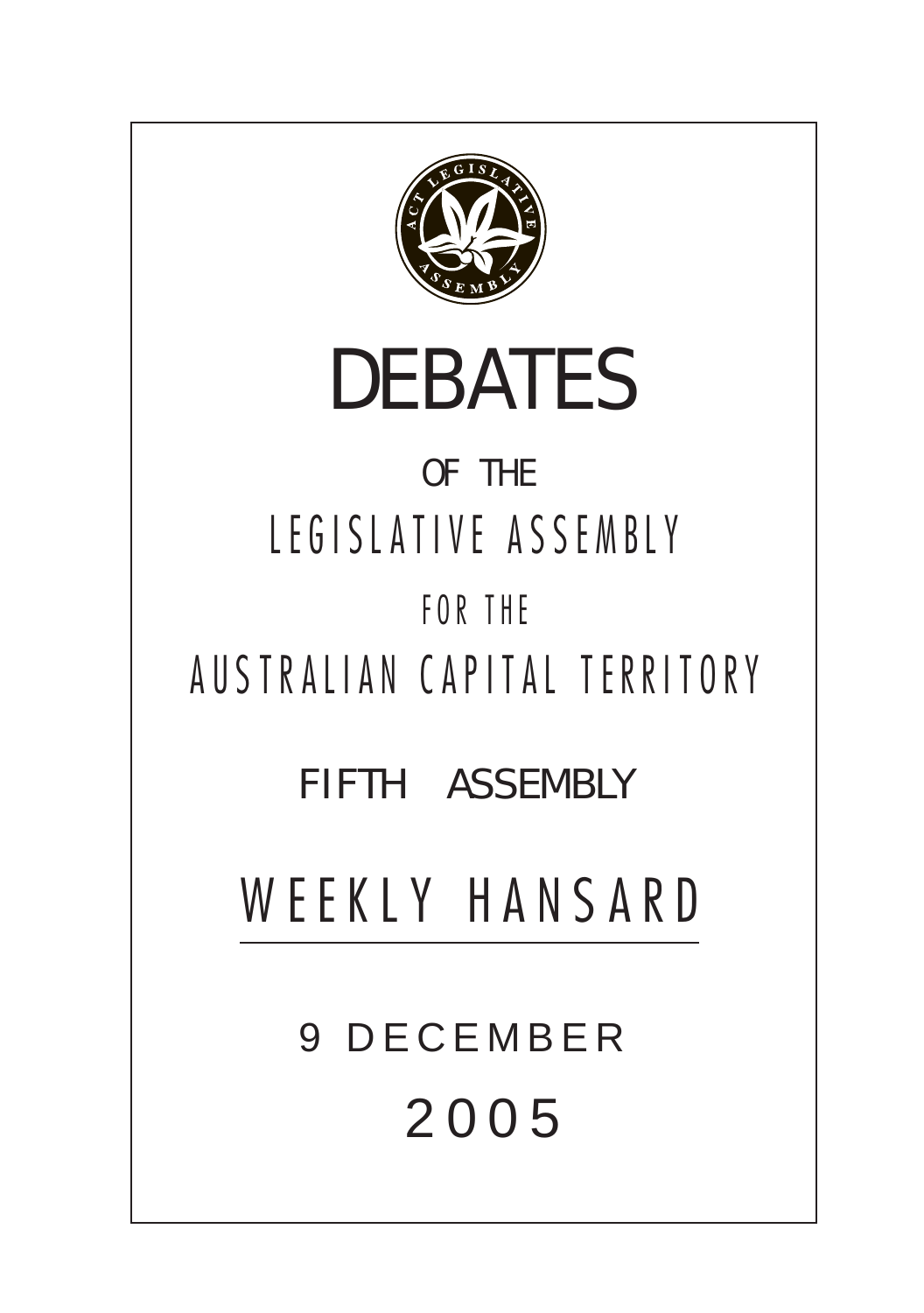# Thursday, 9 December 2004

|                                                                                 | 215 |
|---------------------------------------------------------------------------------|-----|
|                                                                                 |     |
| Classification (Publications, Films and Computer Games) (Enforcement) Amendment |     |
|                                                                                 |     |
|                                                                                 |     |
| Justice and Community Safety Legislation Amendment Bill 2004 (No 2) 220         |     |
|                                                                                 |     |
|                                                                                 |     |
|                                                                                 |     |
|                                                                                 |     |
| Smoking (Prohibition in Enclosed Public Places) Amendment Bill 2004229          |     |
|                                                                                 |     |
|                                                                                 |     |
|                                                                                 |     |
|                                                                                 |     |
|                                                                                 |     |
|                                                                                 |     |
|                                                                                 |     |
|                                                                                 |     |
|                                                                                 |     |
|                                                                                 |     |
| Questions without notice:                                                       |     |
|                                                                                 |     |
|                                                                                 |     |
|                                                                                 |     |
|                                                                                 |     |
|                                                                                 |     |
|                                                                                 |     |
|                                                                                 |     |
|                                                                                 |     |
|                                                                                 |     |
|                                                                                 |     |
| Supplementary answers to questions without notice:                              |     |
|                                                                                 |     |
|                                                                                 |     |
|                                                                                 |     |
|                                                                                 |     |
|                                                                                 |     |
|                                                                                 |     |
|                                                                                 |     |
|                                                                                 |     |
|                                                                                 |     |
|                                                                                 |     |
|                                                                                 |     |
|                                                                                 |     |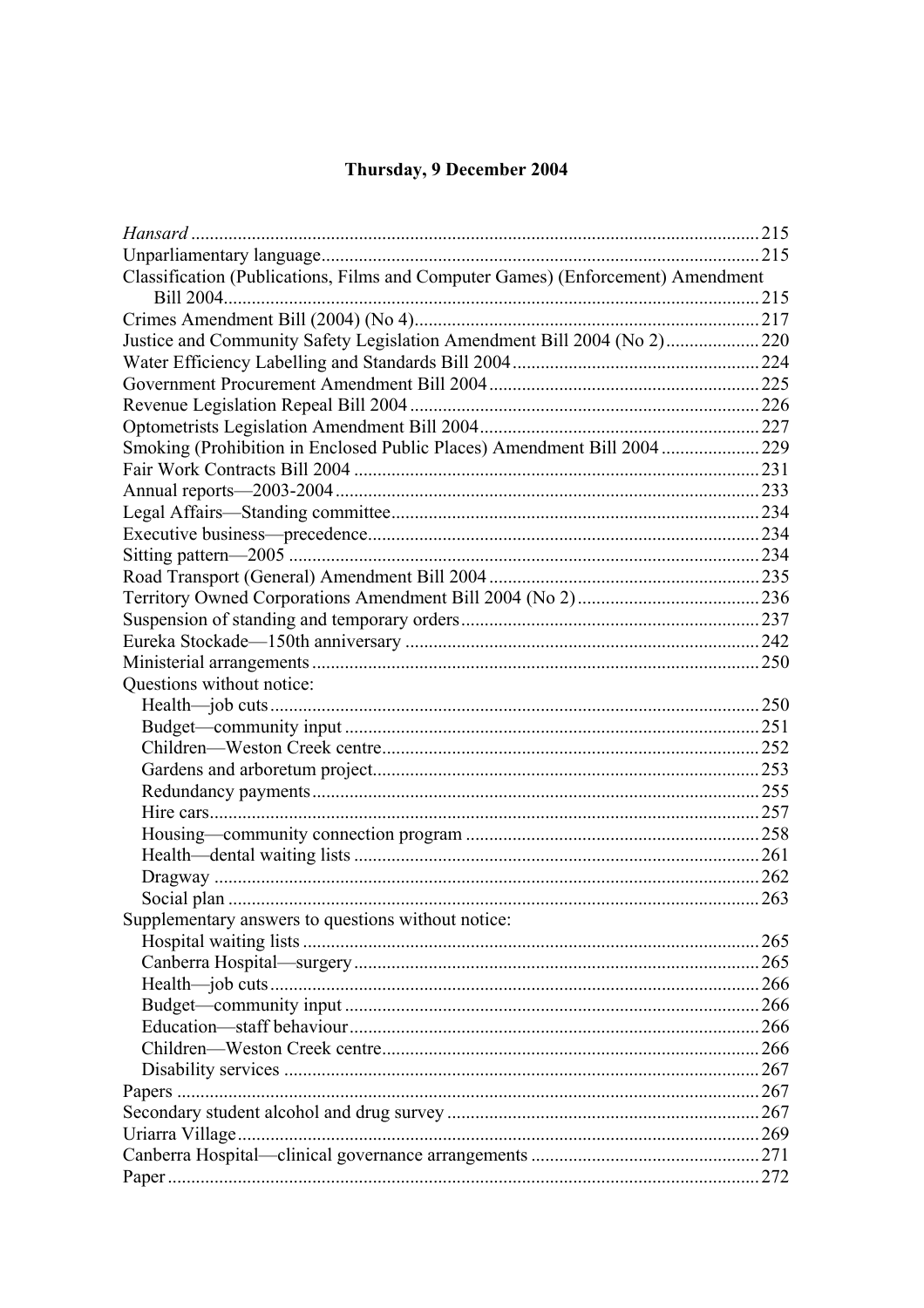| Minister for Education and Training, Minister for Children, Youth and Family Support, |  |
|---------------------------------------------------------------------------------------|--|
| Minister for Women and Minister for Industrial Relations (Ministerial statement) 272  |  |
| Minister for Disability, Housing and Community Services, Minister for Urban Services  |  |
| and Minister for Police and Emergency Services (Ministerial statement)  282           |  |
|                                                                                       |  |
|                                                                                       |  |
|                                                                                       |  |
|                                                                                       |  |
|                                                                                       |  |
| Adjournment:                                                                          |  |
|                                                                                       |  |
|                                                                                       |  |
|                                                                                       |  |
|                                                                                       |  |
|                                                                                       |  |
|                                                                                       |  |
|                                                                                       |  |
|                                                                                       |  |
|                                                                                       |  |
|                                                                                       |  |
|                                                                                       |  |
|                                                                                       |  |
|                                                                                       |  |
|                                                                                       |  |
|                                                                                       |  |
|                                                                                       |  |
|                                                                                       |  |
|                                                                                       |  |
|                                                                                       |  |
|                                                                                       |  |
|                                                                                       |  |
| Answers to questions:                                                                 |  |
|                                                                                       |  |
|                                                                                       |  |
| Motor vehicles—seniors registration concessions (Question No 4) 324                   |  |
|                                                                                       |  |
|                                                                                       |  |
|                                                                                       |  |
|                                                                                       |  |
|                                                                                       |  |
|                                                                                       |  |
|                                                                                       |  |
|                                                                                       |  |
|                                                                                       |  |
|                                                                                       |  |
|                                                                                       |  |
|                                                                                       |  |
|                                                                                       |  |
|                                                                                       |  |
|                                                                                       |  |
|                                                                                       |  |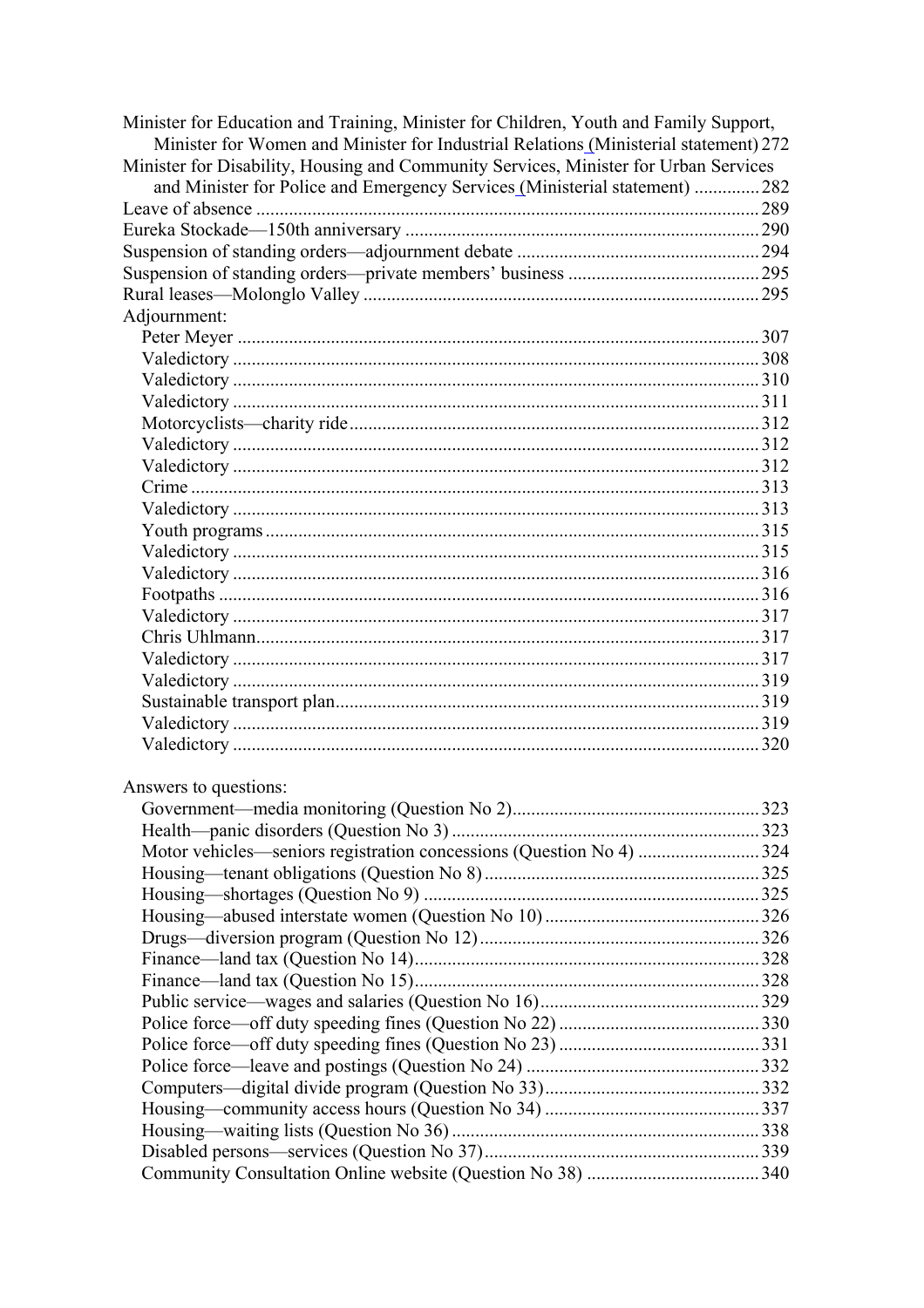| .343 |
|------|
|      |
|      |
|      |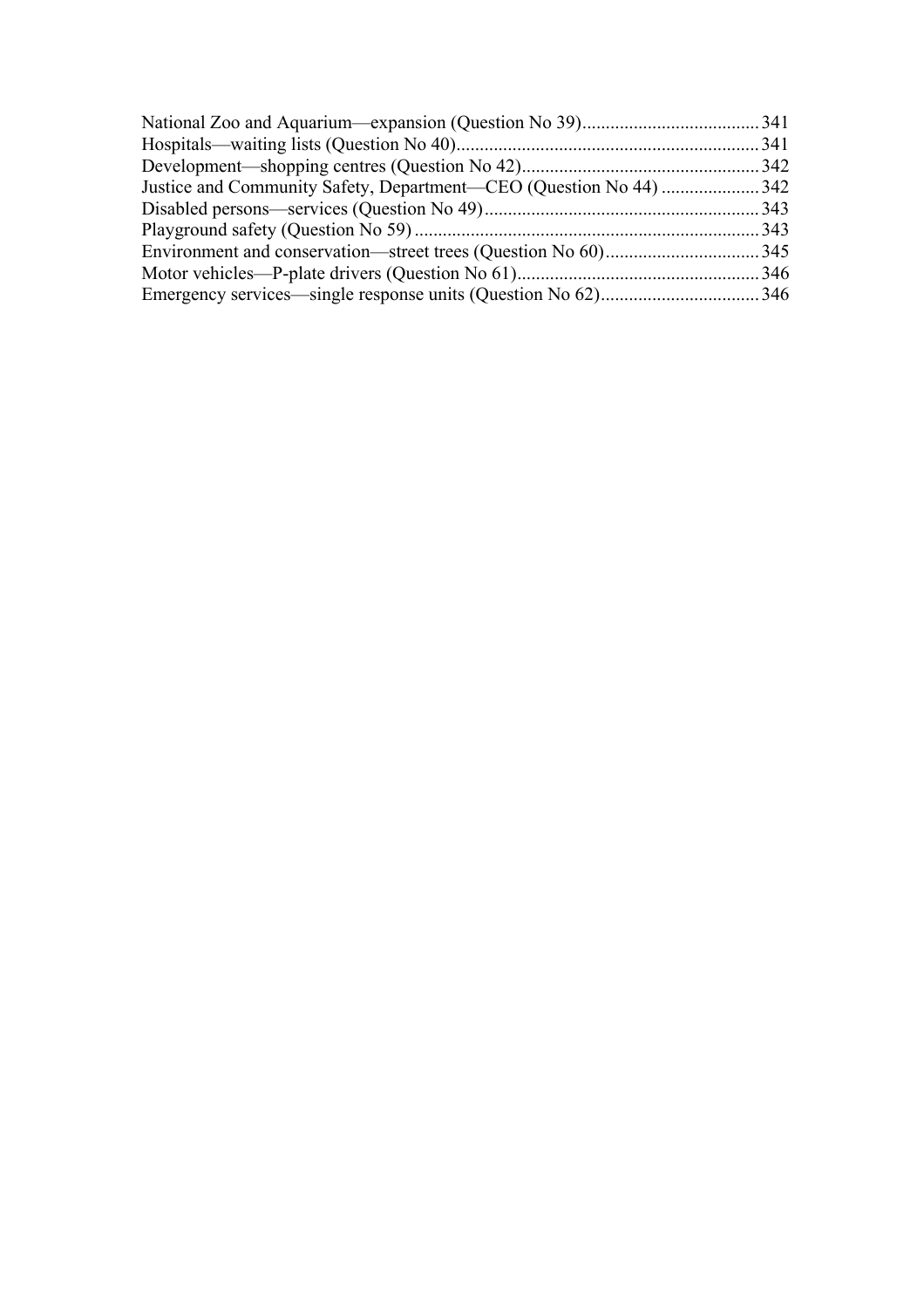# **Thursday, 9 December 2004**

**MR SPEAKER** (Mr Berry) took the chair at 10.30 am and asked members to stand in silence and pray or reflect on their responsibilities to the people of the Australian Capital Territory.

# <span id="page-4-0"></span>*Hansard*

**MR SPEAKER**: Members, I take this opportunity to remind you, particularly new members, of the position adopted by the Assembly in relation to the incorporation of speeches and material in *Hansard*. As members will appreciate, incorporations raise important procedural and Hansard production issues. If leave is granted to incorporate material, it must be provided to Hansard as soon as possible in an electronic format suitable for publication. The incorporated material is not reproduced in the uncorrected proof transcript. It is, however, published at the end of the proof daily *Hansard* and the official weekly *Hansard*.

# <span id="page-4-1"></span>**Unparliamentary language**

**MR SPEAKER**: Yesterday, Mrs Dunne raised a point of order in which she said that Mr Hargreaves had likened Mrs Burke to a banshee. I have reviewed the *Hansard* and ascertained that the words Mr Hargreaves used were, "It is a refreshing change to listening to Mrs Burke's scaremongering, banshee wailing issues." That is a little obscure, I have to say, but your closing remarks clinched it, Mr Hargreaves. I said that they would not help me in my deliberations, but I think they did in the end. You said, "I offer an apology to the banshees." I ask you to withdraw that.

**Mr Hargreaves:** Mr Speaker, I withdraw that comment. I note from the uncorrected proof *Hansard* that the comment to which you just referred has not been recorded.

**MR SPEAKER**: Also, I said that I would respond to a point of order that Mr Corbell raised in relation to some comments that Mrs Dunne had made in debate yesterday. Mrs Dunne preceded her comments by saying, "And it brings to the mind of the people of the ACT," and went on to describe her interpretation of what the Chief Minister may or may not have been doing. Mr Corbell raised the point of order on the question of an imputation that the Attorney-General was seeking to impugn the reputation of the coroner.

I have looked at this matter very closely, which is a very serious issue, especially when it comes to members of the judiciary, and I have taken the view that it is a rebuttable debating point and that it was open in the course of the debate to deal with the issue; so I find that there is no substance to the point of order there.

# <span id="page-4-2"></span>**Classification (Publications, Films and Computer Games) (Enforcement) Amendment Bill 2004**

**Mr Stanhope**, pursuant to notice, presented the bill, its explanatory statement and a Human Rights Act compatibility statement.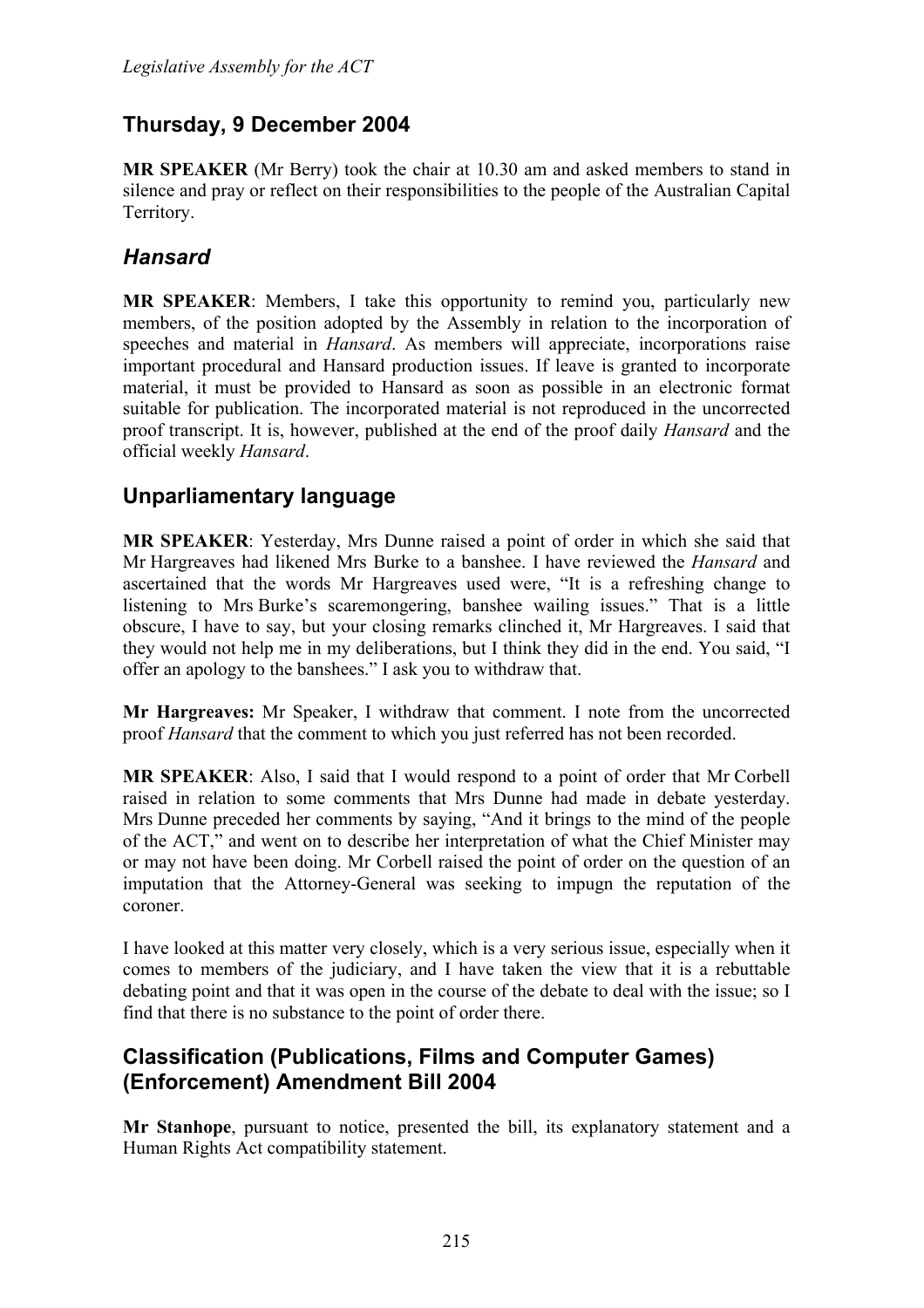Title read by Clerk.

**MR STANHOPE** (Ginninderra—Chief Minister, Attorney-General, Minister for Environment and Minister for Arts, Heritage and Indigenous Affairs) (10.35): I move:

That this bill be agreed to in principle.

The Classification (Publications, Films and Computer Games) (Enforcement) Amendment Bill 2004 will amend the Classification (Publications, Films and Computer Games) (Enforcement) Act 1995 to implement changes to the national classification code, harmonise the act with the Criminal Code 2002 and make other technical amendments.

Under the 1995 intergovernmental censorship agreement, the commonwealth, states and territories agreed to the creation of a cooperative scheme for censorship in Australia. The national classification code is established under commonwealth legislation, and classification decisions in relation to particular films are made by the commonwealth Office of Film and Literature Classification. However, the states and territories are responsible for the enforcement of classification decisions in relation to films, computer games and publications.

The underpinning principles of the national classification code are that adults should be able to read, hear and see what they want; minors should be protected from material likely to harm or disturb them; everyone should be protected from exposure to unsolicited material that they find offensive; and community concerns need to be taken into account about depictions that condone or incite violence, particularly sexual violence, and the portrayal of persons in a demeaning manner.

The national classification code sets out the criteria for assessing a film as being at a particular classification level, such as G, PG, MA and 15+. Classification designations let families know what is in a movie, computer game or publication. Classification and consumer advice decisions are based on the classifiable elements in a movie, computer game or publication. Classifiable elements include violence, sex, themes such as suicide, racism and corruption, course language, drug use and nudity.

Changes to the national classification code have recently been agreed to by the commonwealth, states and territories. The modified classification system will enhance consumer awareness of the age restriction associated with particular films and computer games by including an age specification as part of particular classification symbols. For example, R will become R 18+. These changes will highlight the distinction between the advisory categories, to which no age specification is attached—for instance, G, PG and M—and the restricted categories of film, X 18+, R 18+ and MA 15+.

Advisory classifications are not restricted to anyone, regardless of age. These classifications are a recommendation only, and parents are encouraged to advise their children whether these movies, computer games and publications are suitable. They also assist adults in making informed choices prior to viewing a particular film or purchasing a publication.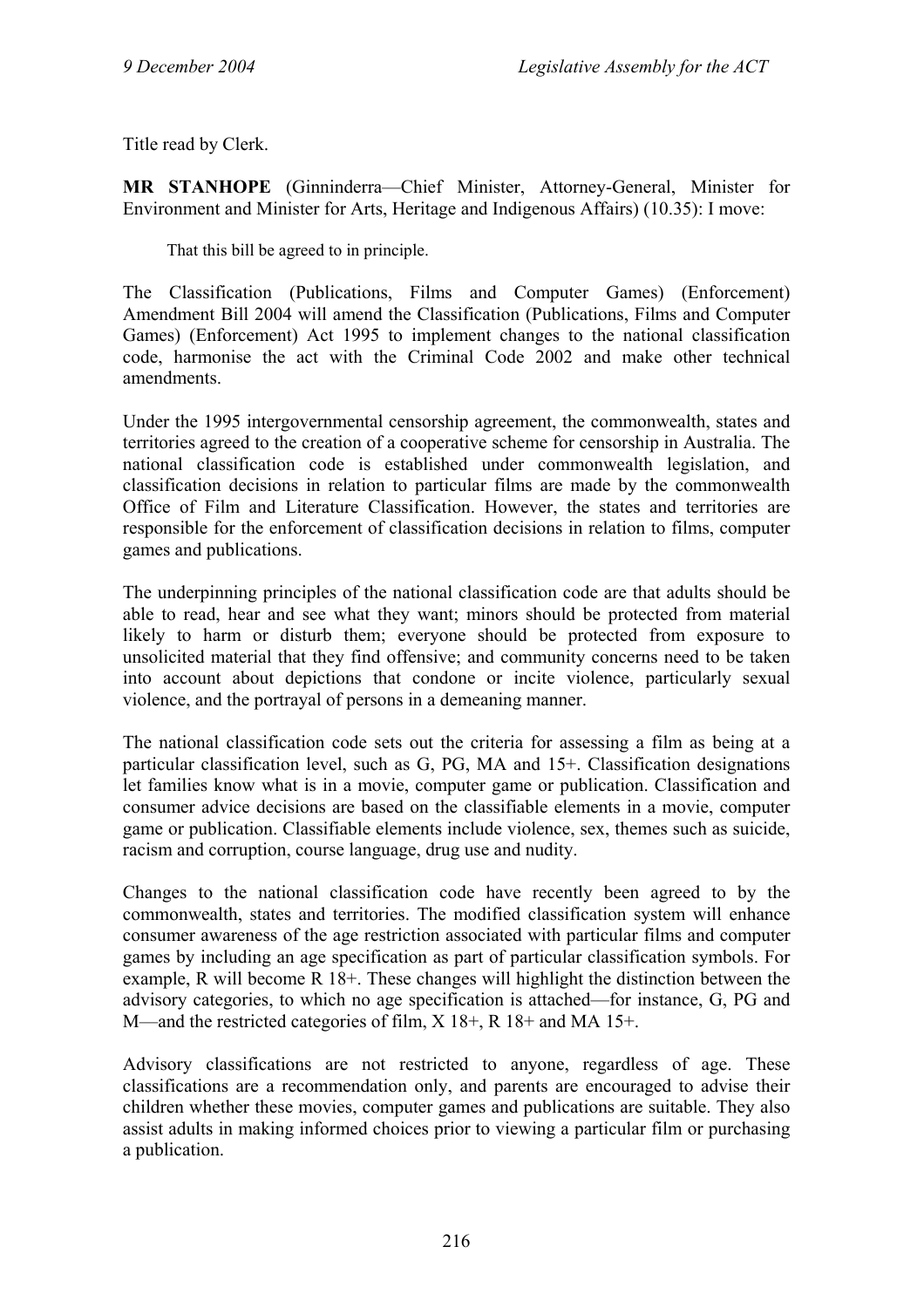Australian legislation recognises that some movies, games and publications require a mature perspective. The protection of children from exposure to unsuitable and explicit content is an important objective of the Australian classification system. Such material is classified in legally restricted categories.

The changes are a follow-on from the creation of a single set of classification guidelines for both films and computer games in 2003. The highest permissible classification for computer games will remain MA 15+. The amendments to classifications that are made by this bill are complementary to the changes to the national classification code made by the commonwealth earlier this year, following the agreement of censorship ministers. The states and the Northern Territory either have made or are in the process of making these amendments as part of the national cooperative scheme.

A system of transitional measures under the commonwealth act will allow films classified under the old system to continue to be exhibited, which will minimise any inconvenience to businesses involved in the film and computer game industry in complying with the new classification system. Amending the classification act has also given me the opportunity to introduce further technical amendments that will streamline the act with the Criminal Code 2002 and resolve a potential difficulty with evidentiary certificates issued by the commonwealth Office of Film and Literature Classification.

The bill has also been carefully considered in terms of its compatibility with the Human Rights Act 2004. In a small number of provisions in the bill there are some limitations on the rights of the accused in court proceedings so that the right of children to be protected from exposure to violent and sexually explicit material can be guaranteed. The protection of children from exposure to unsuitable and explicit content is an important objective of the Australian classification system.

Of necessity, the application of the Human Rights Act in circumstances such as this does require some value judgment to be made. In this case, a value judgment has been made by the government that these limitations are reasonable and demonstrably justified in a free and democratic society. I draw the attention of members to these provisions and also to the discussion of these issues contained in the explanatory statement. I commend the bill to the Assembly.

Debate (on motion by **Mr Stefaniak**) adjourned to the next sitting.

# <span id="page-6-0"></span>**Crimes Amendment Bill (2004) (No 4)**

**Mr Stanhope**, pursuant to notice, presented the bill, its explanatory statement and a Human Rights Act compatibility statement.

Title read by Clerk.

**MR STANHOPE** (Ginninderra—Chief Minister, Attorney-General, Minister for Environment and Minister for Arts, Heritage and indigenous Affairs) (10.42): I move:

That this bill be agreed to in principle.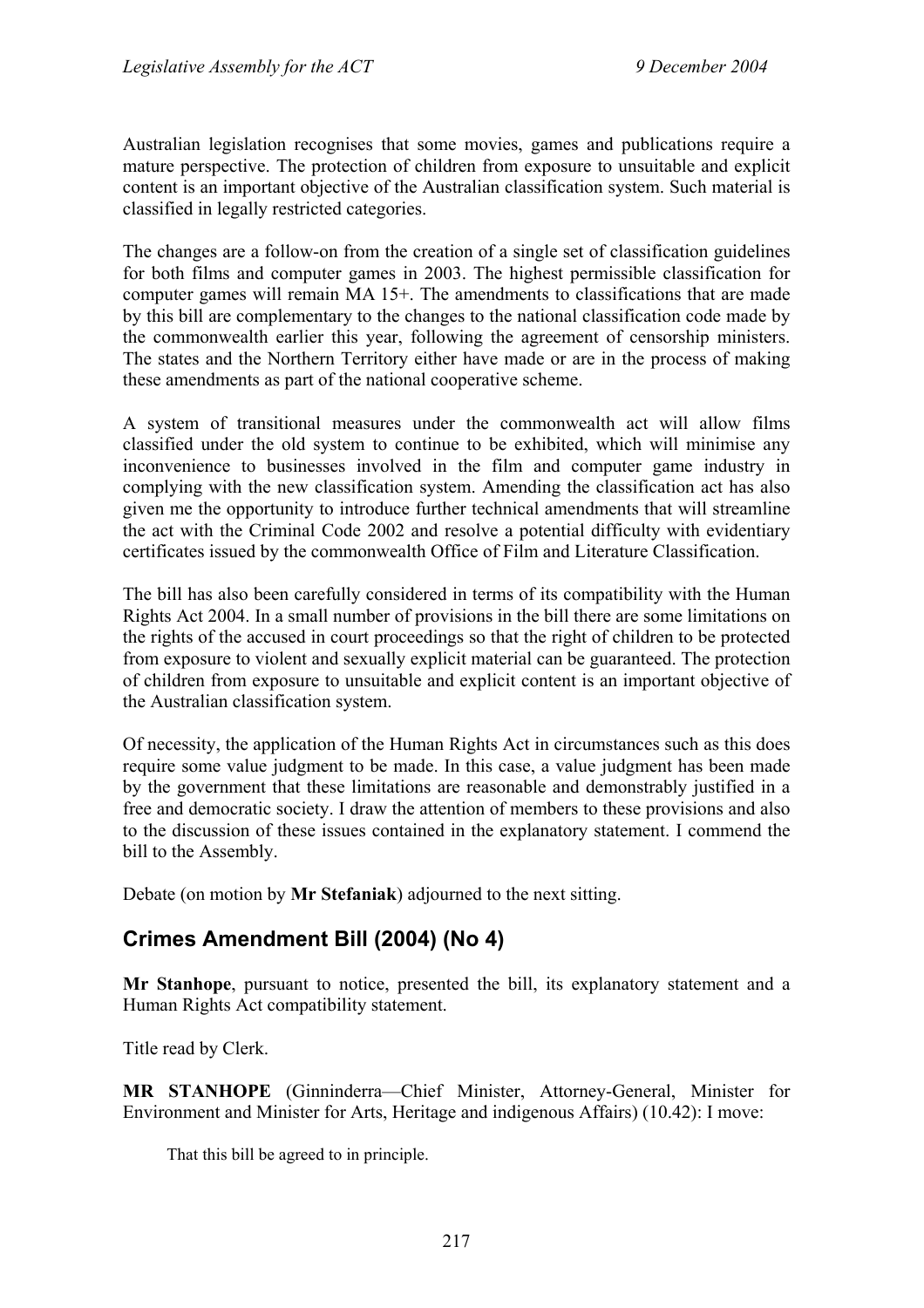Mr Speaker, for any community, cases involving the criminal law and mental impairment pose considerable challenges for justice. There are two facets of criminal law where the distinction between someone being mentally well and being mentally unwell is crucial: firstly, culpability and, secondly, the procedural issue of fitness to plead. The bill I have presented today addresses one of these challenges, namely, the procedural issue of the mental fitness of an accused person to plead in a criminal trial.

In our system, it is crucial that justice should be done and be seen to be done by proving or disproving criminal responsibility of an accused person. Every person has the right to be recognised as a person before the law. Conversely, the law has an obligation to treat everyone equally and impartially. Our system of government designates the judiciary as the institution that applies the law equally, impartially and openly. Australian criminal law requires that the test of criminal responsibility must involve an element of fault based upon a sane mind. Likewise, our law presumes that an accused person is mentally fit to plead to a charge.

If a person's mental health is impaired to the extent that they cannot understand the nature of the charge, enter a plea, instruct their lawyer or engage in a number of other important procedural decisions, then they are not fit to plead. There are two fundamental elements to proving a criminal offence: the physical element of the offence, namely, the result, conduct or circumstances caused by the act; and the fault element of the offence, namely, the intention, knowledge, recklessness or other attribute of the mind.

In a criminal trial the fault element of an offence—whether a person is guilty or not cannot be thoroughly tested if the accused person is mentally unwell. It is possible that the accused person was mentally fit at the time of the offence and that they subsequently became unfit during the trial. Testing an accused person's fitness to plead is not a test of their mental capacity at the time of the offence; it deals with the person's capacity at the time of the hearing. If an accused's mental fitness is raised in a criminal trial, then that issue needs to be resolved before the substance of the offence itself and the culpability of the person can be tried.

Mr Speaker, this bill improves the quality of the process to test a person's fitness to plead by designating the judiciary as the institution that determines an accused person's mental fitness to plead. At present, our process of testing mental fitness does not occur in open court, and the evidence is not tested according to the standards of the criminal trial.

In the early 1990s most Australian jurisdictions modernised mental health law. These major national reforms created a legal framework for the involuntary treatment of people who are so unwell they lack the capacity to accept or decline medical care. The ACT adopted its own Mental Health (Treatment and Care) Act in 1994. The mental health act established a tribunal to impartially assess people for mental impairment and, if necessary, make orders for their treatment. The tribunal also assesses the mental fitness of people in criminal trials and advises the court of the person's condition.

On the face of it, it may seem that assessing fitness to plead should be a task of the Mental Health Tribunal. However, looking behind the apparent harmony of the two tasks, there is an elemental clash between the therapeutic responsibilities of the tribunal and the criminal justice responsibilities. The Mental Health Tribunal was established for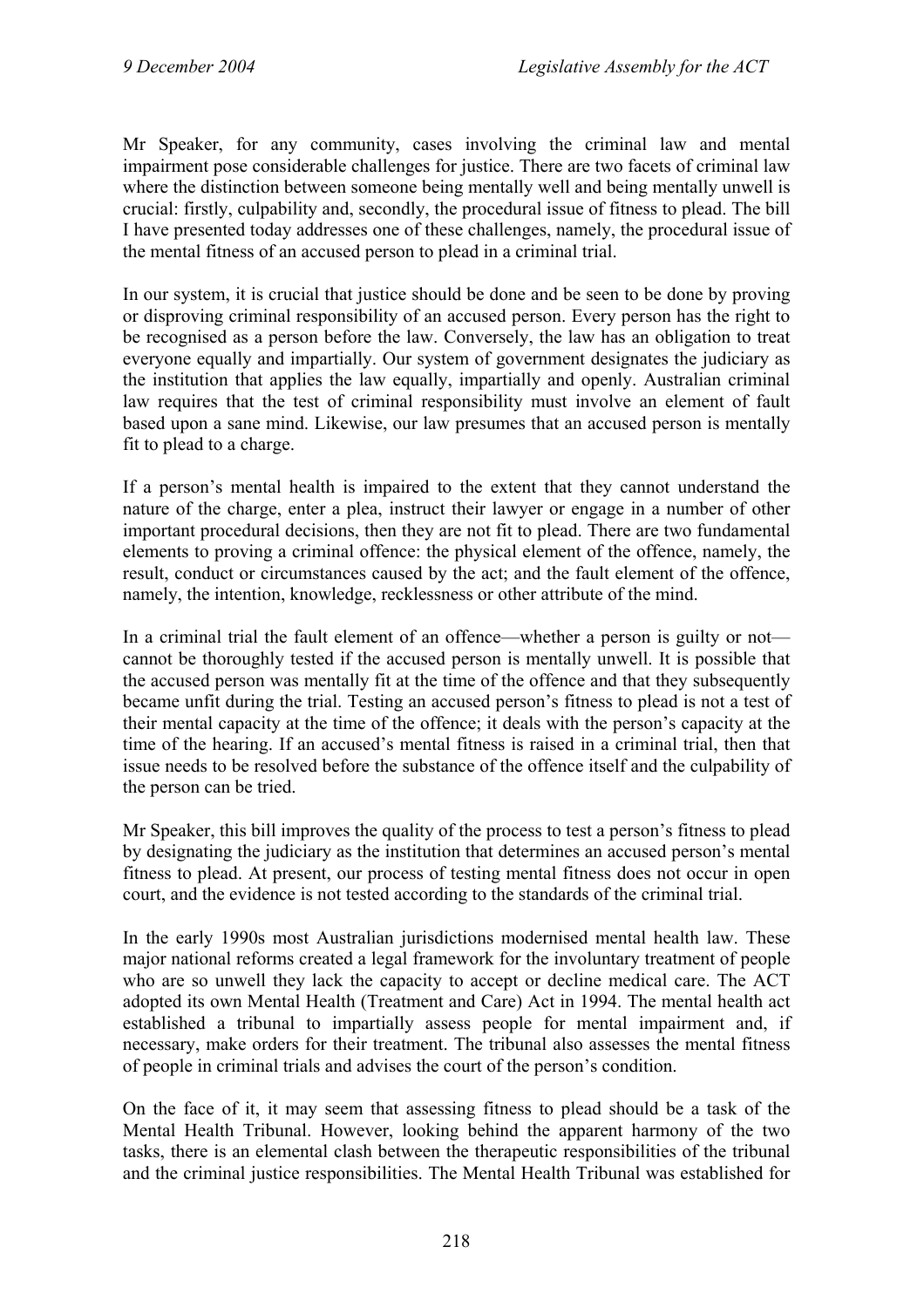therapeutic reasons: to make orders to assist and treat people in need when they could not make reasoned decisions for themselves.

The text and form of the mental health act is clearly about the treatment of mentally impaired people and the protection of their rights. The methods used by the Mental Health Tribunal to hear cases are consistent with therapeutic care, yet inconsistent with a criminal trial. At the moment there is a contradiction in our criminal justice process in terms of testing mental health for culpability and testing mental health for fitness to plead. Culpability is tested by a court—by a judge or jury. Fitness to plead is determined by advice to the court from the Mental Health Tribunal. Just as culpability is tested by the court, I believe fitness to plead also should be tested by the court.

Although there are mechanisms to enable the Mental Health Tribunal to hold open hearings, it is rare for the process to be open. Closed proceedings are the right process for people in need of treatment but the wrong process to determine an important procedural matter in a criminal trial, namely, fitness to plead. The evidence presented before the tribunal is not subject to cross-examination by the prosecution, and the tribunal is not bound by the rules of evidence as a court is bound. The mental health act does not require the prosecution or defence to make representations to the tribunal when an accused person's mental fitness is tested. Expert witnesses before the tribunal are not subject to cross-examination; nor can the prosecution or defence call witnesses to testify on the issue of an accused person's fitness to plead.

Without detracting from the need for change, I would like to emphasise that this bill in no way diminishes the important work conducted by the tribunal over the last 10 years. The tribunal has done exactly what the Assembly asked of it, and I commend it for its valuable work.

When I first introduced this bill in the last weeks of the Fifth Assembly, a number of organisations and individuals contacted my office to express some concern about the impact of the bill. The bill lapsed at the conclusion of the Fifth Assembly's business, but since that time the department has consulted with key community organisations. The department has held frank discussions with the Mental Health Consumers Network, the Mental Health Community Coalition, the Mental Health Provider Network and the ACT Council of Social Service. I believe these discussions have helped my department to understand the concerns held by the community. They have also provided an opportunity to explain how the bill will change the current system.

There were some fears that the bill was the government's only response to community concerns about mentally unwell people who come to the attention of the criminal justice system. This bill is an important step in starting to fix the relationship between mental health and criminal justice, but I stress that it is only one of many steps we need to take and will be taking over the coming years, in consultation with all interested parties.

Some members of the community were worried that the bill takes the issue of fitness to plead out of the hands of a tribunal that specialises in mental health and into the realm of the court and hence may place people with a mental health problem at a disadvantage. On this point I say that our courts already have to consider and weigh up evidence of mental health conditions when trying a person who presents a case that they were mentally impaired at the time of the offence.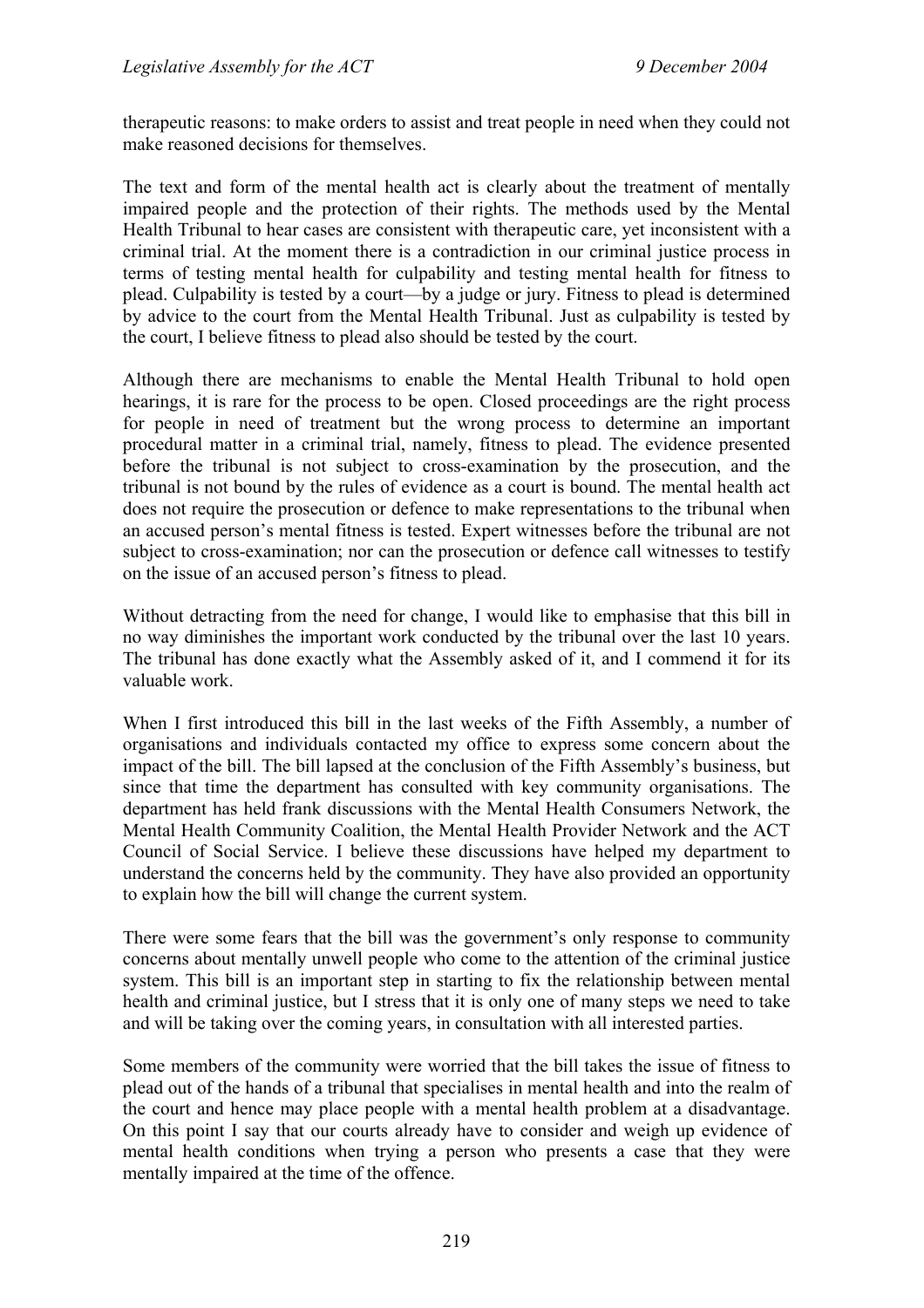I also believe that applying the rules of evidence to fitness to plead issues and allowing both the defence and the prosecution a greater scope of core witnesses will be of benefit to all involved. The fact that it takes place in open court enables the whole community to see for itself that the evidence is fairly tested and considered. It is important to note that under the bill the question of fitness to plead is a question of fact that is to be decided on the balance of probabilities, not on the criminal law standard of beyond reasonable doubt.

I agree that over the last 10 years the judiciary may not have had the opportunity to experience or consider all of the issues surrounding fitness to plead matters. However, rather than continuing the fragmentation of criminal justice, we should take a lead and enable the courts to build upon their experience. I believe that most of our community has confidence in the impartiality of our magistrates and judges. The judiciary's impartiality is there for all to see because the trial process is open and the judiciary has demonstrated its strength to judge impartially.

I thank those community organisations which discussed these issues with officers of my department. I thank them for honest and engaging discussion. I also thank the Minister for Health and his department for their counsel and assistance in relation to this issue.

This bill will amend the Crimes Act 1900 to restore the adjudication of an accused person's mental fitness to plead to its rightful place: in court. I commend the bill to the Assembly.

Debate (on motion by **Mr Stefaniak**) adjourned to the next sitting.

# <span id="page-9-0"></span>**Justice and Community Safety Legislation Amendment Bill 2004 (No 2)**

**Mr Stanhope**, pursuant to notice, presented the bill, its explanatory statement and a Human Rights Act compatibility statement.

Title read by clerk.

MR STANHOPE (Ginninderra-Chief Minister, Attorney-General, Minister for Environment and Minister for Arts, Heritage and Indigenous Affairs) (10.51): I move:

That this bill be agreed to in principle.

Mr Speaker, the Justice and Community Safety Legislation Amendment Bill 2004 (No 2) is the eleventh bill in a series of bills dealing with legislation within the justice and community safety portfolio. The bill makes a number of minor and technical amendments to portfolio legislation. The amendments are as follows.

#### **Agents Act 2003**

This amendment corrects a mistaken reference to the first business day of the month in section 109 of the act. The reference is amended to the 10th business day of the month.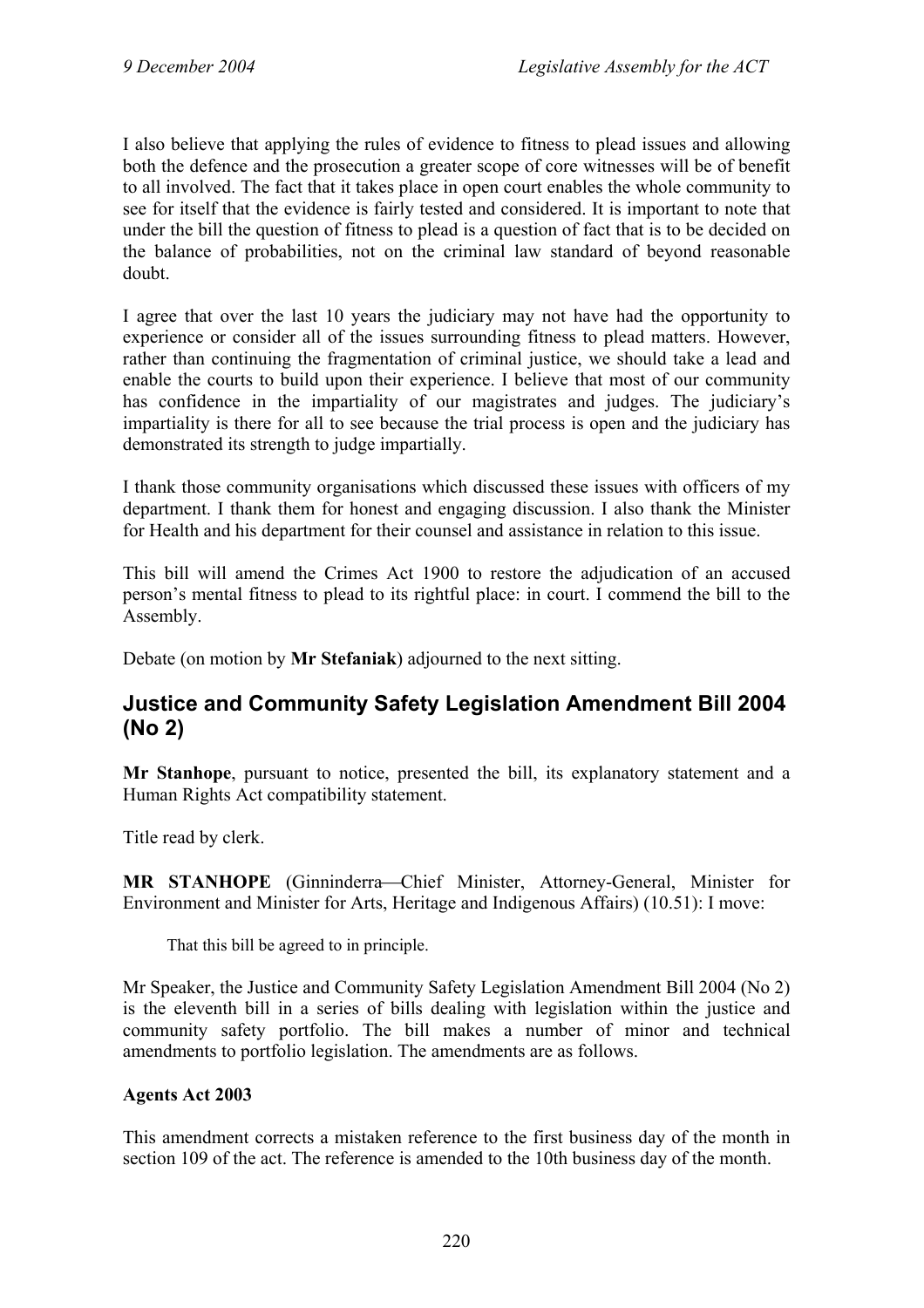#### **Bail Act 1992**

The Bail Amendment Act 2004 amended existing provisions that enabled the Magistrates Court and the Supreme Court to review bail decisions. The intent of the amendments was to prevent successive requests for reconsideration without proper justification, while also providing an avenue for reconsideration of a decision rather than going to appeal. The amendments limited applications for review on the basis of a significant change in circumstances, new evidence or information significant to a bail decision.

The amending bill was edited to ensure that section 43, dealing with the power of the Supreme Court to review decisions, contemplated decisions made by any justice of the court, as opposed to the justice who first reviewed, or made, a decision. These editorial changes should have removed a reference to a singular judge. This bill corrects this error by replacing any such references in sections 42 and 43.

#### **Civil Law (Wrongs) Act 2002**

Members of the legal profession have identified two provisions in the Civil Law (Wrongs) Act 2002 where a claimant may be inadvertently disadvantaged by the operation of the sections in their current form.

Section 51 sets out the time period for a claimant to give a respondent a written notice of claim. As currently drafted, the provision provides that the notice period ends on the earlier of two specified days. One of these days is the day four months after the day the claimant first consults a lawyer. This has the effect that any advice sought, including free preliminary advice provided by legal aid or the law society duty solicitor, or an informal inquiry to a legally trained acquaintance, may set time running for giving a notice of claim. The bill amends the section to provide that the time period ends on the day one month after the claimant first instructs a lawyer to act on their behalf. This amendment is consistent with amendments in other jurisdictions.

Section 188 states that a lawyer must not sign a pleading in relation to a claim unless they have filed a certificate stating that the claim has a reasonable prospect of success. The effect of this requirement is that a lawyer must first file the certificate and then later separately sign and file the pleading. This means that the client pays twice for the filing of documents. The bill amends the provision to provide that a lawyer must not lodge or file a pleading unless they have lodged or filed a certificate or the pleading is accompanied by a certificate.

#### **Confiscation of Criminal Assets Act 2003**

The Confiscation of Criminal Assets Act 2003 enables ACT courts to restrain property, income or assets that form the benefits of crime or are used to commit crime. Section 29 of the act sets out the matters to be included in an affidavit made by a police officer that must support an application for a restraining order. The bill amends section 29 to clarify that for an affidavit obtained under the section, the police officer is required to state whether they suspect the property is tainted or subject to the alleged offender's effective control.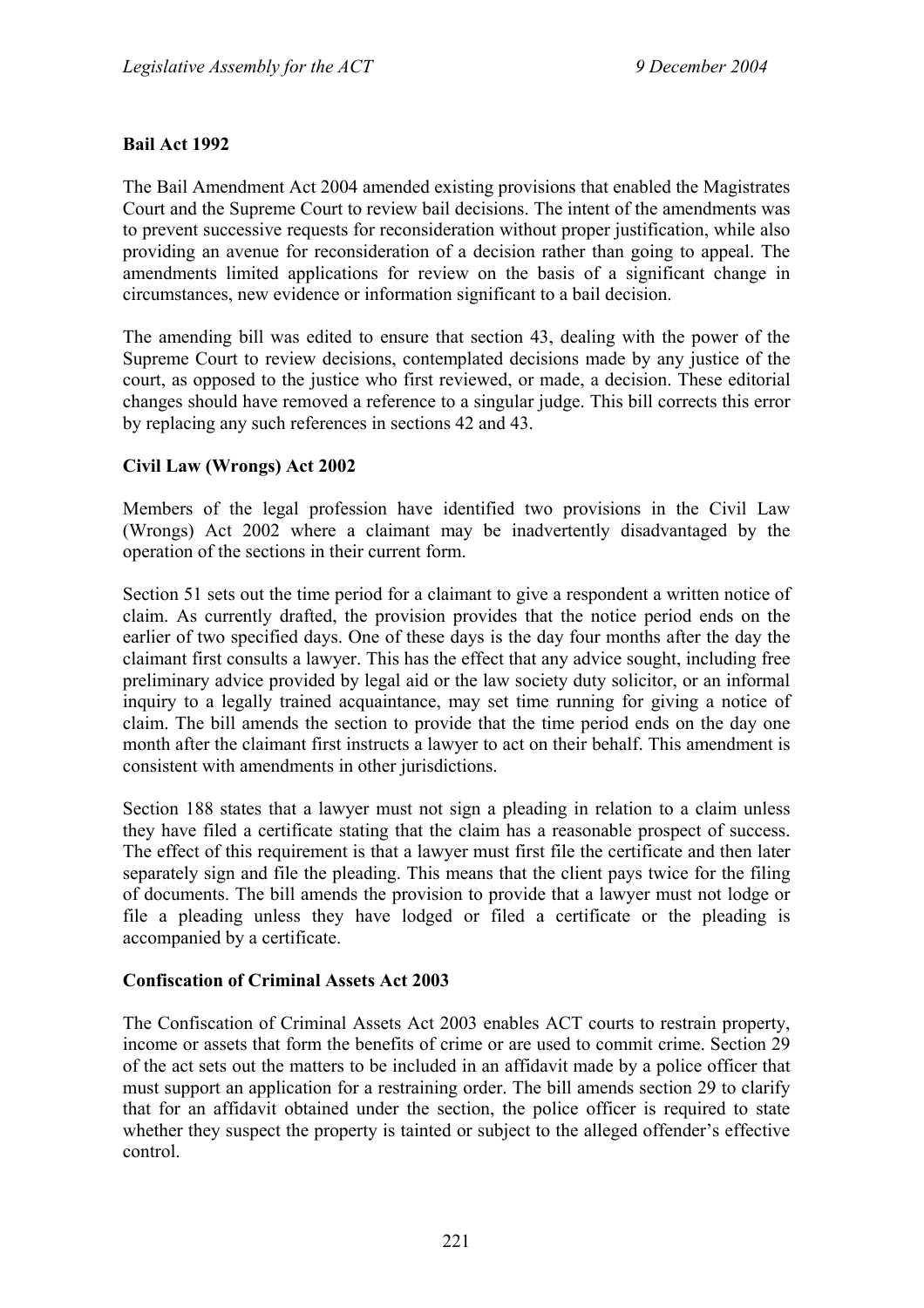An issue has been raised in relation to the use of the word "indictment" in the act. It has been suggested that the use of indictment in the act is not synonymous with an information. The Legislation Act 2001 and the Crimes Act 1900 define an information and indictment synonymously. The bill removes any doubt that in the context of the Confiscation of Criminal Assets Act 2003 indictment also means an information.

#### **Drugs of Dependence Act 1989**

The bill makes minor amendments to the Drugs of Dependence Act to allow the regulations developed for the Criminal Code (Serious Drugs Offences) Amendment Act 2004, chapter 6, to be the regulations for both the DDA and the Criminal Code. This will ensure that the same list applies for the drugs of dependence that may be prescribed by doctors and dispensed by pharmacists and those drugs and plants for which an illicit market exists. It is proposed to substitute the specific references to the drugs of dependence regulations in the Drugs of Dependence Act with the Criminal Code regulations that will be made early in 2005.

#### **Legislation Act 2001**

Section 192 of the Legislation Act 2001 deals with the question of when a prosecution may begin and provides at paragraph (1) (d) that a prosecution for an offence against section 90—minor theft—of the Crimes Act 1900 may begin at any time. The provision is no longer required, given the provisions of section 321 of the Criminal Code 2002 and the 2002 decision of the full Federal Court in Lawson v Gault.

Paragraph 192 (1) (d) was inserted into the Legislation Act before the Federal Court decision in Lawson v Gault. At that time there was no offence for which a person who had stolen less than \$1,000 and whose theft was not discovered for a year or more could be charged. Both Lawson v Gault and subsection 321 (3) of the Criminal Code resolved this anomaly and, accordingly, paragraph 192 (1) (d) is now redundant. The provision being repealed will continue to apply to offences committed prior to the commencement of the Criminal Code provisions.

As a consequence of the amendment of the word "indictment" in the Confiscation of Criminal Assets Act 2003, amendments to the Legislation Act 2001 have also been prepared to clarify that an indictment presenting a charge of an indictable criminal offence against an accused in the Supreme Court also contemplates an information about any offence against an accused presented to the Magistrates Court.

An amendment was recently made to section 192 of the Legislation Act which intended to place the three categories covered by the section on an equal footing. However, it is still the case after the amendment that a prosecution at any time of an offence with a penalty of 100 penalty units is statute barred against a corporation and an individual who aids and abets a corporation, but not against an individual. To ensure that each category under the section is treated equally, section 192 is being amended by substituting "more than 100 penalty units" with "100 penalty units or more" at paragraphs (1) (b) and  $(1)$  (c).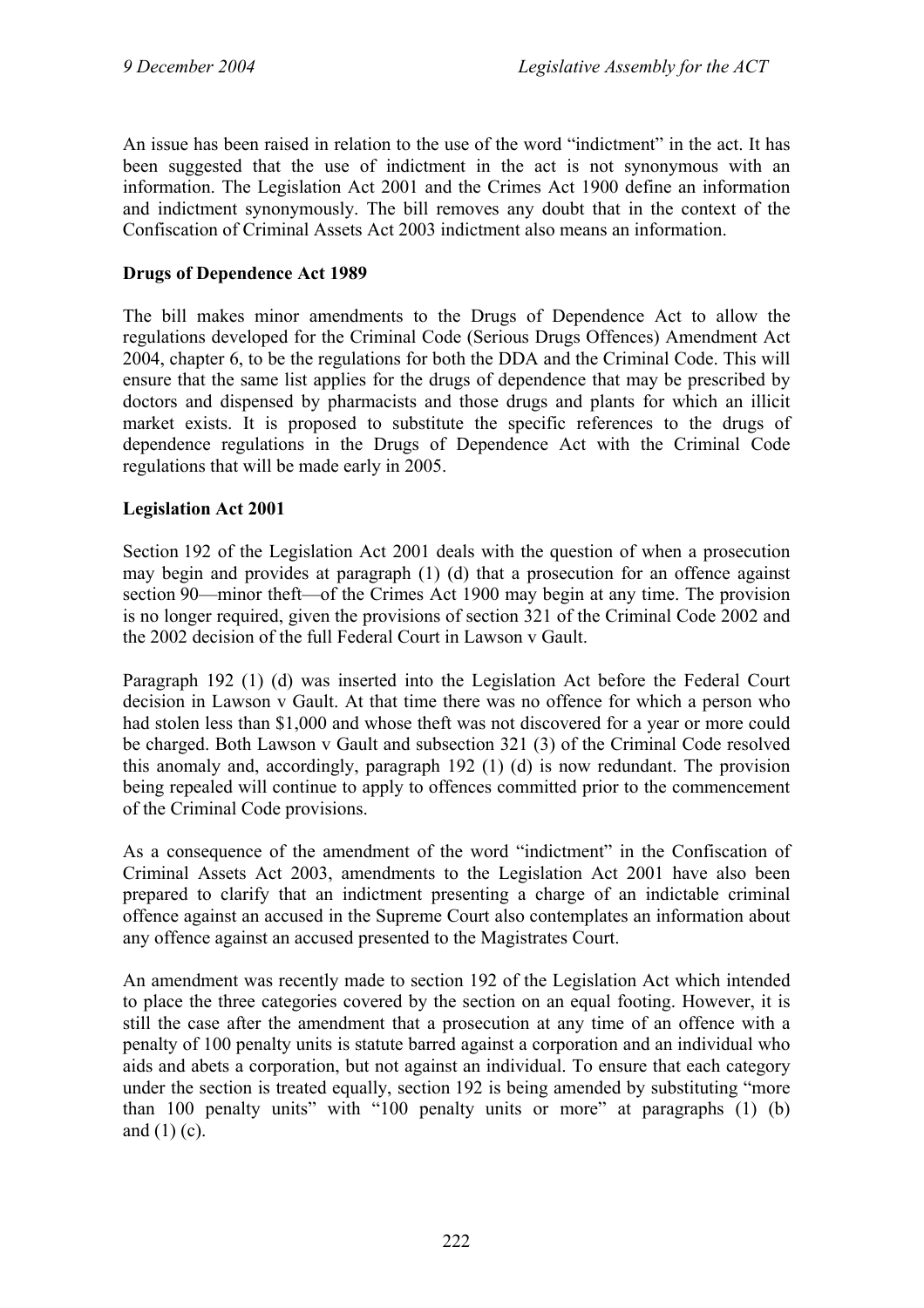Section 81 of the Legislation Act is frequently relied on to support transitional administrative arrangements between old and new legislative schemes. However, there is some doubt about the operation of the section in relation to the performance of anticipatory administrative functions to be carried out in relation to entities such as statutory corporations that are not yet technically in existence because the establishing legislation has not yet commenced. To remove any doubt, section 81 is being amended to expressly extend its operation to cases where powers are to be exercised in relation to entities established under laws that are notified but not yet commenced.

#### **Magistrates Court Act 1930**

The bill amends the Magistrates Court Act to increase the statutory time allowed for appeals from 21 days to 28 days and to allow the Attorney-General and the Director of Public Prosecutions to initiate appeals from the Magistrates Court to the Supreme Court on questions of law. The amendment provides for a reference appeal similar to that which exists for the indictable jurisdiction under section 37S of the Supreme Court Act 1933.

#### **Security Industry Act**

The bill amends current section 42 of the Security Industry Act 2003 to state that the requirement to wear a licence does not apply where the regulations require an employee to wear some other form of identification. This amendment is designed to reduce the security risk that may be faced by crowd controllers should their licence, which contains the crowd controller's name and photograph, be pulled off during a confrontation with a disgruntled patron who has been ejected from premises due to inappropriate behaviour or intoxication.

As a consequence of the amendment to section 42, section 41 of the act, which makes it an offence for a licensee to fail to produce their licence on demand, has been amended. It would be impossible for a person who is wearing another form of identification rather than their licence to produce a licence on demand. The bill amends section 41 to provide that the offence will not apply where a person is required to wear another form of identification under section 42.

#### **Security Industry Regulations 2003**

Currently, where a security industry provider is granted an exemption under subsection 42 (3) of the Security Industry Act 2003 from the requirement to wear their licence, regulation 12 (1) requires that the master licensee—the employer—allocate a unique identification number to their employees who are crowd controllers. To facilitate the efficient identification of individual crowd controllers in the event of a consumer complaint, the bill amends regulation 12 to provide that the Commissioner for Fair Trading will issue the identifying number to crowd controllers.

#### **Smoking (Prohibition in Enclosed Public Places) Act 2003**

The Smoking (Prohibition in Enclosed Public Places) Act 2003, when it commences on 1 December 2006, will insert a number of new provisions into the Liquor Act 1975.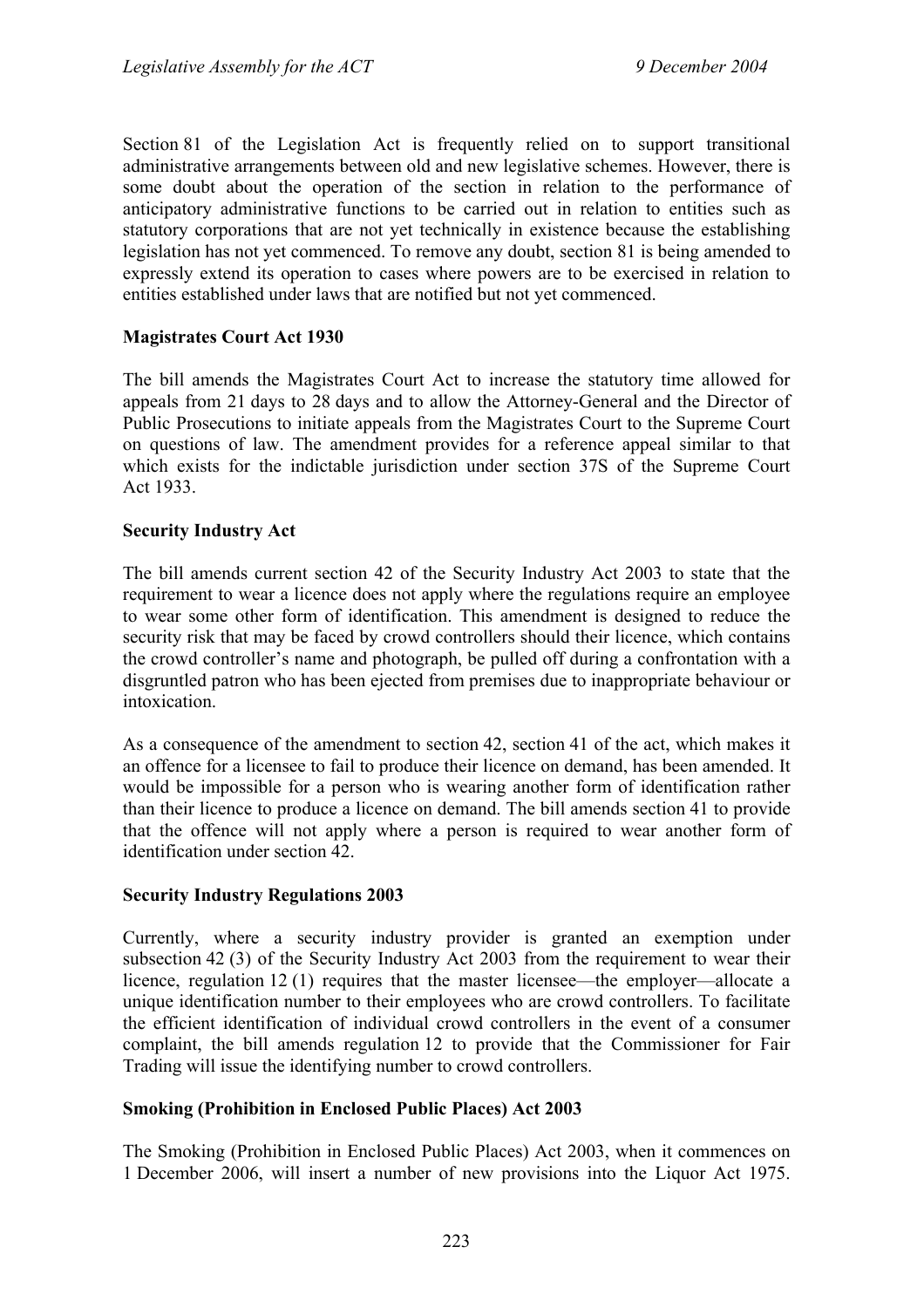These provisions will amend the disciplinary regime set out in the Liquor Act so that offences against the Smoking (Prohibition in Enclosed Public Places) Act are a ground for the taking of disciplinary action against a liquor licensee.

Sections 31 and 34 provide for the automatic cancellation of a liquor licence or liquor permit where a licensee or permit holder is convicted of an offence under section 8 of the Smoking (Prohibition in Enclosed Public Places) Act 2003. These provisions bypass the existing disciplinary regime operating under the Liquor Act and, effectively, result in a double penalty being imposed upon a licensee or permit holder for one offence. An automatic cancellation without the benefit of a hearing before the liquor board may result in a denial of natural justice for the licensee.

In addition, the penalty of an automatic cancellation of a licence or permit is disproportionate to the offence under the Smoking (Prohibition in Enclosed Public Places) Act that triggers the cancellation, which only carries a maximum penalty of 10 penalty units—\$1,000. The amendment repeals sections 31 and 34. Licensees and permit holders will, however, still be subject to the current disciplinary regime if they breach the Smoking (Prohibition in Enclosed Public Places) Act, as they should be. I commend the Justice and Community Safety Legislation Amendment Bill 2004 to the Assembly.

Debate (on motion by **Mr Stefaniak**) adjourned to the next sitting.

# <span id="page-13-0"></span>**Water Efficiency Labelling and Standards Bill 2004**

**Mr Stanhope**, pursuant to notice, presented the bill, its explanatory memorandum and a Human Rights Act compatibility statement.

Title read by Clerk.

MR STANHOPE (Ginninderra—Chief Minister, Attorney-General, Minister for Environment and Minister for Arts, Heritage and Indigenous Affairs) (11.02): I move:

That this bill be agreed to in principle.

It gives me great pleasure today to present the Water Efficiency Labelling and Standards Bill 2004. This bill is the ACT counterpart of a national scheme of legislation to give effect to the national water efficiency labelling and standards scheme, known as the WELS scheme.

Members who were also members of the last Assembly will recall that I wrote to them informing them of negotiations at the ministerial Environment Protection and Heritage Council leading up to the devising and implementation of this scheme. This is a step in the process of the ACT part of the WELS scheme being put into place. The commencement of the scheme depends on the various other jurisdictions introducing and passing their legislation, which is expected by March 2005.

The scheme is expected to conserve 1.4 billion litres of water per year, or 700 Olympic swimming pools in the ACT alone, by 2021 and deliver net savings of \$11 million per year. Nationally, the WELS scheme is estimated to conserve more than 87 billion litres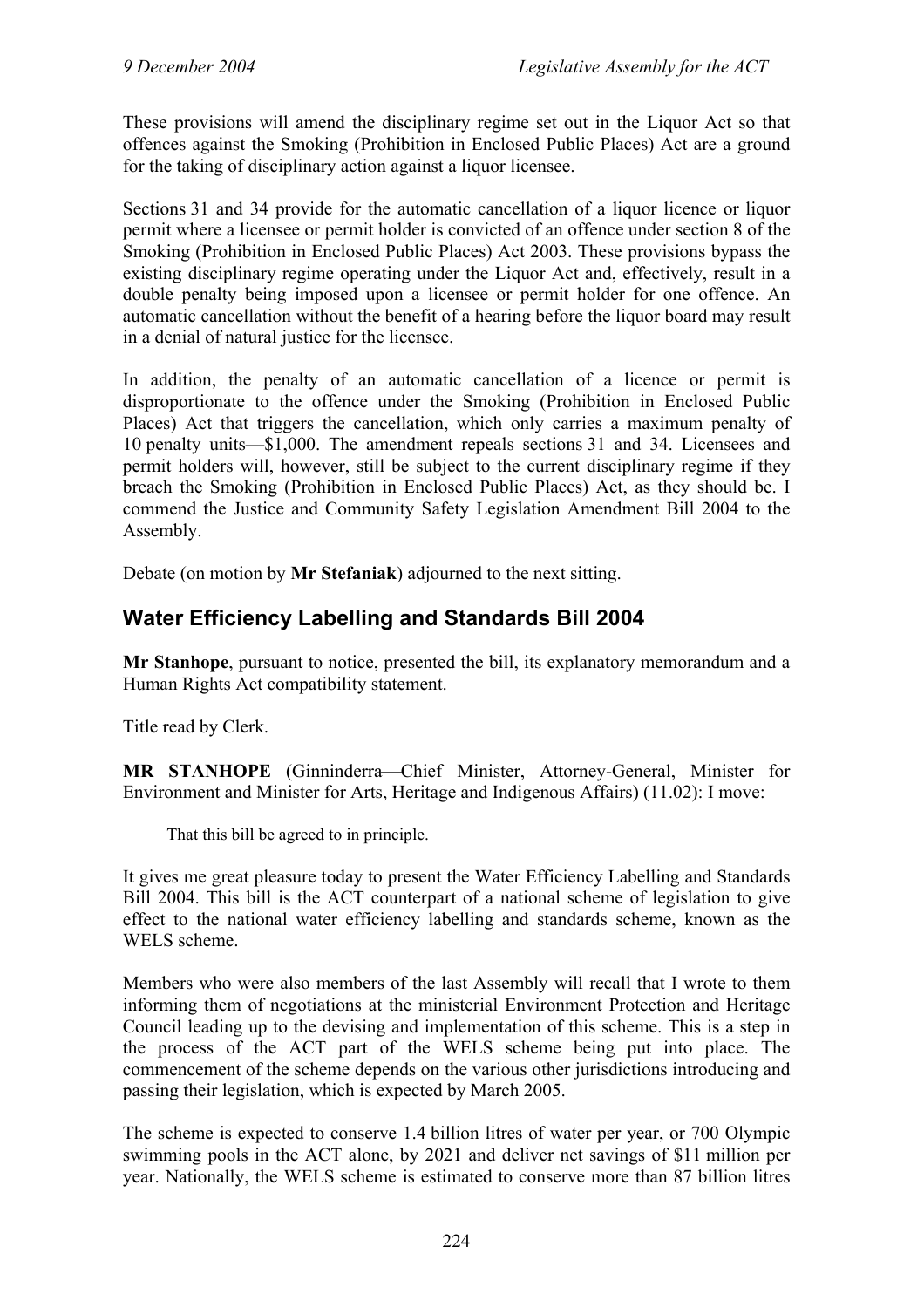of water per year—or the equivalent of around 43,000 Olympic swimming pools by 2021. This level of water conservation will generate net savings to consumers of around \$674 million per year and will reduce greenhouse gas emissions by 135 kilotonnes per annum in 2010.

This scheme will be similar in nature to the national energy efficiency labelling scheme for electrical appliances. It will implement a labelling and standards requirement on a range of water-using appliances, such as toilets, showerheads and washing machines. The ACT's participation in the WELS scheme is one of the recommendations in the government's think water, act water strategy and is another illustration of the government's commitment to ensuring our valuable water resources are used as efficiently as possible.

I commend the bill to the Assembly.

Debate (on motion by **Mrs Dunne**) adjourned to the next sitting.

# <span id="page-14-0"></span>**Government Procurement Amendment Bill 2004**

**Mr Quinlan,** pursuant to notice, presented the bill, its explanatory statement and a Human Rights Act compatibility statement.

Title read by Clerk.

**MR QUINLAN** (Molonglo—Treasurer and Minister for Economic Development) (11.05): I move:

That this bill be agreed to in principle.

I have introduced this bill to strengthen the public disclosure provisions of the Government Procurement Act of 2001. The aim of the bill is to preclude the public disclosure of information such as design drawings, specifications and other technical data the public release of which could potentially endanger public safety and place at risk the security of the territory infrastructure, buildings and other public works.

The legislation contains provisions that require the territory entities to publish openly, on the notifiable contracts register website, the text of all contracts for the procurement of goods, works and services that are equal to, or exceed, \$50,000 in value. The act provides for some text to be exempt from notification—for example, information about persons and commercial-in-confidence material—but does not allow for the exclusion of information that describes the design, construction or operation of important public buildings and critical infrastructure. With the progression of important projects such as the ACT prison and the Woden police station, the government considers that public disclosure of detailed design documentation and technical drawings concerning these projects is not appropriate.

Whilst the government fully acknowledges that public disclosure of information is central to open and transparent administration, it is equally incumbent upon government to protect the community from the potential risks that public disclosure of sensitive information places on the security of the territory infrastructure and associated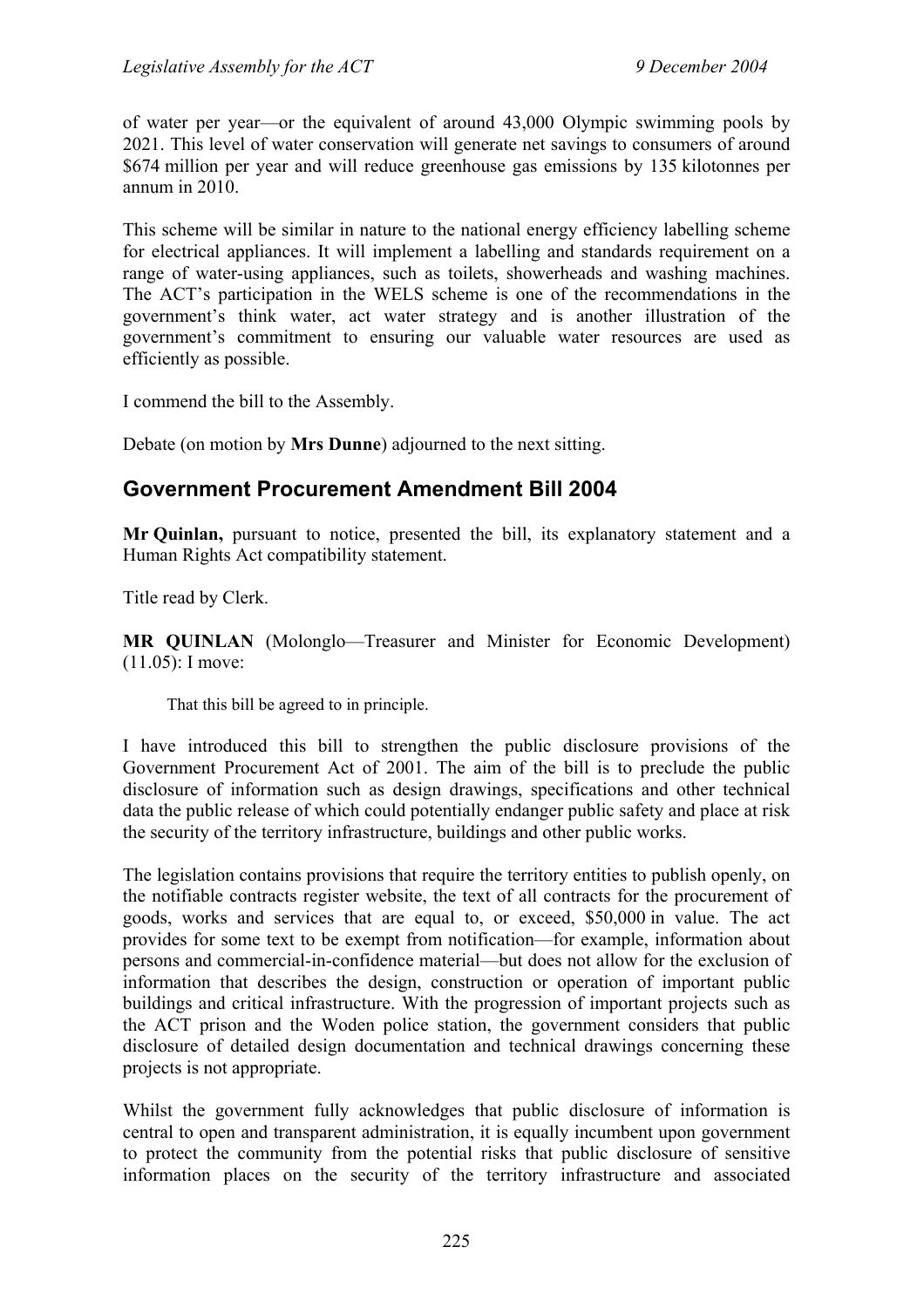community safety. Given the present unstable and unpredictable international environment, the government is concerned to protect the community from risks that the release of such information may impose upon major public infrastructure projects in the future.

These outcomes will be achieved by amending the Government Procurement Act to prevent the public release of sensitive technical information that may endanger public safety and the security of essential public infrastructure. The proposed amendments will not result in non-sensitive information being withheld from public disclosure. The names of the contracting parties, contract amounts and public text of the contracts, including the general scope of the work, will still be lodged and be accessible on the central contracts register via the Basis website.

The bill also proposes a ministerial regulation-making power to address circumstances where it may be necessary to limit or prevent disclosure of other information that may require protection in the future. Any such regulations would be subject to consideration by the ACT Assembly and be disallowable. I commend to the Assembly the Government Procurement Amendment Bill 2004.

Debate (on motion by **Mr Mulcahy**) adjourned to the next sitting.

# <span id="page-15-0"></span>**Revenue Legislation Repeal Bill 2004**

**Mr Quinlan**, pursuant to notice, presented the bill, its explanatory statement and a Human Rights Act compatibility statement.

Title read by Clerk.

**MR QUINLAN** (Molonglo—Treasurer and Minister for Economic Development) (11.09): I move:

That this bill be agreed to in principle.

The Revenue Legislation Repeal Bill 2004 will repeal the Financial Institutions Duty Act 1987 and the Financial Institutions Duty Regulation 1990 from 1 July 2005. The bill will amend the operation of the Debits Tax Act 1997, so there will be no tax liability in relation to debits made from 1 July 2005; and the Debits Tax Act will be repealed from 1 July 2006.

As many Assembly members are already aware, part of the intergovernmental agreement on the reform of commonwealth-state financial relations requires the states and territories to cease the application of certain taxes which cannot be reintroduced in the future. These include financial institutions duty, which ceased on 1 July 200; and debits tax, which will cease to apply from 1 July 2005. The ACT has already agreed to comply with and give effect to the IGA under the provisions of the Financial Relations Agreement Act 2000.

The FID Act has already been amended such that payment of this tax ceased from 1 July 2001. However, the FID Act was not repealed at that time to allow for the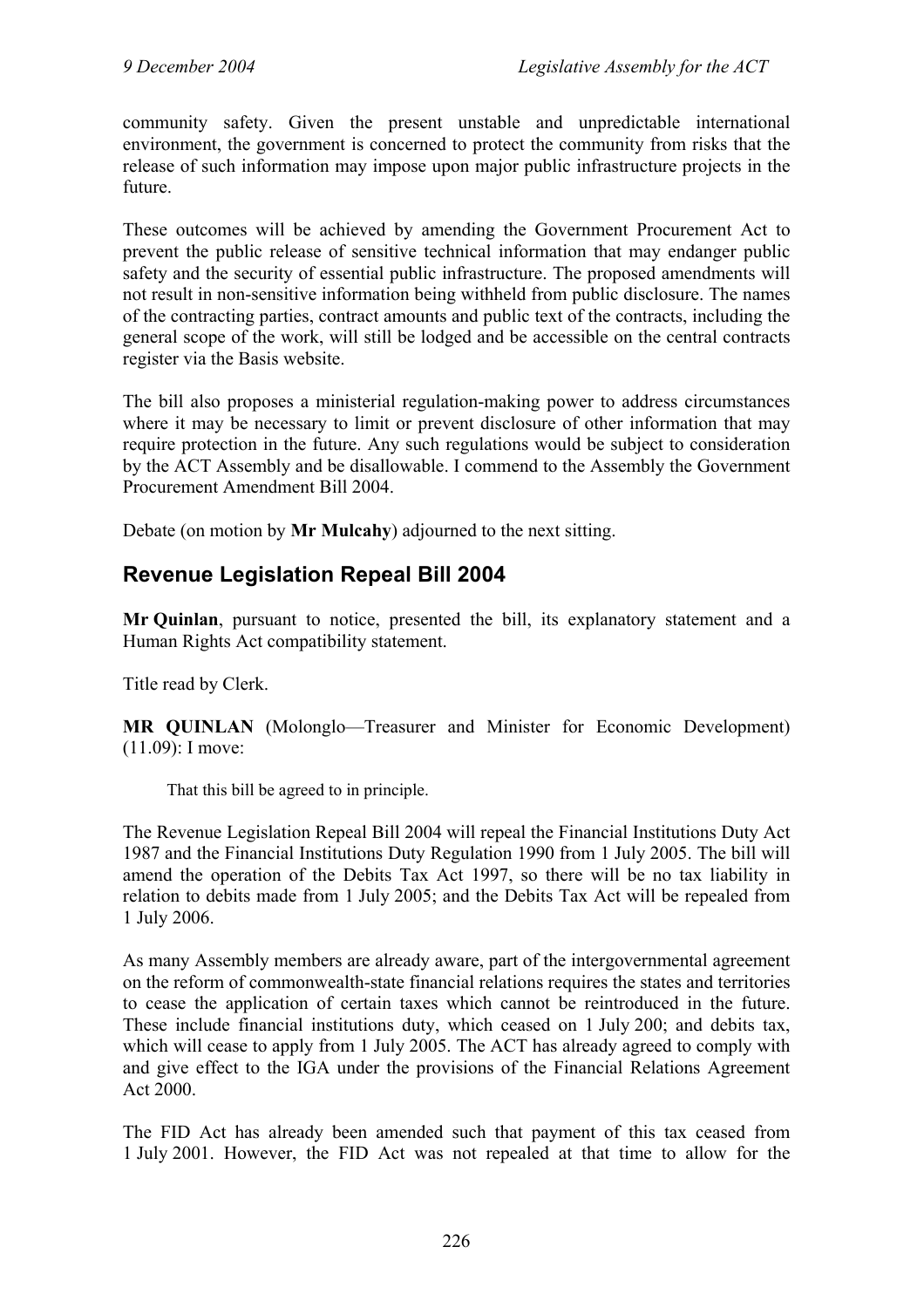lodgment of returns and other administrative functions. This bill repeals the FID Act because it is now totally redundant.

The intergovernmental agreement also states that debit tax will cease to apply from 1 July 2005, subject to review by the ministerial council. At a meeting of the Ministerial Council for Commonwealth-State Financial Relations on 26 July 2004, it was agreed that all states and territories would abolish bank account debits tax by 1 July 2005.

Due to a number of transitional issues, the Debits Tax Act will not be repealed from 1 July 2006; instead, its effect will be limited after 1 July 2005 to imposing tax liability for debits made before that date. The last month for which debits tax is payable would be June 2005, and there is no requirement for financial institutions to lodge returns for any period after June 2005.

Both of these acts would remain tax laws under the Taxation Administrative Act 1999, which would continue to apply to all liabilities incurred prior to 1 July 2005, even if the liability is discovered after that date. This includes assessment or reassessment; imposition of penalty tax and interest; powers of investigation; record keeping requirements; offences; refunds; and objection and appeal rights. Since the abolition of both FID and debits tax has been accounted for in the budget process, there are no financial implications as a result of this bill. I commend the Revenue Legislation Repeal Bill 2004 to the Assembly.

Debate (on motion by **Mr Mulcahy**) adjourned to the next sitting.

# <span id="page-16-0"></span>**Optometrists Legislation Amendment Bill 2004**

**Mr Corbell**, pursuant to notice, presented the bill, its explanatory statement and a Human Rights Act compatibility statement.

Title read by Clerk.

**MR CORBELL** (Molonglo—Minister for Health and Minister for Planning) (11.13): I move:

That this bill be agreed to in principle.

I am delighted to introduce a bill today which addresses an important health issue for many in our community and which at the same time supports health professionals in making quality care more readily available. The Optometrists Legislation Amendment Bill 2004 seeks to amend the Optometrists Act 1956 and other related legislation, to allow optometrists in the ACT to prescribe a limited range of medicines for diagnostic and treatment purposes.

Under current ACT laws, optometrists are not able to prescribe medicines or to use medicines for their patients. A person who has an eye condition requiring professional assistance must seek the advice of a doctor or pharmacist. This means that patients who need these medicines for diagnosis or treatment are limited in terms of the types of practitioners to whom they can go. In contrast, in New South Wales and other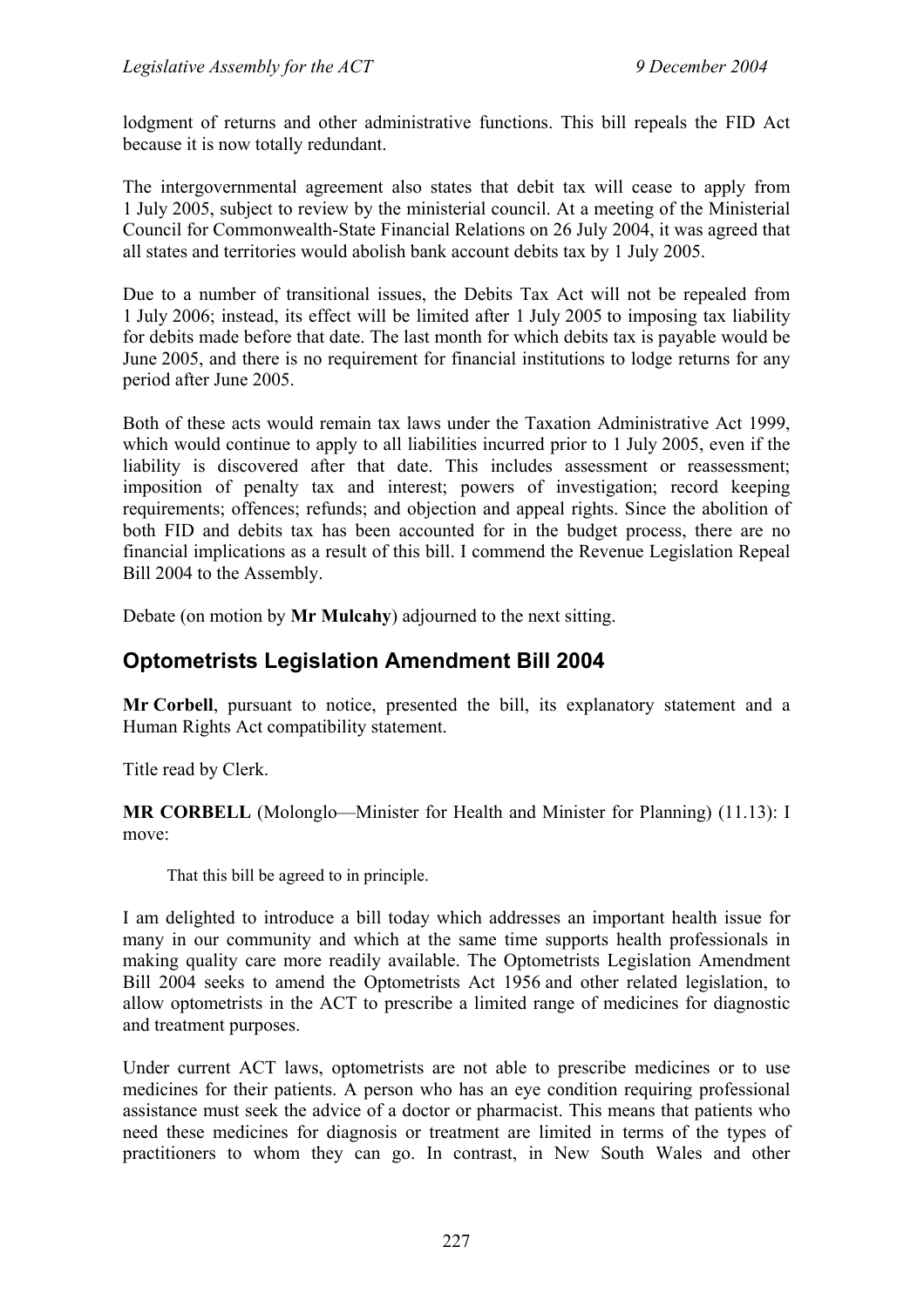jurisdictions, optometrists are permitted to use and prescribe medicines, and a legislative regime exists for determining what medicines they may prescribe.

The government's proposed amendments will provide for optometrists in the ACT to prescribe medicines for their patients who have various eye conditions. A person who has an eye condition requiring treatment will then be able to seek assistance from an optometrist as well as from a doctor or pharmacist, just as they are currently able to do in New South Wales. This will result in optometrists in the territory being able to provide the best possible care for their patients and will mean that there will be increased access to and choice of professional providers of eye care services.

The bill also seeks to update the ACT's legislation to reflect the fact that optometrists need to use medicines for diagnostic purposes during their consultations. By making sure that the ACT's legislation takes account of recent advances and expansions of optometric education and training, we can remove current obstacles which are preventing ACT optometrists from providing the best possible care. We can also bring the ACT into step with best practice in the diagnosis of eye conditions compared with other states which currently allow the use of diagnostic medicines by optometrists.

In the past few years New South Wales, Victoria and Tasmania have enacted changes to their legislation to give postgraduate, qualified optometrists the right to prescribe a limited range of medicines for use in the eye. Other jurisdictions, including Queensland and the Northern Territory, are considering similar changes. The adoption of these arrangements in the ACT would result in our legislation being consistent with that of other jurisdictions.

In considering this change, the government has conducted a public consultation process and investigated a number of options. The Optometrists Legislation Amendment Bill 2004 has been developed after considering the responses to this consultation and after due consideration of the arrangements in other states and territories.

The bill presented today recommends that the Optometrists Board of the ACT allow a registered optometrist to prescribe and use certain medicines in the diagnosis and treatment of their patients' eye conditions if the board is satisfied that the optometrist meets the competency standards approved by the New South Wales optometrists drug authority committee.

Under the proposed amendments, an optometrist in the ACT who meets the competency standards of the New South Wales optometrists drug authority committee will be able to prescribe the same medicines as would an equally qualified optometrist in New South Wales. This means that it would not be necessary to establish a separate ACT infrastructure to govern separate administrative arrangements. Most importantly, the people of the ACT will have improved access to and choice of professionals to provide them with care for their eyes. I commend the bill to the Assembly.

Debate (on motion by **Mr Smyth**) adjourned to the next sitting.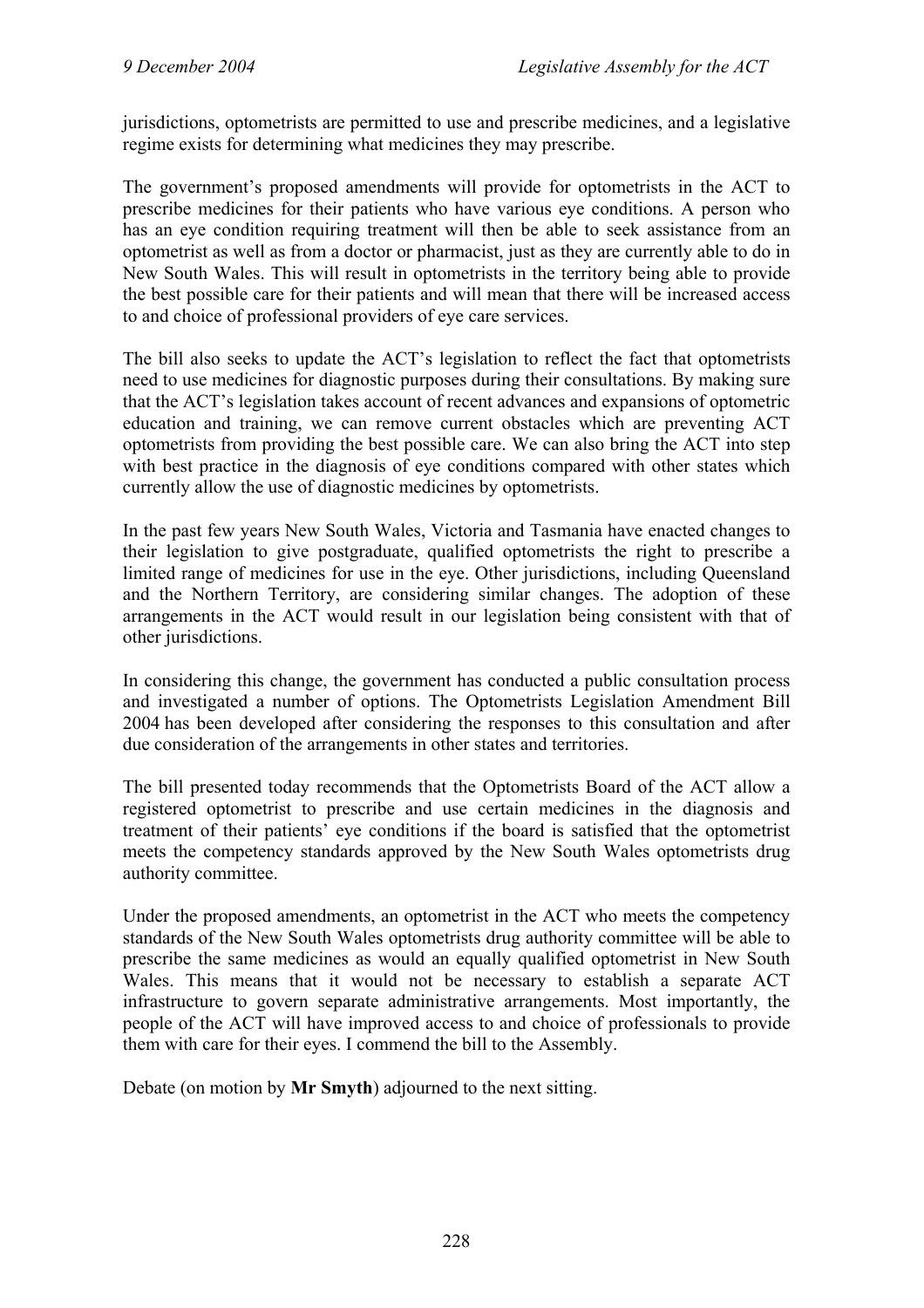# <span id="page-18-0"></span>**Smoking (Prohibition in Enclosed Public Places) Amendment Bill 2004**

**Mr Corbell**, pursuant to notice, presented the bill, its explanatory statement and a Human Rights Act compatibility statement.

Title read by Clerk.

**MR CORBELL** (Molonglo—Minister for Health and Minister for Planning) (11.18): I move:

That this bill be agreed to in principle.

I am delighted to present today the Smoking (Prohibition in Enclosed Public Places) Amendment Bill 2004. There is no doubt about the ACT's leadership and achievements in a number of public areas, including the establishment of smoke-free enclosed public places. This is significant not only because of what we have achieved but also because the impact of those achievements has been far greater than our geography, population and resources would suggest.

It is particularly pleasing for us to see, 10 years after the introduction of the ACT's landmark legislation, that smoke-free indoor air is becoming the norm in other Australian states and territories, as well as increasingly throughout the world. In recent months the governments of New South Wales, Queensland, South Australia, Tasmania and Victoria have announced new or strengthened smoke-free public places legislation.

With the signing of an historic World Health Organisation framework convention on tobacco control, international action to address both active and passive smoking will continue to strengthen. Government and citizens are realising that it is possible for people to work and to participate in the life of the community without exposure to environmental tobacco smoke. People who smoke, the majority of whom want to stop smoking, are finding that smoke-free environments are helping them to break free and stay free of nicotine dependence.

Not only are major areas of North America, including California, New York and Boston, covered by smoke-free public places legislation, but also the Republic of Ireland has implemented smoke-free legislation which covers all enclosed public places, including pubs. Only a few weeks ago it was announced that the Scottish parliament would be considering government legislation requiring all public indoor areas, including restaurants, pubs and clubs, to be non-smoking.

In his speech before the Scottish parliament, the Scottish First Minister referred to the need to take tough decisions, and also referred to the opportunity to take the most significant step towards improving that country's public health for a generation. I believe that we are already taking the tough decisions in setting the date for all enclosed public places in the territory to go smoke free.

I also believe that, in terms of being the most significant public health measure for a generation, this is just as true for Australia as it is for Scotland. We can be proud that we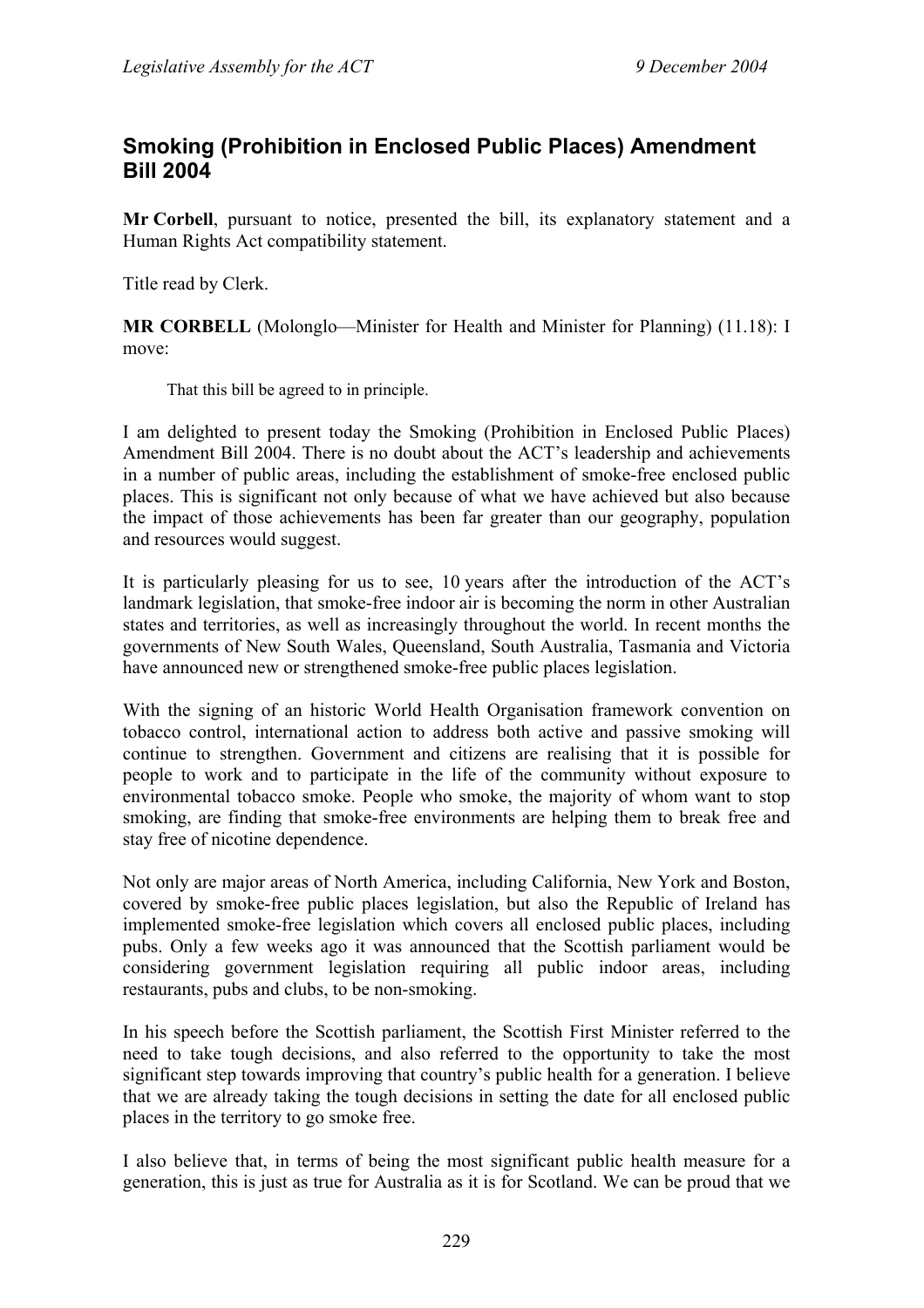have a head start. Most of our enclosed public places have been non-smoking for 10 years and we already have in place legislation that will ensure that the remainder are non-smoking by 1 December 2006.

That legislation—the Smoking (Prohibition in Enclosed Public Places) Act 2003—sets the framework for phasing out the exemption system which forms part of the current legislation: the Smoke-free Areas (Enclosed Public Places) Act 1994. The government remains committed to the goal of smoke-free enclosed public places by December 2006. We will continue to work with health groups, the hospitality industry and other interested parties to achieve the smooth implementation of the legislation.

As part of that process, the aim of the Smoking (Prohibition in Enclosed Public Places) Amendment Bill 2004 is to fine-tune the principal act in order to remove potential confusion and loopholes, and to make the act more workable. The amendments provide for the development of a clearer definition of "enclosed" to be contained in a regulation. That will eliminate the ambiguities associated with the notion of a place being "substantially enclosed" and will provide for a much clearer definition.

The new definition will set out the characteristics of an enclosed public place. It is the government's intention that the tabling of this regulation will occur immediately after the present amendments are debated, hopefully in early 2005.

The amendments also clarify the meaning of "public place" by providing a definition which makes it clear that "public" refers to the section of the public who may be admitted to the premises not only by virtue of payment but also by virtue of membership of a body. That is consistent with the definition in the Smoke-free Areas (Enclosed Public Places) Act 1994, and closes a loophole which would otherwise exist if this intention were not made explicit.

The amended definition includes places to which the public has access by virtue of entitlement or permission, which is a way of ensuring that we include places which are open to or being used by the public at a particular time. The amendments also place an obligation on occupiers, or those in charge of premises, to take reasonable steps to prevent smoke in smoking-permitted areas—such as non-public areas and unenclosed areas—from penetrating non-smoking areas of the premises. That is consistent with an obligation that has been part of our smoke-free public places legislation since 1994, and is a necessary complement to the requirement in the act for occupiers to take reasonable steps to prevent smoke from their premises from penetrating neighbouring premises.

Finally, the amendments propose an object to the act, in the same way that the 1994 act contains an object. The government believes that the overall object for the 2005 act can be stated as: "to promote public health by minimising the exposure of people in enclosed public places to environmental tobacco smoke."

The amending bill includes two minor changes. The first is a slight change to the meaning of "smoke" to make it clear that the same meaning applies whether "smoke" is used as a noun or as a verb. The second change is a correction to section 8 (1) of the 2003 act where the incorrect section had been originally referenced.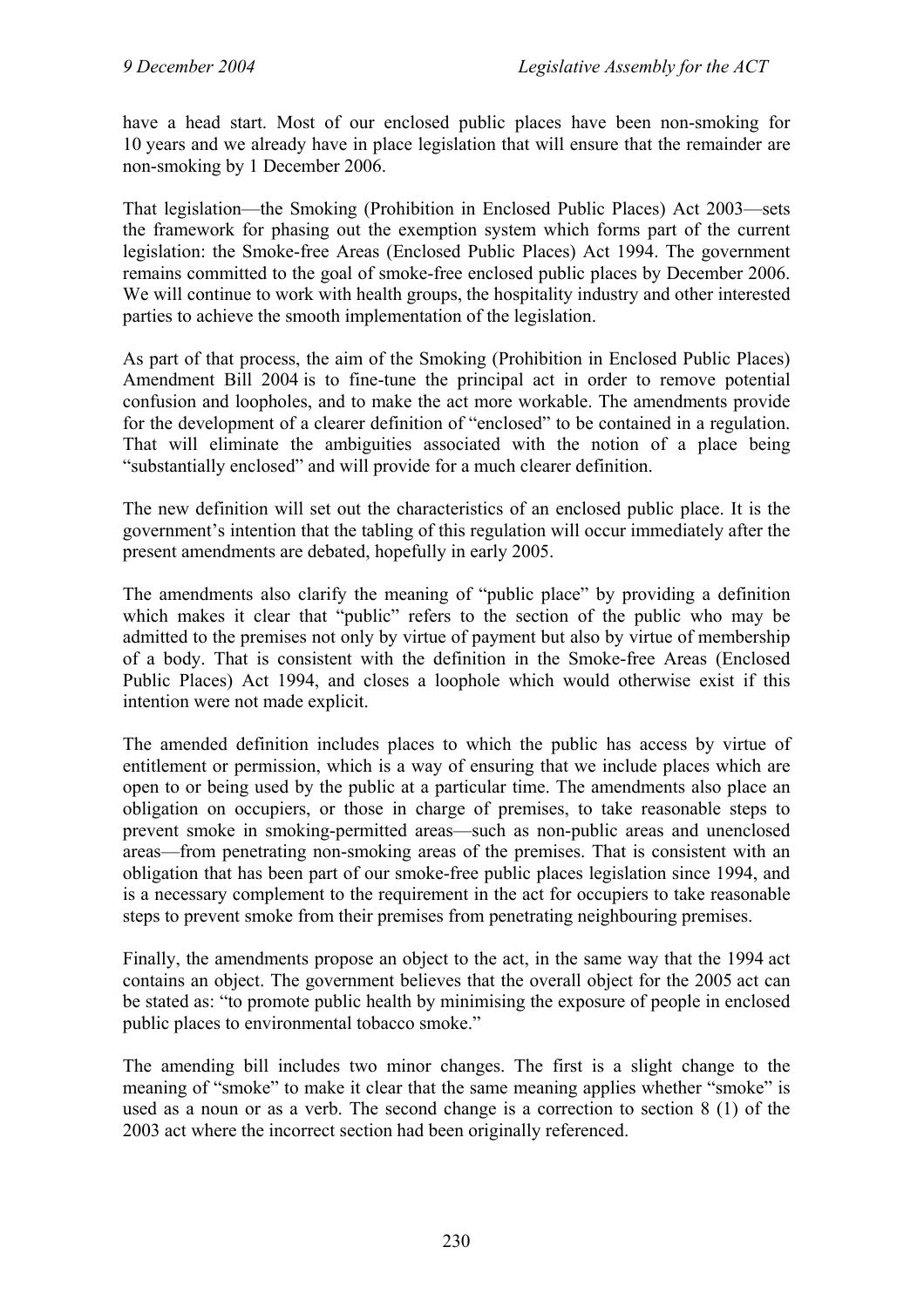The overall effects of these amendments are to reinforce the government's commitment to all enclosed public places becoming smoke free by 1 December 2006 and to move confidently, in cooperation with the community, towards that goal. I commend the bill to the Assembly.

Debate (on motion by **Mr Smyth**) adjourned to the next sitting.

# <span id="page-20-0"></span>**Fair Work Contracts Bill 2004**

**Ms Gallagher**, pursuant to notice, presented the bill, its explanatory statement and a Human Rights Act compatibility statement.

Title read by Clerk.

**MS GALLAGHER** (Molonglo—Minister for Education and Training, Minister for Children, Youth and Family Support, Minister for Women and Minister for Industrial Relations) (11.25): I move:

That this bill be agreed to in principle.

The Fair Work Contracts Bill I have introduced today will, if passed, establish a new tribunal system to ensure that fair and equitable wages and working conditions are extended to dependent contractors working in the ACT.

In the ACT, employees are protected by a system of minimum awards established by the Australian Industrial Relations Commission. However, the federal award safety net does not extend to contractors. In recent years we have seen rapid growth in "non-standard" working arrangements. This has seen an increasing use of casual employees, labour hire employees and contract workers. For many contractors, however, the contractual relationship is not one of genuine independence and equal bargaining power.

The Fair Work Contracts Bill will establish a legislative scheme to ensure that vulnerable contractors who do not have equal bargaining power are protected against exploitation. It will assist in preventing unscrupulous employers from undercutting federal award standards by engaging contract workers on lower wages and conditions than are required for direct employees.

In many cases, contractors perform the same work as direct employees, wear the business uniform, and have their tools and equipment branded with the business logo. They are often unable to perform work for any other businesses, due to their hours, or are expressly prevented from working for other businesses under the terms of their contract.

Dependent working relationships of this nature create unequal bargaining power when contracts expire and have to be renegotiated. Due to their unequal bargaining position, contractors can often find themselves in a take it or leave it situation, faced with the option of either accepting an unfair contract or finding a new job.

Unfair contracts do not just undermine industrial standards about pay and conditions; they also undermine safety standards. Where the financial rewards for performing work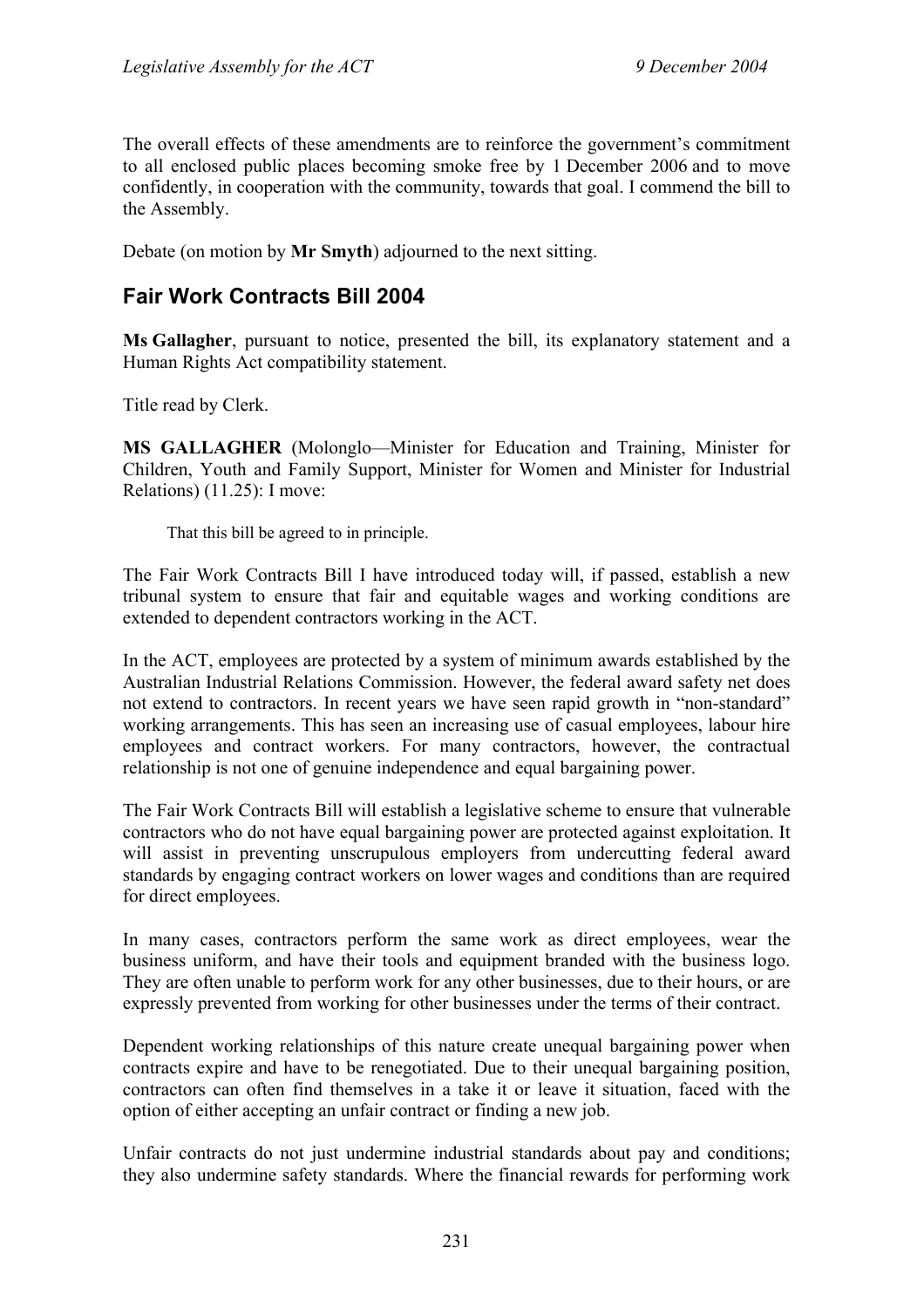under a contract are under constant downward pressure, contractors are forced to cut the costs of their operations. Cost cutting leads to inadequate regard for occupational health and safety standards.

The road transport industry, in particular, is characterised by a high use of contractors, compared with direct employment. This has contributed to low wages and occupational health and safety problems in the industry. Inquiries into road fatalities in other Australian jurisdictions have heard evidence about long-haul truck drivers who are required to meet impossible delivery deadlines. The result is tired and stressed drivers under pressure to speed on our roads and drive for very long periods without proper rest in order to meet contractual obligations.

 We have also, unfortunately, seen examples in the ACT of unfair contracts forced onto owner-drivers in the transport industry. Fair contracts laws have been introduced in several Australian jurisdictions, including New South Wales and the commonwealth. In fact, there are provisions allowing for the review of unfair contracts in the federal Workplace Relations Act that are already available to contractors in the ACT.

However, these federal laws require individual contractors to seek review of their contracts by the Federal Court. Proceedings in the Federal Court are formal, legalistic, expensive and slow, creating costs and time delays that are prohibitive. It is simply not feasible for a contractor whose contract may provide remuneration even lower than the federal minimum wage to bring proceedings in the Federal Court.

The Fair Work Contracts Bill will establish a low cost, accessible alternative for contractors in the ACT. The bill proposes the establishment of a new division of the Consumer and Trader Tribunal to hear applications from dependent contractors for review of unfair contracts. The Consumer and Trader Tribunal is required under its establishing legislation to ensure that the procedures of the tribunal are as simple, quick and inexpensive as is consistent with achieving justice.

Applications for review can be made by contractors or by their industrial representatives. Legal representation will be available only with the leave of the tribunal, to ensure that proceedings are kept as simple and inexpensive as possible. Truly independent contractors will not have access to the tribunal, as access will be limited to contractors earning less than \$200,000 a year under a contract.

In addition to contractors who are individuals, the bill will provide a mechanism for small businesses to seek review of unfair contracts with larger firms which use their greater bargaining power to impose unfair terms. Corporations with a turnover of less than \$200,000 a year will be able to seek review of unfair contracts. This limitation is designed to ensure that protections are available to small businesses but cannot be abused by larger labour hire firms.

The bill will allow for several people working under the same, or similar, contracts to bring an application for review together, providing an opportunity to cut down on the costs of proceedings. On receiving an application, the tribunal would need to review the contract to determine whether it was unfair. The matters that the tribunal would consider in the review are: the relative bargaining power of the parties to the contract; whether any undue influence or pressure was exerted on a party to the contract or whether any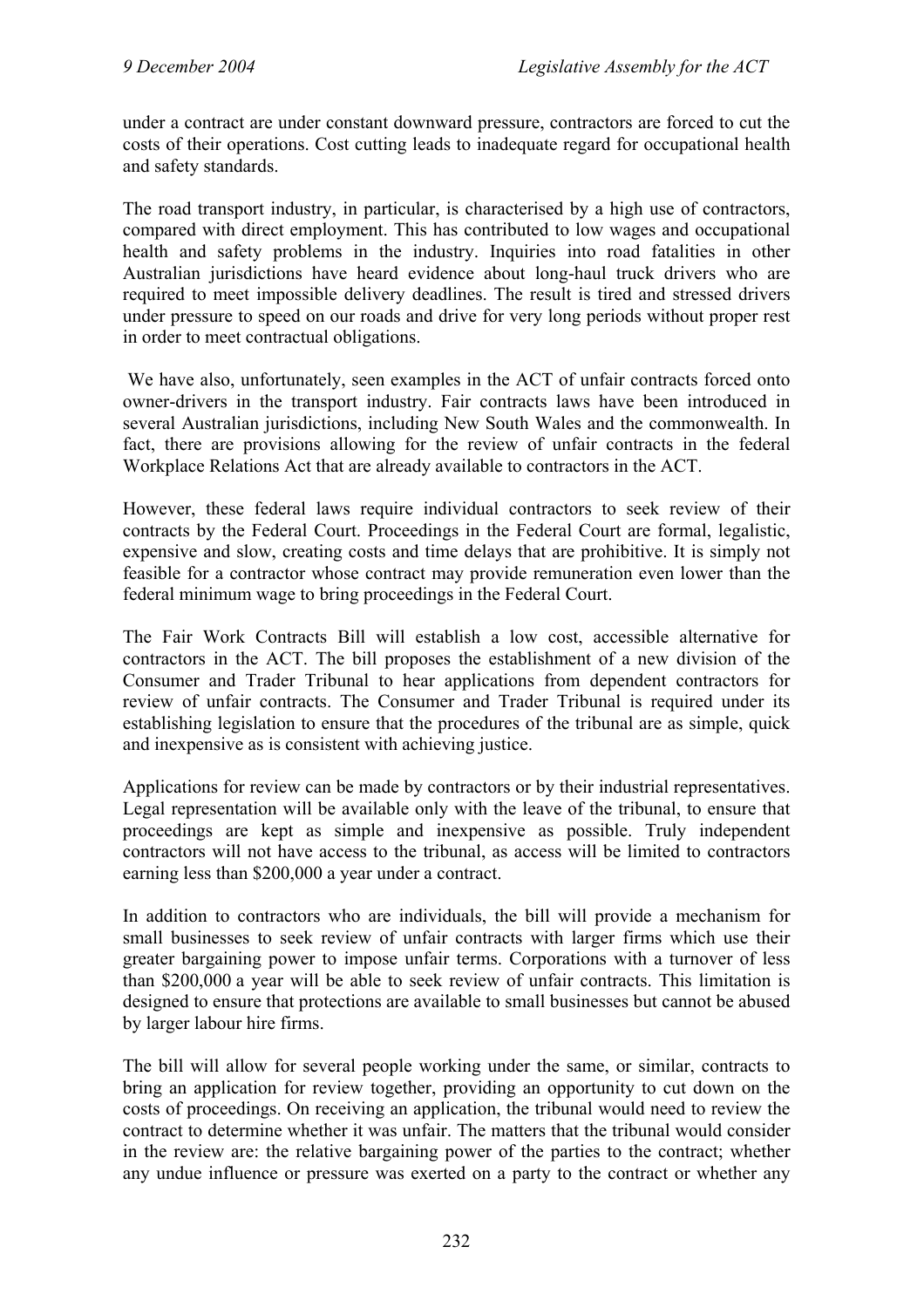unfair bargaining tactics were used against a party to the contract; whether the contract provides for remuneration at a rate that is, or is likely to be, less than the rate of remuneration for an employee performing similar work; whether the contract is designed to avoid minimum standards established under federal awards or under standards established by the tribunal itself; whether any action was taken by a party to the contract to mitigate the alleged unfairness; and whether the contract is against the public interest.

If the tribunal decides that the contract is unfair, it can make a variety of orders, including varying the contract and substituting new terms that are fair, deleting contract clauses, or setting aside the contract entirely. The tribunal could also order that the principal pay compensation to the contractor. The tribunal's orders would be enforceable by the Magistrates Court.

In the economic white paper, the government has made a clear statement that it will encourage and develop profitable and sustainable businesses in the ACT. The government is not interested in building an economy based on low wages, with large powerful businesses abusing their market power to drive unfair outcomes. The Fair Work Contracts Bill will ensure that small businesses, as well as the growing number of contract workers, have access to inexpensive, flexible and enforceable protection against unfair contract terms.

The government realises that there has been limited opportunity for external stakeholders to consider this important legislation and is committed to consulting widely before moving to debate on the bill in this chamber. The government is interested in oral and written submissions from interested parties and will be scheduling meetings with key industry, employer and employee stakeholders for January 2005. I ask the Assembly to note the Fair Work Contracts Bill 2004 and the explanatory statement to the bill.

Debate (on motion by **Mr Mulcahy**) adjourned to the next sitting.

# <span id="page-22-0"></span>**Annual reports—2003-2004 Referral to standing committees**

**MR CORBELL** (Molonglo—Minister for Health and Minister for Planning) (11.33): I move:

That the resolution of the Assembly of 7 December 2004 referring annual reports to the relevant standing committees be amended by in column 1, entitled "Standing Committee":

- (1) omitting the word "Health" and substituting "Health and Disability"; and
- (2) omitting the word "Education" and substituting "Education, Training and Young People".

Members, this is only a minor change. When the Assembly resolved on Tuesday to refer relevant annual reports to the relevant standing committees of the Assembly, the formal titles of two of the committees in the schedule were incorrect. This amendment corrects that.

Question resolved in the affirmative.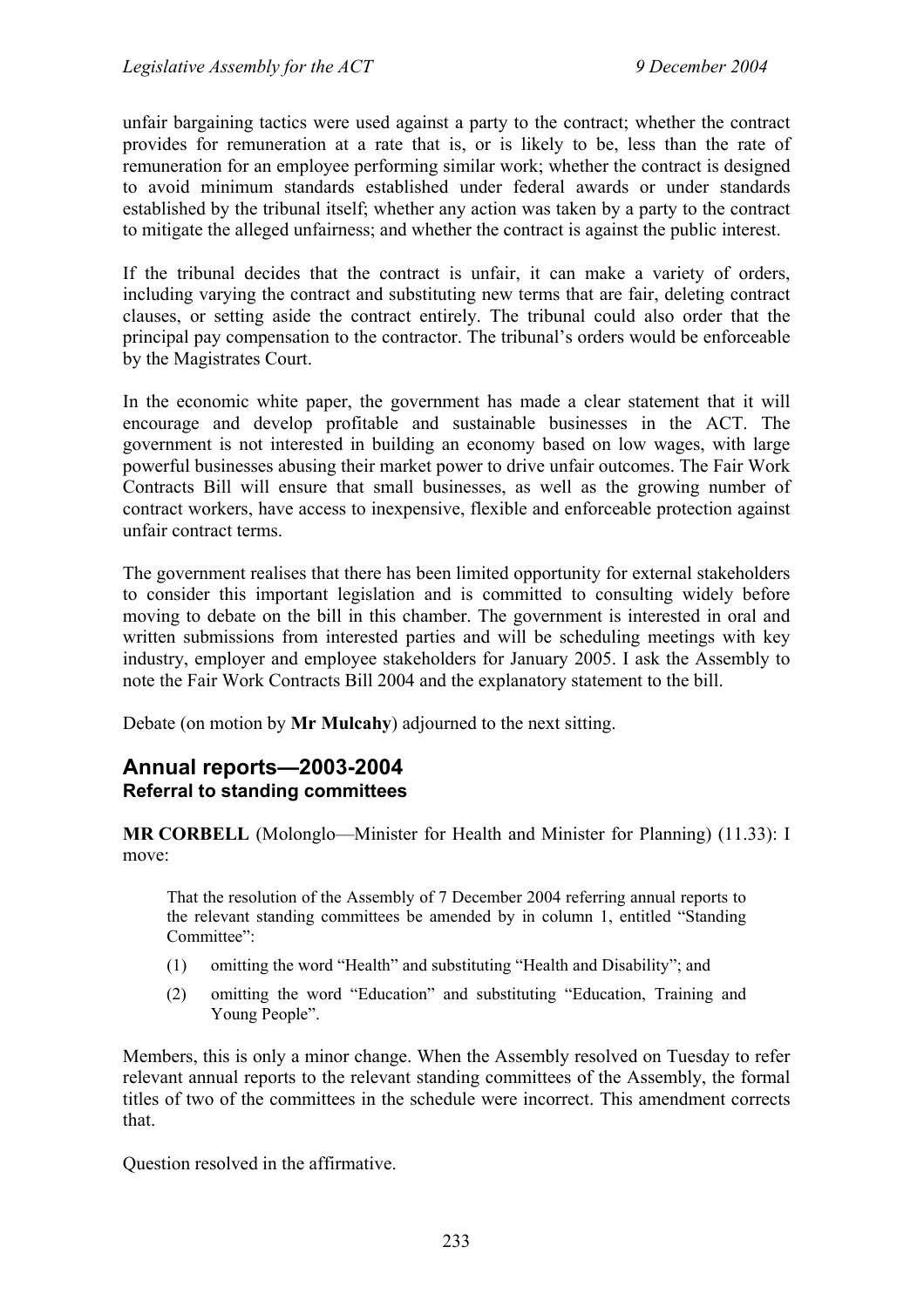# <span id="page-23-0"></span>**Legal Affairs—Standing committee Scrutiny report 1**

**MR STEFANIAK** (Ginninderra) (11.34): I present the following report:

Legal Affairs—Standing Committee (performing the duties of a Scrutiny of Bills and Subordinate Legislation Committee)—Scrutiny Report 1*,* dated 9 December 2004, together with the relevant minutes of proceedings.

I seek leave to move a motion authorising the report for publication.

Leave granted.

**MR STEFANIAK**: I move:

That the report be authorised for publication.

Question resolved in the affirmative.

**MR STEFANIAK**: I seek leave to make a brief statement.

Leave granted.

**MR STEFANIAK**: Firstly, I welcome the two new members to the committee—Deputy Chair Karin MacDonald and Dr Deb Foskey. This is our first report for this Assembly. It contains the committee's comments on two bills, 94 pieces of subordinate legislation and three regulatory impact statements. I commend the report to the Assembly.

#### <span id="page-23-1"></span>**Executive business—precedence**

Ordered that executive business be called on forthwith.

#### <span id="page-23-2"></span>**Sitting pattern—2005**

**Mr CORBELL** (Molonglo—Minister for Health and Minister for Planning) (11.36): I move:

That, unless the Speaker fixes an alternative day or hour of meeting on receipt of a request in writing from an absolute majority of Members; or the Assembly otherwise orders, the Assembly shall meet as follows for 2005:

| February | 15 | 16 | 17 |    |
|----------|----|----|----|----|
| March    | 8  | 9  | 10 |    |
|          | 15 | 16 | 17 | 18 |
| April    | 5  | 6  |    |    |
| May      | 3  | 4  | 5  |    |
| June     | 21 | 22 | 23 |    |
|          | 28 | 29 | 30 |    |
| July     |    |    |    |    |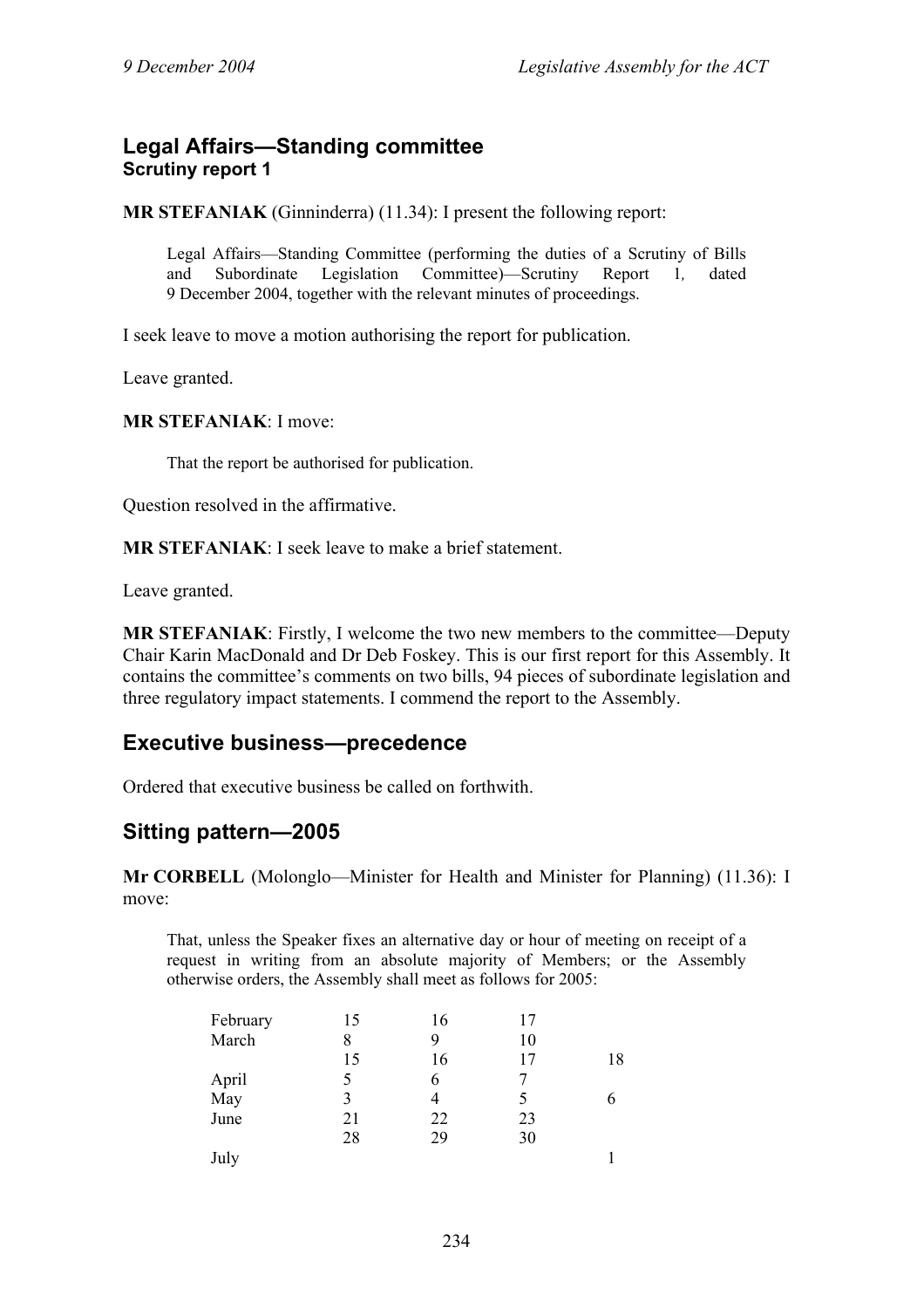| August    | 16 | 17 | 18 |    |
|-----------|----|----|----|----|
|           | 23 | 24 | 25 | 26 |
| September | 20 | 21 | 22 |    |
| October   | 18 | 19 | 20 | 21 |
| November  | 15 | 16 | 17 |    |
|           | 22 | 23 | 24 | 25 |
| December  | 13 | 14 | 15 |    |

As members would be aware, there has been a range of discussions outlining the sitting pattern for the coming calendar year. There are no significant changes to the sitting pattern. Whilst the number of sitting days is reasonably comparable to those of the last Assembly for a year, there will be, in fact, a greater number of sitting days. Members will note that one change is to extend sitting days to Friday mornings every second sitting week. That is consistent with the proposal the government has put to other parties and members in the Assembly to provide for more appropriate times for sitting during the week and to allow increased capacity for executive business on Fridays. I commend the calendar to members.

Question resolved in the affirmative.

# <span id="page-24-0"></span>**Road Transport (General) Amendment Bill 2004**

Debate resumed from 7 December 2004, on motion by **Mr Quinlan**:

That this bill be agreed to in principle.

**MR MULCAHY** (Molonglo) (11.38): The opposition will be supporting the bill. As would be appreciated, the Summernats event will be the indirect but immediate beneficiary of the proposed amendments, although, of course, these changes will be applicable to other events. Summernats is an important opportunity for motorsports enthusiasts to come together. It is also of major importance in Canberra to the elements of the retail, hospitality and tourism industries which have been beneficiaries of this event for some 17 years.

Research undertaken by my office reveals that attendance figures reached last year passed the 116,000 mark—and fairly steady growth has been enjoyed over the past several years. I understand that some legal debate exists in relation to the necessity for these amendments but, as the bill states, it is all about removing any doubt whatsoever in relation to possible third party claims that might arise from events such as the one I have identified.

I thank the Treasurer for arranging for a detailed briefing to be provided by both his staff and departmental officials in relation to the amendments, including the urgent nature of this matter. Summernats will, I am advised, inject around \$15 million into the ACT economy and will involve direct expenditure by those organising the event of around \$3 million. I understand that 90 per cent of their outlays are expended in the local region. It appears that employment, through one means or another, is created for around 2,000 people from all walks of life who are fulfilling a range of tasks from food service through to ticket sales and security.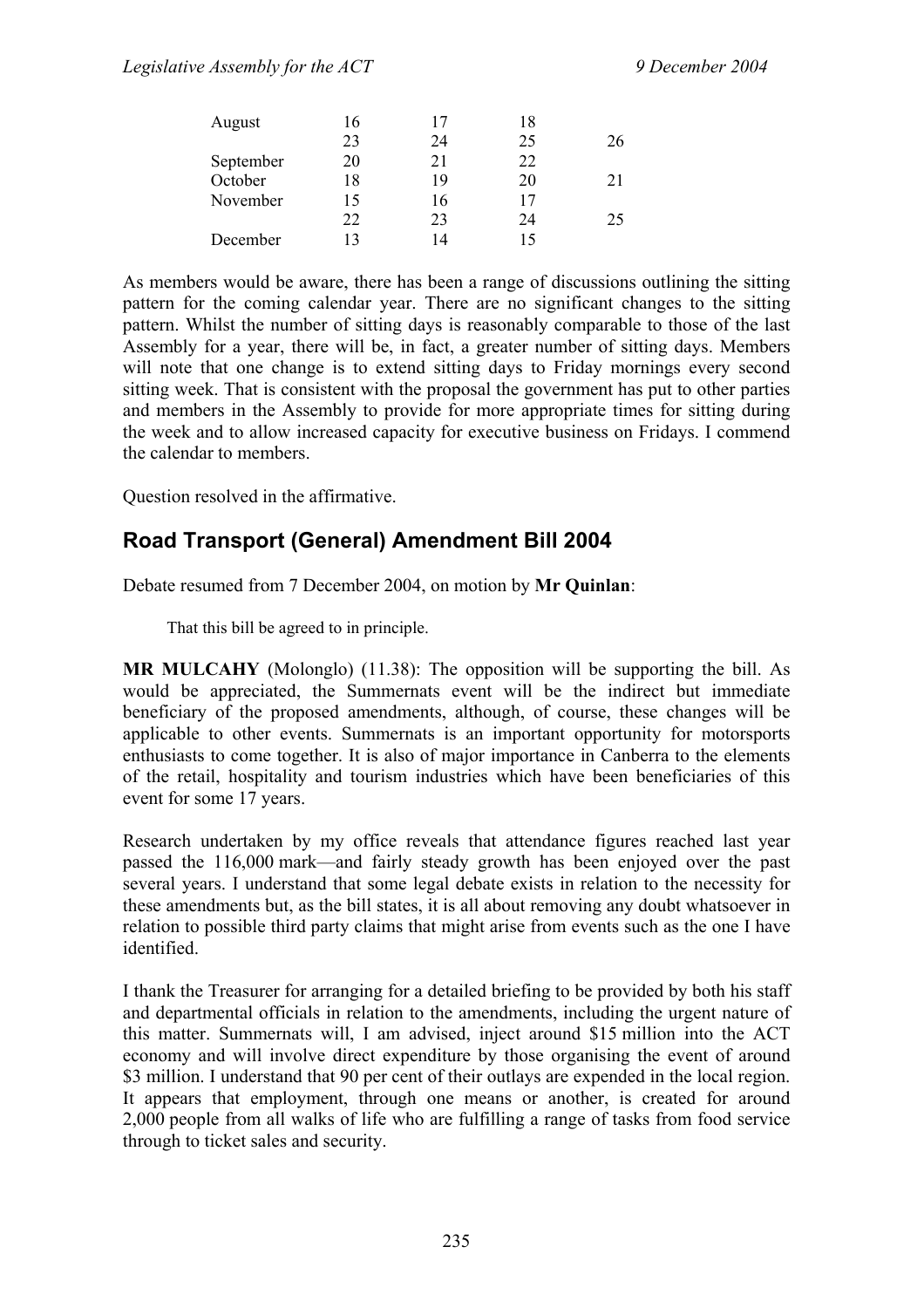Motorsports are of vital interest to many in Canberra, and many will be anticipating some attention to the construction of a dragway for those same enthusiasts, in view of the long delays the community has had to endure in relation to that proposal. The amendments proposed therefore support the clear use of declarations in relation to third party matters and will serve to ensure that any doubt about possible claims arising is eliminated.

Opposition members who were briefed on the amendments were assured that all necessary insurances were in place in relation to this particular event and that a range of measures was being implemented to ensure the safety and wellbeing of members of the public attending this event. There was some disparity between the Treasury briefing and advice I have subsequently received that there had been no claims in 17 years. I understand there have been about half a dozen claims for injury in the life of this event. Those claims were not of a substantial nature and are not, in my view, material to these amendments. The opposition will support this bill.

**DR FOSKEY** (Molonglo) (11.41): The Greens also will be supporting the bill. We are very pleased that we were able to be given such comprehensive and comprehensible briefings by ACT Treasury officials. We have no concerns about the bill. Our inquiries also satisfied us that there are valid reasons for taking prompt action, given that the bill was tabled on Tuesday and we are agreeing to it on Thursday. We just want to make the strong point that, in general, this is not the way we would like the Assembly to do business; that we believe that all bills deserve scrutiny and consultation with the community. But in this case, this bill and the next bill—in fact, I will speak now to the second bill so I do not have to get up next time as well—are more or less technical bills, and we certainly support them.

**MR QUINLAN** (Molonglo—Treasurer and Minister for Economic Development) (11.42), in reply: I thank members for their support of these technical changes.

Question resolved in the affirmative.

Bill agreed to in principle.

Leave granted to dispense with the detail stage.

Bill agreed to.

# <span id="page-25-0"></span>**Territory Owned Corporations Amendment Bill 2004 (No 2)**

Debate resumed from 7 December 2004, on motion by **Mr Quinlan**:

That this bill be agreed to in principle.

**MR MULCAHY** (Molonglo) (11.43): The opposition will support these proposed amendments to enable the formal creation of the new entity, Rhodium Asset Solutions. Once again, I appreciate the opportunity afforded by the Treasurer to be briefed by his officials on the proposed changes and the reasons for this initiative. I understand that legal advice necessitated the change in question; but the change is, in effect, simply a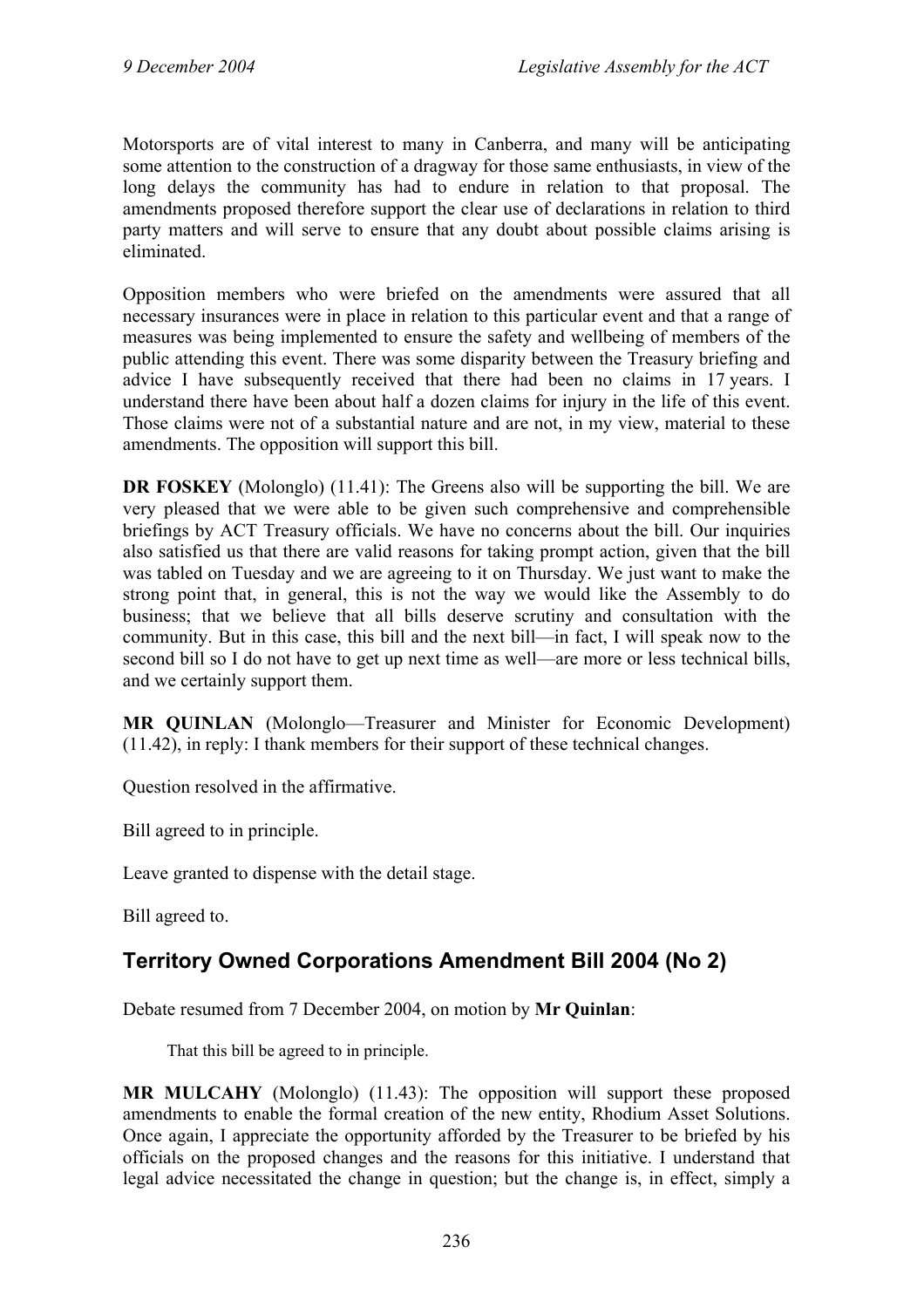name change from Totalcare, as the original entity winds down its operations. I understand also that the new entity will be subject to potential levies but will be competing for business on the open market, as well as addressing the fleet needs of the ACT public sector.

During the discussions, information was provided that external business has been secured from both the Australian Department of Defence and Centrelink. Whilst, on the surface, this success appears commendable, I need to place on record a personal reservation and, indeed, an opposition reservation about government enterprises of any sort which embark on ventures in direct competition with the private sector, especially when the competitors are often skilled and well-established providers in this area of activity.

As I mentioned on another occasion, whilst there are examples of success in this regard of government business enterprises, there have been many examples around Australia of black holes occurring when outcomes achieved are not as envisaged—and the ACT is certainly no exception in that regard. In any event, the opposition will support these amendments, which seem to be largely of a mechanical nature, to ensure the change of name for this ongoing enterprise.

**MR QUINLAN** (Molonglo—Treasurer and Minister for Economic Development) (11.45), in reply: I thank members for their support, and take seriously the warning that Mr Mulcahy has just given. We will be making sure that this business operates conservatively. It is only an enterprise of convenience inasmuch as we need a third party to allow novated leases to continue to be in place; otherwise it would not exist. We do not intend to get out there and try to compete with Hertz, Avis or anybody else.

While I am on my feet, I will just let members know that I cannot be here this afternoon, so I would like to interpose my Christmas wishes to all. May you all enjoy Christmas. I look forward to a new year in a rapidly maturing parliament that can take a prideful place among the other parliaments of Australia. It is a great pleasure to be here today to see the parliament work in such a constructive and effective manner—so far today, in contrast to yesterday. To all: have a good Christmas.

Question resolved in the affirmative.

Bill agreed to in principle.

Leave granted to dispense with the detail stage.

Bill agreed to.

#### <span id="page-26-0"></span>**Suspension of standing and temporary orders**

**MRS DUNNE** (Ginninderra) (11.47): I move:

That so much of the standing and temporary orders be suspended as would prevent notice No 1, private members' business, relating to rural leases in the Molonglo Valley, being called on forthwith.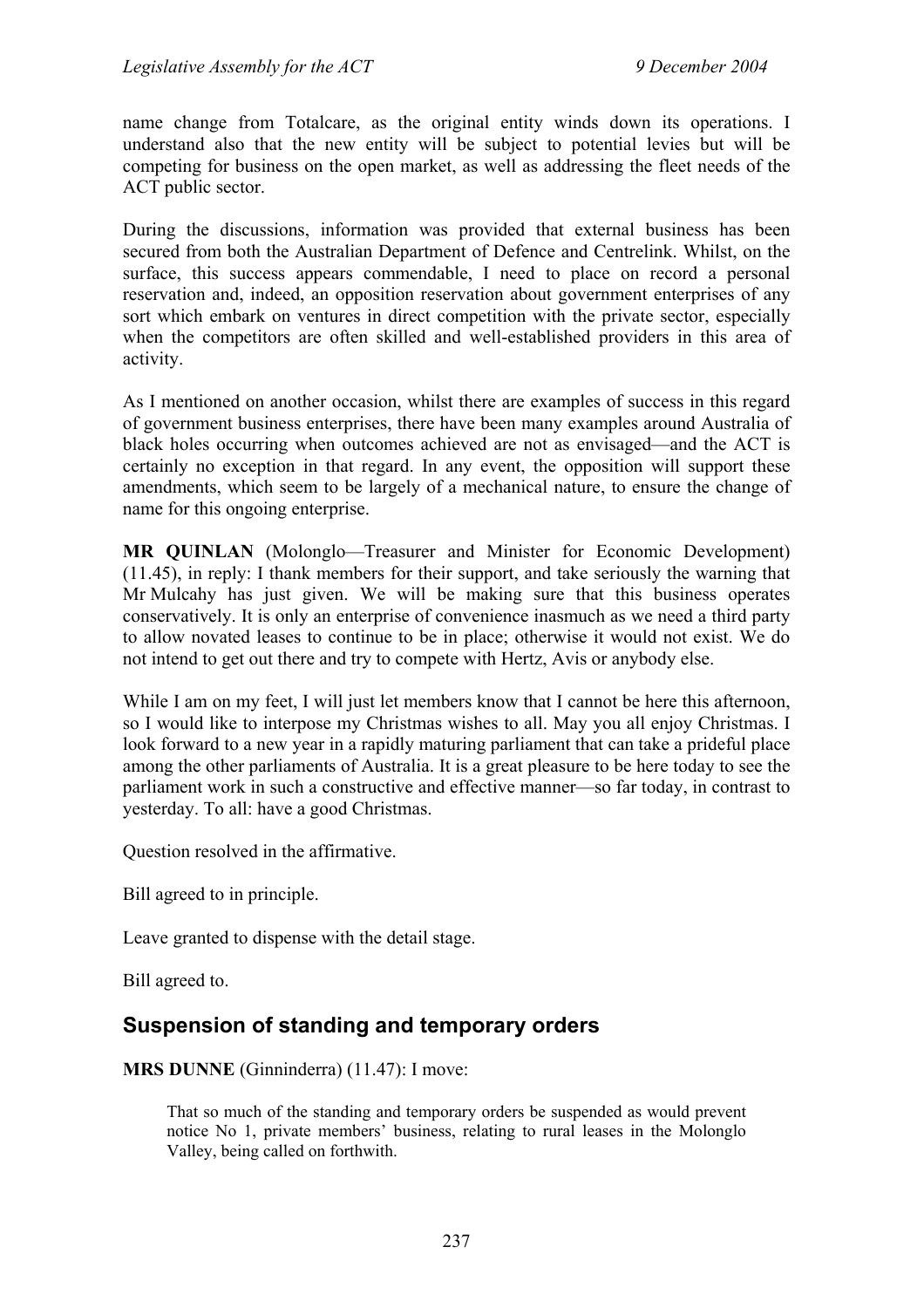Mr Speaker, this matter in relation to rural leases in the Molonglo Valley is an important item. It was listed yesterday for proceedings and, as you would have noted, the Liberal opposition was not necessarily prepared to go home at 6.00 o'clock yesterday and would have been prepared to deal with it yesterday.

We have a hiatus in proceedings now because the government has no business to conduct and we are scheduled to sit for nearly three-quarters of an hour longer. I seek the indulgence of the Assembly to bring forward this important matter relating to the security of a number of my constituents.

**MR CORBELL** (Molonglo-Minister for Health and Minister for Planning) (11.48): Mr Speaker, the government will not be supporting the suspension motion today. The reason for that is not that we disagree that we could take the opportunity to discuss the matter at this point; it is that Mrs Dunne will need to try to give greater warning to the government if the opposition wants to bring on business in this way, rather than just dropping it on us at the last moment. The government is not in a position to respond to the debate at this point because adequate warning has not been given, so it will not be supporting the suspension motion.

**MR STEFANIAK** (Ginninderra) (11.49): Firstly, on Mr Corbell's point, I cannot see why this government would be any different from previous governments in that, when notification was given on a Tuesday afternoon of what the private members' business would be on the next day, the relevant ministers of previous governments and their officials would get the speeches ready and do the work so that the ministers would be hot to trot on the Wednesday.

I understand that Mrs Dunne would have 15 minutes to speak to her motion. It is a detailed motion and I am sure that she would use up that time. I would hope that Mr Corbell would have been ready for yesterday. Surely, it would not be too much to ask of him, as the relevant minister, to have his speech brought in from his office or whatever. I would hope that all the work would have been done in preparation for a debate yesterday.

I do not know whether Mr Corbell's excuse really washes. The situation is not one of something being sprung on the government and the government having had absolutely no opportunity to do the work, to get in there and ensure that it has notes ready to respond to whatever the private member is bringing up and saying in the house. That should have been done yesterday. In fact, to paraphrase, Ms MacDonald, that would be a relevant discipline. Certainly, an efficient government would do that.

I would hope that this government would come into the chamber of a Wednesday prepared for private members' business. I image that it would do so, as have previous governments. I have already started hearing jokes about the Assembly being 9 to 5 as a result of the 6 o'clock rule that is now being imposed and about us looking a bit silly out in the community as a result thereof; but, given that we have adopted that rule, that that is a rule of the Assembly, I think it behoves us to utilise all the time available. If this motion got up, we would have probably an extra half an hour or so that we could utilise very productively to discuss important matters before the Assembly.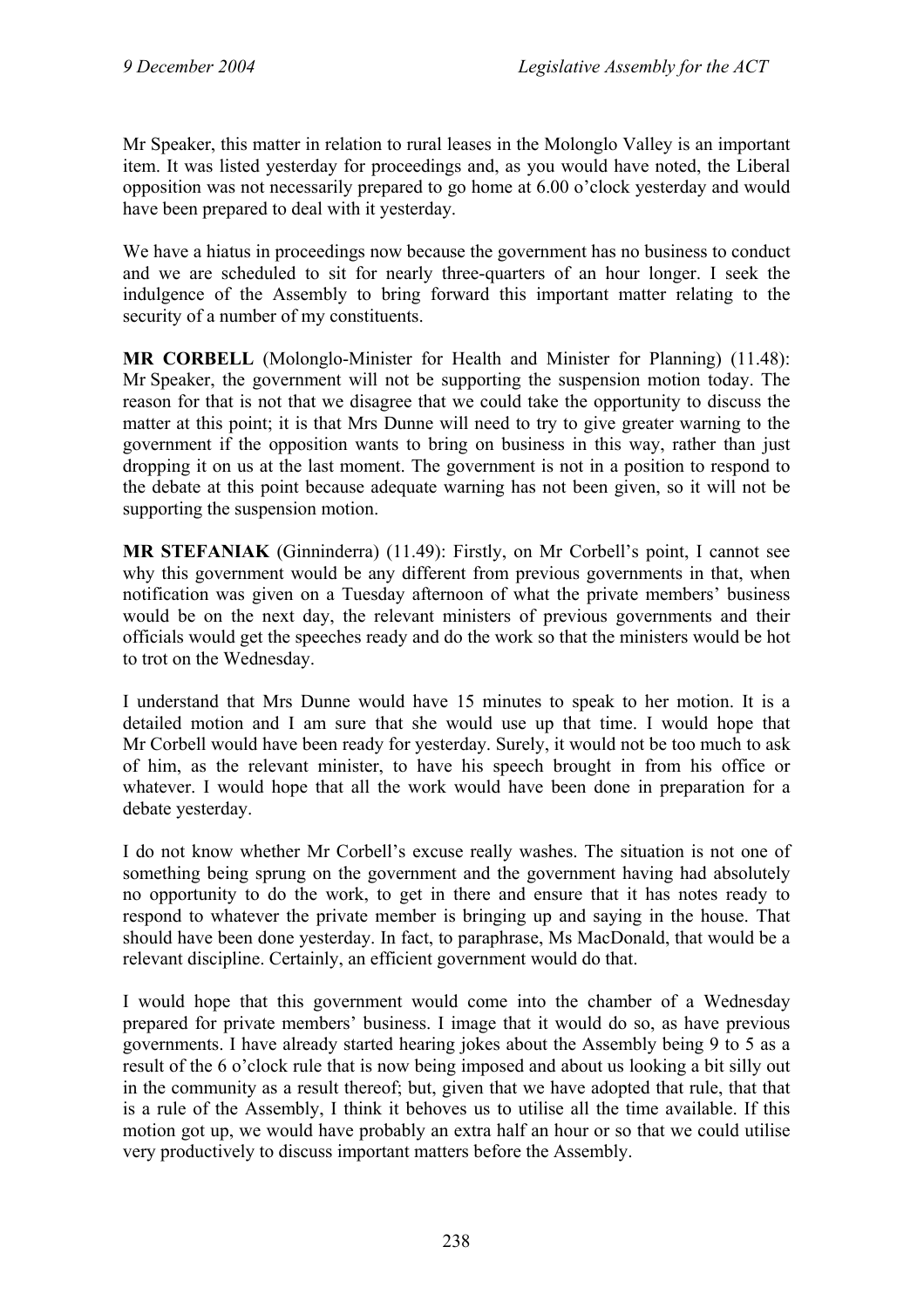About eight private members' matters have been listed for the Assembly and we have done about one and a half of them. Here we have a chance at least to get into another important matter. The issue is important for three individuals. It has been around for quite some time. The issue is one of which a number of members, especially Mrs Dunne and Mr Corbell, would have a good knowledge and the discussion of it would be a very efficient use of the more limited time that we now have for these matters.

We are at the start of a new Assembly. We do not have a huge amount of business listed for today, which is quite understandable. Let's make use of the time that we do have to discuss business which has been before the house since yesterday and which, surely, the government should not have too much difficulty in debating.

**Mr Corbell**: Why should Mrs Dunne have priority over Dr Foskey or one of the other members?

**MR STEFANIAK:** That is another question. Move such a motion. Indeed, Mr Gentleman is part heard.

**Mr Smyth**: We are disciplined.

**MR STEFANIAK**: Yes. I am glad the question of discipline has been raised. Ms MacDonald, who is the new government whip, has been interjecting for the last two days about discipline.

**Mrs Dunne**: Does that go with bondage?

**MR STEFANIAK**: I don't know. You might get a nickname there, Ms MacDonald, if you keep that up. But the point about the need for discipline is not a bad one, the need to ensure that you speak to the point and do so within the timeframes allocated. We now have a timeframe for this place of 6 o'clock. If members opposite accede to this motion they will be showing that they are prepared to put their money where their mouth is, that they are prepared to be disciplined, to be efficient, to utilise the time. I would hope, as I said earlier, that they are actually prepared for Mrs Dunne's motion. It would be dreadful if they were not, but I cannot imagine that they would not be. It would indeed be showing discipline to use the time available.

Finally, speaking in terms of precedent, I seem to recall that under the first Carnell government—there might have been an earlier precedent in the First Assembly or the Second Assembly, but you would know better than I in relation to the Second Assembly, Mr Speaker—there was an instance where private members' business was brought on when there was a gap in time. I am not sure whether that was opposed at the time. In fact, there might have been general agreement to it.

**Mrs Dunne**: We did it in the last Assembly. We did it on this matter.

**MR STEFANIAK**: Yes. It has been done before and it is a very sensible utilisation of time. I commend Mrs Dunne's proposal to the Assembly. If the government wants to insist on Mr Gentleman going ahead, she may well accede to that. But let's use the time properly; let's show discipline.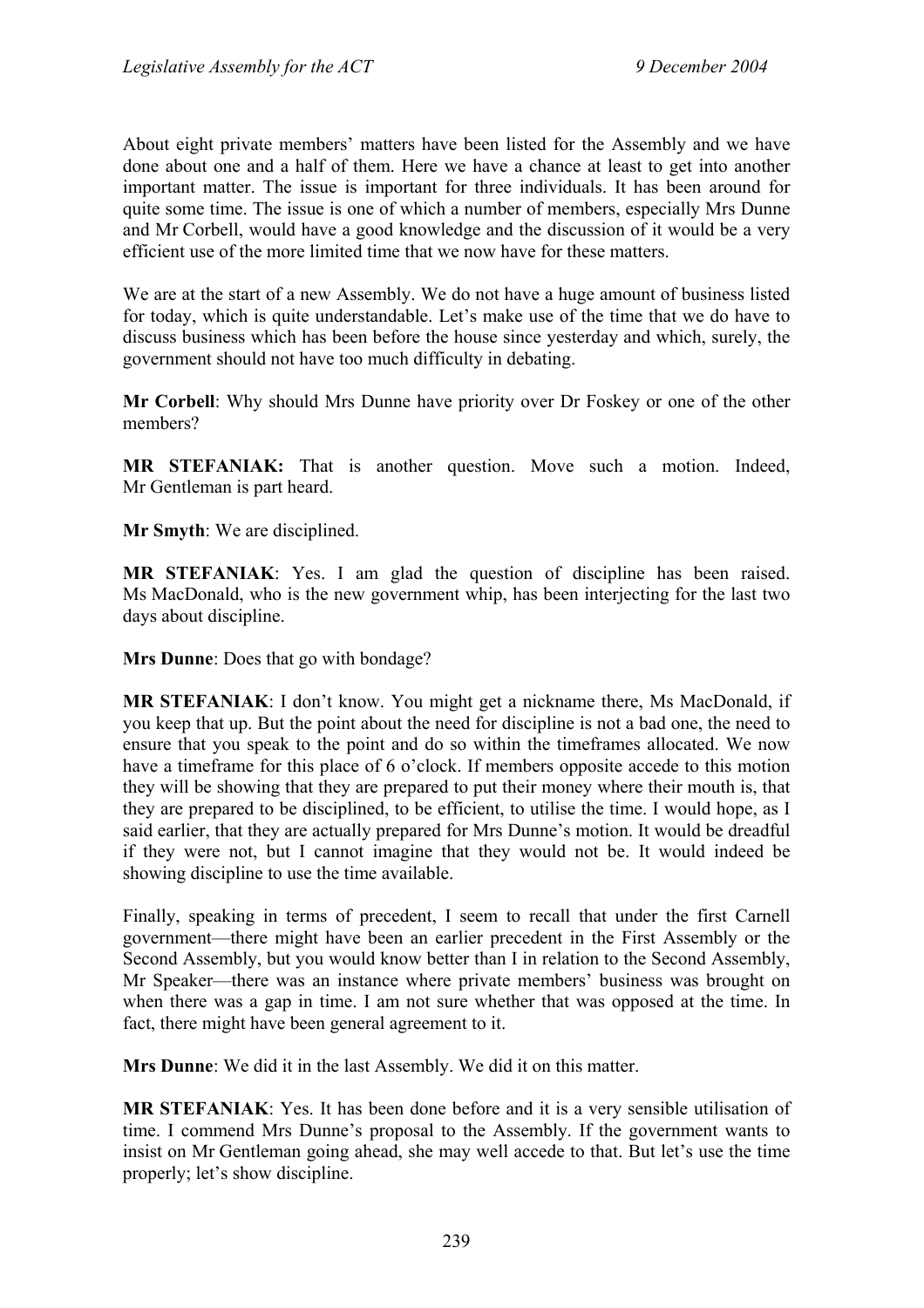**MR SMYTH** (Brindabella-Leader of the Opposition) (11.54): Mr Corbell said on radio this morning that the government is going to use its time wisely and that, if we worked hard between 10.30 am and 6.30 pm, we could get through the business. When this debate started we had almost 45 minutes of time that the government was not able to use because of its lack of discipline.

I congratulate our whip for being organised, disciplined and ready take up this available time and help the government out. It all comes down to whether Mr Corbell was simply expressing platitudes this morning or whether he is actually keen as Manager of Government Business to use up all the available time sensibly so that we get out of this place on time. Obviously he is not.

Mr Corbell has an opportunity here to do so. The opposition whip is organised. We are here to help out the government. Perhaps the government whip needs to become a little more disciplined. It is her job to make sure that everything rolls along properly here. Our whip is doing the job properly. The government needs to learn a little bit more. The point is that we have an opportunity to discuss an issue that is important to at least three constituents and their families. We are now down to having 35 minutes to do so. The government is resisting this move and has said that it will not back it.

A question was raised by Minister Corbell as to why Mrs Dunne's motion should come forward first. It should because she is organised and she is ready to roll. We have been disciplined and we have done the work. The government needs to lift its game in this regard. It is always open to the minister to move an amendment to the motion and bring on a different piece of private members' business should he so wish.

We have seen yet again the government gagging debate in this place, particularly that of the opposition and the crossbench, on issues that have the potential to embarrass the government—in this case, to embarrass the minister responsible, who is well across these issues and is often well able to speak on many subjects. He does not want to debate this one today simply because it is of embarrassment to this government.

We need to be debating this issue to give these people who have been left out to dry by this government for almost two years some relief from the uncertainty of the position that they have been put in by this government. It would be a nice way to finish the year if the Assembly actually did something constructive for a couple of constituents.

**DR FOSKEY** (Molonglo) (11.56): I hope that I am the last speaker to this question that the motion be put. I do support the motion. I also support—

**MR SPEAKER**: The question before the house is that the standing orders be suspended.

**DR FOSKEY**: I hope that I am the last speaker on that topic. I support the proposal that we discuss this business first, though it was kind of Mr Corbell to suggest that perhaps there should be a ballot and my business should be given the chance to be pulled out of the hat. The reason I support the proposal that Mrs Dunne's motion be discussed first is that it is very current and deserves attention. I do remember that there was an amendment circulated yesterday in Mr Corbell's name. I suspect that that indicates that he also is ready.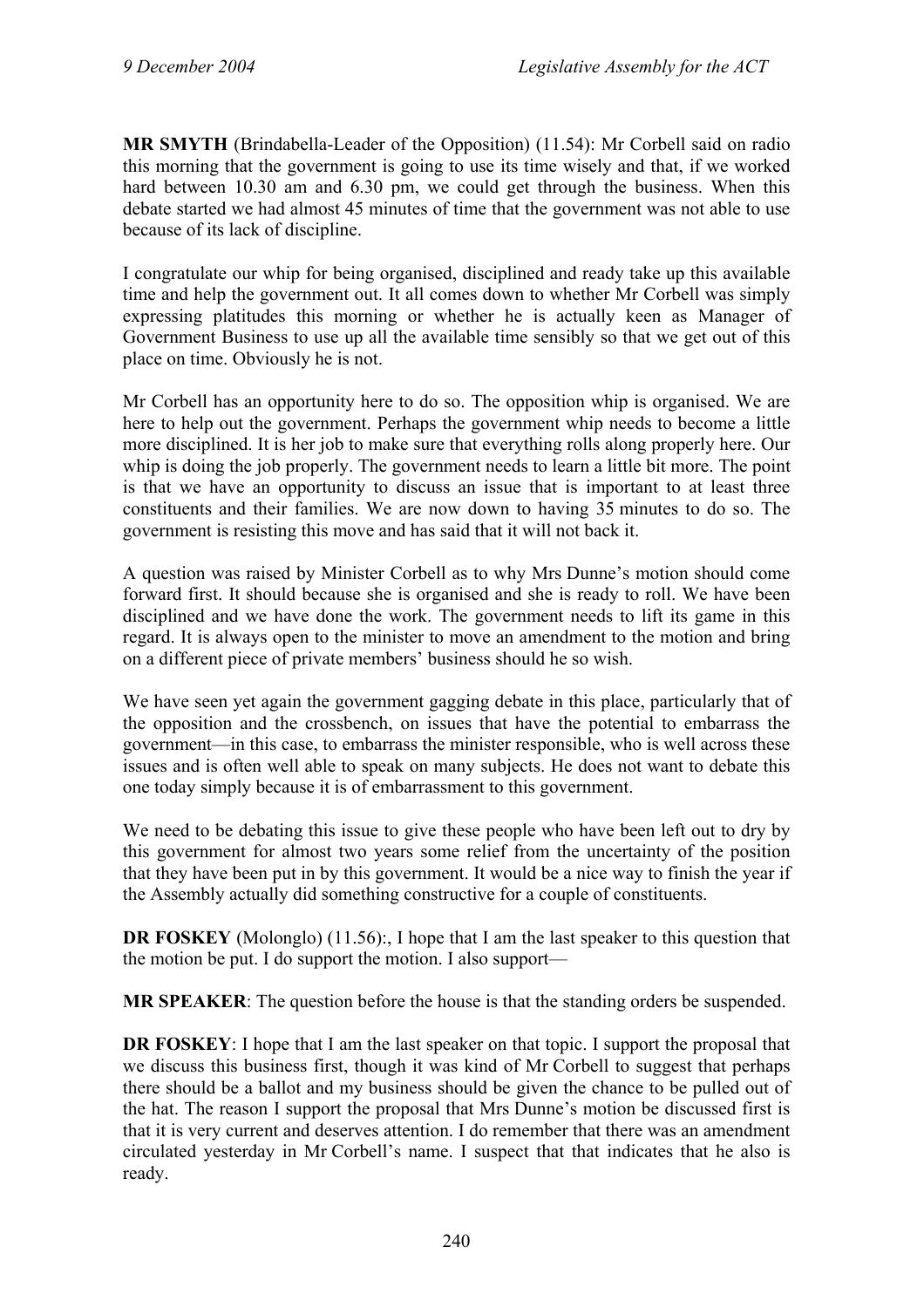I am certain that the families concerned—the Coonans, the Tullys and the Tanners—are very ready to hear this matter discussed. They made an appeal to a meeting I was at prior to the election and there is no doubt that anything we can do to make them feel a bit more secure and able to envisage their future is important for us today.

I would hope that we will not waste much more time discussing this motion, because, as I have seen in my two or three days in this place, there is a tendency with greater discussion for speeches to deteriorate. I think that we should be sticking to the point. Therefore, I would like to see us agreeing to the suspension of standing orders and moving on to the substantive debate.

**MR SESELJA** (Molonglo) (11.58): Mr Speaker, I would like to make a couple of additional points. In relation to what Dr Foskey said, I do not think that it goes to the merit of the discussion which Mrs Dunne will be leading, although it is quite meritorious. It goes to the fact that the Assembly should be able to discuss business and the Assembly should be able to do its business. If the government is not prepared to fill the time, we should have the right to represent our constituents in the best way we can. There is no reason that the government should be shutting down debate on this subject.

Mr Corbell's statement that he was not ready is laughable. He circulated an amendment to the motion yesterday; so it is not reasonable to argue that he could not be ready and that he did not have enough notice. This is just another example of the government seeking to gag debate. They are not ready. They are lazy. They do not have enough business to bring on, so they do not want to debate anything. They thought they would just have a longer lunch. It is laziness and it is lack of discipline.

For the last couple of days we have been lectured by Ms MacDonald about discipline. We have been disciplined and are ready to go, but the government is not. The government is hiding behind the claim that it did not have notice. The government did have notice and should know exactly what is going on. We have half an hour left here. I am not going to keep us any longer. We are going to try to be disciplined. Seeking to vote down this motion would be just another disgraceful attempt to gag the opposition. We have a right to be heard. We have a right to represent our constituents. Mrs Dunne has a right to represent rural lessees and she should be allowed to do so. The government's attempt to shut down this debate is a disgrace.

**MR CORBELL** (Molonglo-Minister for Health and Minister for Planning) (12.00): I seek leave to move an amendment to Mrs Dunne's motion.

Leave granted.

#### **MR CORBELL**: I move:

Omit "Notice No 1" and substitute "Order of the Day No 2, relating to the  $150<sup>th</sup>$ anniversary of the Eureka Stockade" and add "and if not concluded before question time, continuing after Ministerial statements today.".

Mr Speaker, this amendment simply means that, in response to the opposition's suggestions on this point, the government is prepared to bring forward order of the day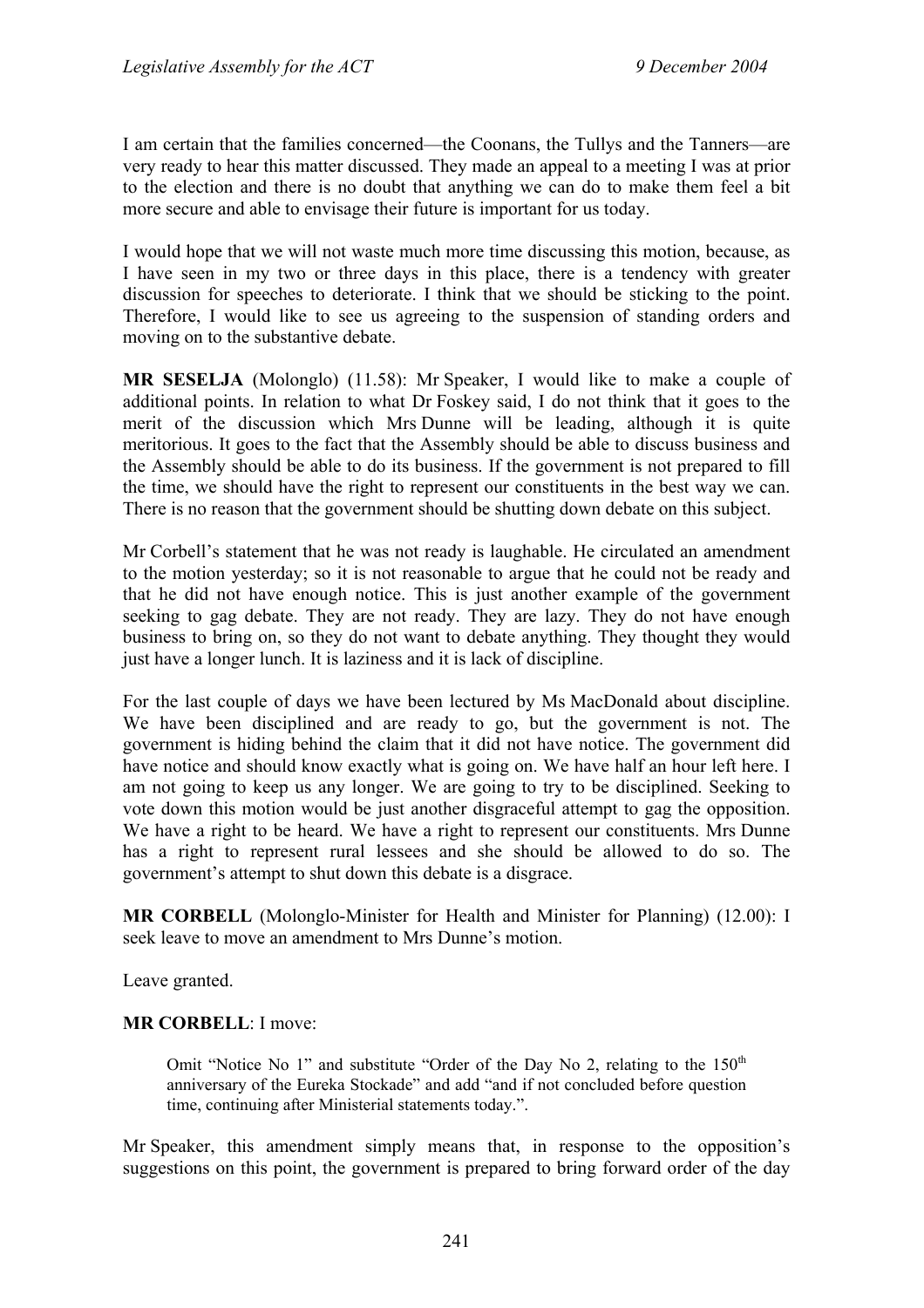No 2, the motion commenced but not yet completed by Mr Gentleman yesterday in relation to the 150th anniversary of the Eureka Stockade, and allow debate on that item, if it is interrupted by the luncheon break, as it probably will be, to recommence after ministerial statements this day.

Amendment agreed to.

Original question, as amended, agreed to with the concurrence of an absolute majority.

# <span id="page-31-0"></span>**Eureka Stockade—150th anniversary**

Debate resumed from 8 December 2004, on motion by **Mr Gentleman**:

That this Assembly:

- (1) congratulates the Stanhope Labor Government on its initiative to fly the Eureka flag over Canberra to mark the 150th anniversary of the Eureka Stockade;
- (2) recognises the significance of the events of Eureka to the development of Australian democracy and the enduring relevance of discussion and debate about the foundations and process of our democracy;
- (3) expresses its disappointment with the Federal Government's lack of willingness to engage with the ongoing debate about such a significant point in Australian history; and
- (4) calls for the ACT Government to ensure the continuing future commemoration of the Eureka Stockade in the ACT with the introduction of a calendar note from 2004.

**MR GENTLEMAN** (Brindabella) (12.03): Commemorating the Eureka Stockade is about recognising some of the agents of that change; but, perhaps more importantly, it is about recognising the benefit to our democracy of contested ideas and ongoing vigorous debate.

For example, the cry of the Italian Raffaello Carboni for the miners to salute the Southern Cross, irrespective of religion, nationality and colour, as the refuge of all the oppressed from all countries on earth remains a contested idea. There are some people who today decry our responsibility to ensure that refugees from all countries on earth can seek sanctuary under the Southern Cross. Ongoing debate and activism have worn down some of those barriers and will continue to challenge the ideas that see refugees behind barbed wire in Australia.

The nature of the Eureka rebellion itself remains contested. Indeed, while the miners of the rebellion demanded manhood suffrage irrespective of religion, nationality and colour, some of their contemporaries were guilty of the most heinous acts of racism against Chinese miners. And the cry of suffrage was not truly universal. In 1903, non-indigenous women were granted suffrage, but it was not until 1967 that indigenous Australians finally achieved the vote.

These were not issues fought for by the miners, but rather arose out of further struggle and debate—radical ideas made reasonable through debate and struggle. The commemoration of Eureka recognises these debates and urges all of us to take forward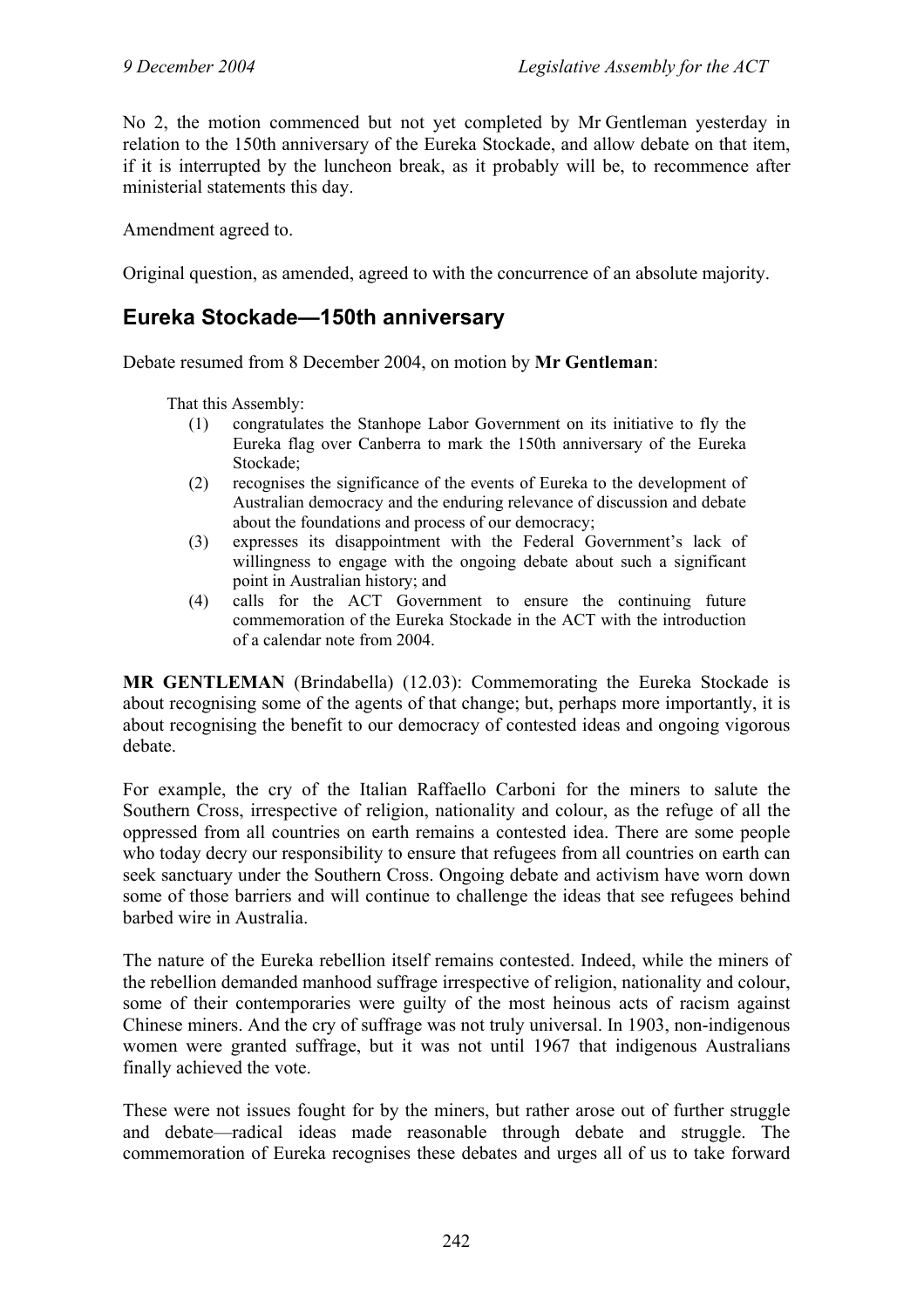our democracy and to recognise it, not as an institution or a foundation, but as a process for change.

The history of the Eureka Stockade is not limited to those events on that day in December in Ballarat. The Eureka flag is not a symbol of the political or ideological views of those groups who have flown it as a symbol of rebellion, both those groups who have my support and those with whom I passionately disagree. It is not a symbol of the views necessarily of the miners of the rebellion; rather the history of Eureka is constantly being created every time the flag is foisted and every time we, as a community, engage in our democracy and in struggle for what is right and what is fair.

The Eureka rebellion was, in itself, a short-lived event. In fact, within 15 minutes of the commencement of the attack of the colonial military force, the stockade itself had been destroyed. The legacy of Eureka has, in this 150th anniversary, been proven to be much more enduring. This motion works further to ensure that the legacy of Eureka, our commitment to ongoing debate and a process of democratic change, withstands the test of time.

The federal member for Ballarat, Catherine King, has worked throughout this year to ensure that the commonwealth parliament accords the Eureka rebellion the appropriate consideration in the year of its 150th anniversary. Similarly, a senator for Victoria, Gavin Marshall, moved a motion in the Senate that saw the Eureka flag displayed from a flagstaff in public view on the anniversary of the battle of the Eureka Stockade.

Yet it is worth noting, as this motion does, that we are right in retaining a small disappointment in that, as we celebrate our democracy through the spirit of Eureka, the federal government, which, for so many schoolchildren in our territory and beyond, is representative of that very democracy, is operating in a vacuum. It is a shame that the Prime Minister and senior federal government ministers have not bothered publicly to recognise the contribution of Eureka to the development of our democracy and, further, that they are not doing so for political reasons.

Perhaps their silence echoes the real purpose of this motion today and the importance of the continued commemoration of the Eureka rebellion. Democracy is not just about this house of assembly, nor the other that faces our proud Eureka flag on City Hill. It is about those schoolchildren and their future, and their willingness to engage in the democracy that they will inherit and create.

The motion before you suggests one means of commemoration, that is, the introduction of a calendar note marking the date of the Eureka Stockade—a small symbol but, I believe, a powerful one. Other significant dates that are celebrated and acknowledged through calendar notes are NAIDOC week, Remembrance Day and Mabo day. These dates are of significant relevance to the history of Australia and are celebrated accordingly.

Initially a day of remembrance to recognise the oppression and the struggle of indigenous people, NAIDOC week embodies a historical commitment to celebrate the struggles and cultures of indigenous Australians. The week provides an opportunity for all ACT government schools to become involved with projects involving Aboriginal and Torres Strait Islander culture and to explore the long and ardent fight indigenous people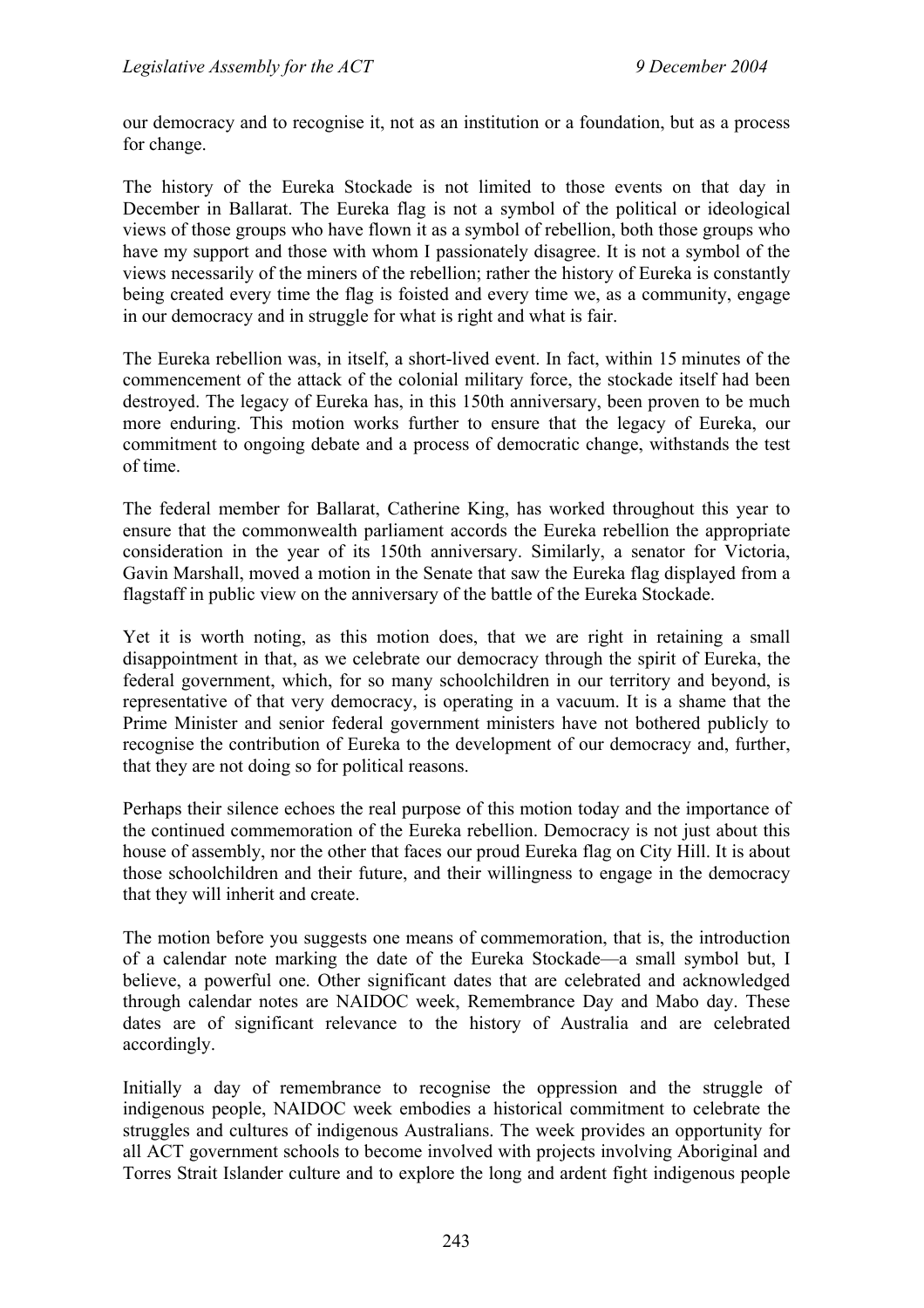went through for recognition as Australian citizens. It serves further to recognise the ongoing struggle of Australia's indigenous people.

Remembrance Day offers us all the opportunity to reflect on the horrors of war and to remember all of those who have fallen in the wars and conflicts we have experienced as a nation. This day is not one of celebration, but a collective reflection on the tragedy of the loss of those lives. Its commemoration makes space in our lives to recognise that those of others have been lost in war and conflict. It encourages us to look behind with sadness and regret and forward with hope for peace. Mabo day commemorates our longest struggle, that of seeking recognition of the indigenous people's sovereignty and their struggle for justice.

These days, in their own way, are symbolic of our commitment to engagement with the process of democracy and themselves arose out of the processes of debate and struggle for recognition, commemoration and commitment to progressive change. In the same manner as Eureka, all demand reflection and engagement with the ideas and the debates surrounding these special occasions.

This is the purpose of a commemorative calendar note—to continue the work begun this year, the 150th anniversary of Eureka, and that of teachers and parents across Australia and throughout our territory of instilling in our children a willingness and an interest in engaging with the process of our democracy.

I hope that, through the introduction of such a note and the future commemoration of the Eureka rebellion, we shall continue to inspire the passion and the debate which are the foundation of and the process of our democracy. As participants in the democracy of the Australian Capital Territory, I urge members to support this motion.

**MR SMYTH** (Brindabella-Leader of the Opposition) (12.09): I thank Mr Gentleman for bringing on the motion concerning the Eureka Stockade. I had relatives in the area at the time, which I will speak a little bit about later, but I want to concentrate now on the twisted telling of the story by the ALP, which hijacked, as it always does, an Australian event to suit its political purpose at the time. To say that Eureka is about the spirit of Australian independence and fledgling democracy and that therefore we should be supporting the refugees and then to invite Mr Hicks's father to lead the march so that an Australian icon can be used for a political purpose is pretty cynical.

If we go back to what happened at Eureka, we will find that, essentially, it was a tax revolt. Miners who were paying taxes for their mining rights were revolting against what was basically an unresponsive, big taxing, arrogant government. Perhaps we will see Canberra business people demonstrating on City Hill because we have a big taxing, unresponsive, arrogant government as well. I would like to see Mr Gentleman there on the barricades with small businessmen.

Let's face it, the miners were small businessmen who were struggling as they were setting out to do something to further their own ends in the interest of the community. By about 1871, Victoria had the most profitable economy in the world and the highest living standard in the world as a result of their efforts, but let's not hijack these events. Let's tell the truth about the story.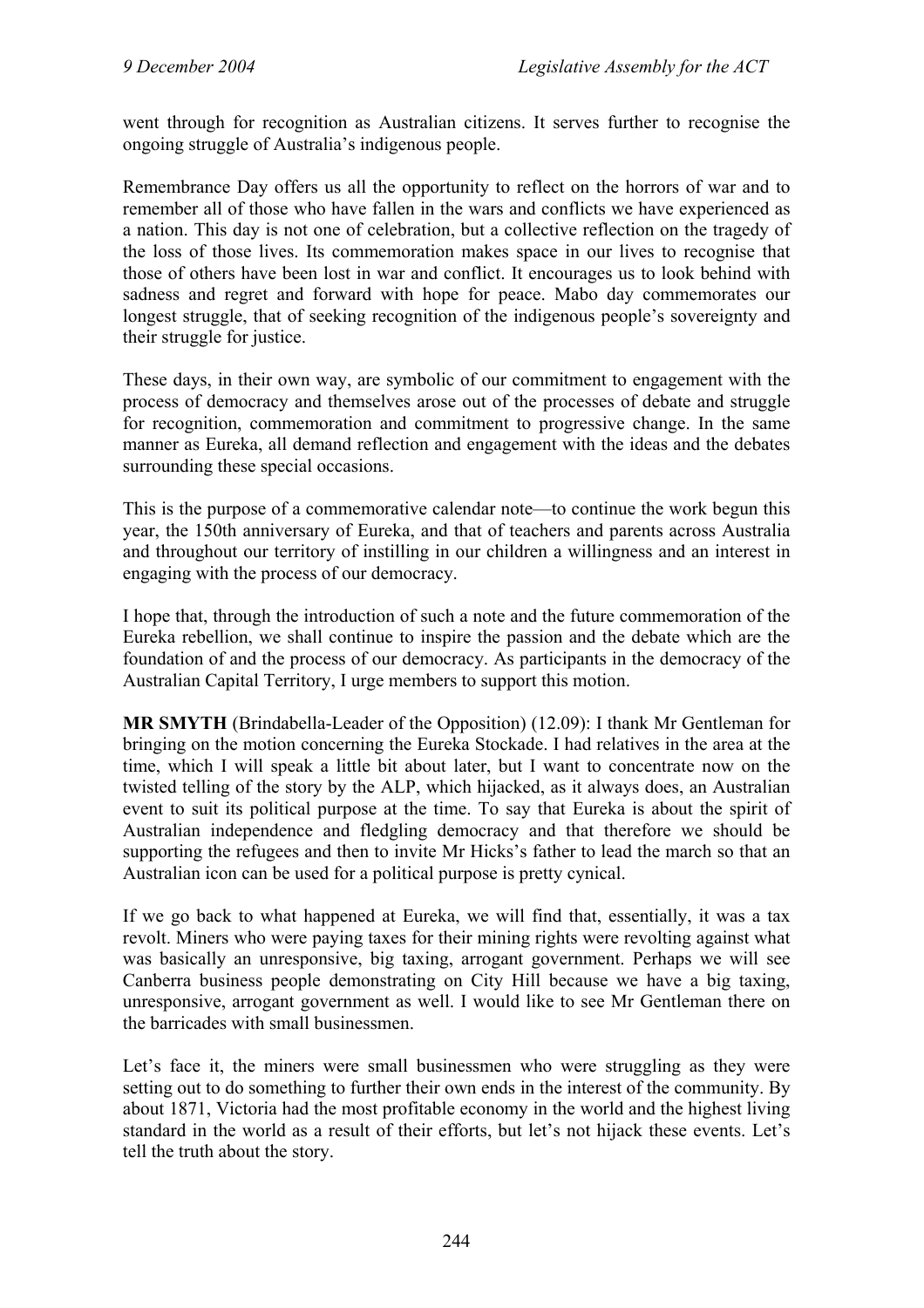A group of small business people clubbed together to resist their government. It was not about refugees, the injustice of America and some of the other things that people have tacked on to it. If you look at what was actually happening on the goldfields at that time, you will find that there were things that we, as Australians, probably should be a little bit ashamed of as well. The treatment of some of the people in the area, particularly the treatment of the Chinese and the indigenous people in the area, was appalling. So let's be very careful about twisting the history as it is so easy to come back later and use it for our own ends.

I would agree with the sentiment expressed that the Eureka Stockade was a significant event in this country's history. The lesson I learned from the Eureka Stockade is that the people sent a very clear message to their government of the day that they wanted small government, less intrusive government and a lower taxing government. I was just thinking that not much has changed. I think that most Australians today would like smaller government, less intrusive government, and a less high taxing government. I think that that is the true message coming out of Eureka.

Was it an expression of a fledgling democracy? The democracies were working fairly well at that stage. For the time, Australia was fairly advanced in the democratic process and, as can be seen from the events that came from that at the turn of the century, with the constitution, suffrage for women and many other things, Australia actually led the way in the democratic process. But let's not twist the tale too much to suit our own political needs.

Mr Speaker, a distant relative of my mother jumped ship in Melbourne in 1851—a gentleman called Le Lievre from the Channel Ports—and made his way to the Ballarat area. He failed as a miner—he struck out, as they say—and then set up a bullock line which, if I understand the family history right, travelled between Melbourne and Ballarat and the goldfields and actually made quite a good living, as most service industries end up doing, out of supporting the activity.

The claim to fame—I cannot substantiate it, but it is a good family story—is that he had a mate called Peter who asked whether he could borrow Mr Le Lievre's wagons one weekend and some of these wagons apparently formed some of the barricades that became the Eureka Stockade and were promptly burnt by the troops. So, somewhere up there in the ashes on Eureka hill, are those of some wagons that used to belong to my forebears. That is the family history of it. I think we all have an attachment to it in some way. The flag itself has been used over many years as a symbol for calling government to task and challenging authority. I think that that is quite good.

The opposition thinks that the motion, unfortunately, debases the true story of Eureka. Paragraph (1) congratulates the Stanhope government. Gratuitous self-congratulations from the government normally do not count for much. Paragraph (2) is very important. It recognises the significance of the events of Eureka in the development of Australian democracy. We think that that paragraph is reasonable.

Paragraph (3) is unsubstantiated and, I think, a slur on the federal government. No other flag ever flies over the Australian parliament and no other flag ever should fly over the Australian Parliament House. To say that even for a day we should put up the Eureka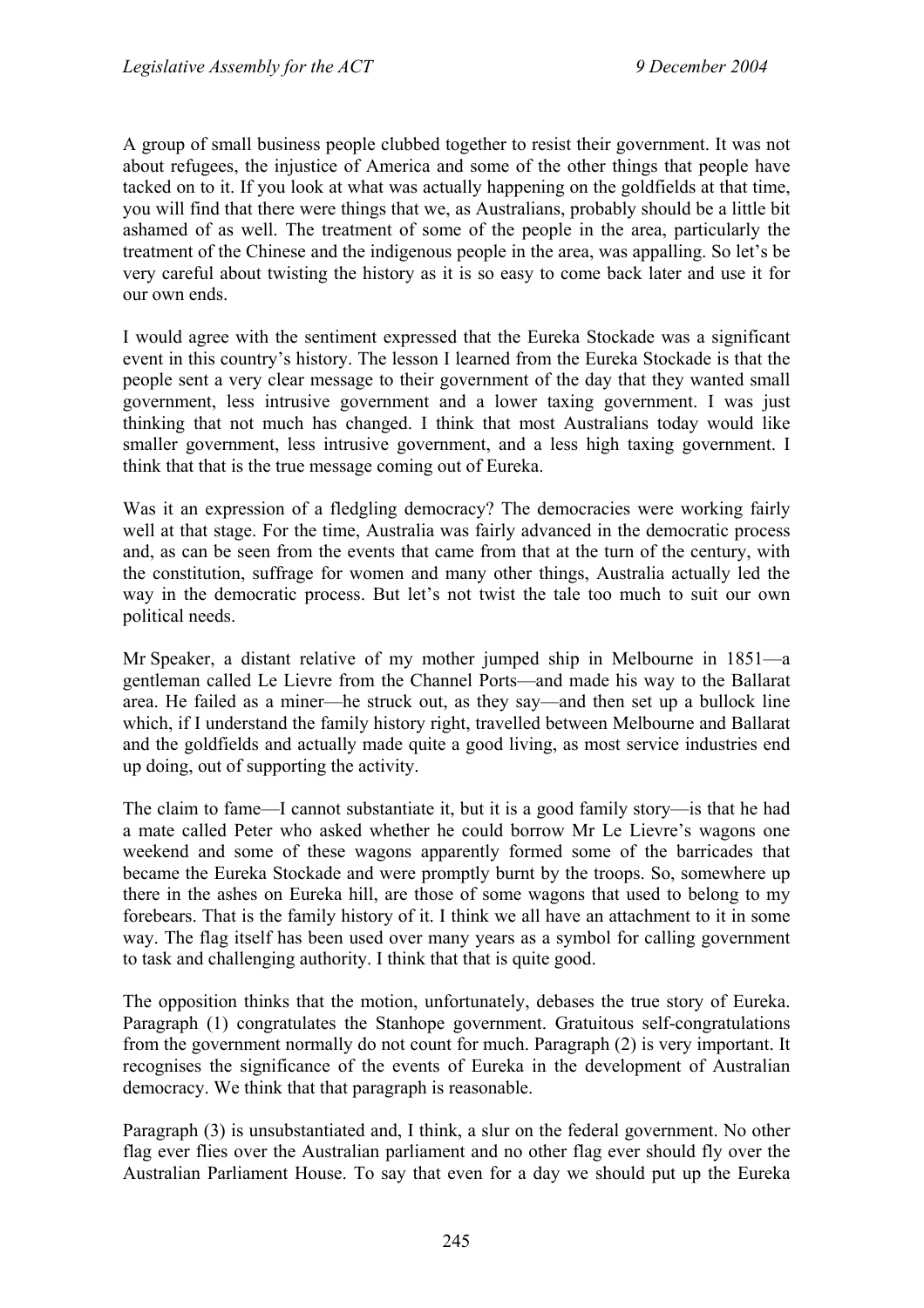flag over the federal parliament is not something with which I agree. We should not do that. So I will move an amendment shortly for the removal of paragraph (3).

In terms of paragraph (4), if Mr Gentleman is keen enough he will write to all of the calendar producers and they will, of course, start to include it in their calendar production. That is how these things normally start. The producers of calendars pick and choose what data they put into their calendars. Unfortunately for us, a great proportion of the large, glossy calendars that are sold in this country are printed overseas. I would commend that to Mr Gentleman. If he can get all the American, Japanese and Chinese printed calendars to include a reference to Eureka day, I would be very happy.

At this point, Mr Speaker, I will move the amendment circulated in my name. I move:

Omit paragraph (3).

**MR CORBELL** (Molonglo-Minister for Health and Minister for Planning) (12.15): I congratulate Mr Gentleman for moving this motion. It is very timely that we acknowledge on the 150th anniversary of the Eureka Stockade the significance of recognising the event in the national capital. The response from the Canberra community to the flying of the flag on City Hill, Commonwealth Avenue and Northbourne Avenue has been outstanding.

The beauty and the symbolism of that flag strike many people in our community, regardless of their background, because it is a truly Australian flag. It is without reference to other cultures or other countries. It is a flag of Australia. I think that that is why people find that it resonates so strongly for them.

The motion, as Mr Gentleman has outlined, goes to all of the issues that are important around marking this anniversary. I want to take issue with some of the points made by the Leader of the Opposition. History is, of course, an issue of debate and the significance and meaning of events are always debated amongst historians as well as amongst the broader community. Eureka Stockade is no different from that.

Yes, you could argue that it was a revolt by those who felt that they were being taxed unfairly, that they were being harshly treated by an unresponsive and undemocratic government. Equally, you could argue that it had undertones of something more than that—that it had undertones of an aspiration for self-government, an aspiration for representation of a broader range of interests than those that currently existed and was really a challenge to the authority of the ruling elite at the time.

You could argue either and you could argue both. I think that the beauty of the Eureka story and why it remains such a matter of interest is that it is contentious. But I refute Mr Smyth's rather simplistic claim that it is a case of one side hijacking it away from the truth. The reality is that truth is what the public debate is all about and there is no absolute truth to the story. It is how we view it, it is how we assess it, and it is what values we place on it generations after the event.

Turning to paragraph (3) very quickly, there was a real lack of willingness by the federal government to engage in the issue. The Prime Minister, who is well-known for his willingness to appear at nationalistic events, chose not to participate in the Eureka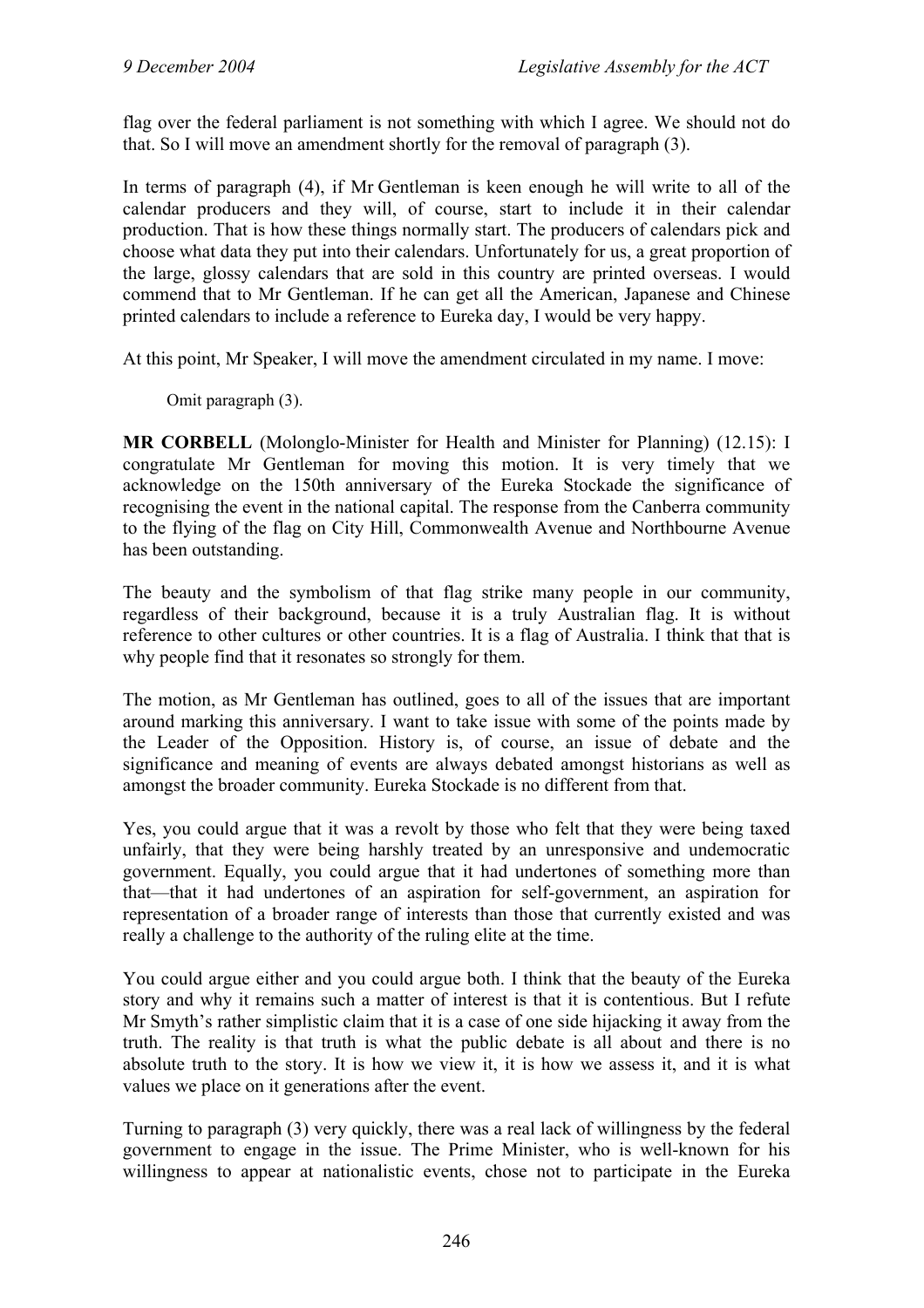celebrations at Ballarat. As far as I am aware, there was no federal government representation at this significant event. That I find quite surprising, given that the federal government traditionally has engaged very strongly in these events at some level, but there was no official representation, I understand, by the commonwealth at that event.

More importantly, Mr Smyth made comment about flying the flag over Parliament House. There is one other flag that flies over Parliament House, that is, the standard of the Queen when she visits Parliament House. It is reasonable enough to have the Queen's standard flying over Parliament House when she is in the building. I know that she is the head of state and that it is appropriate. But why not bung it outside Parliament House?

Mr Speaker, I think that that is the point we are all making: every other parliament was prepared to recognise the flag in a public and open way but not, regrettably, the parliament of the commonwealth. That is unfortunate. Nevertheless, I think Mr Gentleman's point was well made and it is appropriate that that remain in the motion.

Mr Speaker, I congratulate Mr Gentleman for bringing the issue forward. I congratulate Jon Stanhope for his advocacy on this issue. He has in some ways actually shamed the federal government into doing something, because all these flags were flying around Parliament House but there was nothing on Parliament House and everyone was saying, "Why are they all around Parliament House but not on Parliament House?"

I think that the steps that the Stanhope government took to commemorate the event really did prick the conscience of our counterparts in the federal parliament. I am glad that there was at least some, albeit very modest and low key, recognition on the day in the federal parliament. I congratulate Mr Gentleman for moving the motion.

**DR FOSKEY** (Molonglo) (12.20): I wish to support to Mr Gentleman's motion to have the date of the Eureka Stockade remembered in the ACT. I do not support the opposition's amendment. I see no mention in Mr Gentleman's motion that the Eureka flag should replace the Australian flag on the top of Parliament House.

Today, we have had two versions of the meaning of Eureka from two ideological viewpoints. I would like to add mine. Mr Speaker, the writing and rewriting of history is a constant process, as new generations researching the past do so with the lenses of their times and their own preoccupations. Thus, the contributions of women and minorities are of more interest now than they were when I went to school. I would never have known that there were women on the goldfields if I had only been listening to my teachers and reading the textbooks.

**Mr Smyth**: Didn't you watch *Rush*?

**DR FOSKEY**: Perhaps I was a child a little bit before you were, Mr Smyth. We tend to portray the Eureka Stockade as a men's event, as though they were the ones who took an active role in the fighting that occurred. As a result, there were some shadowy players, including not only women but also some active Aboriginal people and others of colour. Evidence is also turning up which indicates that Aboriginal people played a role at Eureka as policemen and as providers of creche facilities for the miners and their families.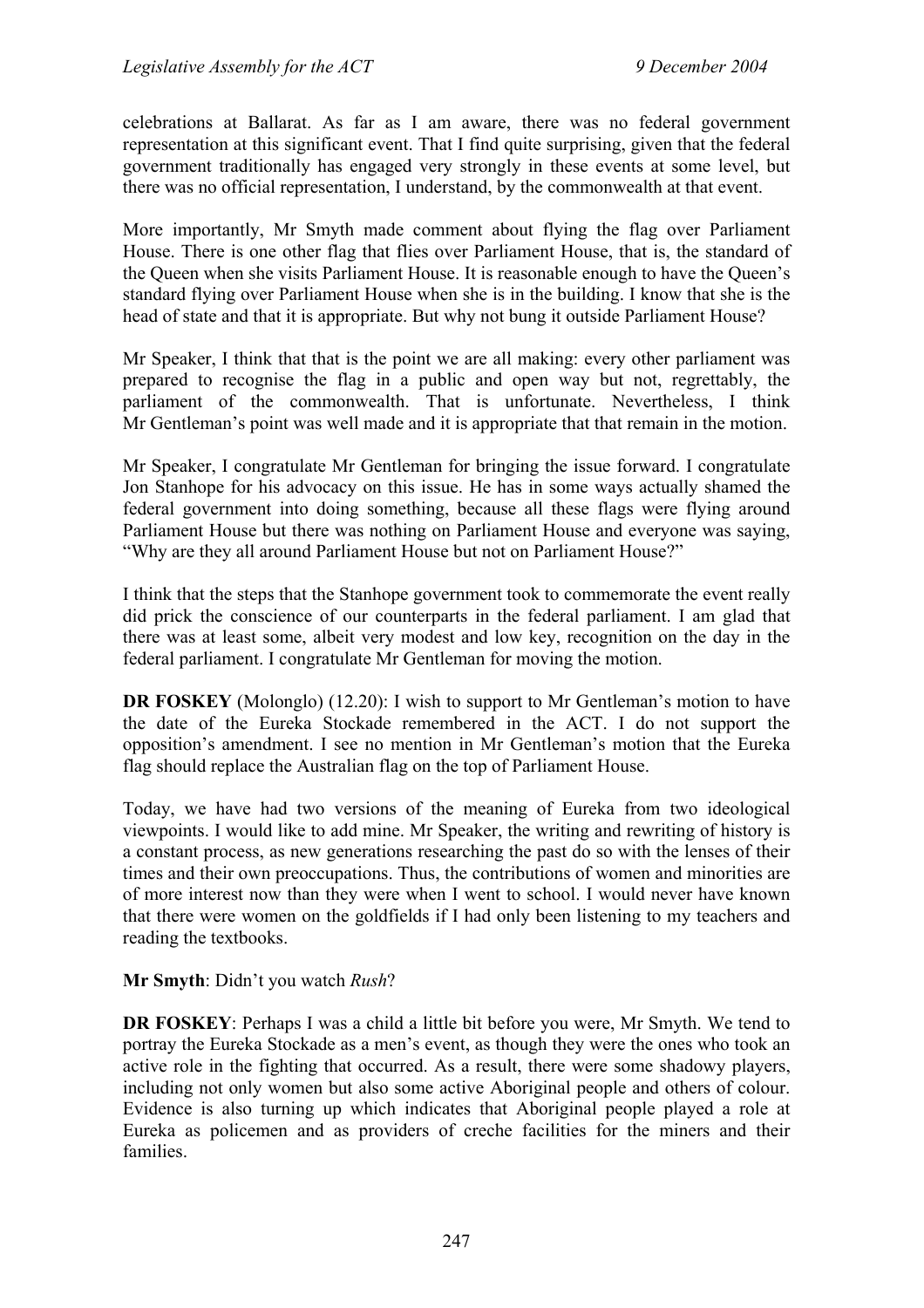Today, however, I want to focus on women. They were there at the Ballarat goldfields, all right. Researcher Clare Wright recently pointed out, to quote from her work, "as publicans, shopkeepers, teachers, prostitutes and military wives involved in family decision making, women were historical agents in their own right".

Women on the goldfields performed the roles that women performed in society more generally in those days. They were wives, mothers and daughters. They worked as domestic servants, milliners, shoe binders, cooks, nurses, prostitutes, brothel keepers, storekeepers, hotel keepers and diggers. Apparently, they were not subjected to the licence fees that men were, but many were prepared to stand up against the injustice to their men.

So, if we are going to remember Eureka, let us remember everyone who played a part, including the humble but essential role of sewing that contentious flag—it was not the men who sewed that flag; in fact, one wonders whether it was the men who came up with the design—and providing food, for one is the symbol and the other the sustenance of Eureka.

In closing, I would like to say that, whilst we may fly the flag and otherwise commemorate Eureka as a result of this motion, I hope that we will not spend the Assembly's time making speeches about it every year. This year, being the 150th anniversary and the spirit of Eureka being much needed in these political times, it is right to remember this colourful moment in our history. But we have important things to get on with here. Let's put the focus of our discussions where they belong, on the issues of our times, perhaps bringing to those discussions that spirit of Eureka.

**MS MacDONALD** (Brindabella) (12.24): I thank Mr Gentleman for his motion, which I am pleased to have the opportunity to speak to today. As Mr Gentleman has acknowledged, more than 200 Southern Cross flags have been raised over Canberra in the past week to mark the 150th anniversary of the Eureka Stockade. This government has been proud to participate in the celebrations for the Eureka anniversary. Along with sending students to Ballarat and flying the flags, we have included a representative in the national reference group coordinating the anniversary celebration.

At Ballarat's Bakery Hill in 1854, a group of goldminers, fed up with corrupt officials and an unfair licensing system, took an oath: "We swear by the Southern Cross to stand truly by each other and fight to defend out rights and liberties." The oath followed the formation of the Ballarat Reform League, which worked to reform the licensing system and demand annual parliaments, payment for members of parliament, abolition of the property franchise and its replacement by manhood suffrage and, finally, the removal of the property qualification for membership of the Victorian Legislative Council.

A few days after the Eureka oath was sworn, the miners erected a barricade to divide police and the army and a short battle resulted in about 22 deaths. But, as so often happens, defeat on the battlefield turned to victory, with all the miners' demands eventually being met. Historian Anne Beggs Sunter has called the oath a rallying cry for all citizens, male and female, British or European, professional or labourer. The oath still resonates today, as the continued debate over Eureka has shown.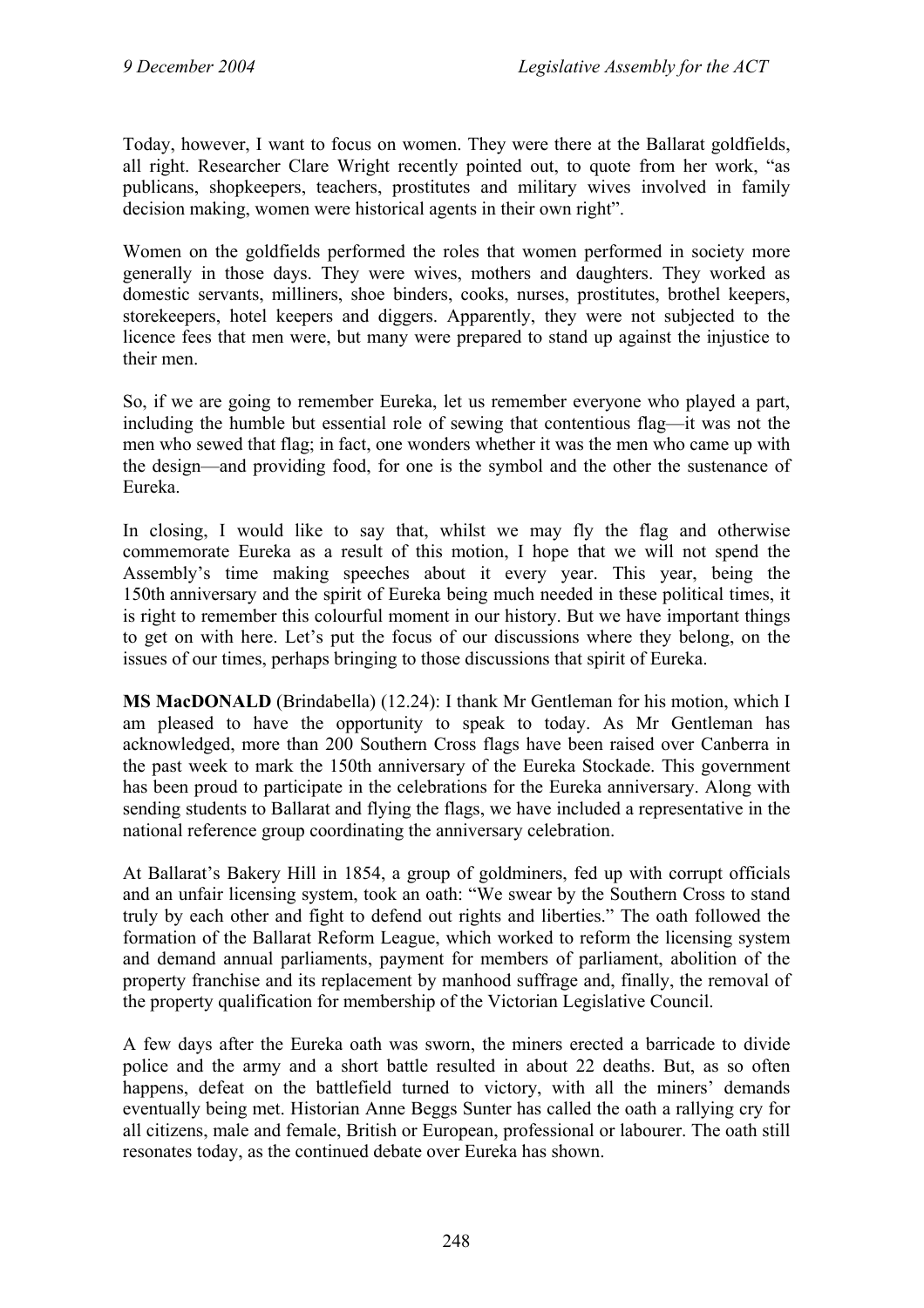Many different groups in the Australian community—the labour movement, politicians of all sides and the republican movement—have all at one time or another laid claim to the mantle of Eureka. Some say that it was about a small business struggle. Mr Smyth has said that today. Others say that it was about a workers' rebellion.

Mr Gentleman is right to call on the Assembly to recognise the significance of the events of Eureka to the development of Australian democracy because, whether you think it was motivated by a labour movement, small business or something else entirely, Eureka represented democratic ideals through the attainment of suffrage and fairer representation. More simply, it represented democratic ideals through the miners' fight for equal rights and a fair go.

The events at Ballarat in 1854 are open to debate and I am pleased that the raising of flags in Canberra has helped trigger this debate locally. As Gough Whitlam said in 1973, the importance of an historical event lies not in what happened but in what later generations believe to have happened. That is why I was disappointed that the Prime Minister of Australia refused to take part in the official celebrations for the 150th anniversary of Eureka and it is why I support the third part of Mr Gentleman's motion, which calls on the Assembly to express its disappointment with the federal government's lack of willingness to engage with the ongoing debate of Eureka.

Mr Howard would say that he prefers substance over symbolism. He does not understand the simple fact that it is the symbolism that gives meaning to the substance. Debates about our past are vital as Australia looks towards the future. History helps us understand the present. Events like the Eureka Stockade help us to understand the formation of our national identity.

The final part of Mr Gentleman's motion calls for the ACT government to ensure the continuing commemoration of the Eureka stockade in the ACT by the introduction of a calendar note. I am very supportive of this call. By being included in the official calendars, the day will not be a public holiday, but it will be marked in a similar way to days such as Mabo day. I understand that the government will be pleased to mark the day by raising the large flag on City Hill on 3 December each year. I understand also that schools will be provided with flags that they can raise to mark the anniversary.

I would like to say in finishing, Mr Speaker, that before last week and the raising of the Eureka flag around Canberra I had not really gone into the debate about the Australian flag. The Union Jack does not cause me a great deal of offence, but there are times when I do not think that it is necessarily the symbol that we want to be putting out to the rest of the world. We are not a colony of Britain; we are our own country. Certainly, the Queen is still the head of state. I am a republican and I would like to see that we get our own head of state one day, but I have never had a huge argument about the flag. I do not think it is worthy of debate. I think there are other things which are more important.

But I have to say that as I have driven around the town in the last week it has given me a buzz to see the Eureka flag raised on flagpoles. I think the argument about the symbolism of the Eureka flag being important is a worthy one. I commend Mr Gentleman for his motion.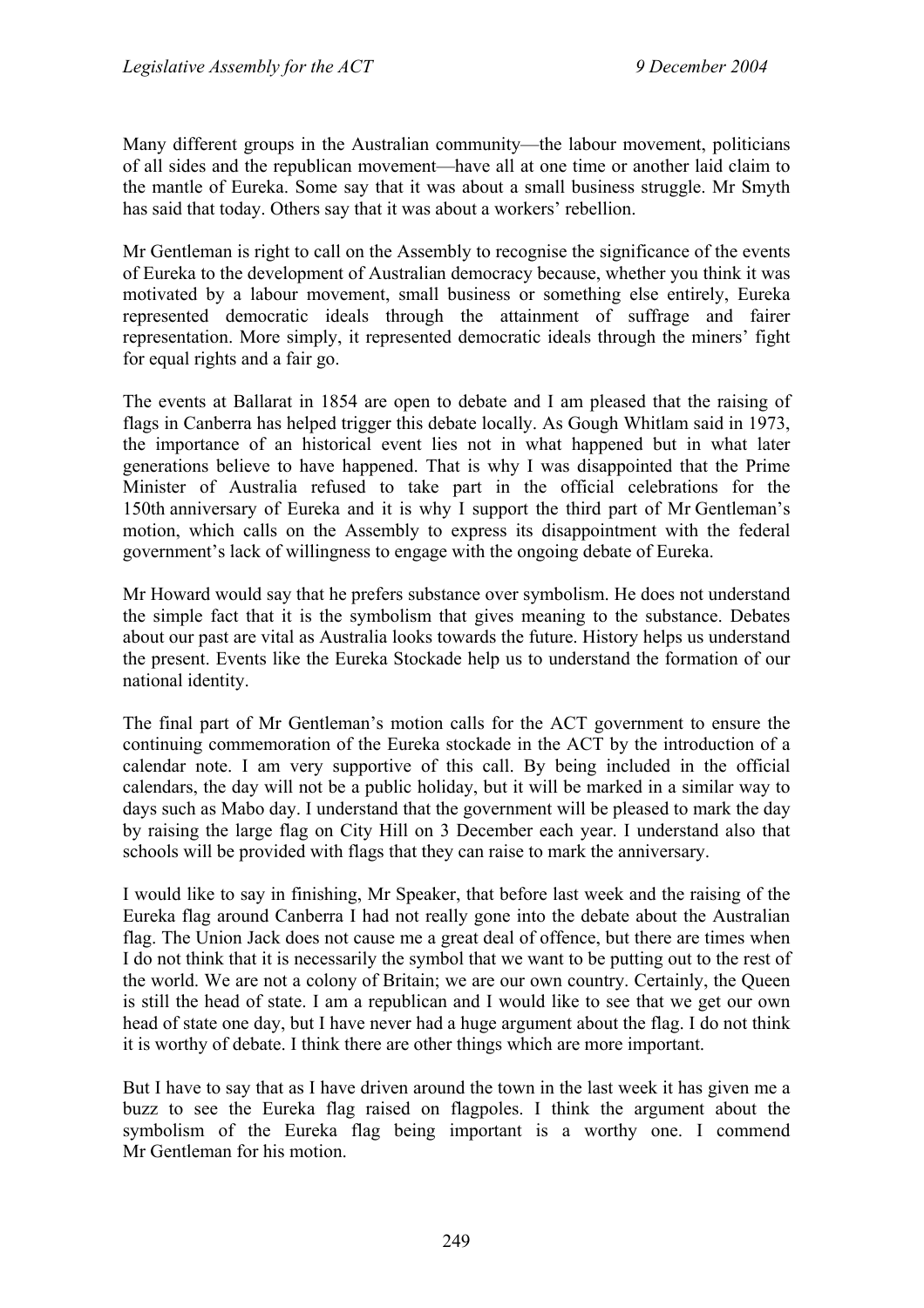*Debate interrupted in accordance with standing order 74 and the resumption of the debate made an order of the day for a later hour.* 

## **Sitting suspended from 12.30 to 2.30 pm.**

# **Ministerial arrangements**

**MR STANHOPE** (Ginninderra—Chief Minister, Attorney-General, Minister for Environment and Minister for Arts, Heritage and Indigenous Affairs): Before the commencement of question time today, for the information of members, my colleague Ted Quinlan, the Deputy Chief Minister and Treasurer, is absent on business of the government. I will be more than happy to take any questions that may be directed to him.

## **Questions without notice Health—job cuts**

**MR SMYTH**: My question without notice is to the Minister for Health. Minister, yesterday you confirmed that there would be redundancies in the human resources and finance areas of your department. When did you decide that redundancies were necessary within these areas of your department? How many positions will be axed, and why didn't you advise the people of Canberra of your decision before the election?

**MR CORBELL**: Mr Speaker, this decision was taken subsequent to the election, not prior to it. It was not something that I had under consideration prior to the election, so there wasn't anything to disclose. To give some background to members, the chief executive of the department, Dr Sherbon, has initiated a review, first, of the finance areas of the department, to be followed by a review of the human resources areas. They will be looked at closely to make sure that they meet best practice in terms of staffing levels and opportunities for greater efficiencies in those areas. Then decisions will be made as to what redundancies are possible and how they will be achieved. There is no definitive number at this stage, but it is an area that is being looked at as part of a standard workplace review—first of all of finance and then of human resources. It is being done in close consultation with the relevant workplace unions.

**MR SMYTH**: Mr Speaker, I have a supplementary question. Minister, what level of savings is being looked at? When will you advise the staff concerned of your decision about their jobs?

**MR CORBELL**: As I have just indicated, the department, through Dr Sherbon, is keeping in close consultation with workplace unions. They are being advised of the progress of a workplace review of finance in the first instance, which will be followed by a review of human resources. As I have said, the number of positions is unclear at this stage. Obviously, we believe there is some scope for efficiency in these areas, but the review process itself will determine that. It will help inform that decision, and any communications will be done in accordance with the relevant industrial agreement and in consultation with staff members and their union.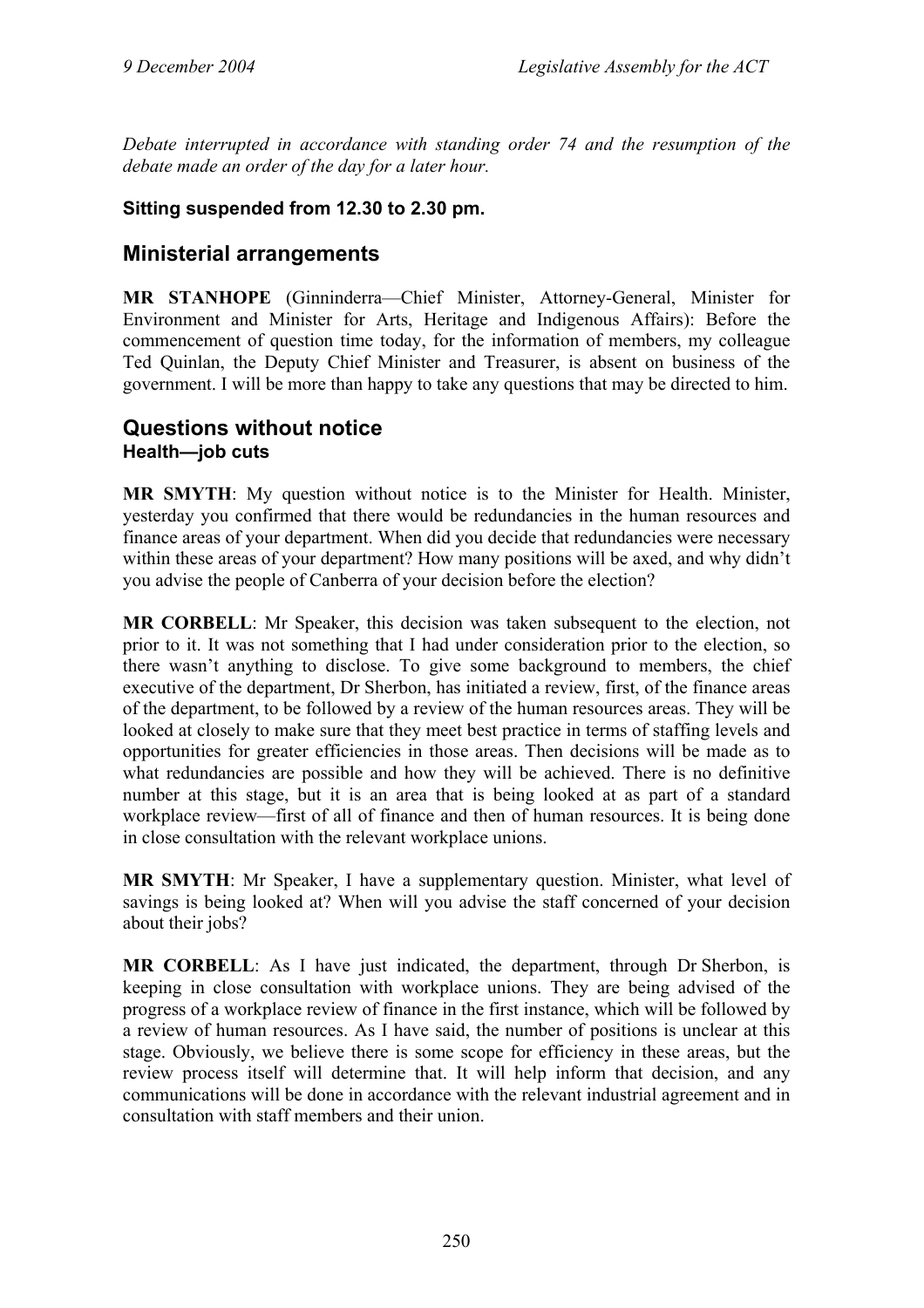#### **Budget—community input**

**DR FOSKEY**: My question is directed to the Chief Minister in the absence of the Treasurer. Ordinarily at this time of year departments are in the process of developing their budget bids, and the community sector is responding to a government invitation to provide budget submissions. Last year the deadline for budget submissions from the community sector was 3 December.

We understand, however, that the community has not yet been advised of the process for providing input into the 2005-06 budget. Would the minister inform the Assembly of government plans and timelines for community input into the coming budget deliberations?

**MR STANHOPE**: I regret that I do not know precisely what steps the Treasurer may have taken to date in relation to advice to the Canberra community, or the community sector in particular, in relation to formal budget consultation. So I cannot answer that part of the question specifically. I am more than happy to take advice today from the Treasurer's office as to whether he has taken any action to date and whether any formal invitation has been made to or communication had with the community sector.

On my behalf and on behalf of each of my ministers, I say that we each stand ready to receive representations not just from the community sector but also from all parts and sectors of the Canberra community and, indeed, all individuals in relation to their views—the priorities as they see them—attitudes and hopes for this government's first budget.

In the recent election campaign, the government made quite clear and explicit what our priorities were. We were elected on the basis of those promises, our record and our commitment to continue with the work that we initiated in the previous Assembly. The government has made certain undertakings to the Canberra community. We have been returned to government on the basis of those undertakings and those promises. They represent our priorities and our view of the future. We, the government, will be very much guided by those promises and those commitments. They will be very much the focus of the government's deliberations in the budget cabinet process.

We are very willing and stand ready to consult and meet with representative organisations from throughout the community in relation to the budget and the priorities as the community sees them.

**DR FOSKEY**: Mr Speaker, I ask a supplementary question. The Chief Minister may have to take this one on notice to Mr Quinlan's staff as well, but it is important that I ask it. If the community sector is not invited to make submissions until early next year, is the government able to take its views and ideas into account when the budget development process will be so far along and more difficult to implement?

**MR SPEAKER**: It is a hypothetical supplementary question.

**MR STANHOPE**: I understand the thrust of the question though, Mr Speaker, and I am more than happy to respond to it. I think it is possible for me to respond now on behalf of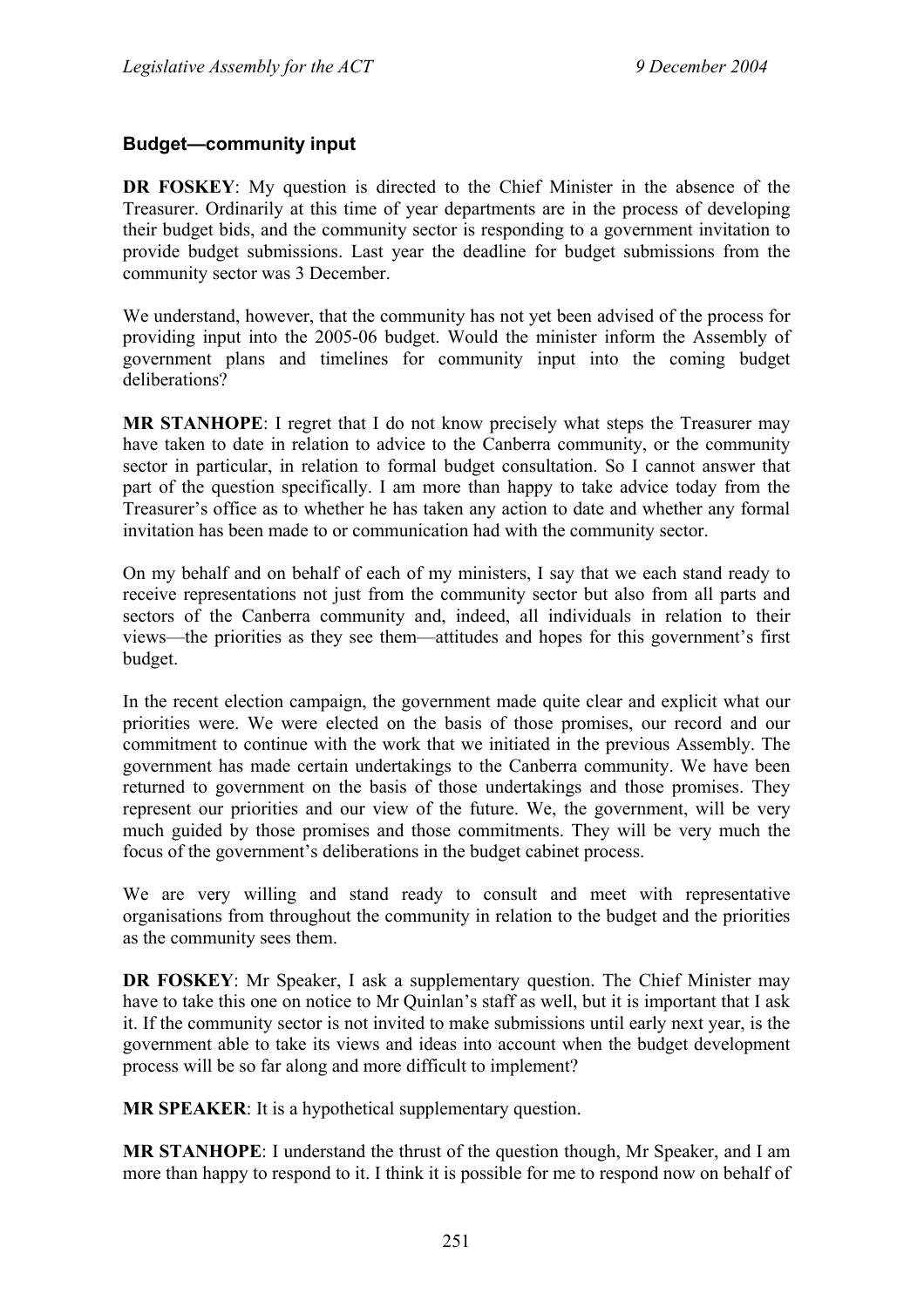the government. Let me say here and now that I and my colleagues invite and welcome submissions from the community sector.

However, it needs to be said that we have very good lines of communication and very good mechanisms for consulting with the community sector and, indeed, all sectors of the Canberra community. We have consistently been doing that throughout the entire term of our government—that is, over the past three years. It is not as if we are saying to the community sector, "Let's start again. Let's start talking about the issues of moment to you and of concern to us and of concern to you and the priorities as you see them."

All the work we have done in government over the past three years, and the work that we did in the context of the last election and will do over this next four years, is based on a deep understanding of the needs of the Canberra community, and the thoughts and priorities of the community sector and, indeed, all representative organisations in Canberra. So it is not as if we are starting afresh. But we stand ready and are very willing to consult in the context of the upcoming budget on issues that will feature in that budget.

In the context of the electoral cycle, it has to be said that there is real pressure on any government elected in an October election—a late election of any new government—and timelines are tight. We are determined to meet a budget delivery day of May 2005. There is significant pressure on the government and our agencies—and indeed now on the community sector—in terms of the timelines to which we need to work. It is a matter of fact in the first budget of any Assembly after an October election. This issue relates to the appropriateness of having a late-year election, of having October as the date for an ACT election.

### **Children—Weston Creek centre**

**MR SESELJA**: My question is to the minister for education. The Weston Creek children's centre, which is in our electorate, was destroyed by fire in November 2003. Following the fire, the centre was relocated to the Rivett primary school. I understand that, whilst the government promised to rebuild the centre on its original site in Parkinson Street, little action has been taken to rebuild the centre, which is putting extra pressure on the children, their parents and the staff. Why has the government been so slow in making a decision to start work on rebuilding the Weston Creek children's centre and when do you anticipate that the centre will be rebuilt?

**MS GALLAGHER**: I remember clearly when the Weston Creek children's centre burnt down and the government moved so quickly to establish a childcare centre at the Rivett primary school to care for the 40-odd children who had been placed in that centre. In fact, I believe that the centre at Rivett primary school opened within just over a week of the childcare centre burning down in Weston Creek, which was a great credit to the staff of the public service who managed to deliver that outcome and re-form primary school classrooms into something that was safe for younger children.

Going on from that, quite a bit of money is being spent on improving the facility at Rivett primary school, including a great deal of work being done on the outdoor area and inside the rooms to make it an acceptable and quite pleasant childcare centre for those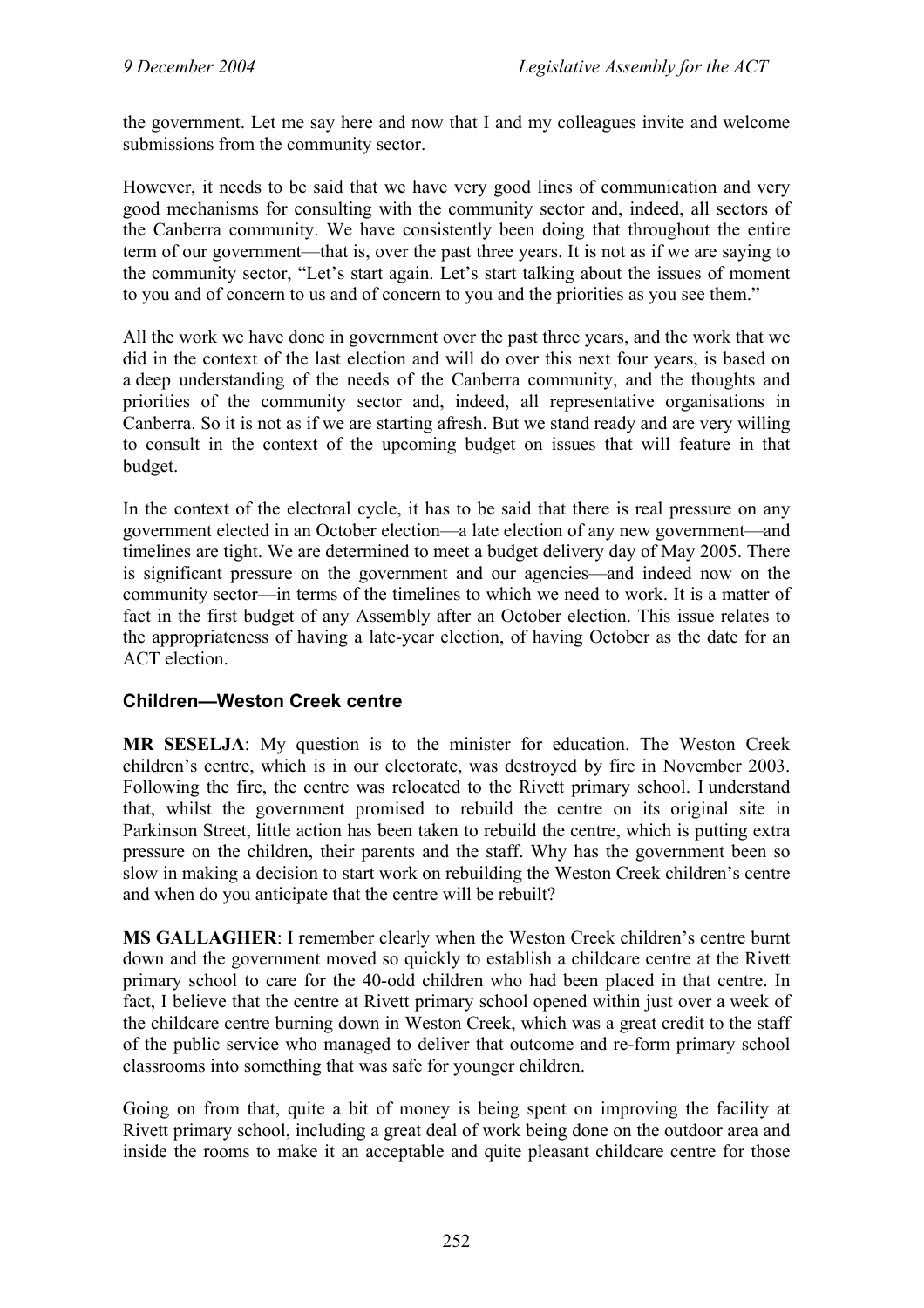children to attend. In fact, I have had quite a bit of feedback from parents about how successful the relocation to Rivett has been.

**Mrs Dunne**: I take a point of order under standing order 118 (a), Mr Speaker, about being concise and to the point. No-one doubts that good work was done in setting up the Rivett centre, but the question was about when it is anticipated that the Parkinson Street centre will be rebuilt and why there has been a delay.

**MR SPEAKER**: Sit down, Mrs Dunne. We are getting to the point where points of order are frivolous. Ms Gallagher has five minutes to answer the question and come to the points raised by the questioner.

**MS GALLAGHER**: Mr Speaker, I think that it is an opposition ploy to eat into our five minutes so that we cannot answer the questions that they have asked, but perhaps Mrs Dunne will learn, if she is sat down every time over an irrelevant point of order, that she is wasting the time of everybody in this Assembly. Anyway, to follow on from that, the decision to rebuild the Weston Creek childcare centre was made immediately. In fact, members may be aware that in the third appropriation bill, extra money was provided to make sure that the centre to be rebuilt at Weston would be of the size required for that community, which would be a larger centre.

Along with that, there has been a quite extensive police investigation into the fire and an insurance investigation into what occurred there and that has taken a fair bit of time in relation to progressing the redevelopment, but the redevelopment is well on schedule. I cannot give you the exact date, but I undertake to get back to the Assembly with the date, if there is one. The planning work is being done. It will be a larger centre and it will be a better centre. The government, as it has done with everything relating to services for children, has invested additional resources to make sure that when the centre does reopen it will be offering the best care in the best location, with the best facilities possible, something that the opposition never would have done in government.

### **Gardens and arboretum project**

**MR GENTLEMAN**: My question without notice is to the Chief Minister, through you, Mr Speaker. Could the Chief Minister provide the Assembly with a report on the progress of the Canberra gardens and arboretum project?

**MR STANHOPE**: Thank you, Mr Gentleman. I am happy to do so. This is, I think, a very exciting project for the ACT. I think members of the Assembly would be aware that the government announced in December last year plans for an international arboretum and gardens near the western shores of Lake Burley Griffin, from Glenloch interchange and the corkwood plantation to the Molonglo River.

The aim of the Canberra international arboretum and gardens is to create a spectacular mosaic of permanent public gardens and, indeed, a showcase of different trees from around the country and from around the world. Its future, I am sure, is bright as a major tourist and visitor drawcard. I think we can anticipate that, when this particular vision of an international arboretum and gardens comes to fruition, we will have added a significant additional iconic attraction for Canberra. It will be an enormous boost to our tourism potential and capacity and, indeed, to the people of the ACT. I think we all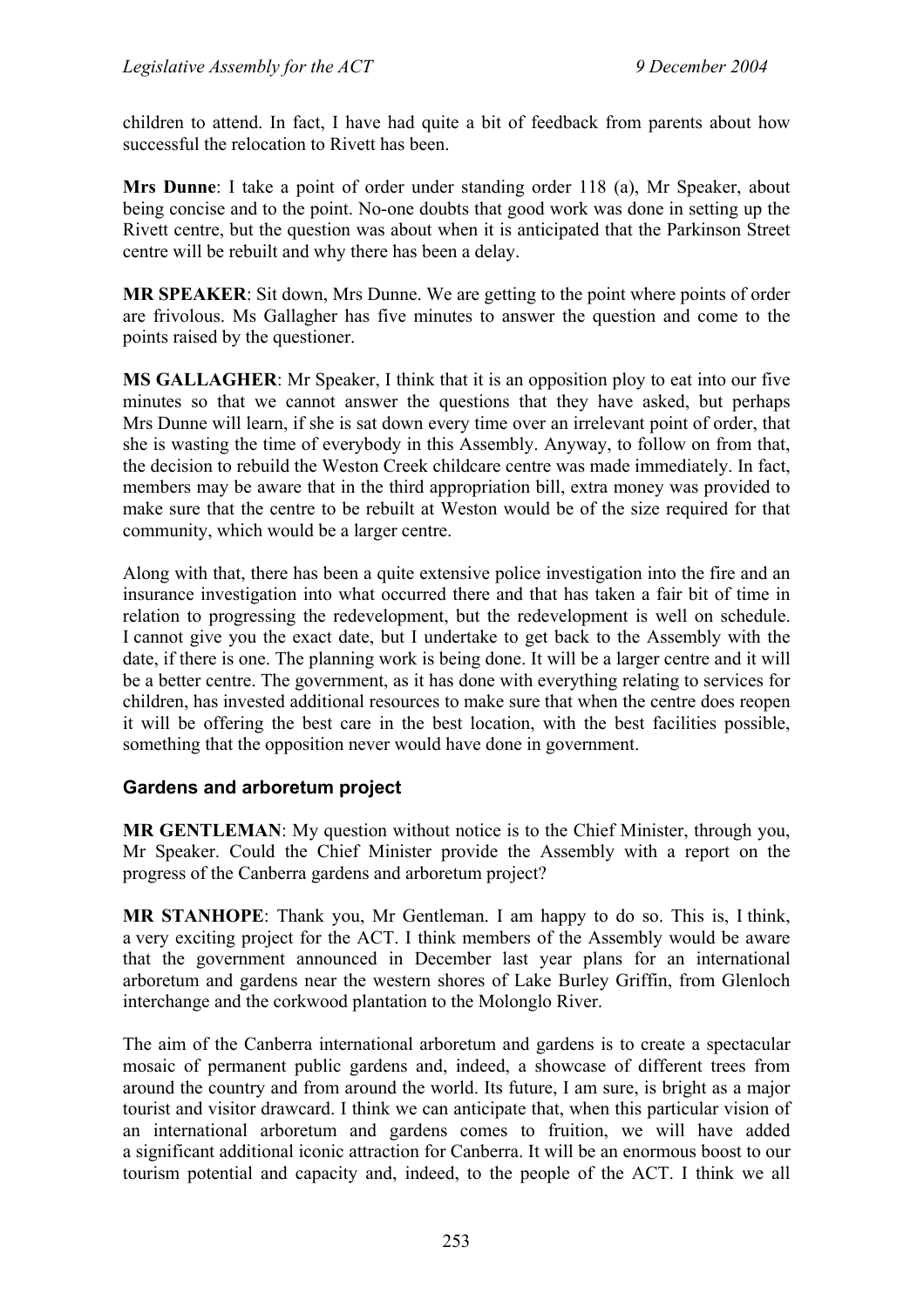know, through the success of Floriade and the rose gardens that the commonwealth has just renovated at the old House of Representatives, the extent to which Canberrans and Canberra are drawn to beautiful gardens and to trees.

It is interesting and worth reflecting on, Mr Speaker, a couple of issues around arboreta. There is a history of arboreta in the Australian Capital Territory. There are some very significant arboreta established by Weston and by Lindsay Pryor and established at the direction of Burley Griffin himself. We have some magnificent arboreta around the city area—the Lindsay Pryor arboretum, Westbourne Woods, the arboretum on Mount Pleasant and a number of arboreta throughout the rest of non-urban ACT.

We know it is a matter of significant pain that some of those early arboreta were destroyed in the fire. It is fitting that, out of the fire and out of the decisions we make in relation to that, we now establish an arboretum that I think will be the jewel of all of them—the new arboretum and the gardens which we hope will be part and parcel of that.

For the information of members—and I think they would be aware of this as well—in September the government launched a design ideas competition for the international arboretum and gardens. Entries for that design ideas competition closed on 29 November. Forty-five entries have been received from throughout the whole of Australia and, indeed, from overseas, with very good response in terms of interest received from the number of initial registrations made. In fact, a rate of 78 per cent has been achieved.

I think we will, from what I am told is a range of quite spectacular proposals and vision represented through the entries, be delivered a wealth of ideas and possibilities and will be able to create a garden and an arboretum with a real sense of vision. I think there is great cause for excitement from this particular program.

I have appointed a jury of seven very notable Australians to judge the entries that have been received in the design competition. The designs will be put on public display. The jury has been appointed. I am so pleased that they have agreed to be part of the jury. They are:

- Mr Ronald Giurgola, the international architect who was responsible for the design of the new Parliament House;
- Professor Catherine Bull, head of urban design and landscape at Melbourne University;
- Mr David Churches, an internationally recognised architect and consultant to the Beijing Games:
- Professor Peter Kanowski, head of forestry at the school of environment, resources and society at the ANU;
- Mr Eric Koundouris, the director of the Koundouris Group and noted Canberra business person and philanthropist;
- Ms Alex Sloan, host of ABC Radio's *Garden Show*; and
- Mr Sandy Hollway, formerly director of SOCOG and the Bushfire Recovery **Taskforce**

Entries are currently being assessed. A short list will be prepared over the next couple of weeks and the successful designs will be displayed throughout Canberra, for the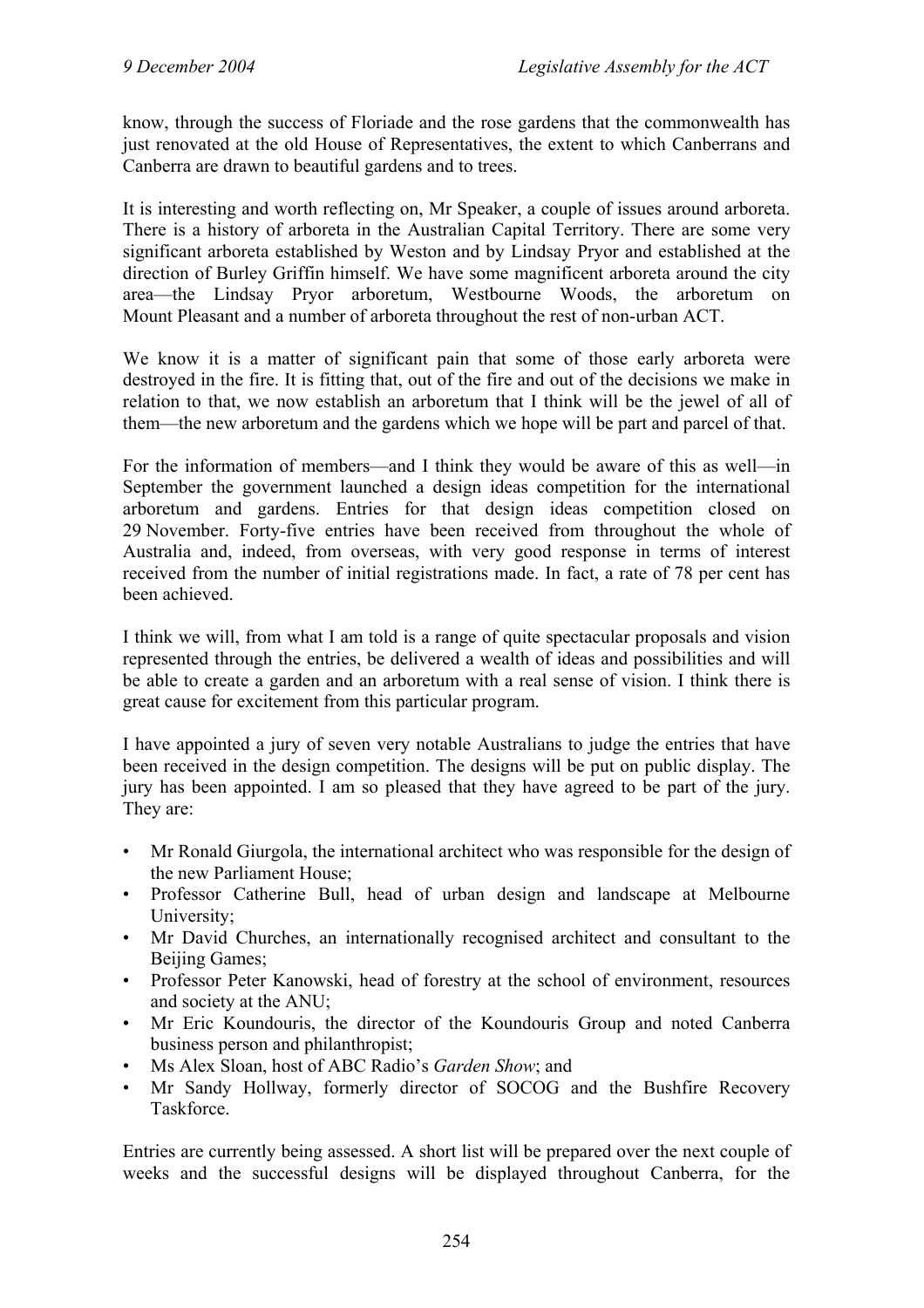information of the Canberra community, after that. As I say, this is a fantastic project, causing great excitement. I believe that, in time to come—perhaps having regard to the rate at which gardens and arboreta are developed—it will, in turn, be an iconic feature of Canberra and the Canberra scene.

### **Redundancy payments**

**MR MULCAHY**: Mr Speaker, my question is to the Minister for Industrial Relations. Will the minister please confirm that certified agreements were recently concluded in relation to individuals employed by the ACT Public Service and that such agreements contained provisions allowing redundancy payments of up to 26 weeks? Can the minister advise, first, the minimum qualifying periods for such employees to avail themselves of redundancy provisions; and, secondly, details of any private sector industrial award or agreements existing in any part of Australia wherein such generous redundancy provisions might apply?

**MS GALLAGHER**: I thank the member for the question. Redundancy provisions have been in the public sector—both public sectors around the country and the commonwealth public sector—for quite some time. They are longstanding provisions. The content of private sector certified agreements is outside of my area of responsibility and something that you can check up yourself on the Internet. It is not something that I will be spending my time looking at.

We have a responsibility here to make sure that our public servants are well looked after, well remunerated. The redundancy provision—

**Mrs Burke**: Oh, keep at arms length.

**Mr Smyth**: Is she the Minister for Industrial Relations or for government employment?

### **MR SPEAKER**: Order!

**MS GALLAGHER**: Mr Speaker, if I could just answer the question. I know Mrs Burke hates listening to me—she hates it—but I would appreciate it if she could just sit there and keep her mouth shut while I answer the question.

As Mr Mulcahy has said, standard redundancy provisions have been around for some time. Although there have been no improvements in those conditions, there have been no reductions. This government has taken the view that we want the best conditions possible for our public service. We compete with the commonwealth and we have to be mindful of that. We believe that, as employees who dedicate their work to delivering services to the public, they deserve appropriate conditions in their certified agreement.

Conditions in certified agreements cover a whole range of areas from leave to redundancy, to pay, to responsibilities in the workplace, to family conditions. They cover a whole ambit. We have put a lot of effort into making sure that those certified agreements are the best that we can offer, within the constrains of our finances.

I am very proud of the fact that we have delivered wage outcomes that are now at reasonable levels—I would not say that they are overly generous—to around 24 per cent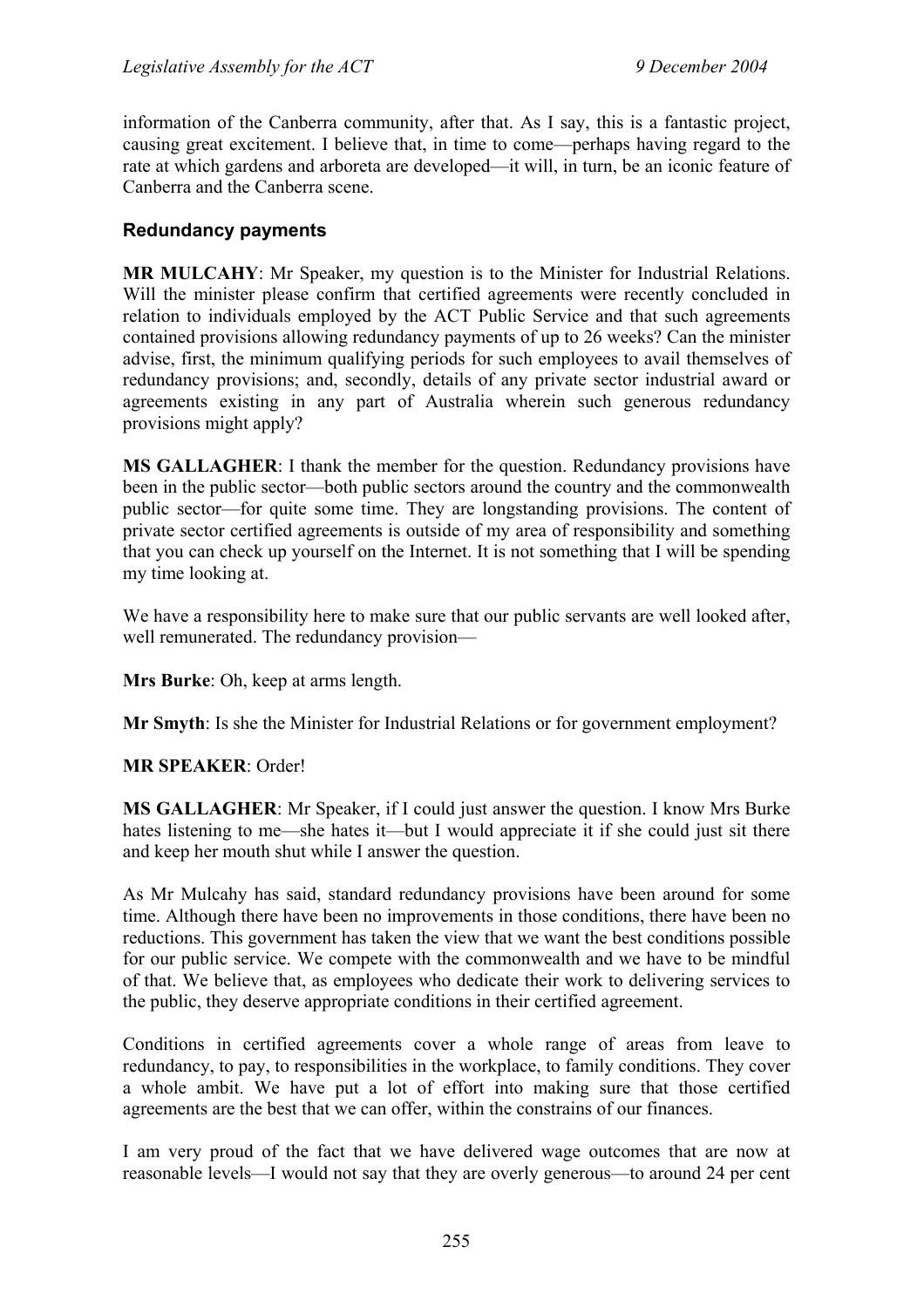over  $4\frac{1}{2}$  years. This is what we will have paid by the time the agreements expire—a number of them have not been certified, Mr Mulcahy; many of them have been—in order to redress the situation we were faced with when we came to government. We had staff leaving in droves to go to the commonwealth. We had positions that could not be filled—critical positions, allied health positions, teaching positions—because the opposition, when in government, paid one per cent per annum; one per cent over five years when they were in power. We saw the sham of wage cuts. They oversaw wage cuts. That was their way of dealing with enterprise bargaining. How can we shaft the workers in our workforce and expect more from them?

I should also point out that they used the redundancy provisions quite well themselves. There were lots of redundancies under that government. We are not going to apologise if there are redundancies provisions for the public service. We have tried to lead the way. We hope that the private sector follows. They should—they should look after their workers too; they should make sure that they are looked after if they lose their jobs and are faced with having no money to pay for their commitments. They should have some capacity to meet those costs following a separation from employment, and we do that through redundancy provisions. It is quite appropriate and something that we are not going to change.

**MR MULCAHY**: Mr Speaker, I ask a supplementary question. Notwithstanding the minister's advice that I could go to the Internet and look at other redundancy arrangements, with which I am in fact familiar, I ask: in light of the Treasurer's comments in regard to skill shortages in Canberra, has the minister herself looked at comparisons between the redundancy provisions being provided for under these agreements and those applying in the private sector in Canberra across awards and employers?

**MS GALLAGHER**: No, I have not looked at redundancy provisions in the private sector. I not sure how that would relate to skill shortages anyway. I do not get the member's point. Skill shortages exist in a number of areas in the ACT, particularly around areas such as bricklaying, tiling and plastering—three that I can think of immediately. People are choosing carpentry and other areas in the private sector. It is not a matter of people not choosing the private sector in which to work. If you look at our training numbers you will see that we have had a huge increase in the number of trainees and apprentices in the private sector in the past year. In fact, we have increases of 15 per cent in commencements in the private sector.

**Mr Smyth**: Commonwealth study leave.

**MS GALLAGHER**: It has not a great deal to do with the commonwealth, although I will give Mr Smyth this: we do work in partnership in training so I am not saying it not about that. A joint effort has managed to deliver big increases in the numbers of young people and older people returning to or changing careers in the private sector.

Again, I cannot see how the redundancy provisions have an impact when we are seeing huge growth in the private sector. It seems to me that people are making choices about where they want to work. We have a very strong, vibrant economy that is supporting that. We have a federal government that is supporting training and we have a state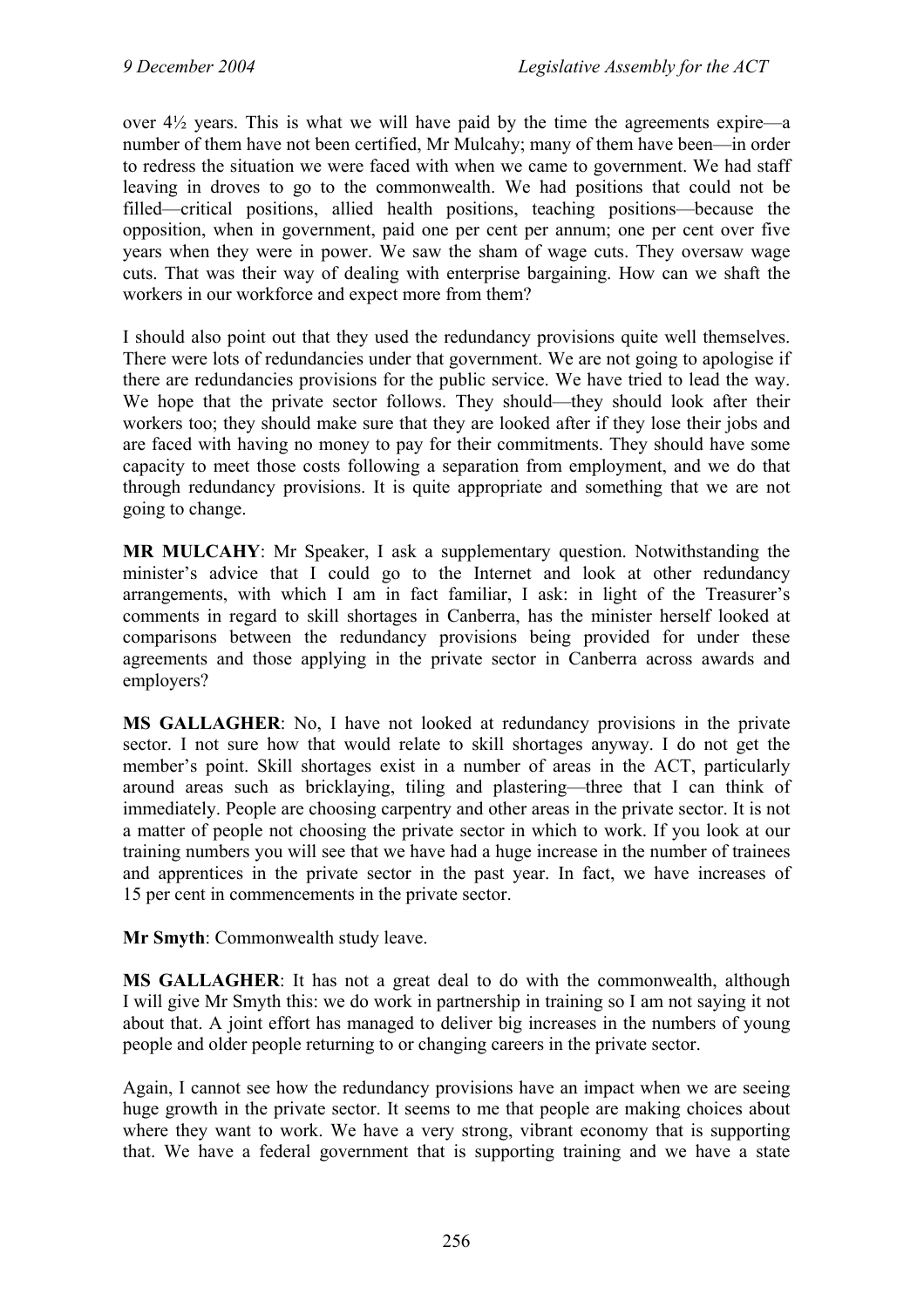government that is assisting training development. The link between skill shortage and redundancy is unclear to me.

#### **Hire cars**

**MRS DUNNE**: My question is to the Minister for Urban Services. I refer to the letter to the Limousine Industry Association from the Minister for Urban Services—in fact, the acting Minister for Urban Services—dated 9 September 2004 in which the government proposed to make a formal offer of \$100,000 per licence to individual hire car licence owners sometime in the first half of 2005. Why is this figure not the figure that was discussed in the Planning and Environment Committee inquiry into the Road Transport (Public Passenger Services) Amendment Bill 2003?

**MR HARGREAVES**: Thank you very much for enabling me to break the duck, Mrs Dunne! I appreciate that very much. The first thing is that the government will not slavishly follow a standing committee, of which you were chair. We need to understand that an enormous amount of work needs to be done before an amount is determined.

#### *Opposition members interjecting—*

**MR HARGREAVES**: I can wait, Mr Speaker, because the clock runneth on, just like Mrs Dunne's mouth. There is an enormous amount of work, as Mrs Dunne would know, in developing not only the amount that is to be offered but also the terms and enactment of the legislative requirements for the leasing, and people got on with. We have to understand that this is a total package effort here. We also need to understand, and I am sure Mrs Dunne's memory is infallible on this one, that the government said there would be an offer of an amount which would come in by I think it was June or 1 July of 2005.

**Mrs Dunne**: It is 1 July 2005.

**MR HARGREAVES**: Okay. Well, the last time I looked at a calendar we have got over six months to go on that, well and truly over six months to go. I have had discussions with the limousine association, the contents of which I do not intend to discuss in this chamber, nor with the opposition, and breach that confidence.

**Mr Smyth**: I bet you won't tell us how disappointed they were.

**Mrs Dunne**: Especially you!

**MR HARGREAVES**: Perhaps Mr Smyth or Mrs Dunne might like to get up and answer the question. I have absolutely no doubt that, by the conclusion of the next six months, there will be an honourable, dignified and just exit from the draconian regime that these people had stewardship over for many years. We have to remember that it was that lot over there that put the industry into such stress that people got ill and tried to leave the market. This government has entered into dialogue with that industry to try to come up with an amount of money that is justifiable and satisfactory, and enables them to exit the system without penalty. It was this mob that was going to give them nothing. It was this mob that was prepared to run the industry down.

*Opposition members interjecting—*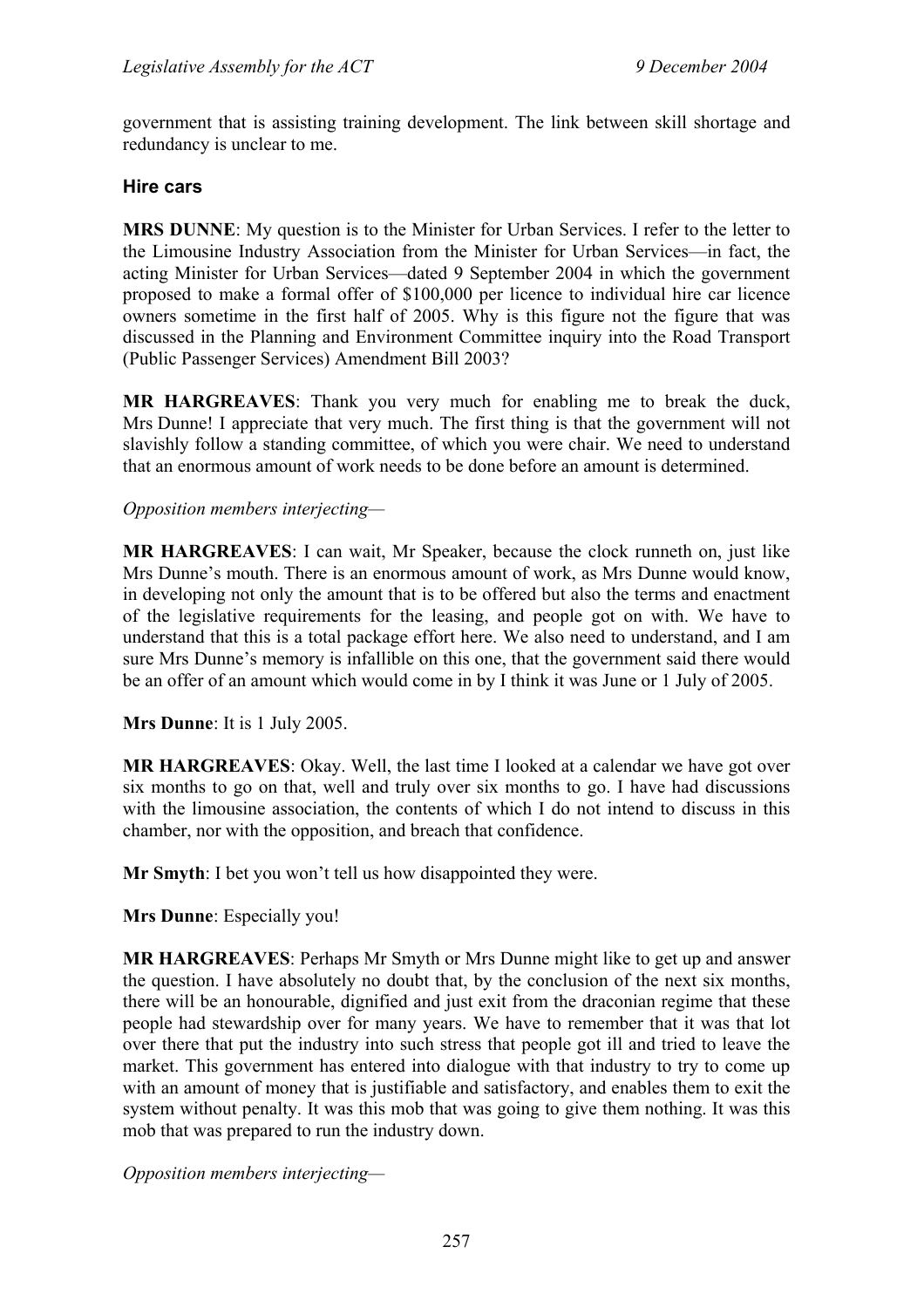**MR HARGREAVES**: In fact, I am talking about the value of those plates.

**Mr Smyth**: On a point of order, Mr Speaker. Section 118 (b) says that the minister cannot debate the subject, which he is clearly doing. He has to come back to the substance, which is: why has he betrayed the limousine industry and changed his mind—

**MR SPEAKER**: That has been dealt with, Mr Smyth.

**MRS DUNNE**: Why is it \$100,000 and not \$120,000?

**MR HARGREAVES**: Mrs Dunne throws the figure of \$100,000 across the chamber. Mr Speaker, you have not heard me say that figure. The whole issue of licensing, the value of the plates and the amount of money that will be offered to individuals has not concluded at this point. And no amount of pressure from Mrs Dunne will have the slightest effect on me whatever.

**MR SPEAKER:** Does the member have a supplementary question?

**MRS DUNNE**: Thank you, Mr Speaker. Does the minister's previous answer mean that he will not be keeping faith with his commitments to the limousine association and the hire car industry; and now that he has become a minister does this mean that he will be selling out these small business people that he has championed so eloquently in the past?

**MR HARGREAVES**: I have no intention of responding to such a ridiculous question.

#### **Housing—community connection program**

**MRS BURKE**: Mr Speaker, my question is to the Minister for Disability, Housing and Community Services. Minister, the community sector is greatly concerned that you are planning to cut the community connection program, currently run by four community organisations. I was contacted by a concerned volunteer working in the sector who stated that the word is passing around the sector that a former Labor staffer is now working in your department, with plans to "cut community housing to the bone before Christmas". Can you confirm or deny that you intend to "cut community housing to the bone before Christmas 2004"? In particular, will you continue to fund the community connection program that is helping so many people in our community?

**MR HARGREAVES**: I do not intend to respond to questions that are, essentially, "Have you stopped beating your dog up yet?" So I am not going to respond to that bit. I can respond, in terms of community connections, to say that this government has an enormous commitment to people with housing problems. If the member wants to have a really good, long, hard look at this government's record, instead of bleating, she will get a very pleasant surprise and realise that, in fact, our priority is housing people wherever we can and responding to their needs, whether it be in a community housing context, individual homes or supporting people with disabilities. Our record for housing these people is considerably better than the opposition's record. We will be continuing our support.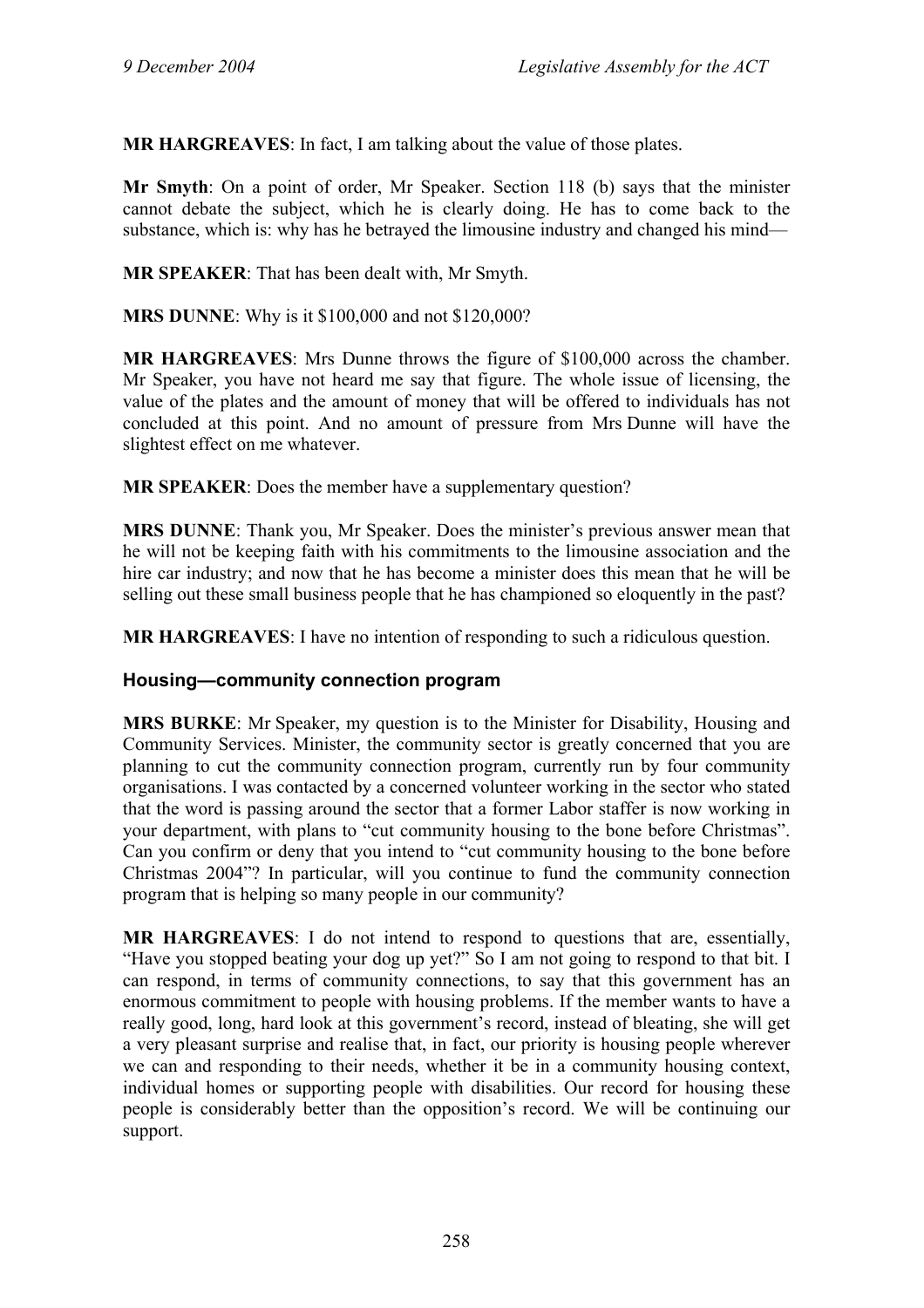**Mr Smyth**: Mr Speaker, I rise on a point of order. The question quite clearly was: is the government going to cut the community program? In a way, it could be a yes or no answer. I know you cannot direct the minister to do that; but he is not talking about it. The question was not about the government's record on housing. The question was about whether or not the community connection program will be cut. He is way off the mark in terms of relevancy.

**MR SPEAKER**: I thought I heard him say he was going to continue to support it.

**Mr Smyth**: No. He said that they will continue to support community programs. This is the community connection program specifically; it is about a specific program, not about a general community program.

**MR SPEAKER**: The minister dealt with the subject matter of the question and I think his answer was in order. How he answers it is a matter for him.

**Mr Smyth**: But he has to answer it.

**MR SPEAKER**: No, he does not have to answer it.

**Mr Smyth**: Yes, he does; of course he does.

**MR SPEAKER**: No, he does not have to answer it. I have news for you! It is in the hands of the minister. You can ask the questions: provided they are within the standing orders, ministers can answer them how they like; and they need not answer them at all. Have a look at *Parliamentary Practice*.

**Mr Smyth**: Mr Speaker, I agree with most of what you have said but the answer has to be relevant; it has to be about what was asked. He is avoiding the question, which was whether or not a program called the community connection program will be cut.

**MR SPEAKER**: The minister is required to deal with the subject matter and he has five minutes to do it. That is the relevant standing order in this case. The minister has dealt with the subject matter and he still has time left if he wants to continue.

**MR HARGREAVES**: I do not intend to waste the Assembly's time any further.

**MRS BURKE**: Mr Speaker, I have a supplementary question. Could the minister then inform the Assembly of what he is going to do to assure those most vulnerable in our society that they will not be left in the lurch over the Christmas period; and quash any rumours that are floating around the community?

**MR HARGREAVES**: As I read the question, it is what am I going to do to assure the people out there in the community who are trying to be housed properly, and who are currently being frightened by rumours being spread, that that will not be the case. That is my reading of the question.

**Mrs Burke**: On a point of order, Mr Speaker: that is not the question I asked.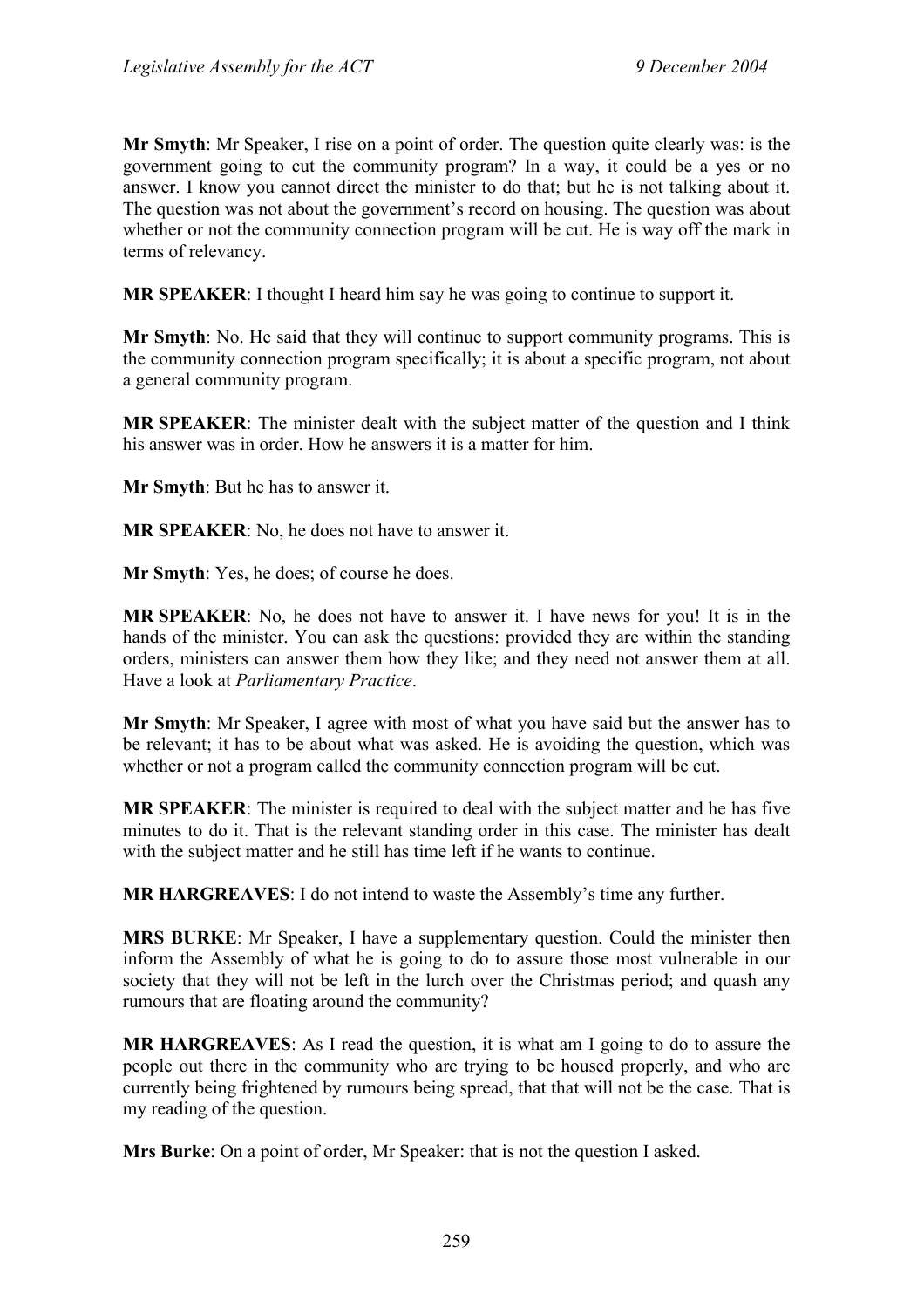**MR SPEAKER**: Hang on a minute, Mr Hargreaves. Mrs Burke seems to think you may have misunderstood the question.

**Mrs Burke**: He did. I asked: what is the minister going to do to assure those most vulnerable in our society that they will not be left in the lurch over the Christmas period—and to quash any rumours circulating in the community?

**MR HARGREAVES**: I will address some of the rumours that I suppose have been circulating around the community and that have been perpetrated by Mrs Burke. I have not had the same feedback she has had, so I imagine one or two people have flooded into her office in the past couple of months saying, "Woe, woe; doom is here; woe; doom!" The answer to that is very simple—we are going to do two things: first, we are going to rejoice in the fact that the people of the ACT returned a Stanhope Labor government to look after community housing issues instead of risking it with that lot over there.

Second, I can tell you that clearly Mrs Burke has not seen the community housing future directions policy framework, which outlines the ACT's policy directions for expanding community housing and supporting the viability and sustainability of the community housing sector. She has not gone to the trouble of reading it. No, what she does is bolt out there into the community, frightening everybody to death—and those couple of people who flood into her office on a monthly basis believe her.

**Mr Smyth**: They are already scared by you!

**MR HARGREAVES**: Well, more fool them for believing you!

**Mrs Burke**: You put the word out: deny it or confirm it.

**MR HARGREAVES**: More fool them for believing you! Mr Speaker, if she had taken the trouble to read her budget documents, she would have seen that in 2003-04, there was a further \$3 million put into the third appropriation.

**Ms MacDonald**: Mr Speaker, I wish to raise a point of order—standing order 37. The constant interjections from Mrs Burke are getting to the point of no return. She really must desist from interjecting.

**MR SPEAKER**: I agree with that. Mrs Burke: cease the interjections. If you persist with your interjections, I will proceed further with the matter.

**MR HARGREAVES**: Thank you, Mr Speaker. Mrs Burke has not bothered to read the appropriation bills—and I am sure she has trouble because they have numbers in them. The problem with it is this: there is another \$3 million to be expended in 2004-05; \$7 million of the third appropriation for 2004 was allocated to the purchase of properties for head-leasing back into community organisations; there was \$1.2 million over four years for funding and feasibility studies; and in 2004-05 \$450,000 was allocated to supporting sector development activities.

That does not sound to me as if we are abandoning anybody; it sounds to me like we are putting money into it. We are backing up our support for people who need housing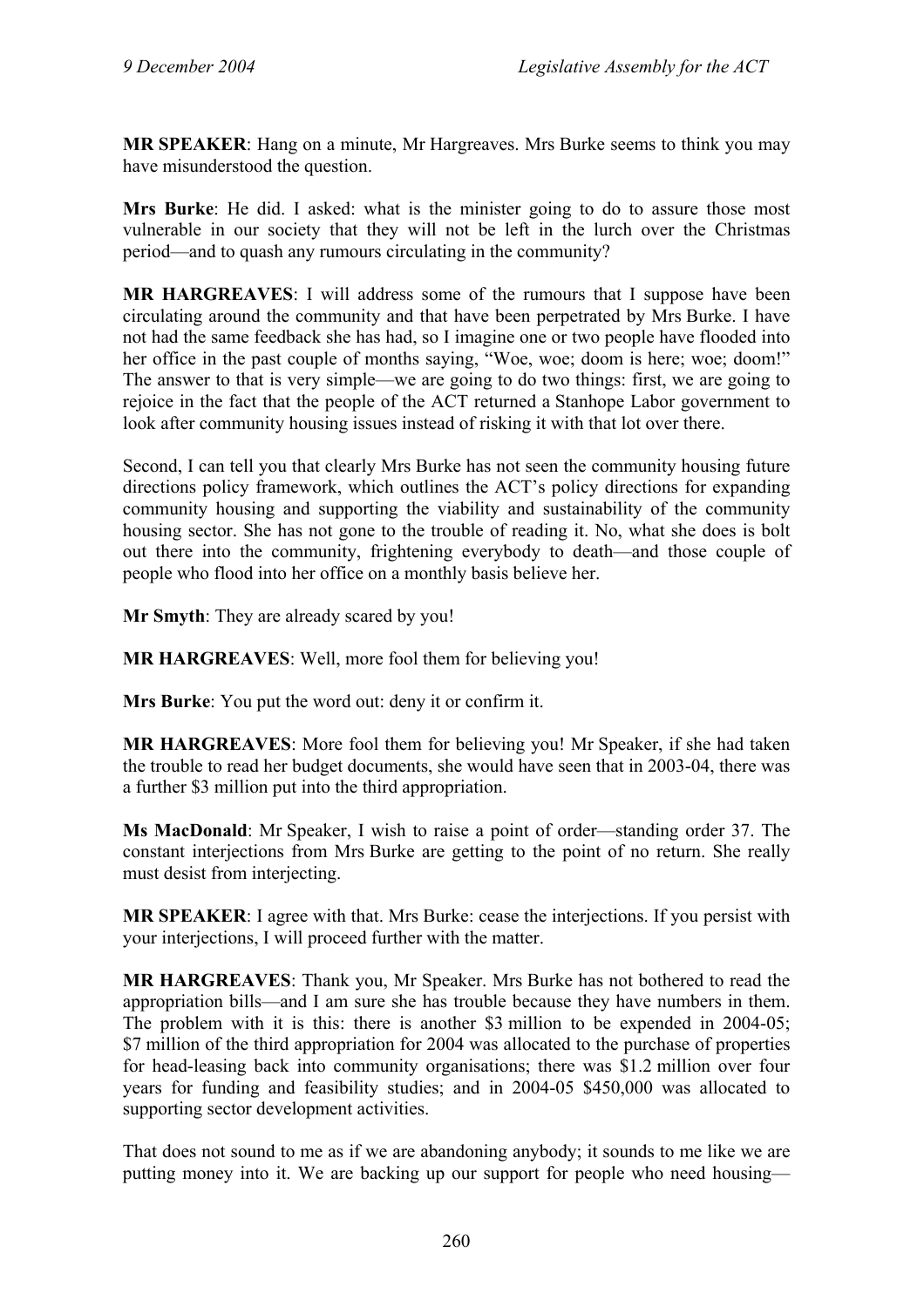with money. What we are not doing is tearing around the bottom of these big flats saying, "Ooh, er: you're unsafe; ooh, er: you're not going to have a house at the end of the month" and inciting riot. Well, good on you! We are getting on and doing it and all you are doing is going, "Bleep, bleep!" Well, good for you!

### **Health—dental waiting lists**

**MS MacDONALD**: My question is to the Minister for Health. Minister Corbell, can you advise the Assembly of the latest dental waiting list figures, please?

**MR CORBELL**: I thank Ms MacDonald for the question. Yes, dental waiting list figures have significantly improved since the Stanhope government first came to office in 2001. It is a matter of great regret for this government, and I know for all of my state and territory colleagues, that the commonwealth government, when the federal Liberal government was first elected in 1998—1996, I am sorry—decided—

**Mr Smyth**: It was a good year, '96.

**MR CORBELL**: It was not a good year for all those people on public dental waiting lists, I can assure you—decided to withdraw all funding that the commonwealth provided for public dental waiting lists and public dental treatment. And who this hit hardest were pensioners, people with health care cards, concession card holders, and so on—those who could least afford to see a dentist privately.

The reduction of public dental waiting lists was significant. In July 2003 there were 2,878 clients waiting an average of 22 months for restorative services. I am very pleased to advise the Assembly that, as at 30 October this year, there were only 1,187 clients waiting for restorative services—a reduction of more than 50 per cent—and the waiting time was only six months, compared to the 22 it was in 2003. The waiting list has been reduced by over 58 per cent, and the average waiting time by a very similar figure.

The reason for this is that the government has invested an additional \$500,000 annually in the ACT budget for restorative and denture services. These funds have been utilised to reduce the waiting times for restorative and denture services by developing and implementing partnerships with private providers, whereby we contract private dentists to do the work on people on the waiting lists, rather than have them all waiting to get into the public dental clinic. We have also recruited extra dental teams and improved access to our own programs.

We are not complacent about improving these services further. Indeed, we have committed, through the election, an additional \$2 million over the next four years to further reduce the public dental waiting lists. When you consider how important good dental health is for your quality of life, you would really appreciate the importance of improving access to these services.

This is a reform the government is very proud of, an outcome that we believe is making a real and substantive difference for older people in our community, pensioners, health care card holders and so on, who otherwise cannot afford to access public dental services. This is another great example of the government investing to deliver better public health outcomes for the people of Canberra.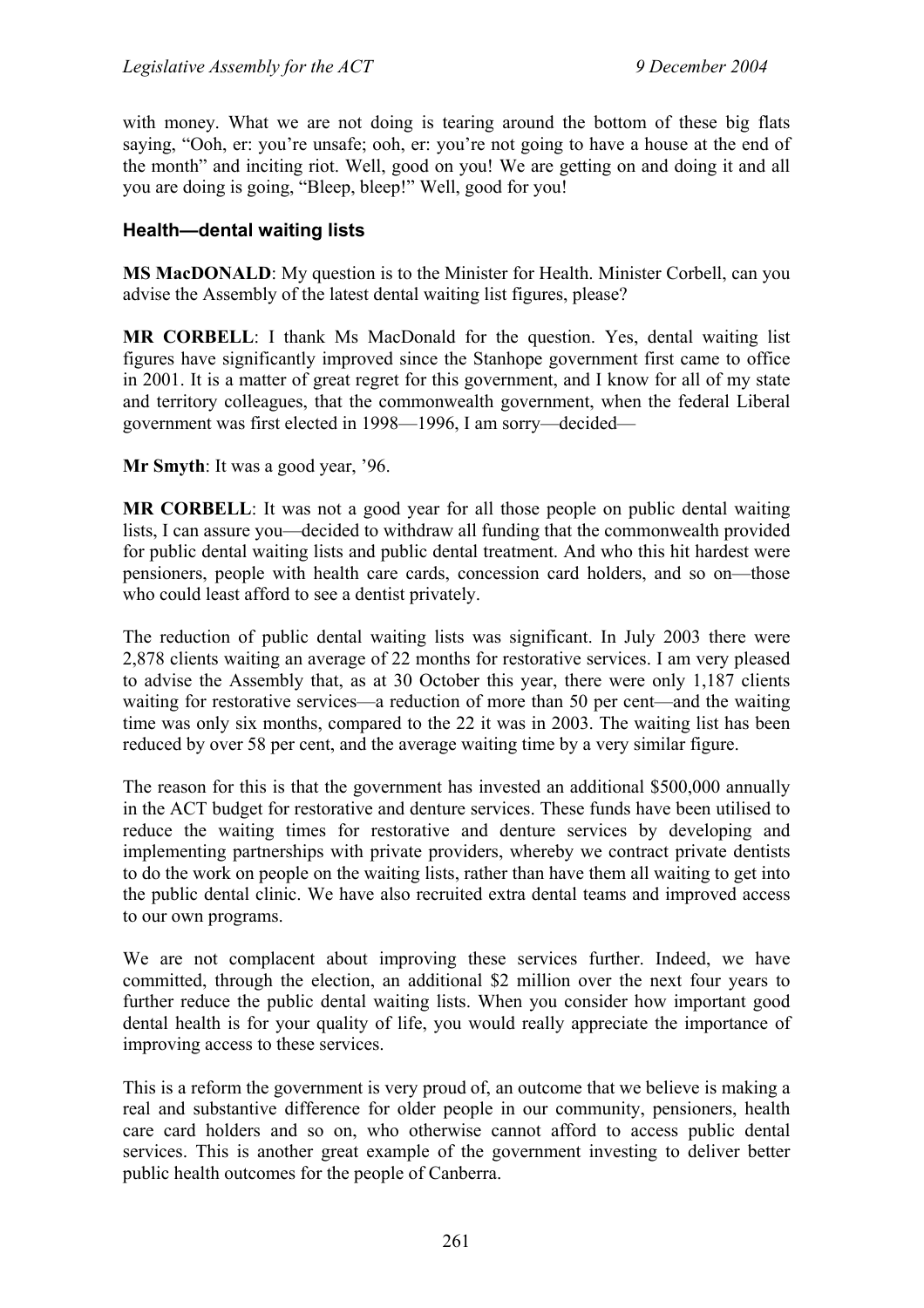## **Dragway**

**MR STEFANIAK**: My question is to the minister for sport and recreation. Mr Stanhope, obviously, will take it to day, but he should know something about it. Minister, in the ACT election you and the minister for sport promised a dragway within 18 months. What concrete steps have you taken to achieve this purpose to date?

**MR STANHOPE**: Thank you, Mr Stefaniak, for the question. The government is committed to a dragway in the Australian Capital Territory. It is an issue that has been much discussed over many years.

The steps that the government has taken since the election have been concrete, very direct and quite vigorous. I have given a direction to the head of the Chief Minister's Department, Mr Mike Harris, that it is my and the government's expectation that every effort is to be made to ensure that the undertaking that the government gave prior to the election is honoured. To that extent, it is our intention—and the direction is explicit that everything that needs to be done to achieve the establishment of the dragway be done.

Sites under investigation are in the Majura Valley. There is a range of issues, some of which are outside the control of the ACT government, in relation to the availability of those particular sites. They are block 51 or block 52. Each of the sites represents a range of issues that need to be addressed, one being that one of those blocks is half-owned by the commonwealth.

I met with the minister for territories, Mr Jim Lloyd, a week ago. One of the issues on the agenda was cooperation by the commonwealth in relation to the ACT government's determination to meet its commitment to develop a dragway in the Majura Valley. I asked Mr Lloyd for his personal support and his support as minister for territories to ensure a level of cooperation with the commonwealth, commonwealth authorities and instrumentalities in relation to issues around land and the availability of land in the Majura Valley for the construction of a dragway.

I was very pleased with the extremely positive response that I received from Mr Lloyd in relation to that particular issue. He undertook to work with me and the ACT government. He undertook to facilitate, through his office, contact and the provision of assistance in relation to issues where the commonwealth has a role and an involvement.

As a result of directions that I have given to the head of the Chief Minister's Department, the Chief Minister's Department has formally directed the head of the implementation of major projects group within the Chief Minister's Department, a group which has just recently been created, to take formal responsibility for the dragway project. The project will be driven through the Chief Minister's Department by Mr George Tomlins.

I met yesterday with Mr George Tomlins to discuss process and progress in relation to the government's determination to build a dragway in the Majura Valley. I have enormous faith in the abilities of my department; those of my chief executive, who is very clear about the direction he has been given; and Mr George Tomlins, who is the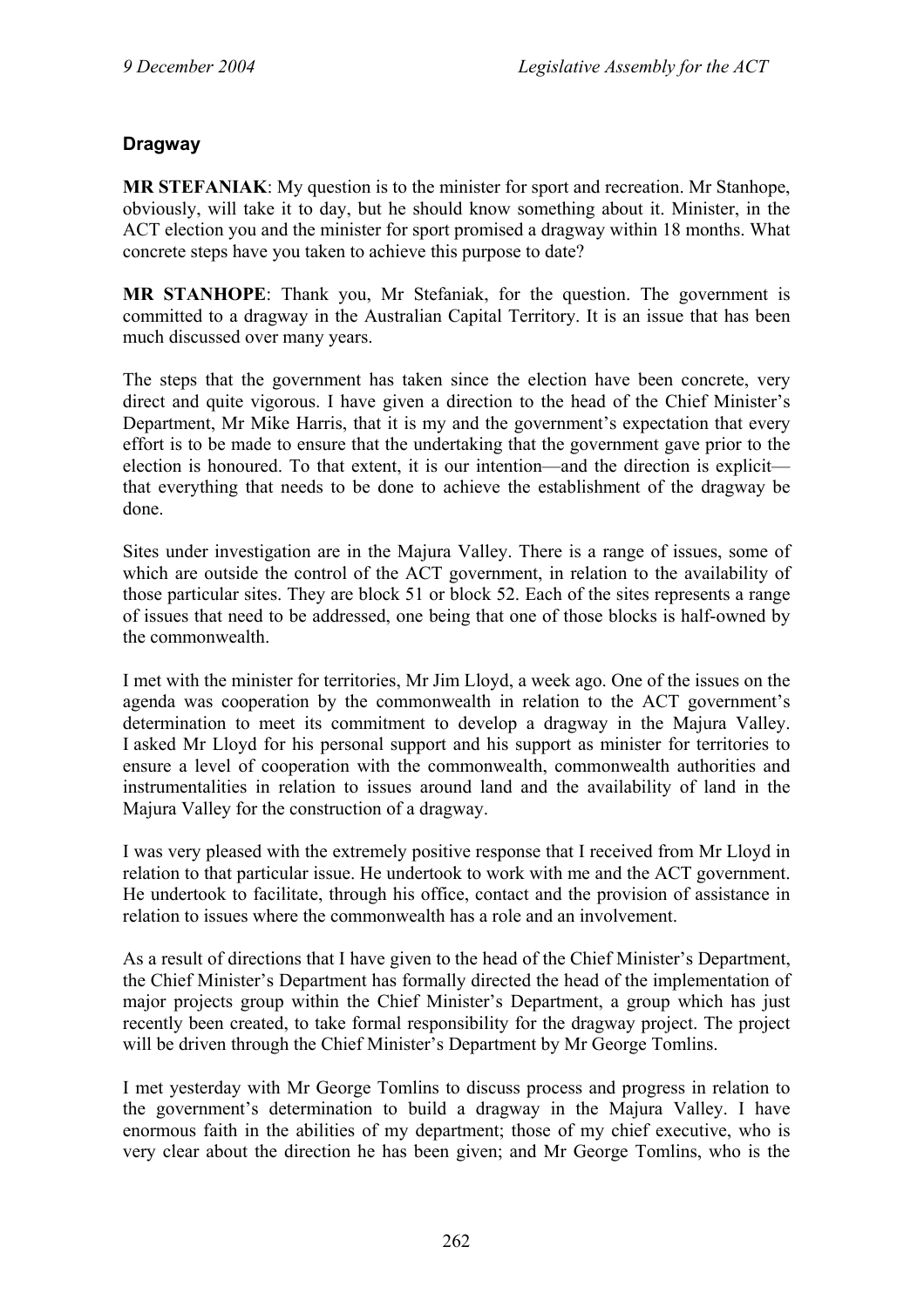officer with personal and direct responsibility for delivering this particular promise on behalf of the people of the ACT.

That is the level of some of the steps that we have taken. We are, of course, determined to do everything we can to meet the promise. But, as I say—and this was made explicit—there are issues in relation to this, some of which are beyond the control of the ACT government, some of which will be difficult and complex. They go to issues around the availability of that land.

As I say, in the Liberal Party's promises and undertakings in relation to this, the same issues would, of course, have been raised: one of the two parcels of land identified as suitable within the Majura Valley is not owned by us. One, of course, is territory land that is currently under lease. There are difficult and sensitive issues in relation to that. We are not going to go charging in to reef that particular lease. Even if the lessee were willing to sell, for instance, complex negotiations would have to be held. If there are not issues around that, there are significant issues around compulsory acquisition if that were the path that we had to pursue.

Our determination is strong. The steps we have taken are concrete and very direct. They have led, as I say, to formal directions from me to the department; they have led to meetings with the commonwealth. It has been at the top of our agenda.

**MR STEFANIAK**: Thank you, minister. Before the election, either you or Mr Quinlan promised to set up a steering committee containing representatives of the dragway proponents. Has that been set up yet? If not, why not?

**MR STANHOPE**: As I said in my earlier answer, very concrete steps have been taken.

**Mr Seselja**: It's not what they said they'd do.

**MR STANHOPE**: We have been in government for three weeks. It is at the top of the agenda with the minister for territories. It is one of the first directions I have given to my department after we have been in government for three weeks.

No, the committee has not yet been formed, but it will be.

### **Social plan**

**MS PORTER**: My question is to the Chief Minister, who announced, as part of the Canberra social plan, a commitment to enhance the celebration and commemoration of events of significance to the ACT community. Chief Minister, can you inform the Assembly of the progress of plans to celebrate Canberra, particularly in relation to Christmas, New Year's Eve and Canberra Day?

**MR STANHOPE**: I thank Ms Porter for that important question. Indeed, issues around celebrating Canberra and celebrating the community are very important to the people of Canberra. That has been recognised by the government formally in the Canberra social plan, which I was very pleased to release earlier this year. The Canberra social plan acknowledges quite explicitly the importance of ensuring a vibrant and united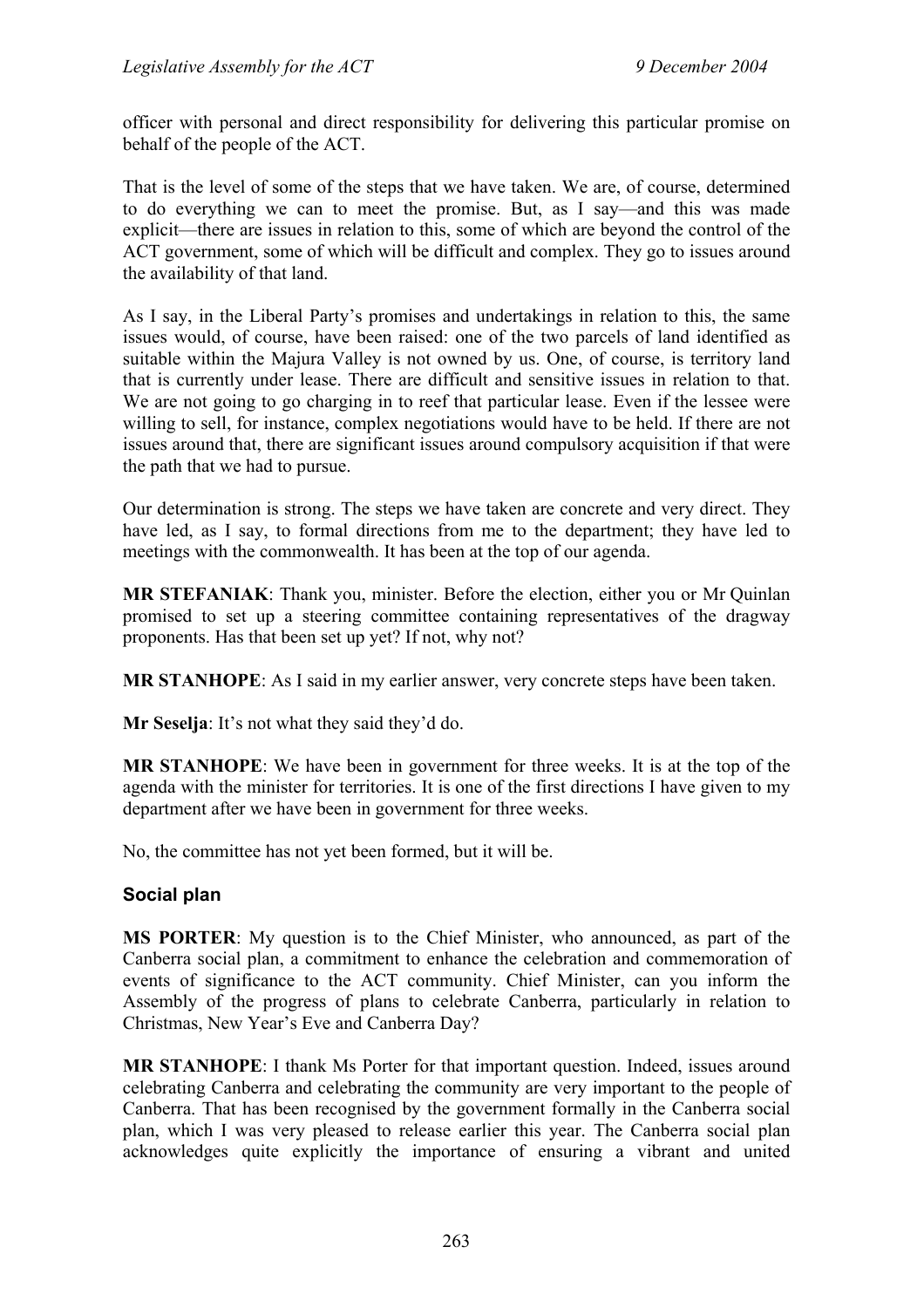community that we celebrate issues and aspects of the community that are important to each of us.

Through the Canberra social plan and through, I think, the third appropriation bill, the government has made a very significant commitment to celebrating a number of notable events, most specifically New Year's Eve, Australia Day and Canberra Day, and other events of some importance to the Canberra community. I am very pleased with the progress that we have made in implementing those aspects of the Canberra social plan and that budget initiative for celebrating Canberra.

The first concrete expression of our determination to celebrate as a community, to come together to join in celebrating those events, to be a community, to interact, to be together, was the lighting of the Christmas tree in Civic Square, adjacent to the Assembly, just last Saturday. It was a very successful start to the Christmas in the city program, with the establishment as an annual event of a large Christmas tree in what might be described in time to come as the most important of the squares that constitute the heart of the city of Canberra.

It was a fantastic event, very much the start of a major new commitment expressed through the Canberra central task force and our commitment to revitalising Civic, expressed again by the NCA and the Minister for Planning just yesterday in launching the Griffin legacy program, and what we are doing through the revitalisation of Civic is, of course, very much part and parcel of what has been proposed by the NCA through that program.

We are also on the verge of finalising arrangements in relation to this year's New Year's Eve celebrations. There will be a fantastic street party. Two venues will be utilised simultaneously. I am sure that Civic will come alive this New Year's Eve like no other. There will be fireworks displays at 9 o'clock to cater principally for families and younger people and a second fireworks display at midnight after a major party that will be part and parcel of both Civic Square and Garema Place.

I am very pleased that Hayley Jensen, who should have been the winner of *Australian Idol*, will be appearing at the New Year's Eve celebrations. I think it is fantastic that Hayley is to be available for that and is prepared to do it. I am sure that she will return thanks for the fantastic support she received from Canberra. Joe Camilleri will lead some great local talent in the Garema Place concert.

Australia Day next year certainly will be the biggest Australia Day in Australia's history; there is no doubt about that. The government has committed \$130,000 to Australia Day next year. There has never been funding of that order. There will be a number of new events and a repeat of some other significant events. We will have the big bush picnic again at the Cotter; the inaugural Chief Minister's sailing regatta; ParkLive '05, an event for younger people in Glebe Park; and Manuka pool's 75th birthday celebration.

In addition to the major concert that the commonwealth will be hosting on Australia Day eve, there will be a Chief Minister's cricket match. On Australia Day, the ACT government will be the major sponsor of the Australia Day tribute that will bring together the Edinburgh Military Tattoo to perform at the war memorial—a fantastic event.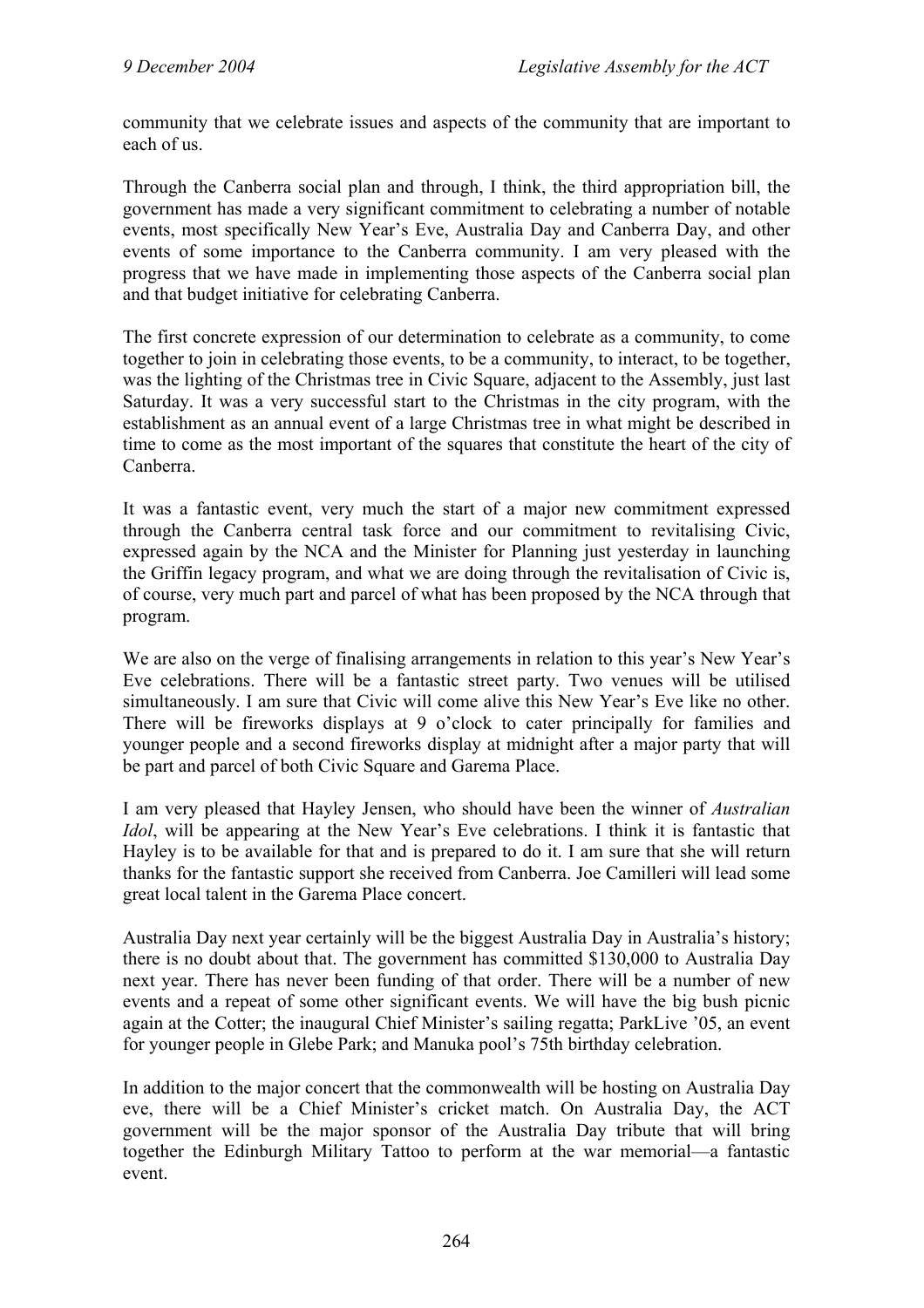Over and above all that there will be the traditional citizenship ceremony in Commonwealth Park. I am looking forward to speaking at that to give my perspective on the importance of Australia Day and the meaning of Australia Day to Australians. I look forward very much to that. I have been banned from officiating and the ban has been maintained by the commonwealth government. I cannot actually officiate at the ceremony, but I will be speaking.

To conclude, Canberra Day next year similarly will be perhaps the biggest, most ambitious and most fantastic Canberra Day imaginable. We have devoted significant resources to Canberra Day next year. We have achieved some major sponsorship that I look forward to announcing soon. It will be a fantastic celebration of Canberra Day. The details of that are still being developed, but it will be fantastic, following the best ever National Multicultural Festival. There will be major celebrations from now until March almost non-stop.

**MR SPEAKER**: Order! The minister's time has expired.

**Mr Stanhope**: I ask that further questions be placed on the notice paper.

### **Supplementary answers to questions without notice Hospital waiting lists**

**MR CORBELL**: Mr Speaker, on Tuesday, Mrs Burke asked me a question in relation to a particular patient awaiting plastic surgery and whether she was still waiting for plastic surgery. I can advise members that a review has recently been conducted of plastics procedures on the waiting list that could possibly be cosmetic surgery. The patient Mrs Burke referred to is one of those patients and she is still waiting for her surgery. Following review by the plastic surgeon, this patient has been identified as not cosmetic but of a low priority. The particular plastic surgeon involved does, regrettably, have a very long waiting list.

### **Canberra Hospital—surgery**

**MR CORBELL**: Mrs Burke asked me, on Wednesday, a question in relation to day of surgery admission rates. The answer to Mrs Burke's question is that, first of all, it is incorrect that the day of surgery admission rate or DOSA target of 90 per cent was set for the Canberra Hospital; that is not correct. ACT Health set a target for DOSA at the Canberra Hospital of 75 per cent. This target was set in May this year.

The Canberra Hospital's day of surgery admission target was set at 75 per cent, based on best practice national hospital activity achieved by similar hospitals providing major trauma, tertiary hospital and complex surgery services such as major cardiac surgery. For 2003-04, the Canberra Hospital's DOSA rate was 58 per cent. In September 2004, the Canberra Hospital's DOSA rate was 66 per cent, an improvement of eight percentage points. The day of surgery admission rate at Calvary Hospital to September 2004 was 92 per cent.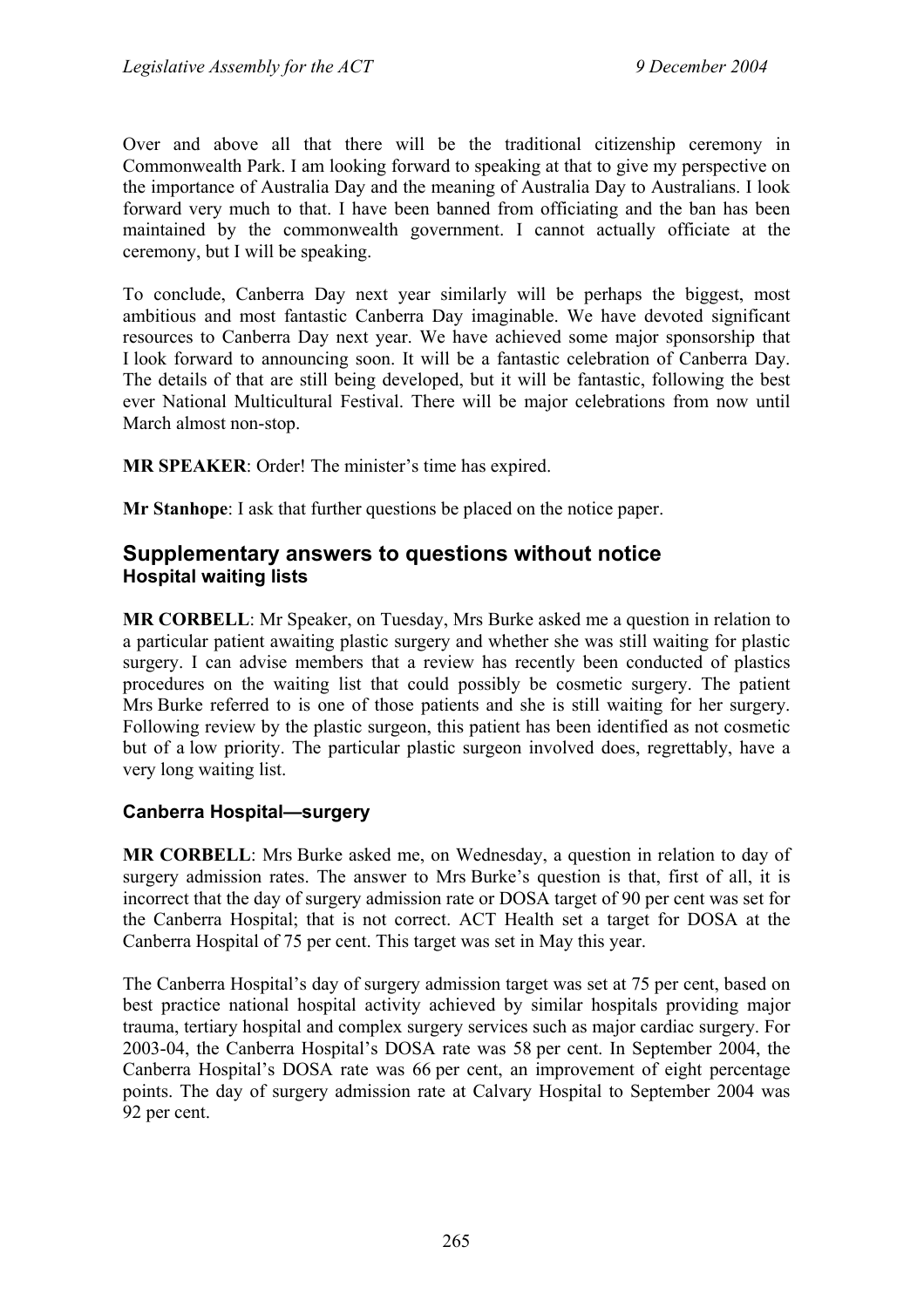### **Health—job cuts**

**MR CORBELL**: Mr Smyth asked me a question in relation to redundancy provisions for nursing staff. I am happy to advise Mr Mulcahy that, first of all, section N of the ACT public sector nursing staff agreement 2004-07 provides the full entitlement that nurses are entitled to when affected by redeployment or redundancy.

In respect of redundancy payments, a nurse is entitled to a period of notice of one month or five weeks if the employee is over 45 years of age and has completed at least two years of continuous service and payment of two weeks salary for each completed year of continuous service, plus a pro rata payment for completed months of continuous service since the last year of continuous service, with a maximum cap of 48 weeks, or 26 weeks salary, whichever is greater.

ACT nurses were commonwealth public servants prior to employment by the ACT government under the Public Sector Management Act in 1994, and the arrangements are consistent with the awards and agreements instituted and continued under the previous Liberal government. The only change since self-government is the minimum entitlement to 26 weeks, which is consistent for all ACT public servants.

### **Budget—community input**

**MR STANHOPE**: Mr Speaker, in question time today, I took a question from Dr Foskey in relation to consultation with the community sector in relation to the budget. I have been advised, through a note from the Treasurer's office, that the Treasurer's office has arranged for letters to be sent to all community groups within the ACT in relation to the budget. The letter explains that submissions would be welcome between now and February, and the Treasurer's office explains, as I did, that, with the shortened budget process this year as a result of the election, timeframes are tight but we are willing to receive written submissions and willing to consult and meet with representatives, as we are able, during that time. Written submissions have been invited between now and February.

### **Education—staff behaviour**

**MS GALLAGHER**: Yesterday in question time, Mr Pratt asked me how many instances of inappropriate action by staff regarding improper contact with students had there been in the past year. Mr Speaker, the Department of Education and Training takes all allegations seriously. There have been 15 investigations this year, resulting in two dismissals.

### **Children—Weston Creek centre**

**MS GALLAGHER**: Mr Seselja asked me earlier in question time today about the rebuilding of the Weston Creek childcare centre. The childcare centre is in its final design stage; meetings are to be held with children's centre operators next week. Tenders for the rebuilding will be called in January 2005, with completion still expected by next year.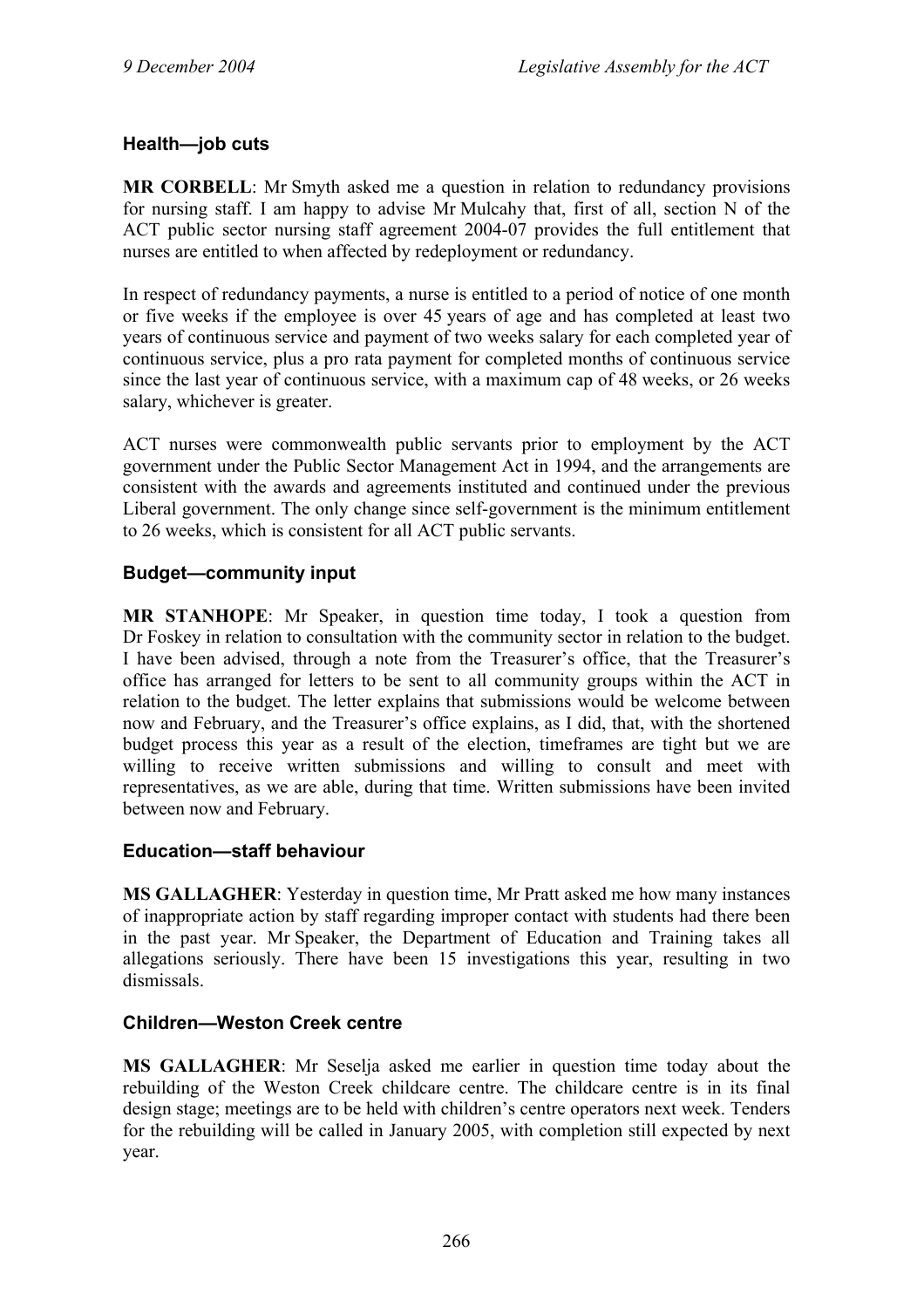#### **Disability services**

**MR HARGREAVES**: Yesterday in question time, Dr Foskey asked about the functions recommended by the disability reform legislative working group for the Disability Services Commissioner and the government's response to each of those recommendations. The government has provided a detailed response to the working group's recommendations concerning the Disability Services Commissioner in section 3 of the government's position paper on the system of statutory oversight in the ACT, titled *The right system for rights protection*. This paper was tabled in this place in August 2004 and is available on the Department of Disability, Housing and Community Services website. Further details on the proposed functions of the Disability Services Commissioner are provided in section 1 of this paper and I would draw your attention to this information in response to the question.

I would like to clarify for members a comment I made yesterday in this place, just to clear the record. Yesterday I indicated that the Disability Services Commissioner would be responsible to the Chief Minister as part of the Human Rights and Service Review Commission. The Disability Services Commissioner will actually report to the Attorney—General. I mentioned the Chief Minister, but it will be the Attorney-General.

# **Papers**

**Mr Stanhope** presented the following papers:

Ministerial travel reports— 1 April to 30 June2004. 1 July to 30 September 2004.

ACT Criminal Justice—Statistical Profiles— June Quarter 2004. September quarter 2004.

Commissioner for the Environment Act 1993, pursuant to subsection 19  $(3)$ — Commissioner for the Environment—State of the Environment Report 2003 (Fifth Assembly)—Government response, dated September 2004.

Cultural Facilities Corporation Act 1997—Cultural Facilities Corporation, pursuant to subsection 29 (3)—Quarterly report—Fourth quarter 2003-2004—1 April to 30 June 2004.

### **Secondary student alcohol and drug survey Paper and statement by minister**

**MR CORBELL** (Molonglo—Minister for Health and Minister for Planning): For the information of members, I present the following paper:

*Substance use and other health-related behaviours among ACT secondary students*—Results of the 2002 ACT secondary student alcohol and drug survey, dated November 2004.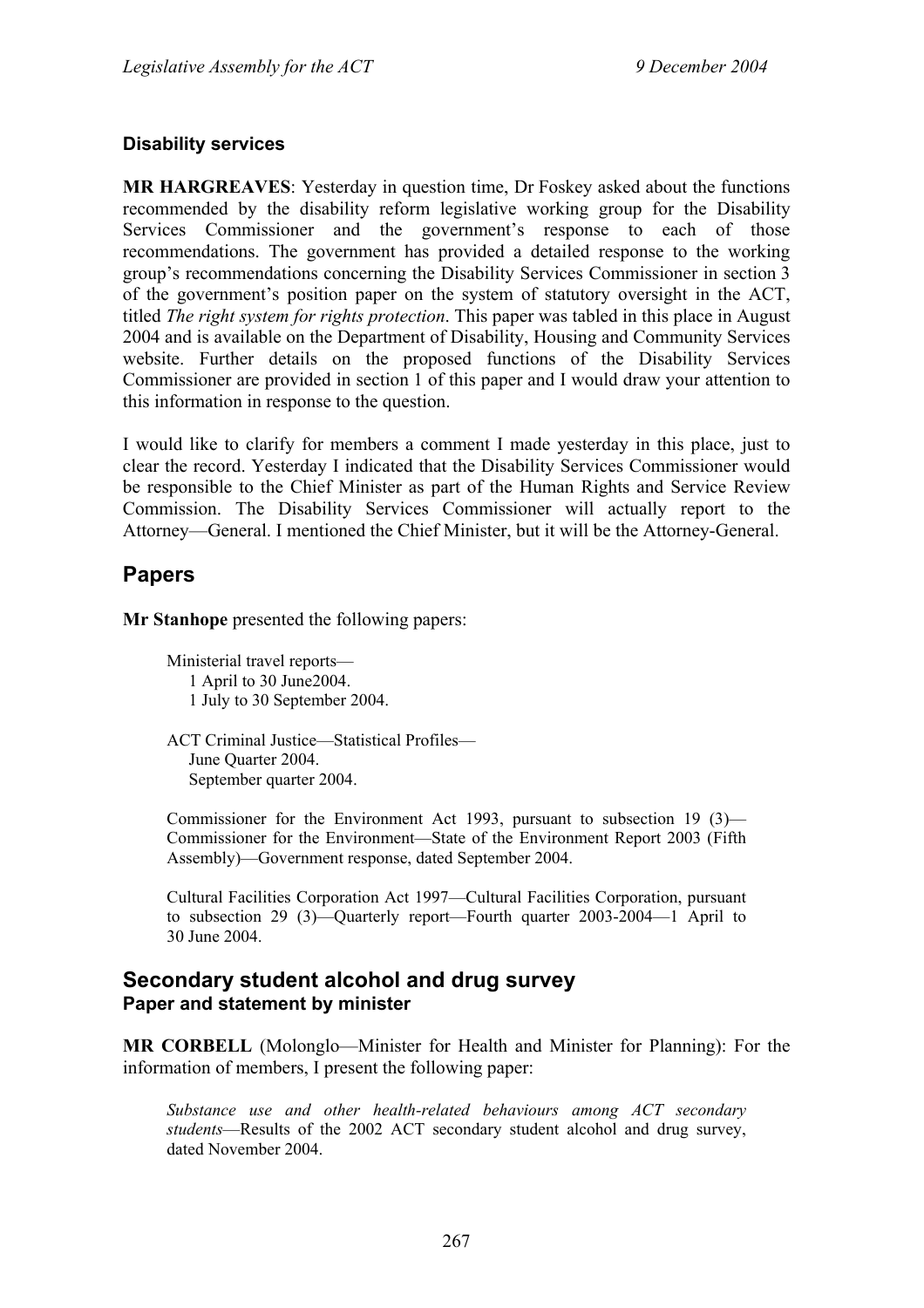I ask for leave to make a statement in relation to the paper.

Leave granted.

**MR CORBELL**: Mr Speaker, I am very pleased to table the report *Substance use and other health-related behaviours among ACT secondary students*—the results of the 2002 ACT secondary student alcohol and drug survey. The secondary student alcohol and drug survey is conducted nationally every three years and the ACT participated in the survey in 1996, 1999 and 2002. The 2002 survey polled ACT students between 12 and 17 years of age on their use of tobacco, alcohol and other substances, including illicit substances, some protective behaviours, nutrition and levels of physical and leisure time activity.

Mr Speaker, a preliminary report on results from the 2002 survey, which focused on alcohol and tobacco use by secondary students in the ACT, was released in September 2003. The results suggested that there had been a significant decrease in current smoking rates in recent years, whilst alcohol consumption had remained relatively constant, with about 8 per cent of students reporting harmful levels of consumption. These results are very similar to national results. This latest report suggests that there has been a significant reduction in the levels of illicit substance use by secondary students in the ACT in recent years. Again, these results are very similar to national results.

Although the trends are encouraging, and most students who have used an illicit substance appear to be experimenters rather than regular users, the results also suggest that 7.6 per cent of students had used cannabis in the week before the survey. In addition, while needle use was not common among ACT students, 41 per cent of students who had ever used a needle to inject an illicit substance had shared a needle with someone else. The survey results also suggest that students in 2002 were less likely to engage in some protective practices than students in 1996 or 1999, and only a minority of ACT students met national nutrition and physical activity guidelines.

Clearly, we have to remain vigilant in our efforts. We cannot afford to become complacent. The government acknowledges the issues revealed in this report. We can use this information to tailor our education and prevention programs and make them more relevant to our students. Currently, our schools are working within the health promoting schools framework to address health issues in partnership with parents and carers, other agencies and the broader community. This is the most effective health promotion and prevention strategy.

We have awareness programs about illicit substance use in our secondary schools. In addition, our schools and community-based youth services have a range of programs aimed at helping young people with problematic drug use. We have also funded new initiatives, within both the health and education sectors, to combat childhood obesity and to promote physical activity and healthy eating among children and young people.

I encourage members to read this report. It provides an excellent overview of substances trends and other health-related behaviours among secondary students in the ACT.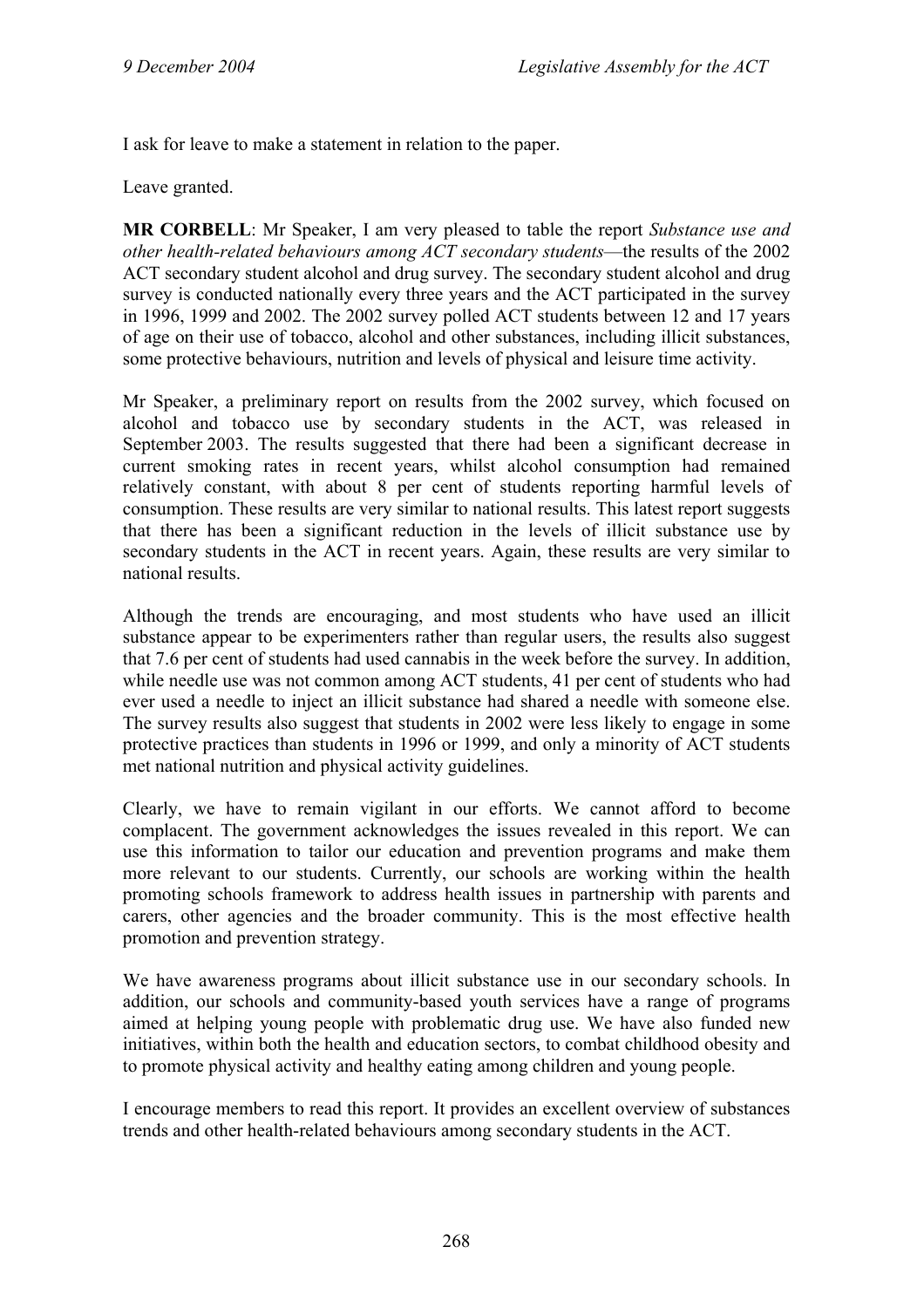## **Uriarra Village Papers and statement by minister**

**MR CORBELL** (Molonglo—Minister for Health and Minister for Planning): Mr Speaker, for the information of members, I present the following papers:

Land (Planning and Environment) Act, pursuant to section 132—Public Environment Report—Uriarra Village—Blocks 5 and 78 Coree— Public Environment Report, dated November 2004. Consultation Report, dated November 2004. Evaluation Report, dated December 2004.

I ask for leave to make a statement.

Leave granted.

**MR CORBELL**: Mr Speaker, pursuant to section 132 of the Land (Planning and Environment) Act, I am now tabling, for the information of members, the public environment report for Uriarra Village, together with my evaluation of the report as required by the land act.

Members will be aware that Uriarra Village was substantially destroyed by the bushfires of January 2003. Prior to the fire, there were 23 houses at Uriarra Village managed by ACT Housing. Only six survived, of which one is currently uninhabitable.

The proponent for this development is the shaping our territory implementation group in the Chief Minister's Department. Members will be aware that the government has made a commitment to provide an opportunity for all former residents to return to Uriarra Village. The shaping our territory implementation group, or SOTIG, has developed an option that includes the expansion and redevelopment of the village.

This option enables the use of existing infrastructure and allows all previous residents the opportunity to return to their homes at no cost to the ACT community. At the same time, it provides an opportunity for the proponent to demonstrate the application of the government's sustainability principles and develop a vibrant social mix of public and private housing, with innovative house design and new concepts for self-governance.

A preliminary assessment for the proposed rebuilding and expansion of Uriarra Village was prepared in June 2004 and was the subject of public consultation. The trigger for the preparation of the PA was the proposal to vary the territory plan's land use policy from plantation forestry to rural. This change to the land use policy is a prerequisite for enabling the development to proceed.

My delegate considered the content of the preliminary assessment and the comments received. On 26 July this year, my delegate determined that further assessment of the proposal's environmental impact was required. In accordance with section 123 (1) of the land act, the proponent was directed to undertake further assessment in the form of a public environment report, or PER. On 6 August this year, my delegate provided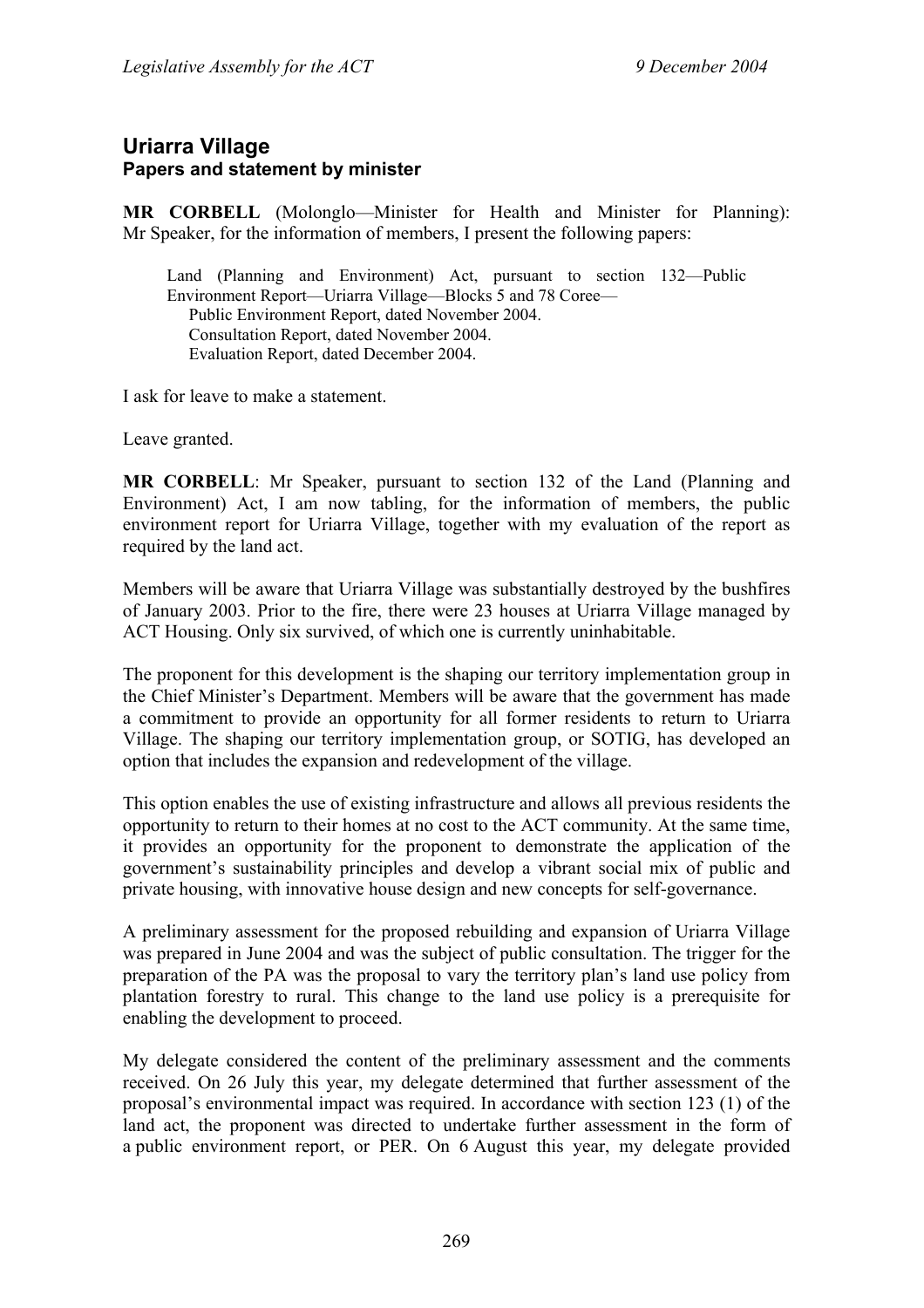further direction on the form and content of the PER in accordance with the requirements of section 120 and 123 (2) of the land act.

The main issues requiring further assessment related to the proposals for the potable water supply, sewage disposal and bushfire management. In addition, the proponent was directed to provide further information on issues relating to waste management, transport, site contamination, energy use, social and economic impacts and ecological impacts. The proponent was directed to undertake a hydrogeotechnical assessment to demonstrate that the soil conditions and block sizes could accommodate all the proposed water cycle practices. Of particular concern was the quantity and quality of any discharge to Tarpaulin Creek, which drains directly into the Murrumbidgee River.

The proponent engaged GHD Pty Ltd to undertake the hydrogeotechnical investigation and the assessment of ecological impacts, including weed management. Coffey Geosciences Pty Ltd was engaged to undertake an environmental site assessment that included analysis of site contamination and recommended remediation.

The PER has revealed several issues that will require further consideration at the development application stage and I have made several recommendations in this regard. These relate to the treatment of rainwater for a potable water supply, the precise sewage disposal system to be installed, site remediation, waste management and the management of bushfires and ecological impacts. None of these issues is insurmountable, but they require further technical investigation and analysis.

A number of options have been identified and it will be the responsibility of the developer who will be appointed by the Land Development Agency to undertake this further work. I have recommended that all issues must be resolved to the satisfaction of the relevant government agencies as part of the development approval processes.

In the meantime, the PER has provided sufficient information to enable the proposed variation to the territory plan to proceed to the statutory approval process. I will now refer the variation to the planning and environment committee of the Assembly for their advice and recommendation. In due course, of course, the committee will table its report in the Assembly for members to consider.

The PER and evaluation report will now be placed on public exhibition. They will be available from Monday, 13 December for a two-week period at ACT government shopfronts and libraries and on the ACT Planning and Land Authority's website. Notices have been placed in the legislation register and in the *Canberra Times*. In my opinion, the public environment report has been prepared in accordance with division 4.3 of part 4 of the land act and with the relevant directions under this division.

With the tabling of the public environment report, the government will proceed to place before the Legislative Assembly the statutory planning changes required under the territory plan in the near future. The shaping our territory implementation group will also work to obtain the National Capital Authority's approval to the development control plan. This is a key step in completing statutory planning requirements for Uriarra Village. It is anticipated that this approval will be obtained before Christmas.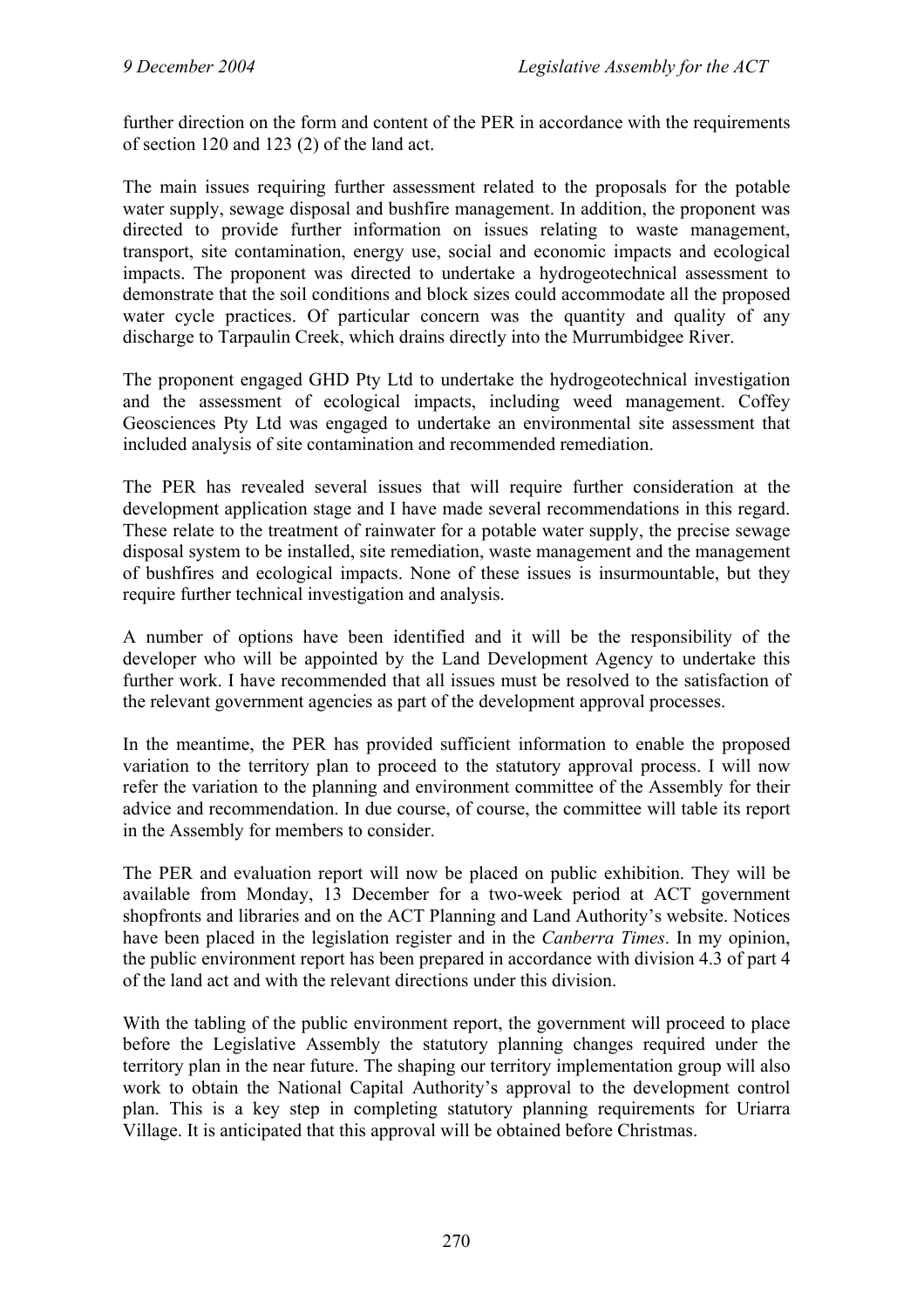The lead-up to Christmas will also mark the completion of another significant step in returning the residents of Uriarra to their home. Later this week, the expressions of interest for the sale and redevelopment of the three rural villages at Uriarra, Stromlo settlement and Pierces Creek settlement will close. Early next year, the official tender process will commence. The final approval stages for construction of world-class, sustainable villages are in progress, with every expectation of substantial construction commencement during 2005.

### **Canberra Hospital—clinical governance arrangements Paper and statement by minister**

**MR CORBELL** (Molonglo—Minister for Health and Minister for Planning): For the information of members, I present the following paper:

The Canberra Hospital—review of clinical governance arrangements—final report, dated December 2004.

I ask for leave to make a statement in relation to this paper.

Leave granted.

**MR CORBELL**: Mr Speaker and members, for your information, I have tabled a report titled *Final report of the review of clinical governance arrangements at the Canberra Hospital*. This review of neurosurgery services currently being provided by the Canberra Hospital is overwhelmingly supportive of the service.

The review found that the neurosurgery unit at the Canberra Hospital delivered a safe, high-quality service to the people of the ACT and associated regional New South Wales. Furthermore, when compared with the quality in Australian healthcare study data, the adverse event rate in the neurosurgery unit has been shown to be better than the national average recorded at that time. In other words, the occasion of adverse events is lower than the national average.

The review of neurosurgery services at the Canberra Hospital was announced as part of the ACT government's response to the Patterson report into adverse patient outcomes of neurosurgical services provided by the Canberra Hospital, which was tabled in the Legislative Assembly in December 2003. As the Patterson report drew no specific conclusions regarding the standard of practice in the neurosurgery unit, I requested a review of clinical governance at the Canberra Hospital. This included a retrospective case audit to assure the ACT community of the current standard of care provided by the neurosurgery unit.

The case reviewers, under the lead of Dr Ross Wilson, reviewed the clinical records of patients treated by the neurosurgical service during the financial year 2002-03. The report I have tabled today documents the findings of the review of clinical governance. In summary, and importantly, the reviewers have found the ACT to have a safe neurosurgery service. We are pleased to see that the changes in clinical governance under way at the Canberra Hospital will go a long way to meeting many of the significant recommendations in the report.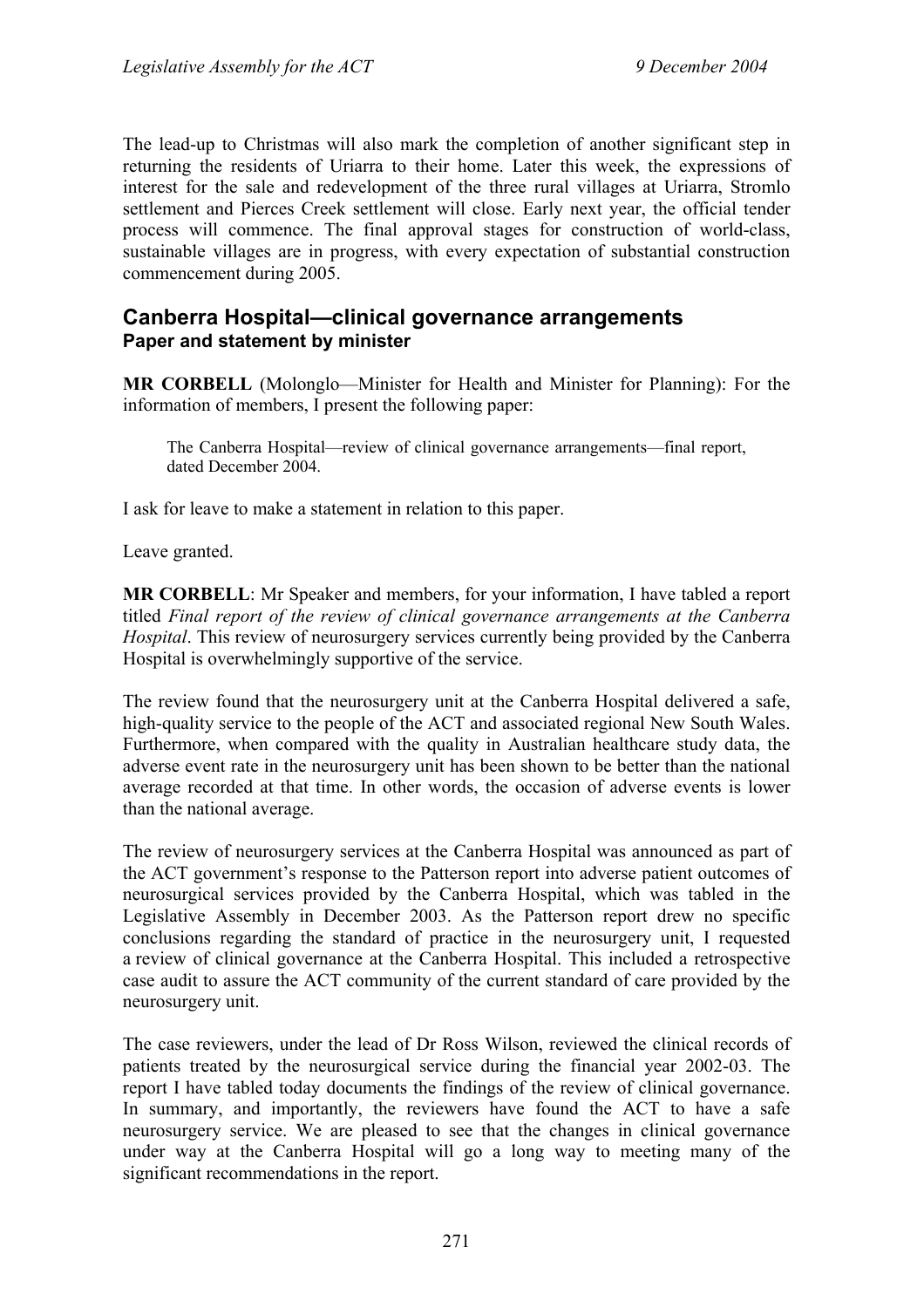ACT Health is committed to a high-quality neurosurgery service and this report will contribute to both neurosurgery and general hospital servicing treatment. The report makes 11 recommendations, the majority of which have been agreed to in principle, while others are being investigated. Many of the recommendations have been pre-empted or anticipated in clinical governance changes already under way or currently being implemented at the Canberra Hospital.

The review was led by external experts in case review and clinical governance. The team consisted of Dr Bruce Barraclough of the Royal North Shore Hospital and chair of the Australian Council for Safety and Quality in Healthcare; Dr Michael Fearnside of Westmead Hospital; Ms Jodie Cooper of Princess Alexandra Hospital; and Dr Ross Wilson, Royal North Shore and lead researcher in the quality in Australian healthcare study. The brief to the reviewers was to identify standards of care in neurosurgery and a system of clinical governance in the ACT and then to identify opportunities for further improvement.

Concurrently, a retrospective case review of patients under the care of Dr Newcombe was conducted. The purpose of this review was to determine whether any patients of Dr Newcombe required further care. This review identified one additional case not known to ACT Health. This person was offered a review and accepted a consultation with an independent neurosurgeon.

As a completely separate activity, an independent neurosurgeon addressed the ongoing care needs of patients identified by response to the hotline. The independent neurosurgeon reviewed case notes in relevant investigations and assessed patients in consultation where necessary and arranged ongoing care needs if required.

I would like to thank the neurosurgeons at the Canberra Hospital for their patience and cooperation during what would have been a difficult time for them and congratulate them for their affirmation of the continuing high standard of care and professionalism. I also thank the staff at the Canberra Hospital for their patience and cooperation during what would have been a difficult time and congratulate them also for their continuing high standard of care and professionalism.

# **Paper**

**Ms Gallagher** presented the following paper:

Community Services and Social Equity—Standing Committee—Report—*"No longer just a number*"—youth services provided at the Adolescent Day Unit (presented 30 March 2004)—Government response, dated August 2004.

# **Minister for Education and Training, Minister for Children, Youth and Family Support, Minister for Women and Minister for Industrial Relations—portfolio responsibilities Ministerial statement**

**MS GALLAGHER** (Molonglo—Minister for Education and Training, Minister for Children, Youth and Family Support, Minister for Women and Minister for Industrial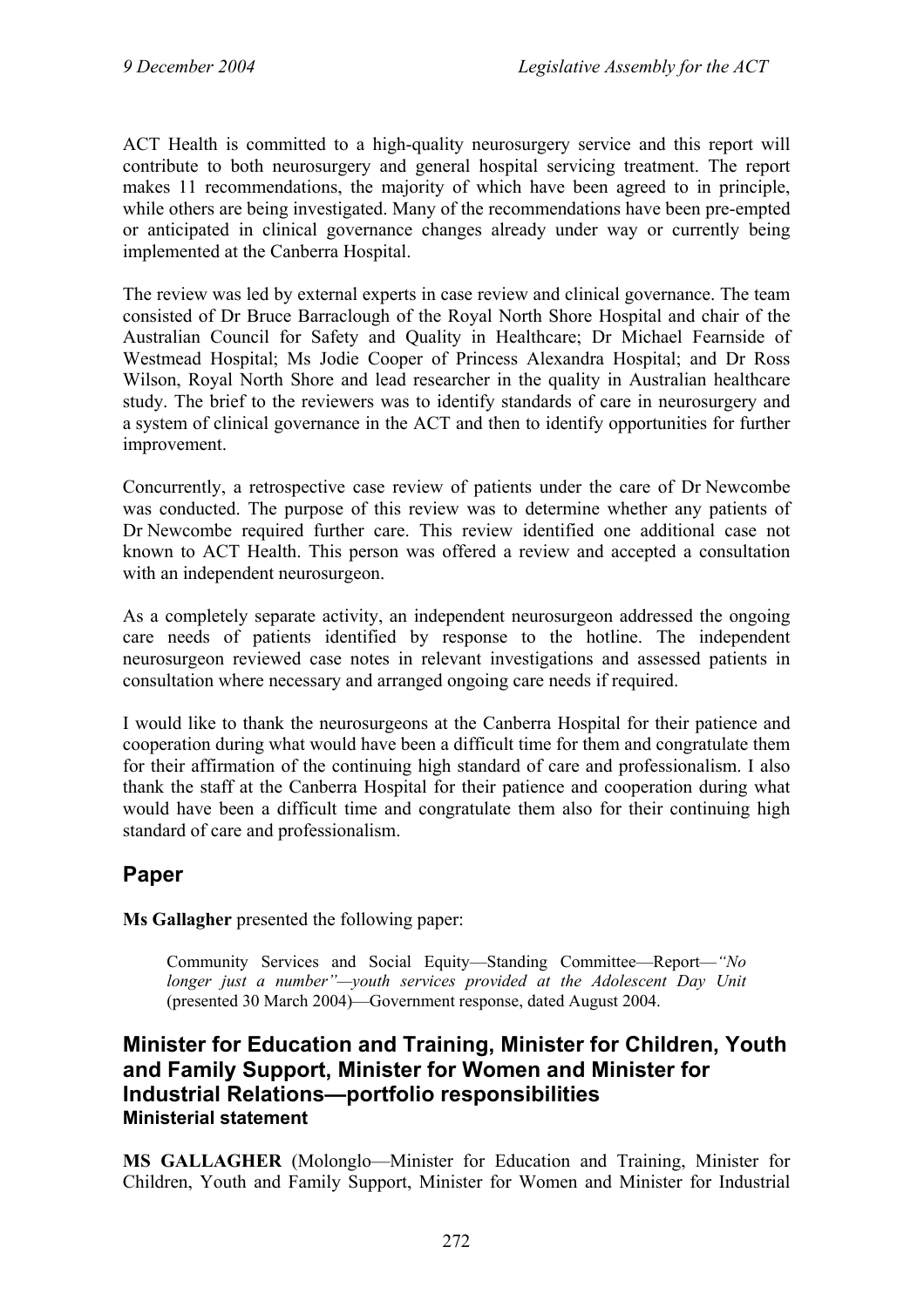Relations) (3.48): I ask for leave of the Assembly to make a ministerial statement concerning my portfolio responsibilities.

Leave granted.

**MS GALLAGHER**: I thank the Assembly for the opportunity to outline this government's priorities and to provide to members of this chamber and the ACT community details of the Labor government's agenda to provide for a fair and prosperous territory.

In my portfolios of education; children, youth and family support, women, and industrial relations the ACT Labor government will be continuing its strong agenda, including guaranteeing fairness and equity in education, improving standards of care for children and young people, developing effective programs to address the disadvantage of women, and implementing a progressive and responsible agenda of landmark industrial relations reform.

The government will work towards these goals, bringing the community with it, and responding to emerging challenges as they arise. As the government outlined in the Canberra plan and in the social plan, it is the task of government in this territory to be the great leveller, to ensure that all share in the community's wealth and prosperity and that we live as a safe and harmonious community.

On its election, the government committed to an open and accountable government and a strong, reforming policy agenda based on extensive community consultation. The ministerial statements presented by me and my colleagues are a continuation of both those commitments to the people of Canberra. The government has secured the trust of the people of Canberra for a second term, with a historic majority, and we are pleased to outline to this chamber the work which will be progressed in our areas over the next year and into the next four years.

The Canberra plan outlined this government's direction in education, with a distinct vision shaped through strategic planning. It provided the basis for the election commitments we presented to the people of Canberra and it will provide the basis for our actions. The social plan outlined three important areas for government action in education: increasing literacy and numeracy levels; reducing inequality in the early years of education and improving transitions between home, early childhood settings and kindergarten; and improving transitions between school, further study and the work force. The government will be addressing all these policy areas with new initiatives which will improve the education sector and build greater participation for teachers, parents, children, young people and school communities involved.

The government has outlined its commitment to public education throughout the last term of government. Public education is the cornerstone of any fair and just society. In Canberra we have some of the country's best schools and teachers and our public education system is the envy of other jurisdictions. Innovations in curriculum are combined with excellent resources and engaged school communities, underpinned by a values system which promotes high achievement for students as well as respect and tolerance for others. This government will maintain our public schools as important community assets and not allow them to be pilloried and attacked for political advantage.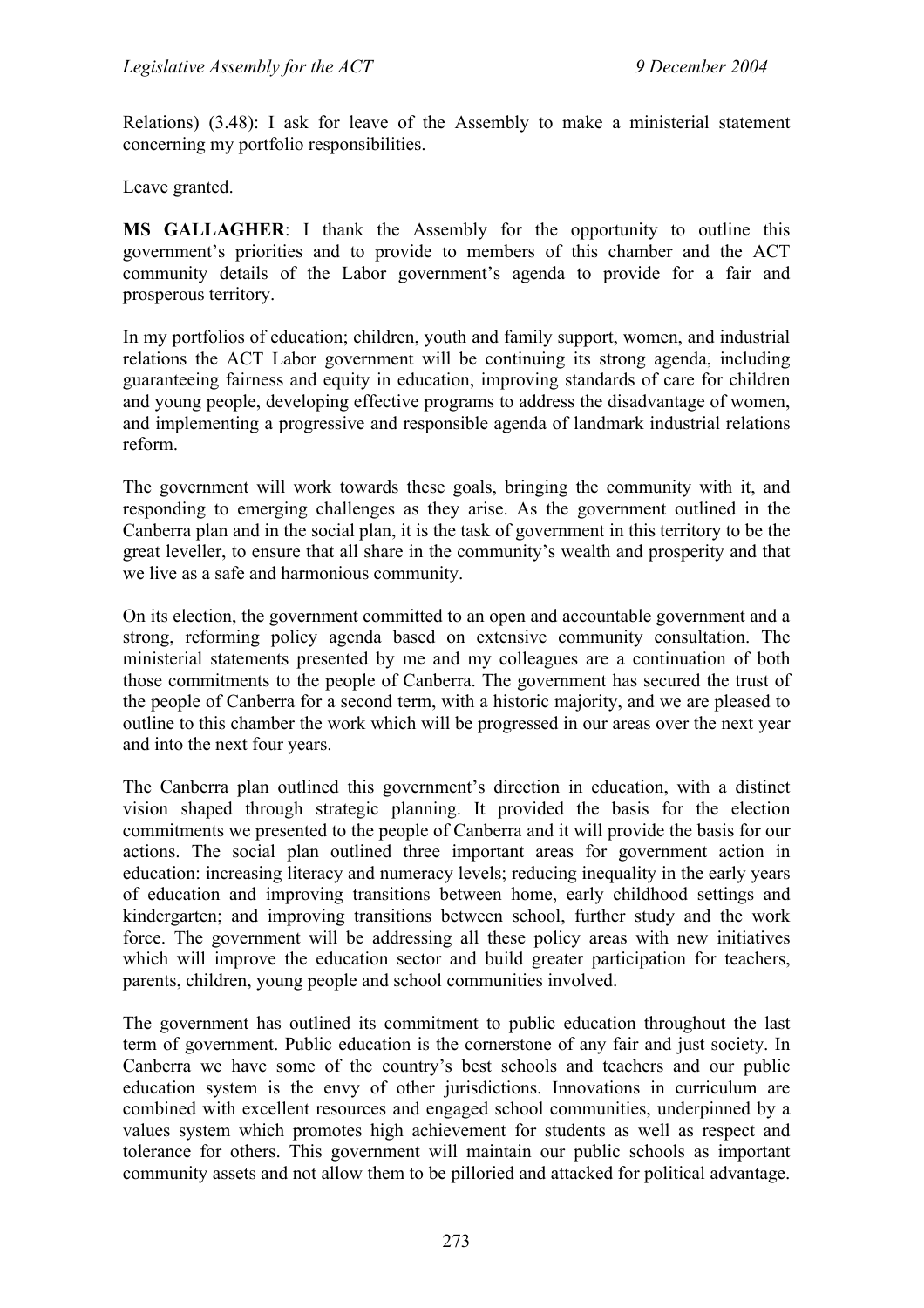This government will continue to value public schools as a leading part of our strong and cohesive community.

The government believes that a quality education means recognising need and addressing inequality in terms of outcomes and ability to participate in a meaningful educative process. This government rejects generalised funding rationale for the education sector and instead promotes needs based funding to produce real improvement for students at school, in their communities and in learning environments in the home.

The ACT government is committed to provide fair funding and support to the entire education sector. We support non-government schools to continue their important role in the education community and to provide essential services and support to the sector to ensure that it remains vibrant and in touch with community expectations.

The ACT government is committed to building on the strengths of our public education system and the education system as a whole to ensure that we continue to have the highest quality education and training system in the ACT. We will do this through a realistic appraisal of our strengths.

As minister for education, I have the highest respect for the work that ACT teachers perform in their everyday roles and also in the extracurricular activities they perform in sustaining school communities. It has been the explicit policy of this government to see this hard work recognised in improved wages and fair conditions of employment. We value teacher professionalism and have provided the resources to support continuing professional development and innovation. We have done this particularly through the provision of quality ICT programs for teachers and through new teacher resources like the centre for teaching and learning.

The government has achieved many firsts in education in the territory and it has worked hard to restore needed funding and services to the sector. The largest ever increases in education funding have been achieved by this government. We intend to see this major investment in the education sector as a whole continue and be reinforced by specific initiatives.

One initiative, which the government has now presented to the people of Canberra, has been the expansion of preschool services for the families of Canberra, with an additional 1.5 hours per week, raising the level of preschool education to 12 hours per week. This major investment in early learning complements our investment in the first years of school learning, with lower class sizes now a reality across government schools. This investment in preschool education will continue to better effect a successful transition for children from preschool into primary school. It will be greatly facilitated by the development of the preschool strategic plan, which will reassess the delivery of preschool education in line with current pressures on families.

This government has committed to making high school education a priority over the next four years. Investment in new student support options will be at the heart of this renewal process, improving the resources available to steer students through what can be a difficult time for some. New teaching resources will be available and integrated to support the existing work of school counsellors and the new youth workers in ACT government high schools. We are also investing in vocational education and training in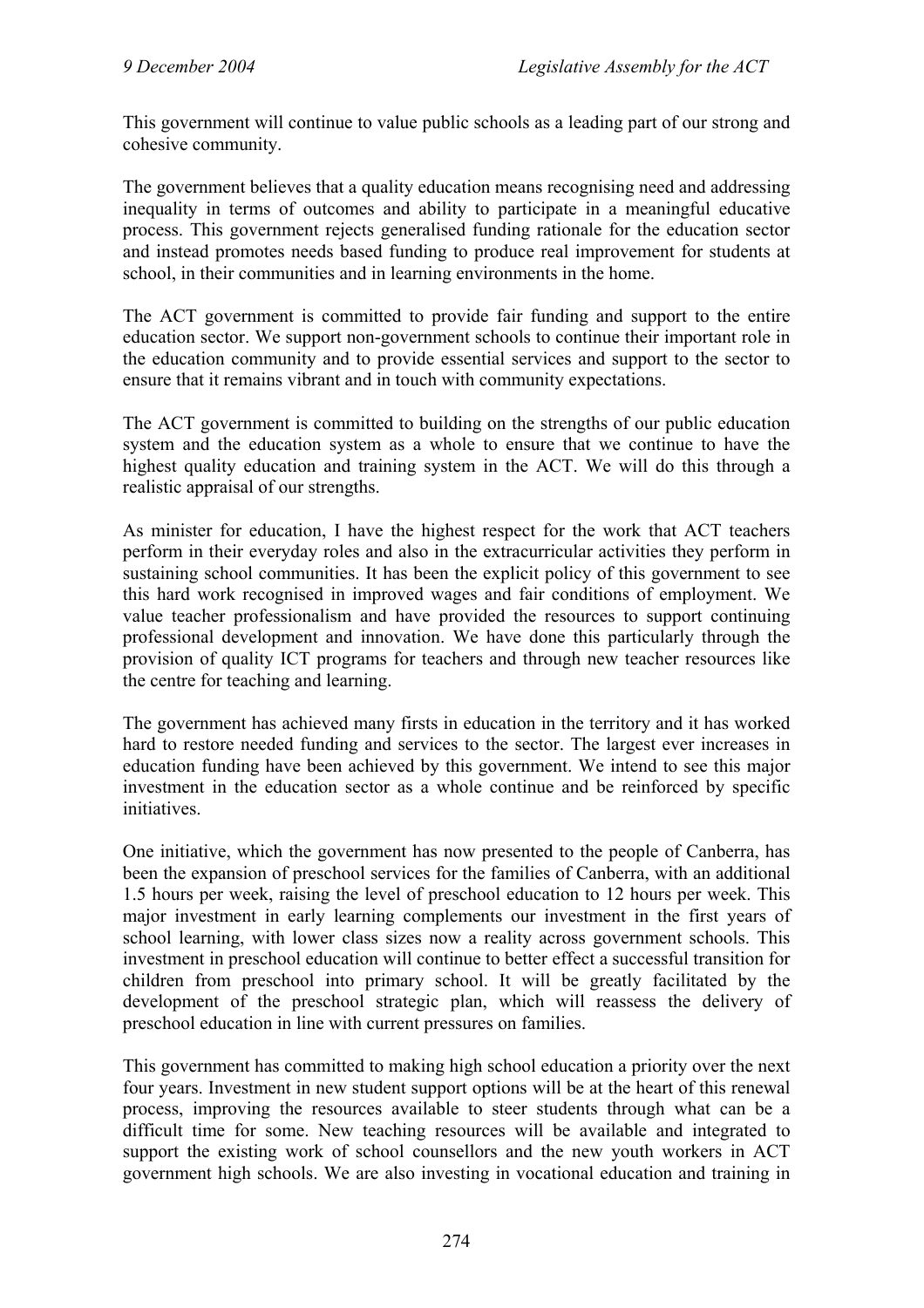high schools, enabling students to access vocational experience at an appropriate time in their lives and to consider all educational options for later life. This will complement our already existing student pathways program and training pathway guarantee.

The innovation will continue as we meet the challenges of a growing and dynamic territory. The ACT government will continue to manage school resources as part of its commitment to a fair community, which benefits all Canberrans. We are preparing to meet the changing needs of the community as a part of this commitment.

We will see continued demand for schools in new urban areas, such as Gungahlin. The new Amaroo school is now a recognised leader in design and environmental standards, complementing its excellent educational resources. These new state-of-the-art schools are much needed and also provide valuable facilities to the local community. The government will continue to investigate innovative arrangements, such as joint campuses and strategic relationships with the community and other educational providers in our growing areas.

The government continues to improve school facilities, ensuring that a quality learning environment reinforces effective teaching and learning. We are committed to improving the physical infrastructure at Canberra's schools, to ensure that every student is able to learn in the best environment, and we are committed to continuing improvements to essential ICT technology. The government has already invested heavily in ICT infrastructure for ACT schools. Initiatives in the last term in government, like school broadband connections, will be reinforced through the introduction of the latest technologies for all students.

Our emphasis on teacher professional development translates into better IT skills and services for the education sector and its application to the classroom. We continue to value equity in access to ICT systems, through newly developed IT standards for schools and through our support for ICT in the non-government sector.

The commencement of the Education Act 2004 on 1 January 2005 will form the basis of a modern education sector that is able to meet the needs of schools and school communities. The Education Act 2004 enshrines the right of every child to a high-quality education and emphasises the partnership of parents and government in the education of children. The Education Act recognises explicitly that the educational care of children is the responsibility of all of us.

The work through the Education Act continues to be complemented by the ongoing process of curriculum renewal. The curriculum renewal process we began in 2003 continues to be progressed with widespread consultation through which we aim to help schools build on existing good practice and to provide a quality curriculum for all students.

The curriculum review will be complemented by a review of our flagship college system. Students, parents and teachers all value the ACT college system. The ACT government intends to undertake the first modernisation of college education since it was established in the 1970s. We will do this to ensure that our colleges remain relevant and best able to meet student needs.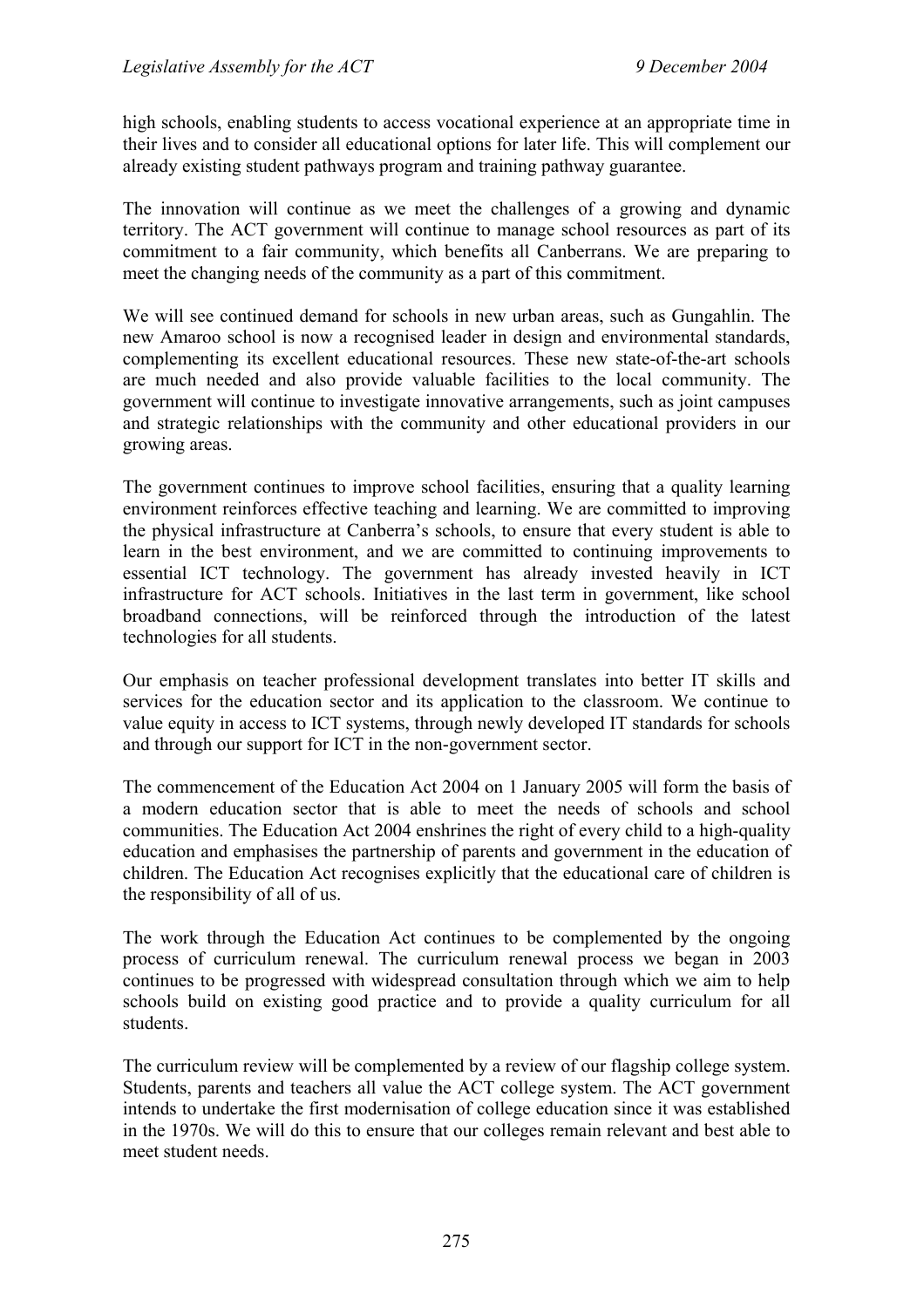The government will continue to provide additional resources to indigenous students and school communities and to students with disabilities. For our indigenous students, we are continuing to work to improve learning outcomes and to engage their interest. Literacy and numeracy rates for indigenous students in the ACT are among the best in the country, but more can be done. We want, and Canberra as an entire community expects, that indigenous students will have outcomes equal to those of their non-indigenous peers. As part of our work towards this goal, the government will be providing increased support for indigenous early childhood education. This work will see improved literacy and numeracy outcomes and recognises that achievement in the early years of schooling has a major impact on retention and attainment in later years.

For students with disabilities, the government is increasing funding and services to meet the complex needs of a growing number of students. The implementation of the student centred appraisal of need in both the government and non-government sector will allow us to more fully understand and resource the learning support needs of children who have a disability.

The government continues to value the CIT as the premier public training institution in the ACT and surrounding region. The CIT is an essential part of our public education system. We will continue to value the work of the CIT in ensuring that Canberrans, young and old, are given the opportunity to learn skills and vocations and improve their life skills.

Work in the high school and college years to provide people with information and early vocational skills is needed to meet what is now recognised as a national skills shortage. The ACT government continues to actively address skills shortages with new and innovative programs. In the previous term we were responsible for introducing major initiatives like Skilling ACT and the training pathways guarantee. In this coming term we will work to improve on training options for older Canberrans, with a strong emphasis on the updating of skills and on retraining.

The ACT government will work progressively to implement these initiatives and vision over the coming year and over the next four years. We will always prioritise, providing the best for children and young people in the territory, with a strong emphasis on fairness and equity in the distribution of funding and resources. We fundamentally believe that a quality education provides children and young people with a fair start to life and the ability to achieve their full potential. Our public education system is central to that goal, as are the valued teachers and school communities which support it.

Education policy has been one area where the government has consistently delivered good outcomes to the children and young people of the territory. This was the case in the last term in office, and it will continue to be so over the next four years. The government invested considerable time and resources in listening to children about their views and priorities. We also invested resources into identifying where problems existed, in areas like child protection and child safety.

The future development of improved services for children, young people and families will be guided by the successful implementation of the children's plan, the young people's plan and the government's responses to the *Territory as parent* report and the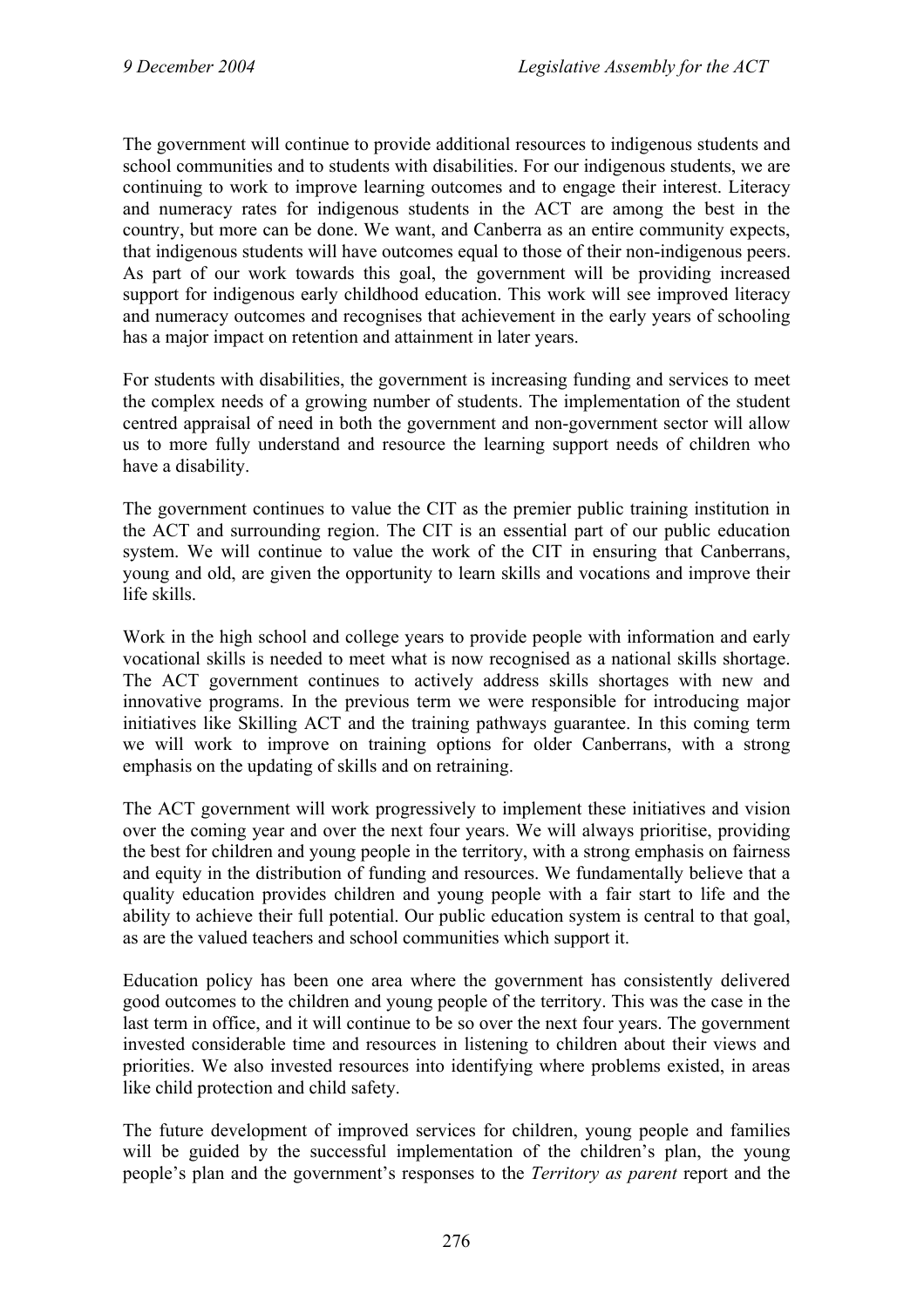related *The territory's children* report. These documents together represent the most systematic investigation into the issues facing children and young people in family life and in their communities, and the specific issues of children who are in care.

The government will be working to implement the outcome of these inquiries, always including children and young people in the decisions that affect them. Over the coming four years, we will be judged on our success in implementing our commitments. We will be judged on the integrity of the child protection system in the ACT, on how we effectively strengthen opportunities for all young people in the ACT; whether we successfully introduce improved mechanisms for the participation of children and young people in decision making; whether we are able to improve outcomes for young people who come into contact with the youth justice system; and whether we are able to improve the situation of indigenous youth who are involved in the juvenile justice system. The ACT government will be working to ensure that improvements in all these areas are substantial and that we make a real difference to the children and young people involved.

It is now clear that all jurisdictions in Australia are experiencing problems in dealing with the situation of children in care, and the ACT has been no exception. I believe that we are well on the way to effectively reforming the child protection system here, and the work already done is seeing improved public awareness of the issues associated with child protection, improved government services, increased funding and more child protection workers out there in the community working very hard to improve the safety and wellbeing of children at risk.

In August this year, I tabled the implementation strategy of the *Territory as parent* report. The government response to the Vardon review has been quick and comprehensive, and the positive work is outlined in this document. We have committed to developing high-quality standards of care and protection services for children and young people at risk that are culturally appropriate, child focused and developed in partnership across the care and protection sector. As a part of this process, the government has committed to building a comprehensive continuum of early intervention and prevention services from birth to age 18. The immediate priority is to expand services that target those children and young people most at risk of entering the care and protection system.

The government has already begun work to ensure that the system is improved, with the allocation of an extra \$68 million already committed to child protection over the next four years. The additional resources will allow the largest overhaul of the child protection system in the ACT. The significant investment of funds in the area represents this government's commitment to children who are at risk and is the single largest investment of funding into programs to assist children at risk and children who are in care.

Through the hard work of all involved, we are seeing an enhanced partnership between government and community sector agencies, improving caseloads and professional development, increased support for foster carers with expanded out of home care options, and a strengthened system of accountability measures and governance arrangements, including the soon to be created commissioner for children and young people.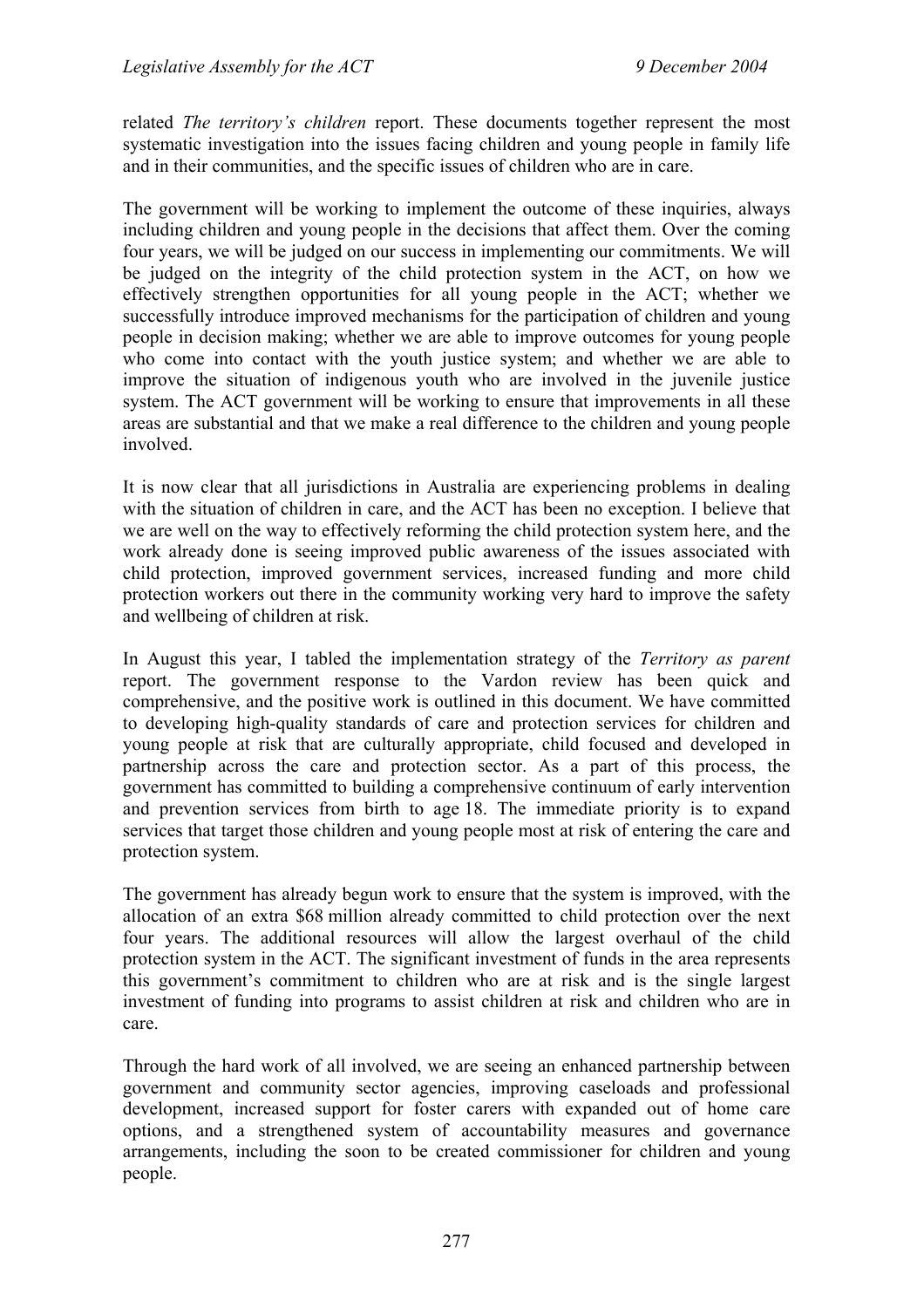The government is committed to seeing a new and independent commissioner for children and young people. This new position will report directly to the Attorney-General and is currently the subject of public consultation over the form and scope of the position. The achievements in child protection and children's services more generally are noteworthy, but more remains to be done. The goodwill extended by the community stakeholders has been exceptional and all who have been involved in this process appreciate their continuing engagement. Particular credit and emphasis must go to the staff of the new Office for Children, Youth and Family Support for their work to recruit new staff and manage an effective transition.

The government will continue to promote the needs of women so that all women can engage as community members in the debates and discussions of the next few years. In terms of working to improve the status of women in the ACT, this government has prioritised the needs of women and implemented effective reforms and assistance.

The government did the groundwork by immediately setting up a committee to inquire into the status of women in the ACT. We used the outcomes of that inquiry to formulate our policies in the last term, and we are continuing to make real progress. We have a women's plan that will guide us for the future. This plan seeks to provide a framework through which to focus strategies aimed at improving the quality of life for all women and girls.

The six priority areas detailed in the plan are: representation and recognition; good health and wellbeing; responsive housing; safe inclusive communities; economic security and opportunities; and flexible education and training. Through this plan we have given the issues relating to women the serious consideration and action they deserve, and we have promised to continue that hard work in this term of government.

In the area of representation and recognition we have introduced a new women's grants program. The program provides financial assistance to individuals and groups for the development of activities that improve the status of women.

In mid-December I will be launching the ACT women's honour roll. This project provides an opportunity for recipients of the past three International Women's Day awards to tell their stories. The honour roll will further acknowledge women in the ACT community and inspire others. This will be an ongoing commitment from the government.

The government committed in its election promises to an undertaking to hold a women's summit every two years in Canberra. This summit will aim to bring together women from different backgrounds and with different experiences, along with experts, to discuss current issues affecting women and women's participation with society—issues such as balancing work and family, violence, housing and crisis accommodation, economic security and health, to name a few. These summits will encourage ACT women to provide input to the government's agenda and future policy directions for women in the ACT.

We will continue to work to increase the availability of affordable housing for women. The government will continue to provide appropriate support to women escaping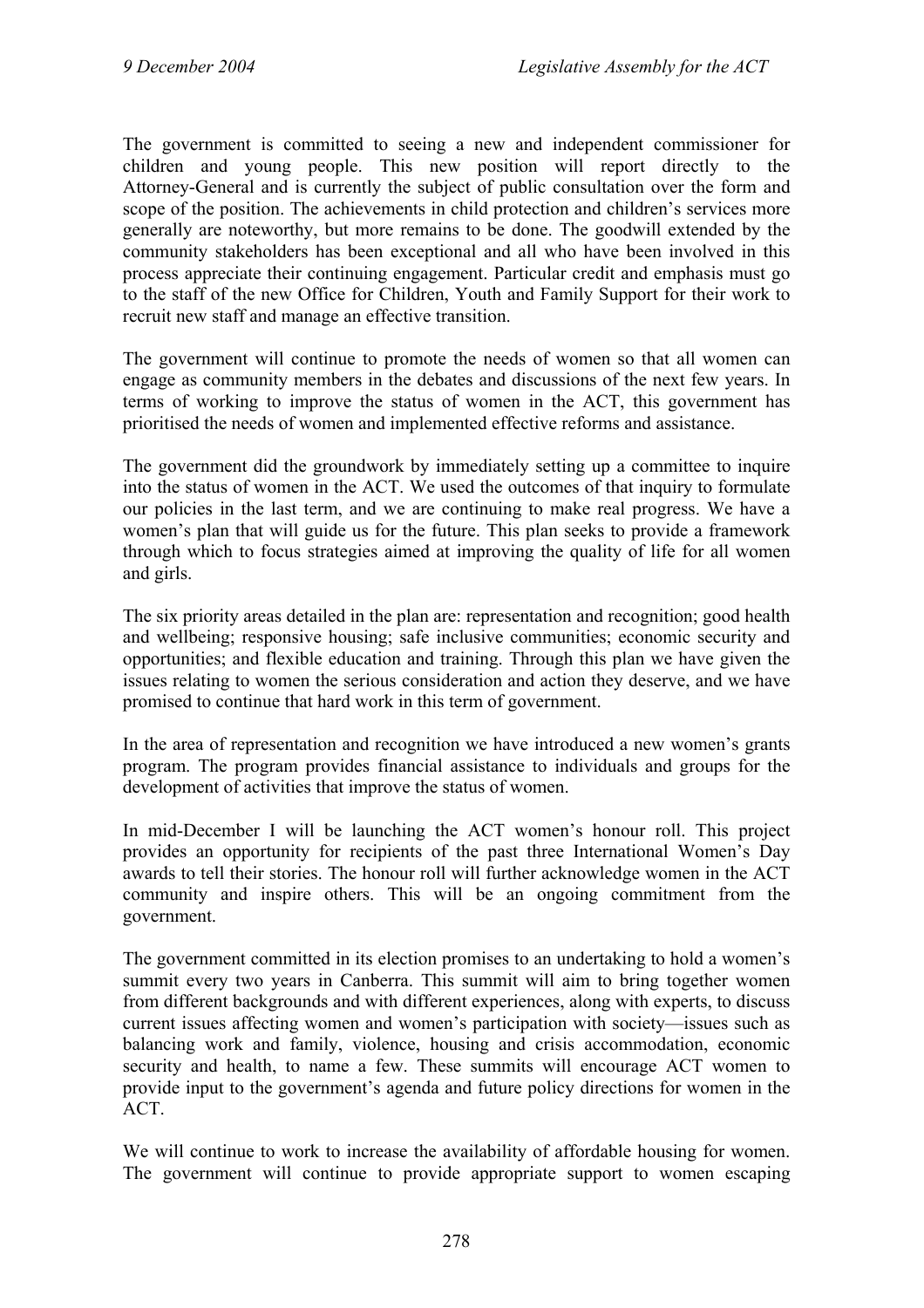violence, and undertake an analysis of early intervention and education programs for the prevention of violence against women.

Economic security remains an essential area for government action in relation to women. The government in this term will pursue a range of initiatives which will build opportunities for women and provide economic independence and autonomy. We will develop measures to support women's financial decision making throughout their lives and assist women to address issues that impact on their financial security, both short and long term.

Through the annual women's action plan we will continue to outline the government's programs in place to support flexible education and training. The areas of focus will include supporting young mothers to continue with or re-engage in schooling, providing skills for older workers, and developing strategies to support women in vocational education and training.

As the Minister for Women I am committed to ensuring that we continue to raise the status and increase the participation of women. We will continue to do this through the structures we have created, the Ministerial Advisory Council on Women, the Indigenous Women's Circle, and through the ACT community as a whole.

Work and family issues are now a part of the mainstream political agenda and an essential part of any progressive political agenda. This government has led the way in pursuing work and family policies in both public and private sector work forces and also through integrated community services which can improve the ability of mothers, fathers and families to manage competing priorities and workloads.

In the public sector, the ACT has led the nation in providing maternity and carer leave and improved part-time and purchased leave options. These reforms to the ACT public service have two benefits which demonstrate the value for employers in addressing the work and family collision. In the ACT public service, improved work and family conditions add to the ability to recruit and retain valued staff, with access to improved conditions rating highly in staff priorities. They also make for happier and more productive staff who feel they have a genuine stake in a cooperative work force. These are benefits which other employers must become aware of, as employees continue to promote work and family issues in the workplace and through the political process.

The government has already begun to take our work and family agenda into the private sector, and this work will continue in this term. In the last Assembly, the government implemented the Payroll Tax Amendment Bill, which allowed employers to access payroll tax reductions if they implemented paid maternity or carer leave provisions in their workplaces.

This new term will allow the government to begin the work of implementing its election commitments in this area. We will be introducing two new grants programs. One grants program will be targeted at women who are returning to the work force and the other will be a pilot program of grants for private sector businesses and community groups to convert to more family-friendly work practices. We will also commence a pilot study into work-based childcare options, to further add to the options available for working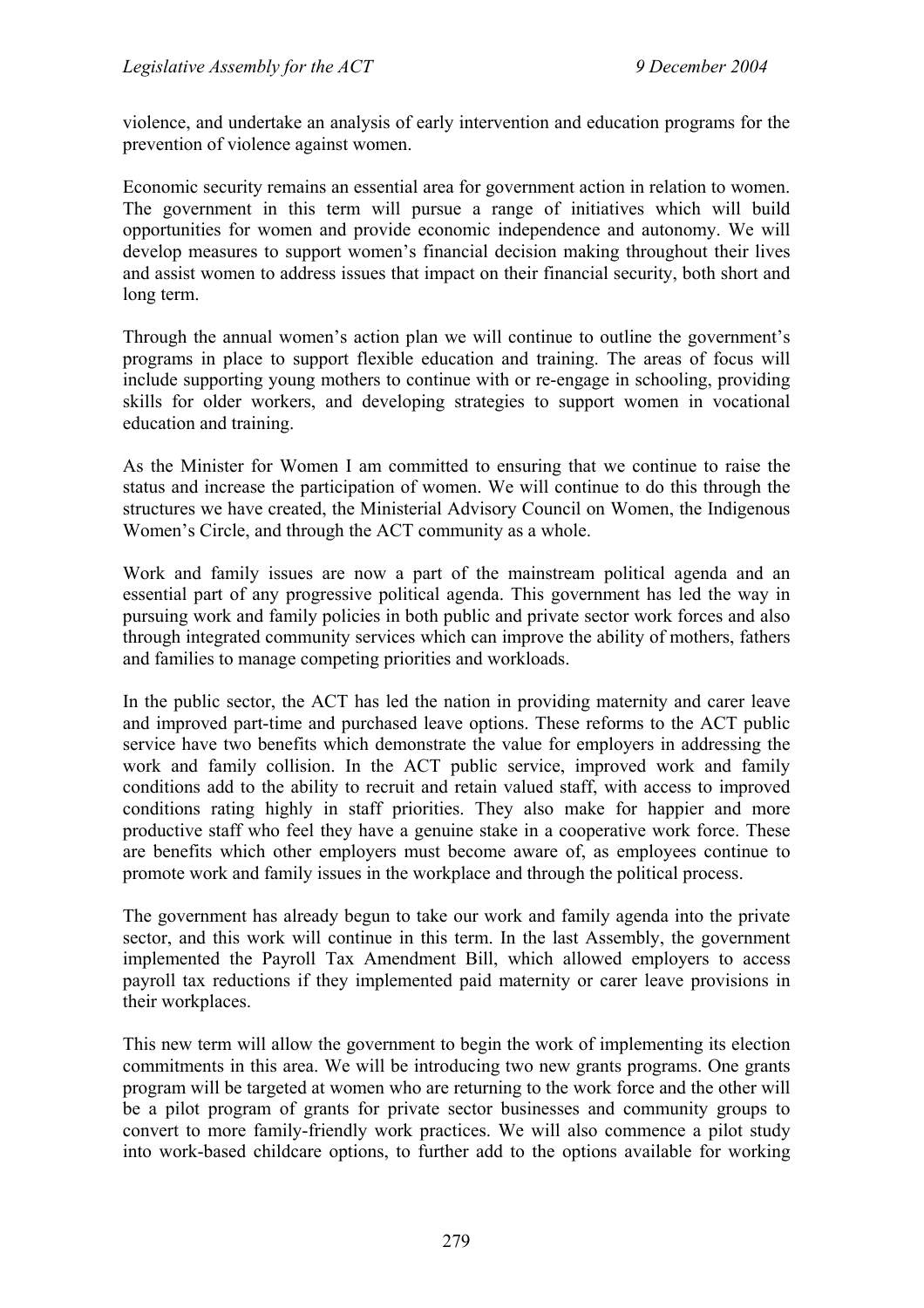families. The government's commitment to integrated services for parents and their children will continue through the child and family centres model.

In a community the size of Canberra we have an opportunity to provide better workplaces that are productive and address core issues of social responsibility like the provision of care for older relatives or the raising of children. Through the government's work, I am confident that employees and employers will become active advocates for work and family policy changes and implement them in practice.

Our continuing progress on work and family issues has been achieved across a number of portfolios. However, it is through industrial relations changes that many people have seen the active work of the government in addressing this issue.

The Stanhope government has ensured that employers and employees in the ACT operate in a cooperative and responsible work environment and that the industrial confrontation and abrogation of responsibility by government are a thing of the past. We have provided policy direction for industrial relations in the ACT to support economic growth, job creation and fairness and equity in employment.

The federal government has announced plans to introduce legislation to reduce the rights and protections of workers. This government will respond to ensure that workers in the territory, particularly vulnerable workers, are not disadvantaged or treated unfairly. Our reform agenda in the past term was progressive and considerate of community expectations and stakeholder interests. We will continue this tradition into this term and we will not shy away from difficult industrial issues.

In the last term, landmark law reform in occupational health and safety accompanied our industrial manslaughter laws, ensuring that the legislative framework for safe workplaces was effectively improved. Our changes to the Crimes Act and the OH&S Act have given people increased certainty; but there remains work to be done in the field. The OH&S council, a tripartite body, is continuing its review into the OH&S Act.

The act will be supported by new regulations to ensure that workplace safety is enforced. We will be maintaining a strong compliance and enforcement focus through ACT WorkCover, utilising the range of new compliance tools available including compliance agreements, enforceable undertakings, prohibition and improvement notices, and prosecution for OH&S breaches. We will also continue to modernise workers compensation laws to improve compliance and, where possible, reduce premiums for employers while ensuring that injured workers receive fair benefits on injury and proper support to get back to work.

In implementing changes to the law, the consultative approach we developed in the first term will continue. We have engaged with all stakeholders in industrial relations on every piece of policy this government has introduced. With the formation of the peak Industrial Relations Advisory Council, we further developed these processes. The views of all participants in workplace and industrial reform are welcome in the development of sound industrial legislation.

Over the coming year we will begin the task of assisting the community sector to grapple with its significant industrial issues. Through the work of the community task force and a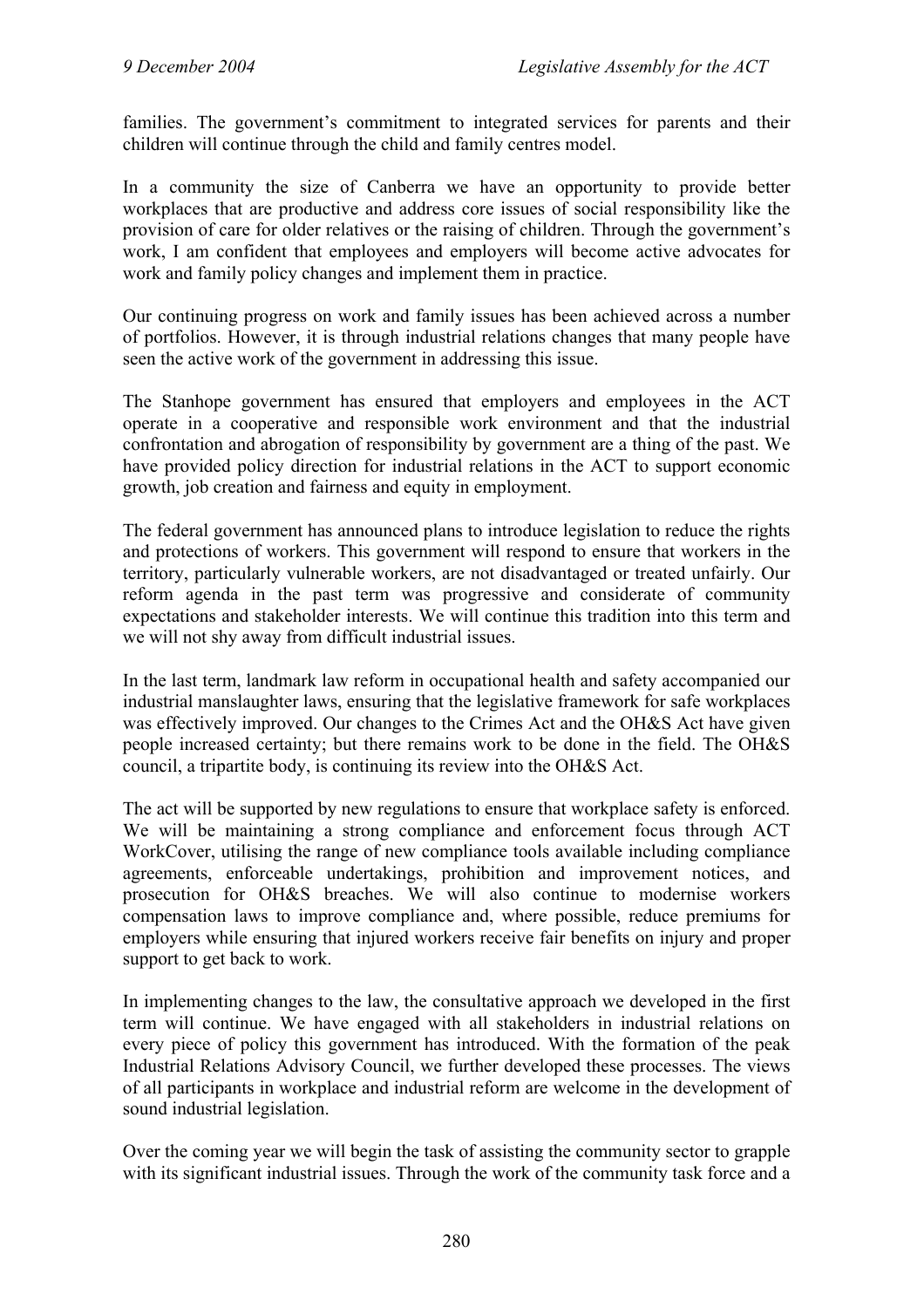dedicated community sector industrial relations project officer, the government will begin the difficult task of addressing issues in the sector in active partnership with community organisations, peak councils and unions.

The ACT government is engaged in an important and sensitive process which began late in the last Assembly. In August an important debate was held in this chamber on the use of asbestos in residential, commercial and public settings and the potential risks that damaged or poorly maintained asbestos products can pose to trades people, home renovators, occupiers and owners and, in fact, the general public. The amendments to the Dangerous Substances Act 2004, ultimately passed by the Assembly, reflected the priority placed on these issues.

The proactive approach of the government and the Assembly is essentially about awareness, education and safety for the future. But we all should be well aware that this is groundbreaking legislation, posing very significant challenges in implementation, which are well recognised by industry and community and government.

A new ACT asbestos task force, with its wide representation of interest groups, is already working on these issues with the support of eminent experts in the field who are being engaged. The task force will be progressing as soon as possible with arrangements for a field survey and a community awareness program, and will be looking closely at the new provisions to ensure that they are workable and practical. I expect that there may well be some need to clarify the provisions to be consistent with the intent for graduated introduction provisions in parallel with community awareness and task force investigations.

The work of the ACT asbestos task force represents a very important long-term investment in community safety. It certainly deserves the ongoing support of this Assembly, as it is likely to have its greatest benefits to the community in years to come, as future generations deal with Canberra's ageing building stock.

The ACT government has been re-elected on its merits and in recognition of our priorities. The majority of Canberrans believe that only this government can provide the effective representation and the services wanted by the Canberra community, and the leadership and responsibility necessary to see this community grow. As a minister in this government, I will work to ensure that the government remains in touch with the grassroots of the Canberra community and that we continue to implement sound policy which progressively works to restore dignity and a fair go to all Canberrans.

In all the portfolio areas I have outlined today, the government will continue to promote these values, which I believe the majority of Canberrans support. We will do so modestly, but we will stick by our agenda because we believe it to be right, and we believe our policies and programs will assist Canberra to continue to grow and develop and prosper into the future. I present the following paper:

Portfolio responsibilities—ministerial statement, 9 December 2004.

I move:

That the Assembly takes note of the paper.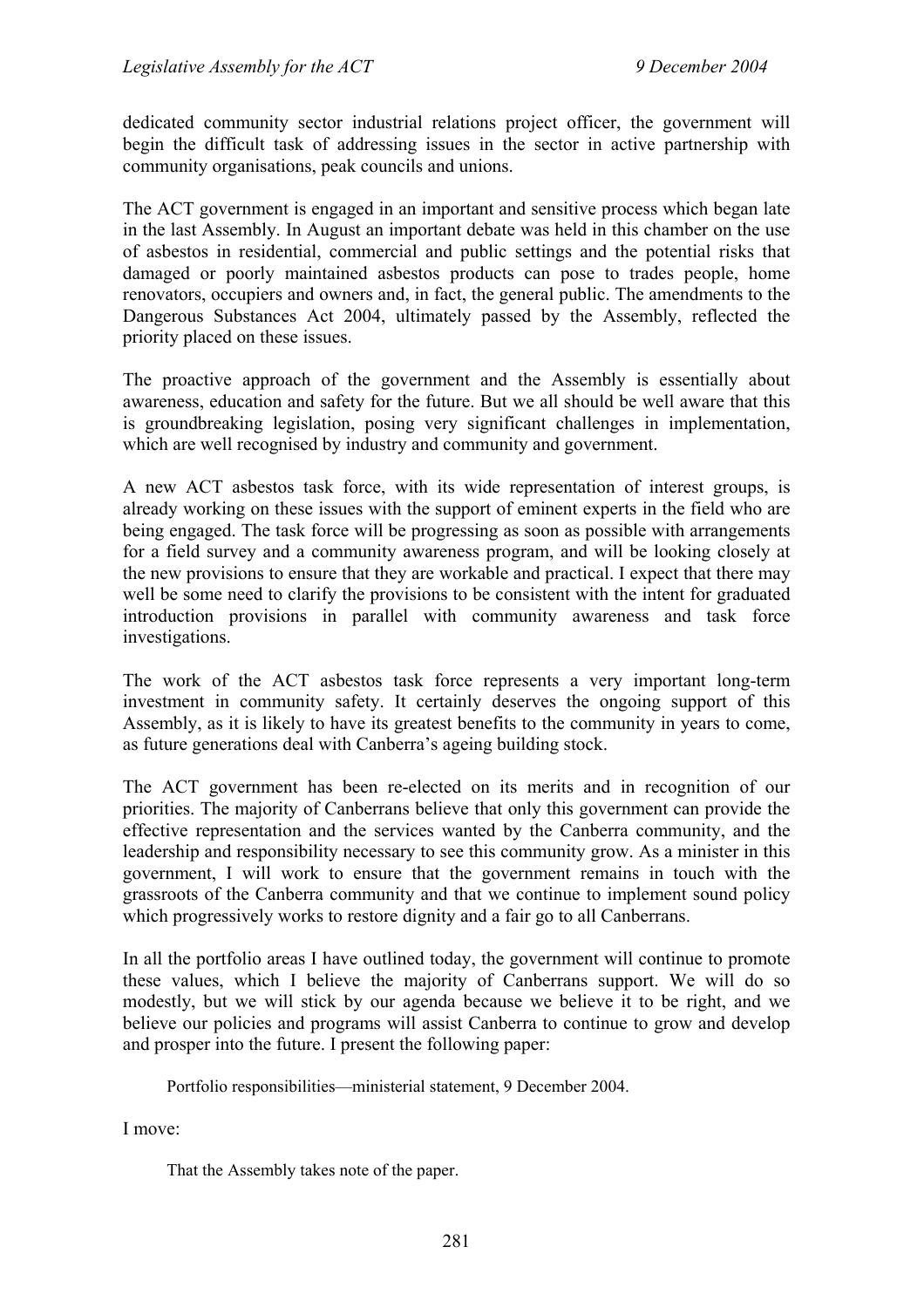Debate (on motion by **Mr Mulcahy**) adjourned to the next sitting.

# **Minister for Disability, Housing and Community Services, Minister for Urban Services and Minister for Police and Emergency Services—portfolio responsibilities Ministerial statement**

**MR HARGREAVES** (Brindabella—Minister for Disability, Housing and Community Services, Minister for Urban Services and Minister for Police and Emergency Services) (4.15): I ask leave of the Assembly to make a ministerial statement concerning my portfolio responsibilities.

Leave granted.

Mr Temporary Deputy Speaker, it is a great honour to deliver my first ministerial statement today. I would like to take this opportunity to thank the people of Brindabella and my caucus colleagues for placing their trust in me to take on this new role. I would also like to place on record my appreciation and admiration for the work of the previous minister, Bill Wood. I recognise that I have very big shoes to fill, and am looking forward to the challenge.

The portfolios of urban services; disability, housing and community services; and police and emergency services are at the front line of service provision for the people of Canberra. I am pleased to advise the Assembly this afternoon of the government's priorities in these areas. I do not need to convince anyone here that Canberra is the best city in the world to live in. We have a beautiful city that affords our residents a great quality of life. Our open spaces, parks and bushland make Canberra unique and a great place to live. The government is committed to keeping Canberra beautiful and encourages all Canberrans to join us in this task.

The government has a range of priorities in the urban services area to further enhance the level of amenity in our city. Firstly, work has commenced on forward design and preliminary assessment works for the construction of the Majura Parkway. \$1.5 million has already been allocated for this work as part of the 2004-05 capital works program, and it is expected that this preliminary work will be completed by the middle of next year. This road will improve transport options for the citizens of Gungahlin to Canberra's east, particularly Fyshwick and the airport. It will also improve freight access from these areas to the Federal Highway, and access to other areas within the capital region.

Secondly, recognising that infrastructure in many of our older suburbs is starting to show its age, Stanhope Labor has committed to expanding the territory's footpath maintenance program by \$4 million over the next three years. This initiative will commence in 2005-06 and boost the capacity of the department to maintain Canberra's footpaths. This increase in funding is over and above the \$3 million being spent on footpath maintenance in 2004-05.

Canberra's sportsgrounds and urban parks have been badly affected by prevailing drought and associated water restrictions. It has been estimated that, over the past couple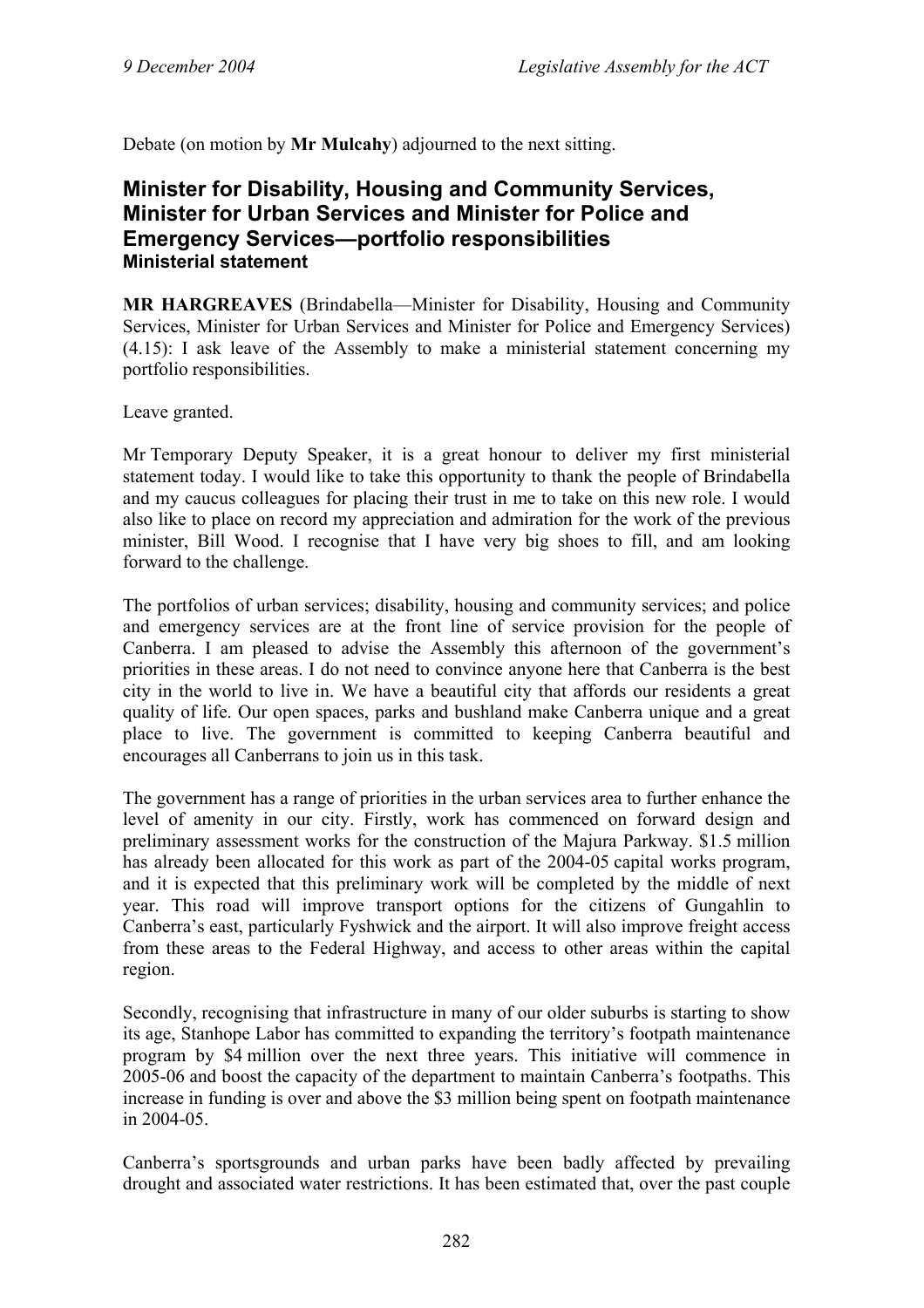of years, 60,000 to 80,000 urban parkland shrubs—and large areas of sportsground vegetation—have died as a result of the drought. The Department of Urban Services has commenced planning work for the restoration of the many key horticultural and community assets, including sportsgrounds, which have been damaged by the ongoing drought. Of course, the early commencement of this restoration work depends on the easing of water restrictions, but I am confident that we will have the plans in place to commence work as soon as we see such a change.

Another result of the ongoing drought and the ageing of urban trees is the need to reintroduce a cyclical tree maintenance program in addition to the current reactive tree maintenance work. The government has committed to providing funding of \$1 million per annum to this maintenance program. The Stanhope government is also committed to the greening of Gungahlin. We have committed \$2.5 million over four years for important work such as replacing failed trees, removing and replacing unsuitable trees, pruning programs and utilising improved planting techniques.

Delivering on our Canberra social plan priorities, the government will make \$1.5 million available over a five-year period to revitalise the ACT public library's collection of materials. This work will involve auditing the current state of the collection, identifying the improvements required to bring the collection to an appropriate benchmark and maintaining that standard.

We are also very proud of the territory's literary history, and wish to maintain an historical collection of books published in the ACT. Therefore, to complement the revitalisation of the ACT public library's collection, I have asked my department to examine legislative options to enable all new books published in the ACT to be made available to ACT public libraries.

Another of our important library election commitments was the establishment of a community advisory body for libraries. Our intention is to provide a structure for community input to the direction and priorities of the territory's public libraries. Work has already commenced on possible options, including terms of reference, with a view to having an advisory body in place by 1 July 2005.

The government is also committed to providing a fun and challenging environment for children and, consistent with the ACT children's plan, we are looking at options to further upgrade the territory's playgrounds. The Civic pool is one of Canberra's iconic public facilities, providing a valued recreational facility to the rapidly growing residential population in the city area and city office workers. The government understands the need to upgrade the Civic pool facility in the near future. As such, we have started work on the feasibility and cost of refurbishing and upgrading the facility.

Additionally, I have asked my department to conduct a review that would determine the best way to provide benefits, such as the possible introduction of lower registration fees, to the owners of fuel-efficient vehicles—something that I know is dear to the heart of Mrs Dunne. This initiative would be consistent with the government's objectives enunciated in the sustainable transport plan for the ACT. The review will include key stakeholders from within government, such as the Office of Sustainability, Environment ACT and Treasury. These priorities will help to ensure that Canberra's facilities and the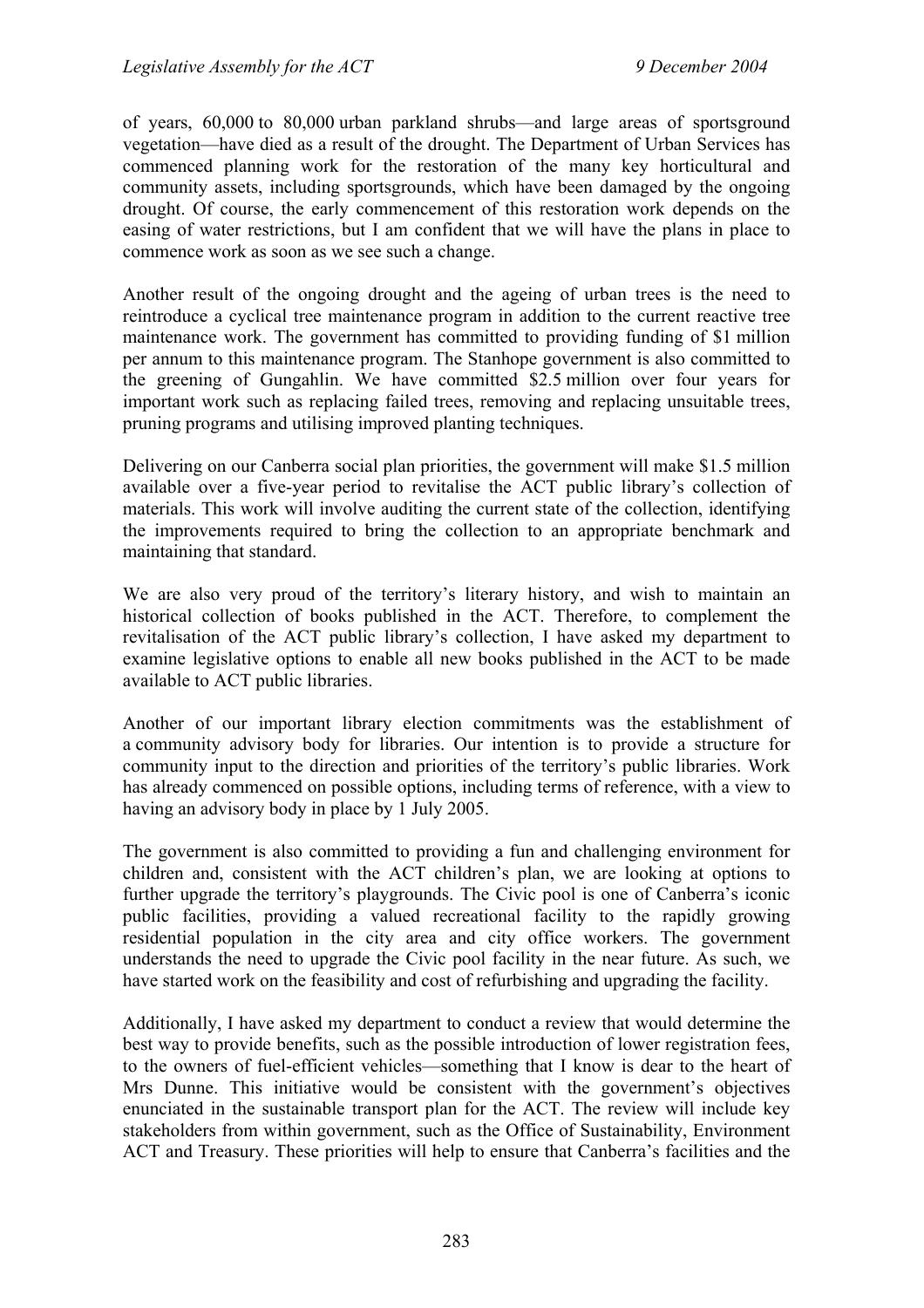urban landscape stay at an extremely high quality. But there is more to a city than just this: the people who make up our community make Canberra the great city it is.

In taking on the role of Minister for Disability, Housing and Community Services I will be working toward a harmonious and productive relationship between the government and the community. The creation of a broad-ranging human services department provides significant opportunities to tackle entrenched issues of concern across the areas of community services, housing, disability, therapy and family services. It enables a coordinated approach to the critical areas identified in the Canberra plan and the Canberra social plan, with specific actions and targets to be met to improve the lives of those people experiencing disadvantage. The government's priorities in this area are:

- respecting diversity and human rights;
- enhancing our strong, safe and cohesive community;
- improving health and wellbeing; and
- developing housing for a future Canberra.

There are many challenges in the portfolio but the government's major focus will be on more effective management of:

- children and young people with complex needs and challenging behaviours;
- coordinated service responses to families in crisis;
- multiprogram responses to locations or issues of concern relating to poverty, disadvantage or disconnectedness;
- a more holistic engagement with the community services sector, given that almost 70 per cent of non-government human services will be funded through the one department;
- a stronger linkage between community engagement policy and community service delivery;
- consistent approaches to the management of community facilities, across childcare, youth centres, community centres and neighbourhood houses; and
- effective integration of issues for people from culturally and linguistically diverse backgrounds, across human services programs.

The government recognises and respects the harmonious cultural and ethnic diversity of the ACT community. We have had some great achievements in this arena with the development and launch of *Facing up to racism: A strategic plan addressing racism and unfair discrimination*; the development of a new service funding agreement for community service providers; the funding and development of a multicultural centre; and the 2004 national multicultural festival, with planning for a bigger and better 2005 festival now well advanced.

In the coming term we will:

• develop a charter of multiculturalism to redirect and revitalise the spirit and purpose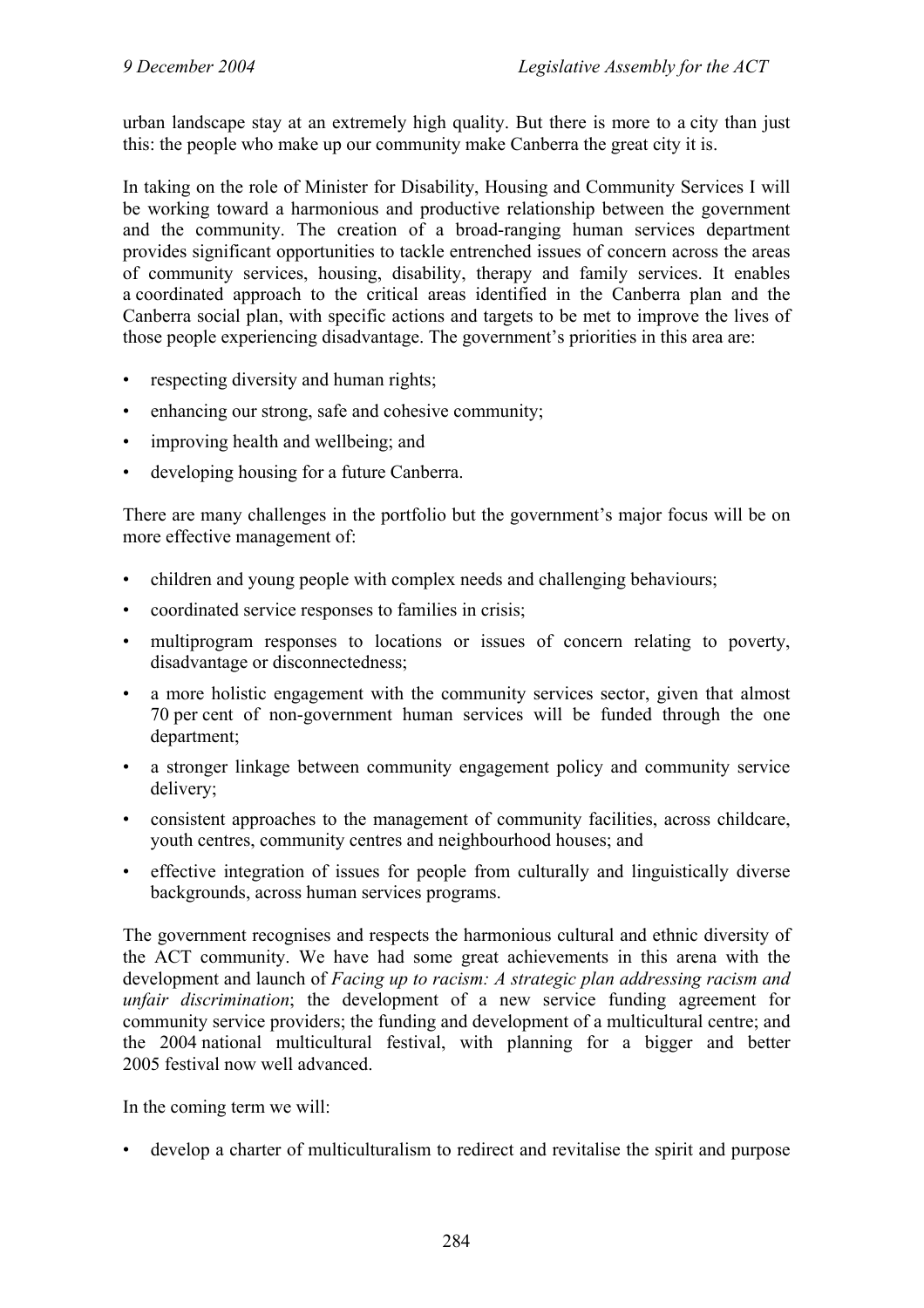of multiculturalism in the ACT, by affirming shared rights and responsibilities while recognising and celebrating our differences;

- establish a multicultural heritage program to identify significant historical achievements by migrants to Canberra, to be recognised by plaques, in print or on a specifically designed website;
- establish a refugee settlement service program that coordinates these activities across government agencies and with community groups; and
- develop an ACT languages program that welcomes the development of language skills to the business and community life of the ACT.

The government will continue its program of strong support for public and community housing. In our first term, we:

- secured an additional \$33.2 million for public, indigenous and community housing stock, of which \$20 million has been spent on the purchase of an additional 61 public housing properties, with a further \$1 million committed;
- gained continued funding for the community linkages program, which focuses on connecting public housing tenants to their communities, as well as supporting the preventing eviction program;
- constructed and opened two boarding houses, one for young people and another for older women;
- introduced a new energy concession, to include a rebate on electricity and gas costs for low income earners; and
- in 2003-04, delivered a capital works program of some \$90 million, compared to previous years where the spend was approximately \$55 million.

The challenge over the next four years is to grow and improve the sector. This will be achieved through an extra \$30 million over three years to boost public housing stock numbers; further joint ventures; reviewing Housing ACT's status as a public trading enterprise; and reviewing the home loans portfolio biannually to assess the availability of equity funds for housing.

The government is committed to ensuring that public housing is as energy efficient as possible. We will spend \$4 million on upgrading public housing to make properties more energy efficient and develop a window coverings pilot program for residents in multiunit complexes at a cost of \$150,000.

The Stanhope government is committed to the welfare of our public housing tenants and their full participation in the community. We undertake to implement the recommendations of the tenant participation project, improve client service and support networks, achieve improvement in maintenance, based strongly on the asset management strategy, and recognise tenants' skills by training tenants to work with social housing landlords, as well as assisting them to drive their own programs.

The government will continue to advance initiatives developed in its first term, including expanding the community housing sector and further developing the community linkages program supported by the provision of \$2 million over four years. It will also further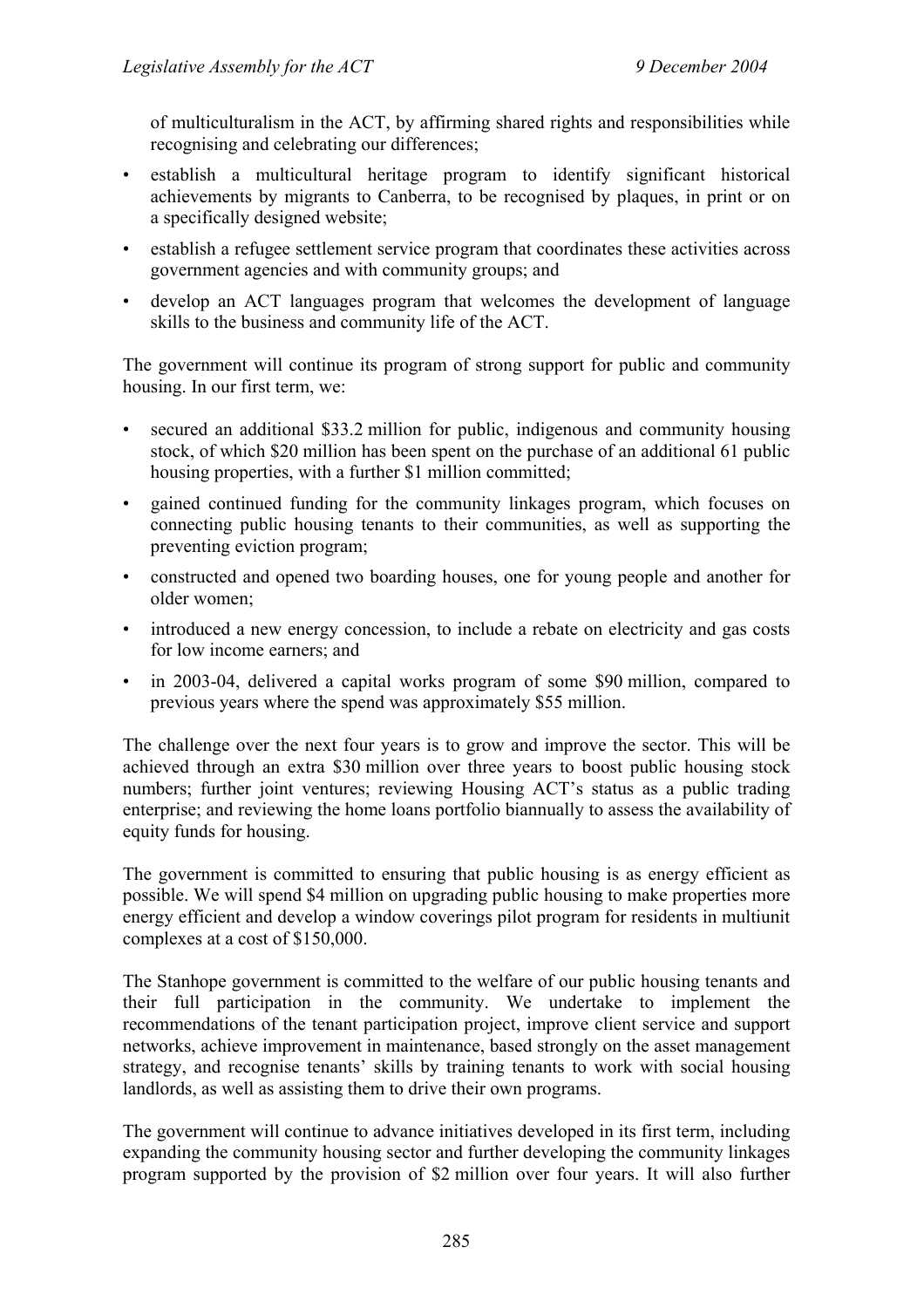review the Residential Tenancies Act and the public rental housing assistance program, as well as maintain the debt review committee.

Homelessness is a problem that afflicts even relatively prosperous communities, such as the ACT. The government will continue to address homelessness through the allocation of \$57 million over the next four years, including \$3.2 million targeted at Aboriginal and Torres Strait Islander homelessness and \$40.8 million for the SAAP program, which is the supported accommodation assistance program; the continued implementation of the ACT homelessness strategy, including a separate process for youth homelessness; and further development of the boarding house program.

With regard to community services, the government will work with community service delivery organisations so that they are able to pay their staff at SACS award rates, including provision for safety net increases.

The government believes that people with disabilities must have a valued and productive role in our community, and we have been working to achieve that. We have implemented approximately three-quarters of the recommendations of the report of the board of inquiry into disability, with the remainder currently being addressed.

Building on the massive funding boost of \$21 million in our first term, in its second term the government will provide \$5.6 million to reduce long-term waiting lists, by replicating the services offered by Sharing Places; it will provide more support for young carers and examine other housing models.

With regard to the disability reform process and ongoing work and commitments, the government will maintain its commitment to implement the remaining agreed recommendations of the Gallop report; drive ongoing reform through the action document *Future directions for disability ACT 2004*-*2008;* respond to the Disability Advisory Council's biennial scorecard for people in the ACT in meeting Challenge 2014; increase resources to transition stages in peoples' lives; encourage, on a whole-of-government basis, the employment of more people with disabilities; continue to provide special needs support to clients with complex and threatening behaviours; continue funding the local area coordination model; continue the progressive implementation of person-centred planning; continue to build capacity in the non-government sector by involving NGOs in the running of more group houses, supported by an information campaign to families; and continue to fund innovation grants and the LINC project, subject to the success of a pilot.

The government recognises the need to do more for children with highly complex needs, particularly those with autism. To help these children and their parents and carers we will provide \$4 million—\$1 million each year for four years—to help meet current pressures and the demands of the future; fund a pilot program for Therapy ACT staff exchanges, or scholarships, with overseas best practice facilities, particularly in autism; and continue to develop Therapy ACT's multidisciplinary assessment team program.

Part of being proud of and happy in our city is knowing we are safe in our own homes, that our children can play at the local park without fear of crimes being committed against them and that assistance is there if a crises emerges. It is our emergency services,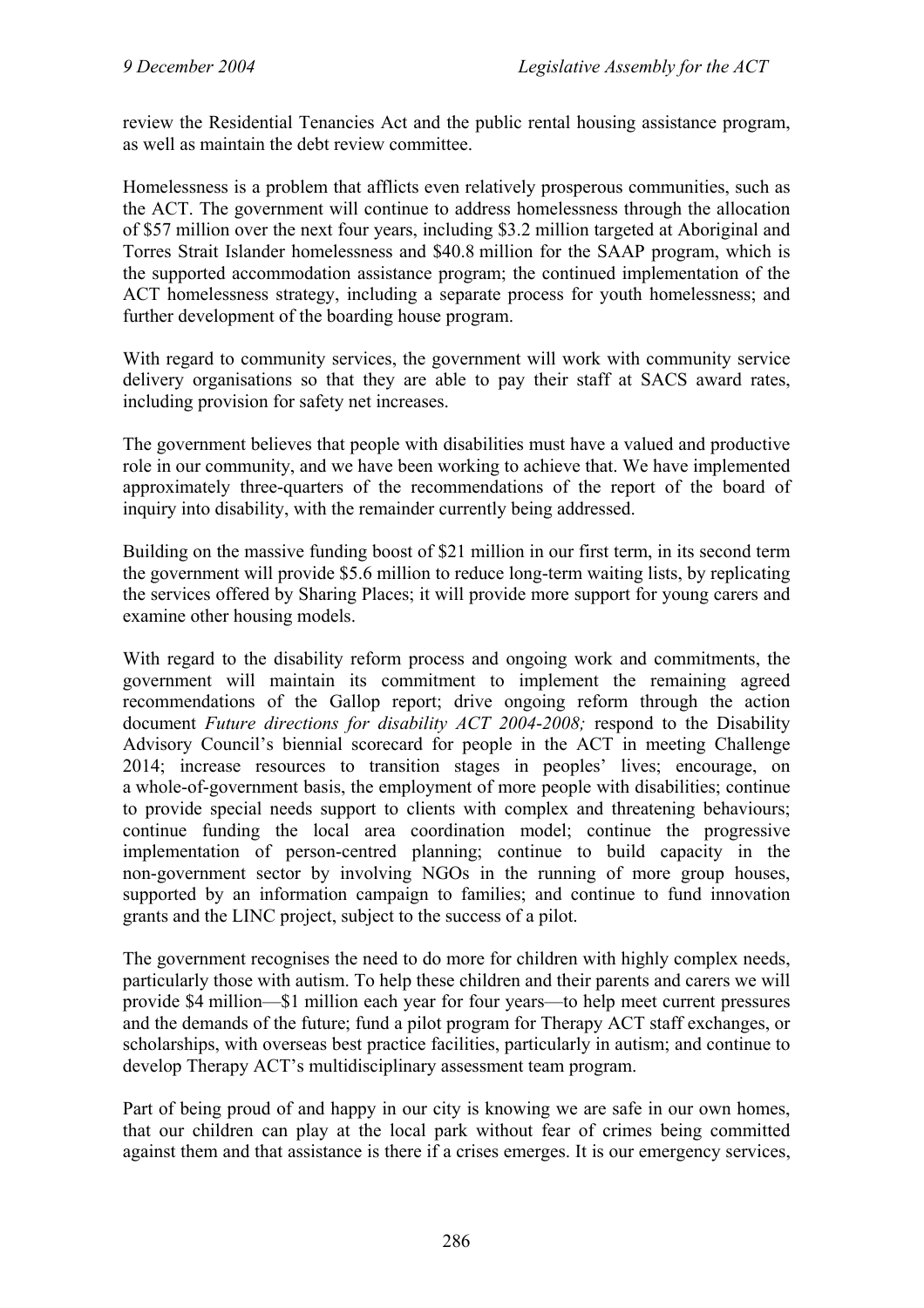such as ambulance, fire and rural fire, and our police that ensure Canberrans are free to enjoy all that the city has to offer safely.

In order to better serve the people of the ACT there has been a lot of change in the emergency services area over the past 12 months, and the government is proud of these achievements. Urban and rural fire and emergency services are better prepared than ever before to provide their services to the ACT region, and the government has a vision of creating a safer community through collaboration and excellence in emergency services. This means working together to provide the best emergency services possible to the people of the ACT.

The most significant event in the past year was the development and commencement of the Emergencies Act 2004 and, through it, the creation of the Emergency Services Authority as an independent statutory authority, reporting directly to the minister. The Emergency Services Commissioner is responsible for the overall strategic direction and management of the fire brigade, ambulance service, rural fire service and the state emergency service.

A significant change in the delivery of emergency consequent management services in the ACT is the addition of protecting the environment as an objective. The ESA has the objective of protecting and preserving life, property and the environment in the ACT. Annual funding for emergency services has increased by \$9.2 million, or 23 per cent to \$44.8 million. The ESA has set about to significantly increase staff and volunteers. These include 36 additional staff for the fire brigade; 19 additional staff for the ambulance service; and 18 additional planning, logistics, community education positions across the rural fire service, state emergency service and operational support. Funding has also been provided for an additional 200 volunteer bushfire fighters and 150 SES volunteers.

Community education has also become a priority for the authority. It has undertaken a comprehensive bushfire season media and public education campaign. We have also seen the first bushfire abatement zone created in the ACT. The bushfire abatement zone enables the ESA to intensify fuel management in particular areas to reduce the impact of bushfires in build-up areas.

The ESA has recently concluded a round of community consultation for the establishment of a strategic bushfire management plan. The consultation period began on 25 October and concluded on 3 December. The response to the consultation has been terrific with more than 4000 people accessing the draft. The plan will provide a basis for bushfire hazard assessment and risk analysis; bushfire prevention, including hazard reduction; and agency and community preparation and response in relation to bushfires.

After community consultation has been folded into the final phase it will be introduced into the ACT Legislative Assembly for adoption in time for the 2005-06 bushfire season. I am confident, because of all the hard work that has been undertaken, that the government—through the ACT Emergency Services Authority—is on the right track and is better prepared than ever before to protect the life, property and environment of the ACT.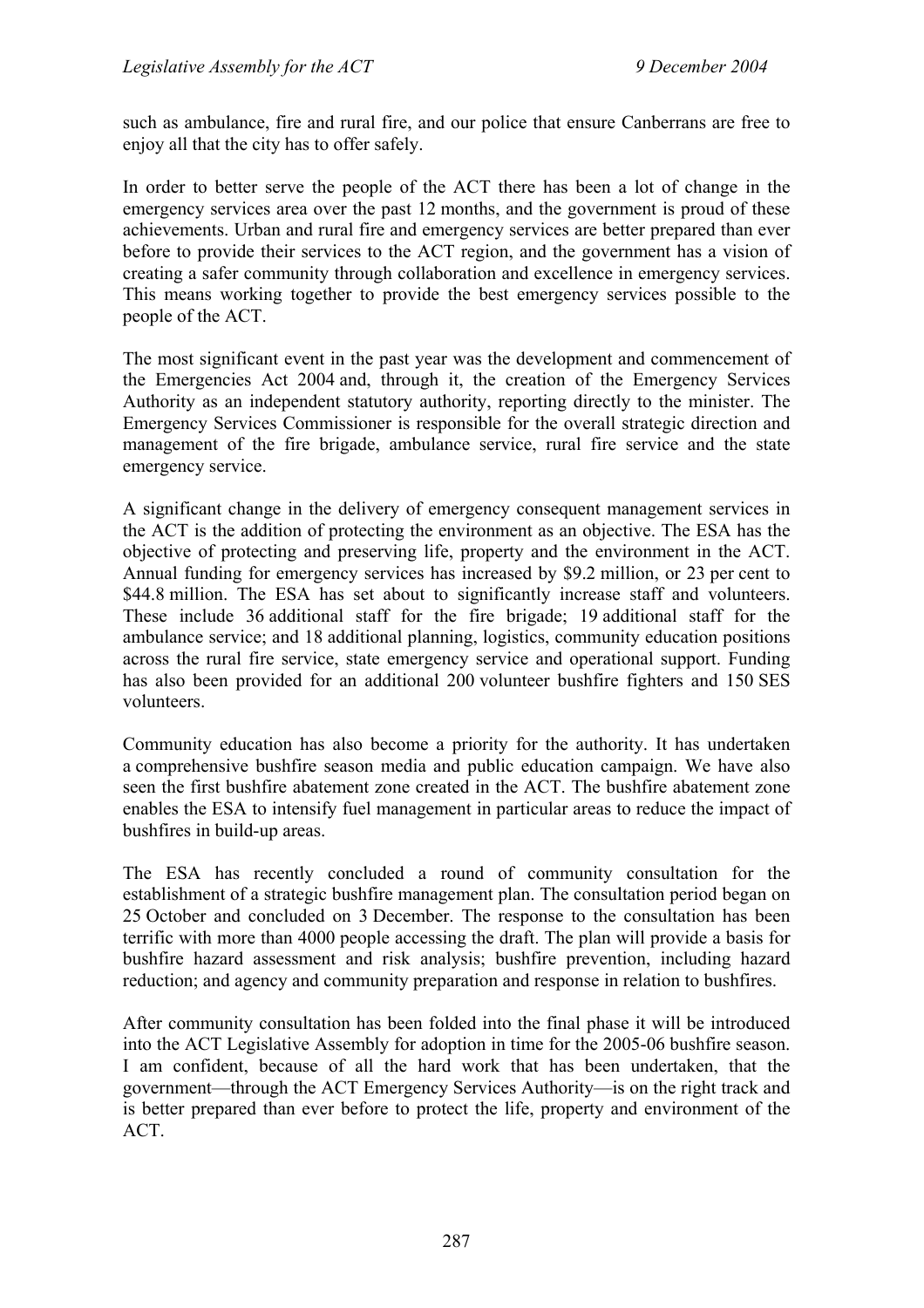Turning now to the policing portfolio, the overarching arrangement between the ACT government and the Australian Federal Police for the delivery of policing services is due to expire in 2005. Both the ACT government and the AFP are committed to negotiating a new agreement and discussions are already underway. During the period of the last agreement, ACT Policing has delivered services focusing on crime and safety management, crime detection and investigation, traffic law enforcement; road safety, prosecution and judicial support; and crime prevention.

Refining how crime may be best addressed in the future is a constant and important public policy debate. The government and the AFP are currently participating in a joint study to inform discussions on the matter. The government is committed to providing quality policing to the ACT. The success in delivering any police service depends on fostering greater community goodwill. Customer service and professionalism are key elements in this strategy, and are fundamental to enhancing community contact and cooperation.

In Canberra today police services need to work with other agencies and with the community to deliver reductions in crime. In a complex world, problems and their solutions have many dimensions. It is no different with the detection, prosecution and prevention of crime—solutions to crime require holistic approaches, innovative ideas and interagency cooperation.

An example of this approach is the ACT Property Crime Reduction Strategy 2004-07 called *Building a safer community*. This is an action identified in the Canberra social plan and commits the government to working to reduce the incidence of property crime, with a particular focus on repeat property offenders, by initiating a whole-of-government strategy, focusing on the offences of burglary and motor vehicle theft.

The Chief Minister launched the strategy in August 2004, setting reduction targets of 10 per cent for burglary and 25 per cent for motor vehicle theft by December 2007. A first for the ACT in terms of a whole-of-government strategic response to property crime, the strategy outlines over 70 actions, informed by evidence-based research and consultation with key government and community stakeholders. It pulls together existing programs and important new initiatives, including actions in which non-justice agencies such as housing and ACTPLA take the lead.

New initiatives include increasing security hardware for Canberrans by making it more affordable for people on low incomes to purchase security hardware for their homes and cars; promoting "designing out" crime principles; targeting young people who are on the cusp of entering the criminal justice system; and implementing rehabilitative programs designed to provide intensive support and supervision for repeat property offenders in an attempt to break the "revolving door" pattern. A detailed report on achievements under the strategy to December 2004 will be available early next year.

Police success and goodwill towards the police are essential ingredients to a safe and secure community. One recent example that springs to mind is operation Halite, delivering sizable reductions in burglaries. The domestic violence intervention program is another major achievement. It has successfully targeted a prevalent and disturbing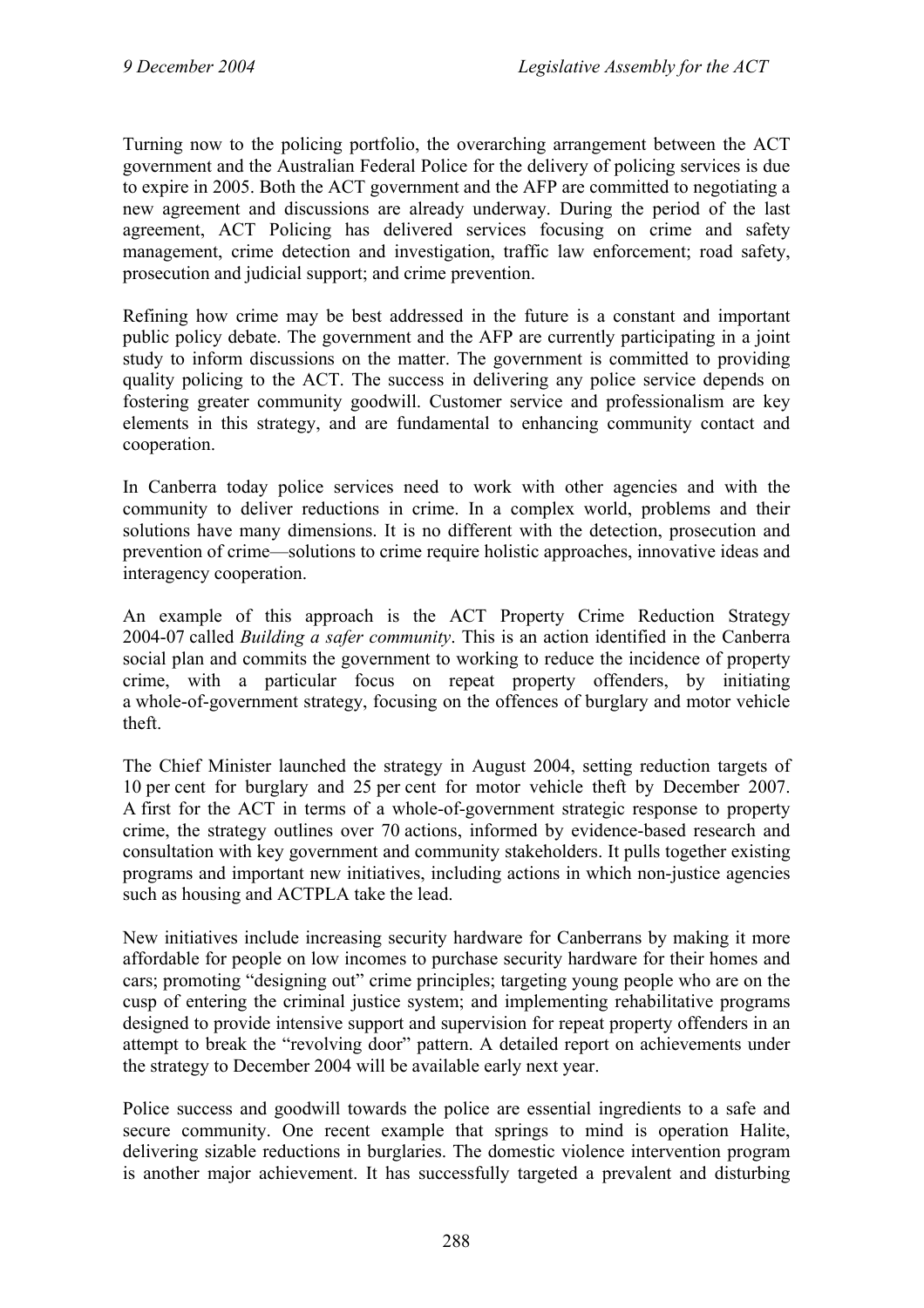problem through an interagency approach, and has opened up a once relatively ignored crime to much greater public scrutiny through the legal system, with positive results for victims.

However, as the local crime scene evolves with the advent of new technologies and criminal opportunities, there will be changes in police investigative methods. New technologies offer the entrepreneurial criminal new ways to identify and create profiteering opportunities through illicit trades, and to evade detection. For community policing especially, crime in the future will also be strongly shaped by ongoing management and response to persistent social issues such as poverty, alienation and social dysfunction, and youth marginalisation.

In the future crimes like e-crime, including crimes increasingly reported in the media such as identity theft and email fraud, will continue to grow. Crimes like child exploitation and assault are also expected to continue to gain prominence. Of course, the constant threat of terrorism and the potential repercussions for all Australians will feature in debates on crime and policing in the future.

Policing into the future will not only rely on traditional skills and investigation methods but will also require the development of new tools responsive to the times. Put simply, new technologies and crime types require police and the community to become aware of new risks, adopt new forms of prevention and—specifically for the police—acquire new expertise. This represents a major challenge for all governments. This government is committed to working closely with the AFP to ensure that policing the territory is adaptive, responsive and effective.

In closing, the Stanhope government is committed to making Canberra an even better place to live. The government priorities I have outlined today in urban services; disability, housing and community services; emergency services and policing will go a long way towards achieving this goal.

I move:

That the Assembly takes note of the paper.

Debate (on motion by **Mrs Burke**) adjourned to the next sitting.

### **Leave of absence**

Motion (by **Mrs Dunne**) agreed to:

That leave of absence be granted to Mr Pratt for the remainder of the sitting.

#### Motion (by **Mr Corbell**) agreed to:

That leave of absence from 10 December 2004 to 14 February 2005 inclusive be given to all Members.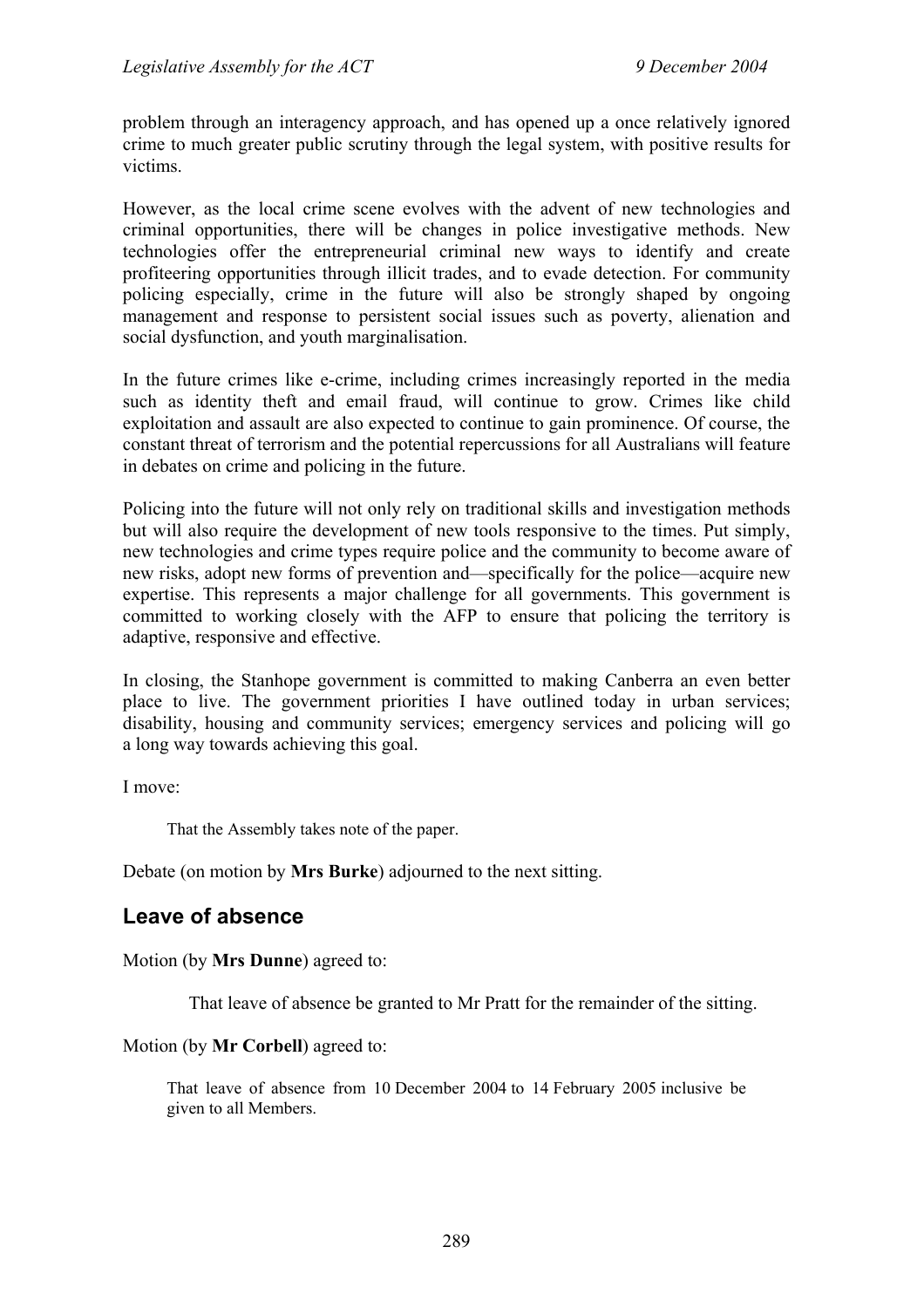# **Eureka Stockade—150th anniversary**

Debate resumed.

**MR MULCAHY** (Molonglo) (4.42): Mr Speaker, I am pleased to support Mr Smyth's amendment presented earlier. I would like to thank Mrs Dunne for helping create the opportunity for discussion of private members' matters which she had hoped to discuss. The position of rural lessees, I think, is of far greater importance than she had thought. Indeed, I think many might regard them as Canberra's forgotten people in some respects.

In relation to Mr Gentleman's proposal, I think it is a tragedy that so often important parts of history get hijacked by the Labor Party and other groups. I have to pay some credit, Mr Speaker, to members of the Labor Party because they are clearly experts at history revisionism. In fairness, I would acknowledge that the Liberal Party has much to learn about the way they can manage to recast events. They treat failed leaders often as iconic figures to be hailed and lauded even when they have taken the country down all sorts of disastrous roads economically.

I guess one of our failings has been that we tend to stay true to history; we try not to reconstruct history. But our colleagues in the Labor Party are past masters at this task and I give them credit for that. It is amazing how well they over time can recast events, claim ownership of them and then, through particular stands on important historic events, seek to create a division in the Australian community so that something that may warrant a certain level of recognition in historical terms ends up becoming an issue of division.

I know that other state Labor governments' actions in relation to the Eureka anniversary or sesquicentenary have been cited as a cause for action and a basis for condemning the Howard government, which, of course, was recently strongly re-elected for a fourth term. But I am not sure that other state governments ought to be the basis on which we mould all of our actions.

Ms Porter, I think, has cited having a similar heritage to my own, having being born in the city of Hobart. Something that many members would not be aware of when they recast history is that it was decided to make Tasmania a settlement one year earlier. Because it was not politically correct to recognise where the European settlement started, they decided down there that they would then make the 200-year mark a year later.

**Mr Corbell**: On a point of order, Mr Speaker: I know that Mr Mulcahy needs to set some context for his comments, but he is well into his speech now and we are yet to hear any mention of Eureka, which is the purpose of the motion. I would ask you to suggest to him that he needs to remain relevant to the motion.

**MR SPEAKER**: Relevance is important in all debates.

**MR MULCAHY**: Yes, Mr Speaker. I was just putting the situation in context.

**MR SPEAKER**: And relevance will not be far away.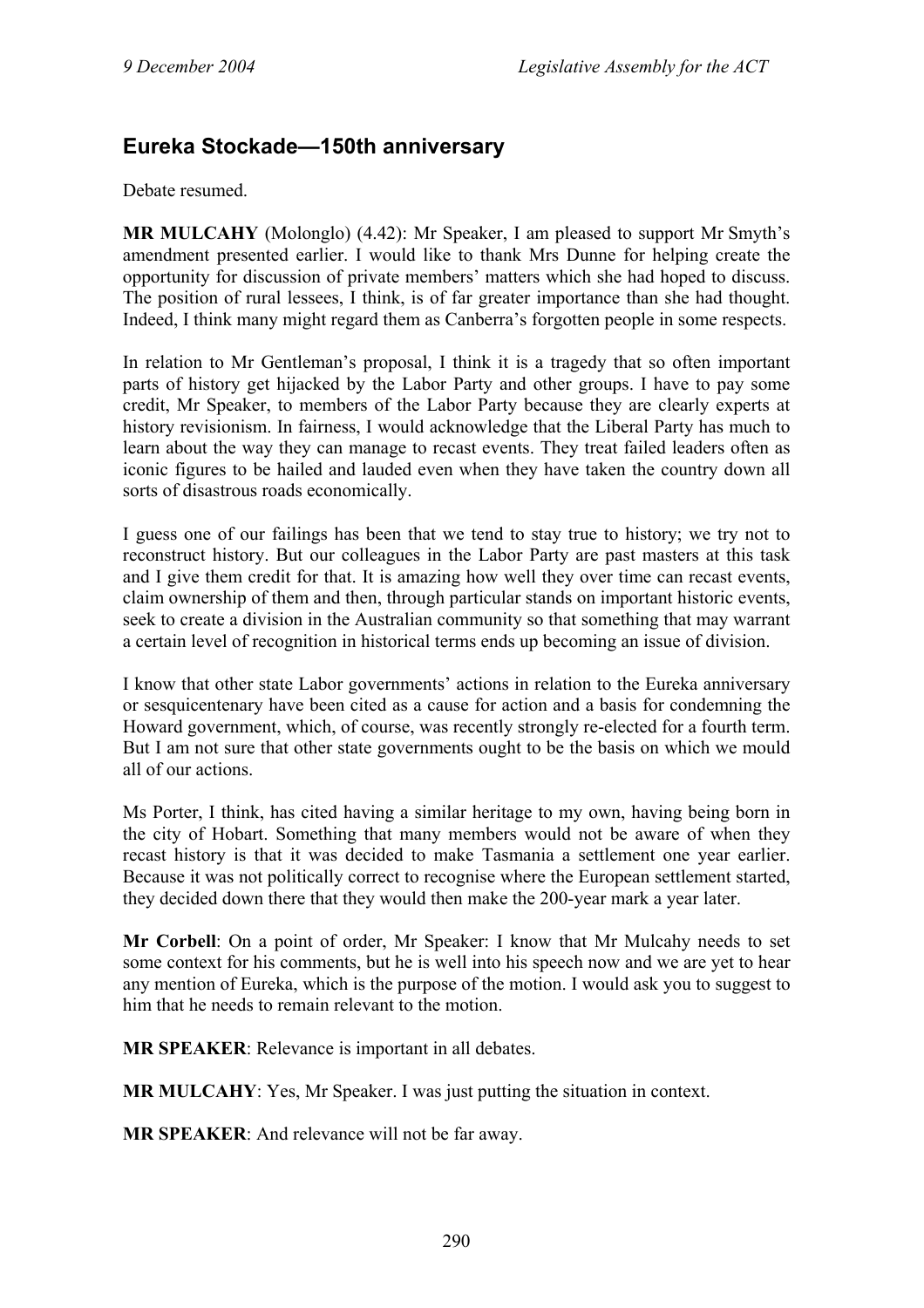**MR MULCAHY**: Thank you, Mr Speaker. May I just take members to a look at the history of the Eureka event. I will state, to have this on the record, that it has been reported that the Eureka Stockade uprising was essentially a short-lived revolt by goldminers against petty officialdom and harassment by a corrupt police force which would often ask miners to show their gold digging licence several times a day. The miners also objected to the high cost of licences.

It is interesting, when you study the history of this event, that the revolt in fact had its roots in the killing of a miner, James Scobie, by a publican. An inquest was held but, despite the evidence of miners, no conclusion was reached about who was responsible. Instead, the miners who pressed for the arrest of the publican were taken into custody. This event sparked protests by miners who held many public meetings, and they sought to take the law into their own hands by seeking out the publican and burning down his hotel. When those responsible were arrested and imprisoned, the situation at the goldfields became explosive and expanded to cover general discontent with unequal laws and unequal rights.

Mention was made, Mr Speaker, of the presence and the relevance of the Eureka flag, but we need to recognise that it is often used as a symbol of rebellion against authority by people at the extreme left and the extreme right of the political spectrum of Australia. It has been used in marches by neo-Nazis, on the one hand, and draped over the coffins of deceased communists, on the other.

Mr Speaker, when you reflect on the history of these events, it is regrettable, as I said, that they became a matter of division in our society. The flag, which was designed by a Canadian, as a matter of historical fact, was, as many would remember, taken over by the BLF and adopted as their symbol and later by the CFMEU. It is regrettable that neither of those organisations has brought great credit to their flag, or to that flag, through their rather well-publicised actions which have been the matter of scrutiny by at least two royal commissions in this country. Indeed, sadly, many officials in those organisations bring no credit to the good people in the labour movement through the way that flag has been identified with many of their activities.

I think that the event is significant in a number of respects. I think most of us were taught about this event in school upbringing. The media this week are a bit off on the historical facts. It was one of two armed revolts in the history of European settlement; the other, of course, being at Parramatta some time earlier.

There has been discussion—and I heard the Victorian Premier the other night on television—about the significance of this event as part of the evolution of democracy in Australia. I think that that is a matter which is somewhat subject to debate. Premier Bracks, I think in his enthusiasm—and I realise he comes from Ballarat—expressed the view that the whole basis of democracy came out of this event. I think that is more than an overstatement of the circumstance, but it serves as a basis for all the promotion and so forth of this event this week.

If you look at the official site that is provided in relation to Ballarat and the Eureka Stockade, you will see that it reports the extent to which the Eureka Stockade debacle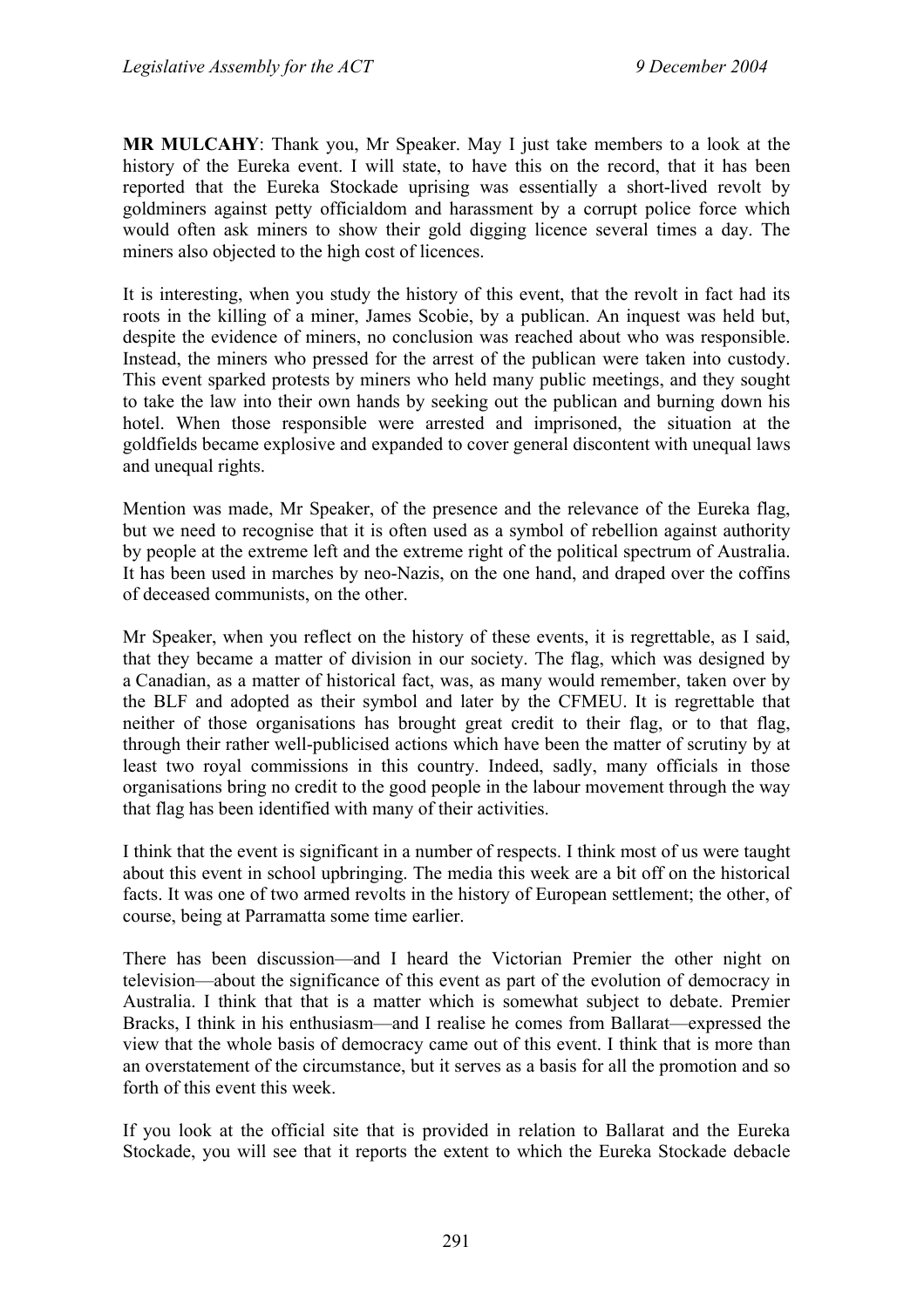was instrumental in precipitating change, and the extent to which change was inevitable and imminent in any case remains a point of contention.

Eureka has been adopted as a symbol not only by the left but also at times by groups of the radical right, as I mentioned earlier. The Eureka affair has been variously characterised and mythologised as the cradle of Australian democracy, and I think that is what has happened.

This enduring, if ambiguous, legacy was not apparent in Ballarat in the years immediately following the Stockade battle, and I think that is worthy of note. On the contrary, it seems that, for a generation after, the inclination amongst the officialdom and the Ballarat community alike was to forget the whole incident.

Mr Speaker, I do not in any way wish to degrade an important historical occasion, but I do question the way in which this event has been interpreted and I do question the importance being given to it as the supposed basis for democracy in Australia. I think that the developments that led towards democracy were far more complex. I am a descendant of a state minister and, later, a senator who played an important role as we worked towards creating a commonwealth system. From the extensive reading I have undertaken on those deliberations, Eureka was not cited as one of their motivations. In fact, the real issues of the day were the postal service, gambling, lotteries going through the post, international trade because the states were considering themselves sovereign states, subsidies and the granting of what powers they were going to extend to the commonwealth. They were the main issues foremost in their minds.

There are much more competent authorities than I, Mr Speaker, to speak on historical matters in the time I have available. I think it is worthy of noting what Professor Geoffrey Blainey said when he noted that nearly every political party in Britain and Australia has claimed a special link with Eureka—the Labor Party at times, the Liberal Party, the now defunct DLP, the Nationals, communists, republicans, the multiculturalists.

He goes on and talks about the fact that the goldminers were demanding a fair go, and it was a powerful democratic movement with genuine grievances. He said that governments of the day did not listen attentively enough and did not act quickly enough, and there is a lesson for modern governments today. Whilst I do not condone violence, there is a message about the reaction of groups when you have excess regulation and overzealous governments in terms of applying taxation and removing the freedom of people who are self-employed business people. There are parallels.

I think that what Professor Blainey advises us is important in terms of how we should interpret Eureka. What he says—these are important words and I would urge the Labor Party to consider what he has on offer—is that we should celebrate Eureka and its democratic process as a landmark event in Australia, but we should not go too far in celebrating the battle itself, exciting and tragic as it was. The main lesson of Eureka is that debate, negotiation and compromise are far more effective and humane than an appeal to arms.

Mr Speaker, this is an event that, sadly, has been totally politicised. I would urge the Labor Party to reconsider the way in which it has approached this event. The inclusion of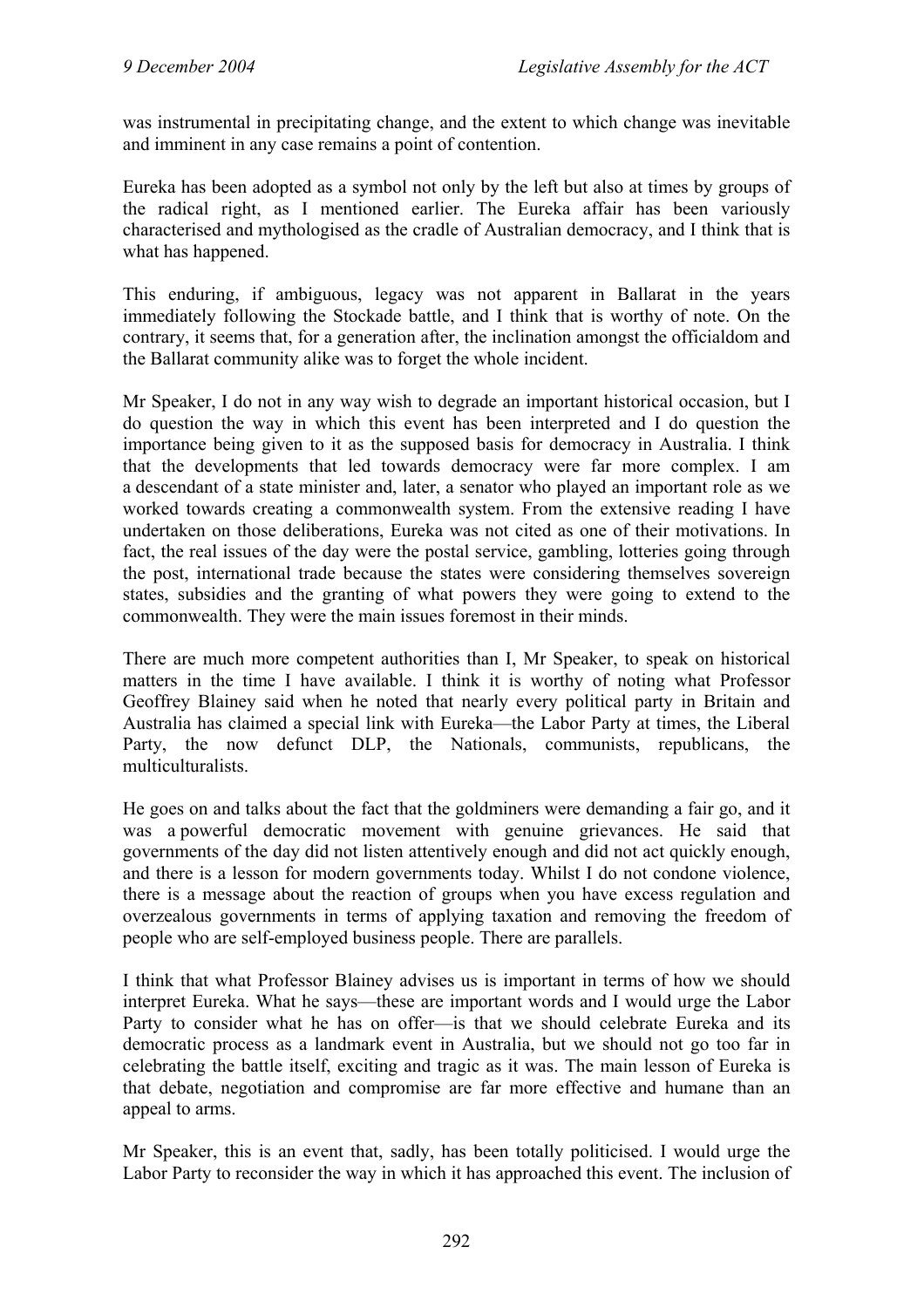criticism of the Australian government is unnecessary and I think Mr Smyth's amendment is one that ought to be supported by the Assembly.

**MS PORTER** (Ginninderra) (4.53): I do not support Mr Smyth's amendment, and I thank Mr Mulcahy for his history lesson. However, his reflections just prove to me and to the rest of us on this side of the house that revision of history takes place continually and, in fact, has just taken place. Correct me if I'm wrong, Mr Mulcahy, but I believe that you said that I was born in Tasmania.

**Mr Mulcahy**: Tasmanian links.

**MS PORTER:** Yes. Whilst I am very fond of that state—I believe that it is a fine state— I was in fact born in Purley, Surrey, England, into a proud Labour family, as I mentioned in my inaugural speech. The fact that my father recently died in Tasmania would appear to be the reason you put two and two together and got the wrong answer. This is the way, of course, that we all make simple mistakes such as that. You put those two facts together and you came out with the wrong answer. That is the way history does get rewritten.

Therefore, I do not support the amendment and I do support Mr Gentleman's motion in total.

**MR STEFANIAK** (Ginninderra) (4.54): I will be brief, Mr Speaker. I just want to say that I have heard members of the government say that the Eureka flag should be flown from the main flagpole at Parliament House. My understanding of that is that you cannot. Whether it is a convention or whether it is in fact an act of the federal parliament, I am not sure. But whatever it is—and let's assume it is just a convention, but a strong one, that that flagpole, being the highest flagpole, I think, in Canberra, takes precedence over ours on Capital Hill, which is a bit lower—it has to have the Australian flag, the national flag, flying there as the only flag at all times.

I think someone also mentioned the Queen's Standard. My colleague Mr Smyth tells me that he understands that there is a special flagpole for that. Whilst it is fine to fly whatever you like on Capital Hill—and we have had Raiders flags, Brumbies flags and all sorts of things there, for good reason, and I have absolutely no drama with the Eureka flag being flown there at the appropriate time—that would be the appropriate place for something like that, rather than the national flagpole on top of the national parliament, which always has to have the Australian flag, I think for very good reason.

The Eureka Stockade—I suppose I am a bit of a history buff—was a significant event in Australian history; no-one doubts that. But it was, as much as anything, a revolt against some oppressive conditions on the goldfields and effectively an unfair tax. Indeed, one of the chief instigators, Lalor, became an MLC and was regarded as a bit of turncoat later because he went against a lot of what some of the miners there had wanted.

Whilst it is a significant event, it certainly is not the be-all and end-all; it has perhaps been a bit problematic in that it does seem to have been hijacked a bit by the left in terms of the flag. I remember the BLF days and things like that. It is an impressive flag and it is an impressive event, but I think that there are very good reasons, at least because of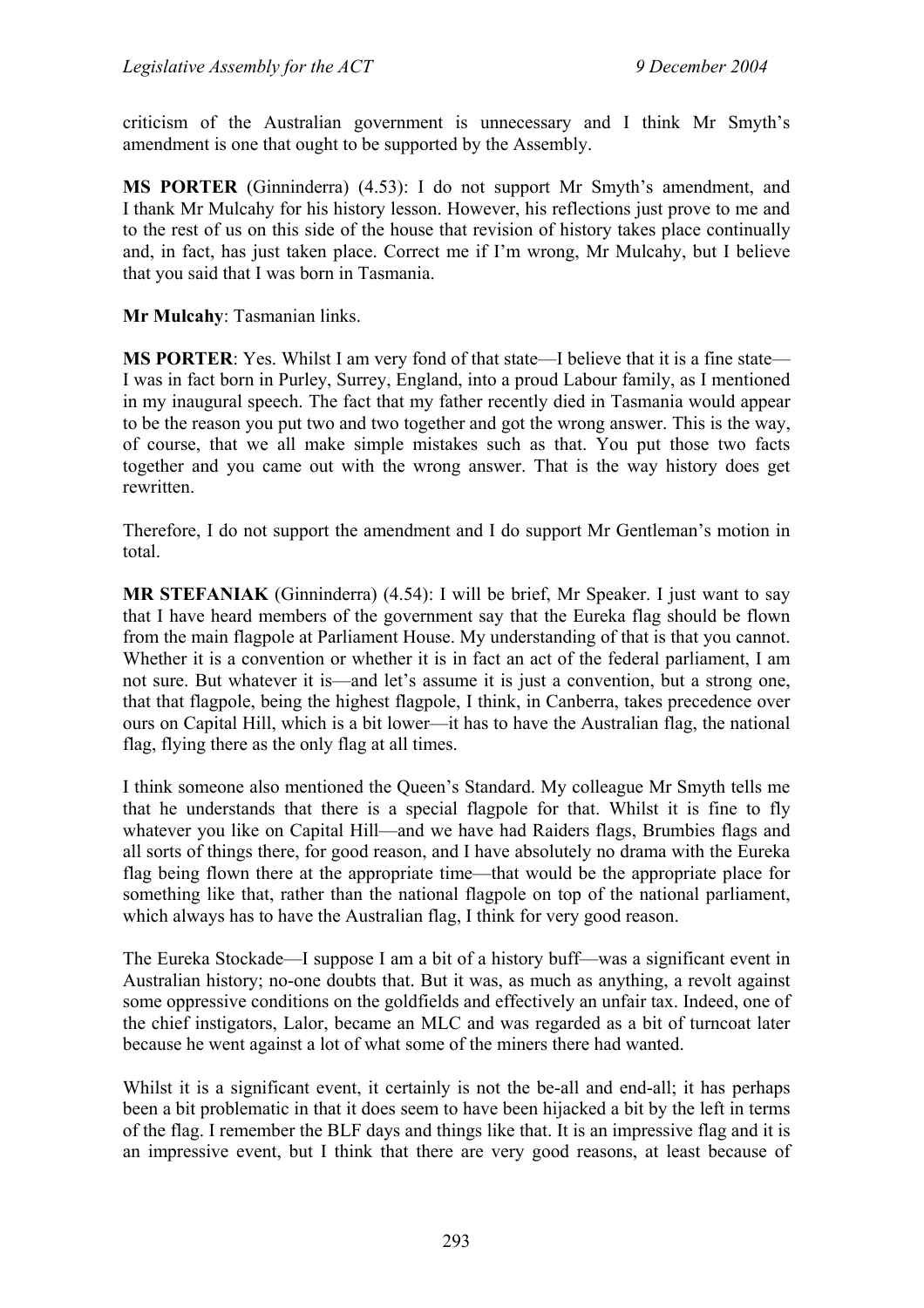conventions and it might even be by statute, why only the Australian national flag can fly from the flagpole at the top of Parliament House.

**MR GENTLEMAN** (Brindabella) (4.56), in reply: Mr Speaker, I rise to thank members for their contributions to this debate today. I think the nature of the debate in this Assembly on this issue of the Eureka commemorations reflects the purpose of this motion in itself. I consider the process of debate one of the most crucial aspects of our democracy, and in raising this issue and in sparking debate I think we have begun the self-fulfilment of the purpose and intent of the motion. I ask you all to consider supporting this motion, in the hope that the same level of debate we have seen in the chamber today will be echoed throughout the schools and in our community in the years to come—debate about the ways in which we engage with the process of democracy in the territory.

This is the spirit of Eureka: a celebration of our capacity to engage in the process of democracy and effect real change through debate—radical ideas made reasonable through debate and struggle. Mr Speaker, I urge the Assembly to support the motion without amendment.

Question put:

That **Mr Smyth's** amendment be agreed to.

The Assembly voted—

Ayes 6 Noes 9

Mrs Burke Mr Stefaniak Mr Berry Mr Hargreaves Mrs Dunne Mr Corbell Ms MacDonald Mr Mulcahy Dr Foskey Ms Porter Mr Seselia **Mr Stanhope** Ms Gallagher Mr Stanhope Mr Smyth Mr Gentleman

Question so resolved in the negative.

Amendment negatived.

Original question resolved in the affirmative.

Motion agreed to.

# **Suspension of standing orders—adjournment debate**

Motion (by **Ms MacDonald**) agreed to, with the concurrence of an absolute majority:

That so much of the standing orders be suspended as would prevent the adjournment debate continuing past 30 minutes.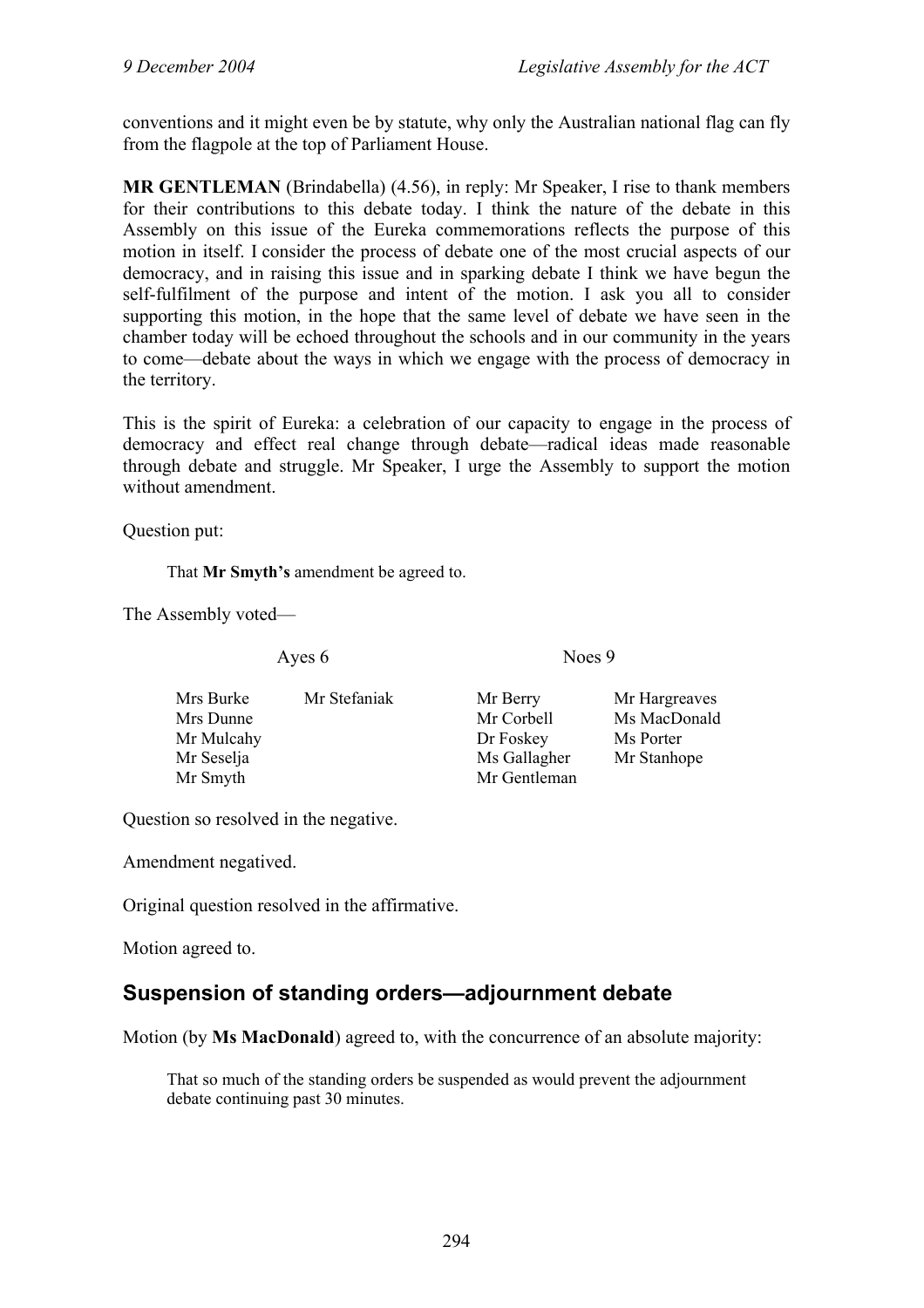# **Suspension of standing orders—private members' business**

Motion (by **Mrs Dunne**) agreed to, with the concurrence of an absolute majority.

That so much of standing and temporary orders be suspended as would prevent consideration of Notices Nos 1, 2 and 3, Private Members' business, being called on forthwith.

## **Rural leases—Molonglo Valley**

**MRS DUNNE** (Ginninderra) (5.02): I move:

That this Assembly calls on the Government to—

- (1) make an offer to the Coonan, Tully and Tanner families, who hold rural leases in the Molonglo Valley, that would provide the opportunity for these property owners to obtain reinstatement to another location and cover the full value of the lessee's interest in the property under their existing lease conditions as per the agreement in November 2003; and
- (2) ensure the families can resume the lives as per their current conditions and so that they can maintain their current lifestyle and business opportunities.

I thank members for their indulgence on this important matter. Mr Speaker, for the edification and information of newer members of the Assembly, this will be the third time, in a technical sense, or the fourth time that this matter has been debated in this place in just over a year. I will give a very brief amount of background.

Midway through last year, the Minister for Planning made a new disallowable instrument in relation to the granting of the rural leases which excised two rural leases in the Molonglo Valley from those which had previously been 99-year leases and turned them into 20-year leases. This was done in secret, by stealth, without consultation or notification of the rural lessees concerned.

Effectively, that meant that those people who actually had an older style lease—that is, a 50-year lease—could have turned it into a 99-year lease when that lease expired or at any time under the new leasing arrangements. They had not done so; so the minister essentially attempted to acquire their property rights by changing the status of the lease to a 20-year lease, which has significantly diminished rights from a lease that is for 99 years. In addition to the complete heartlessness, lack of concern and complete injustice of this move, it showed that the minister and his department have little understanding of the leasing arrangements that relate to older style rural leases of the type that operate in the Molonglo Valley and in a few other places, but mainly in the Molonglo Valley.

As a result of this issuing of a disallowable instrument, which is DI2003254, I moved disallowance. It was originally debated in this place on 23 October. At that time, halfway through the disallowance debate, the debate was adjourned so that people could go into a huddle and have a discussion, and it was brought back a week later.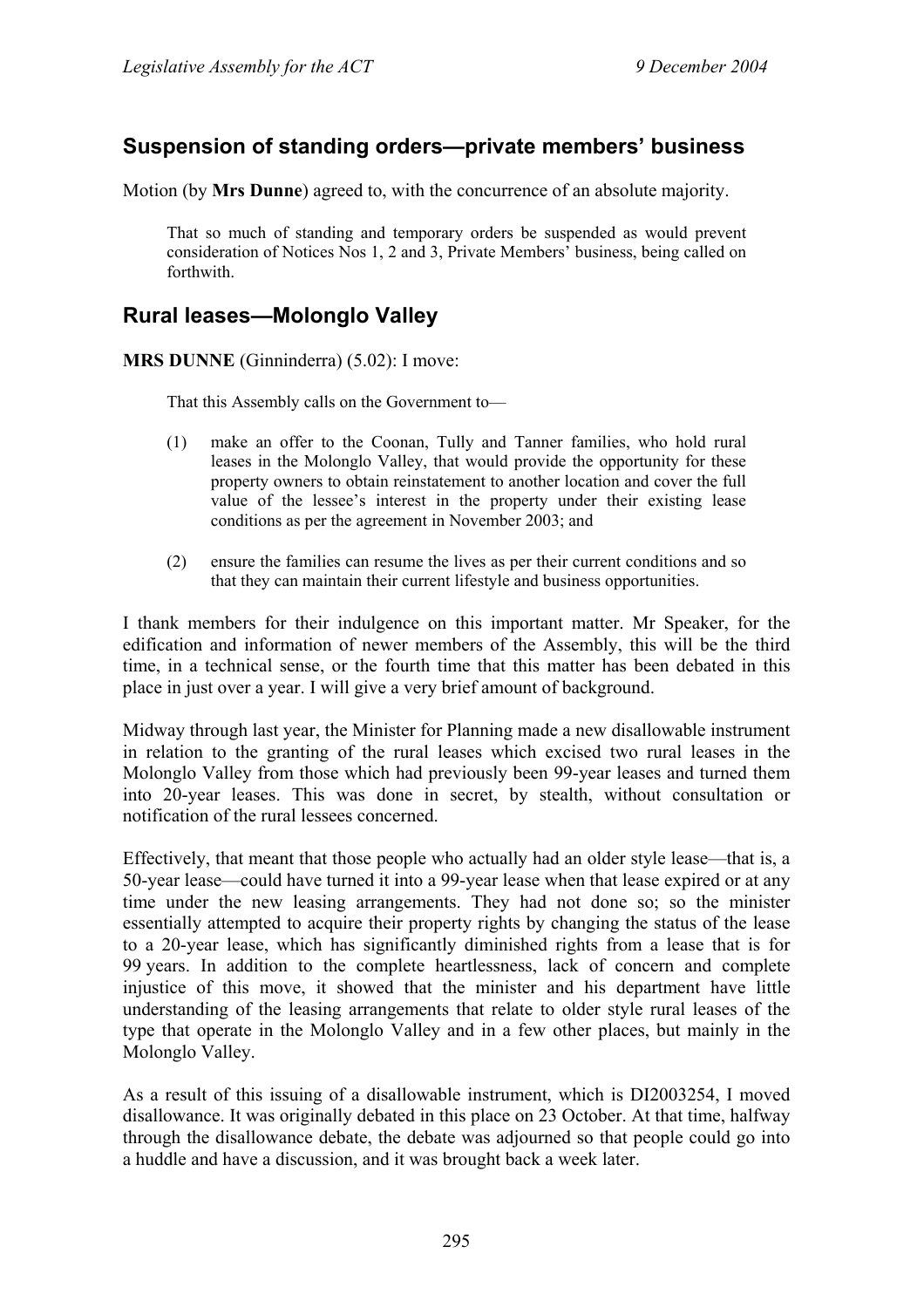When it was brought back a week later, the minister made some very significant commitments. For the reference of new members, I will read what Mr Corbell said at the time. He had already spoken in the debate and he sought leave to speak again because he wanted to make a statement. He said:

I just want to briefly outline a range of issues that I know members have sought some clarification on subsequent to the debate in the last sitting of the Assembly.

There was a bit of technical stuff, but he went on to say:

… I will ensure that those rural lessees in Belconnen and Weston Creek who formerly have had access to 99-year leases and now only have access to 20-year leases will have adequate compensation, as provided for under the statutory framework, when the leases expire or the land is withdrawn.

The leases in question expire at the end of 2005. Mr Corbell went on to say:

Yesterday—

which would have been 17 November 2003—

a meeting was held with the affected lessees and I have agreed to conditions which will allow the surrender of their leases with full compensation rights as determined in the lease and provisions for payout as provided under … the Land (Planning and Environment) Act.

I have also confirmed that the ACT Planning and Land Authority will give top priority to undertake the associated work with surrender of the leases as quickly as possible. I will ensure that the lessees are provided with regular updates on the progress of these matters. At this stage there has been no decision on the part of the lessees to surrender the lease.

I have also agreed that, if the lessees wish to remain for a longer period on the land after the termination or expiration of the lease, the government will be more than happy to look at accommodating those wishes. I trust that this satisfies the concerns of a number of members following the debate in the last sitting.

As a result of that undertaking, Mr Corbell was able to forestall the disallowance of his unjust disallowable instrument. As a result, the leases were converted from 99 years to 20 years. Then, negotiations were to be undertaken. There was almost a full year of negotiation or non-negotiation on this matter, which brought us to the last sitting day of the previous Legislative Assembly. On 26 August I successfully suspended standing orders to bring on a matter of private members' business and the Assembly unanimously passed the following motion:

That this Assembly:

(1) recognises that the ACT Government has been in negotiation since November 2003 with the Coonan and Tully families in relation to purchasing their rural properties and that no formal offer has yet been made; and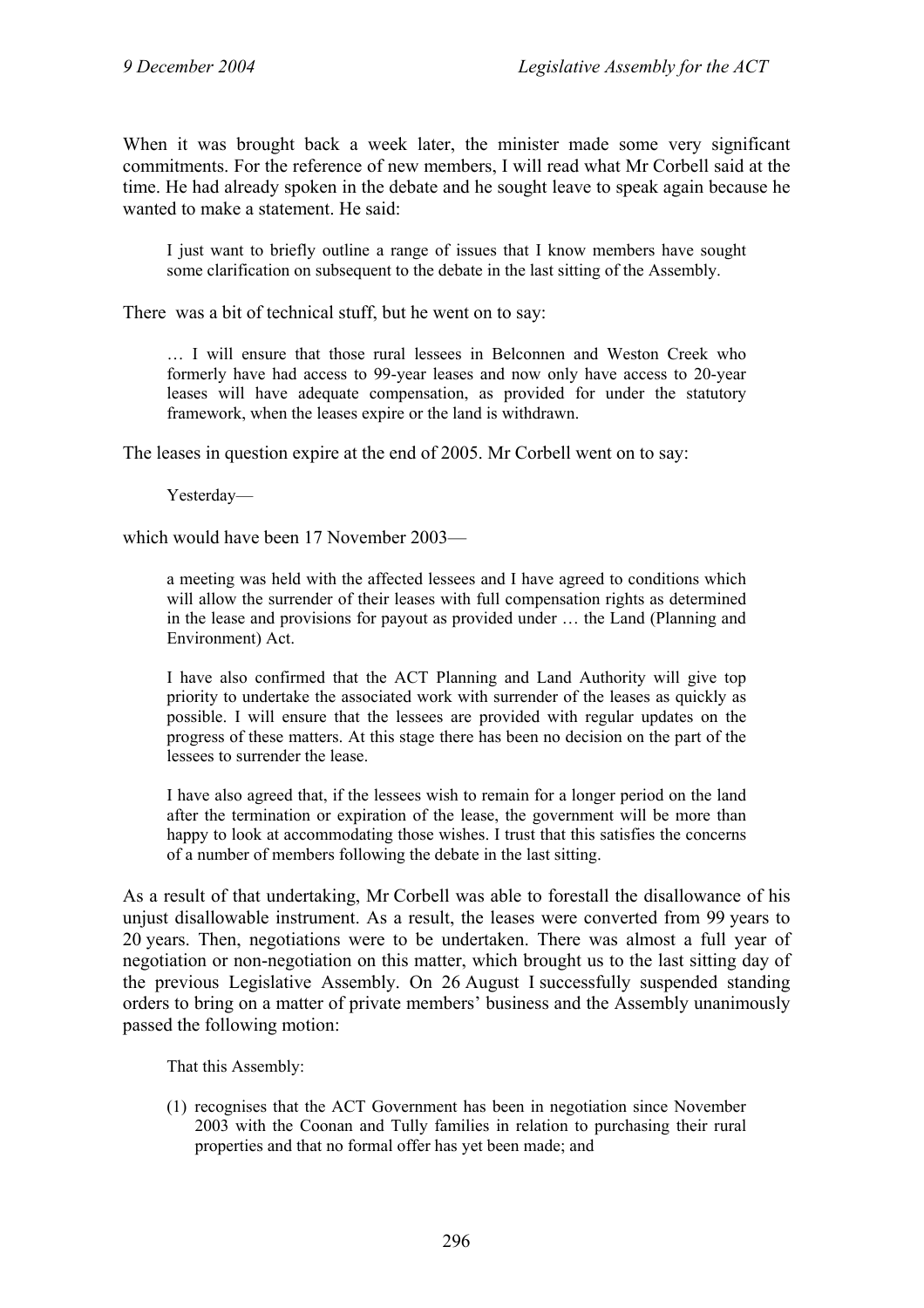(2) calls on the Government to provide a fair and equitable offer to the families before the Government's caretaker period commences in September 2004 and that this offer should—

and these are the important things that the previous Assembly agreed to—

- (a) provide the opportunity for these property owners to obtain reinstatement to another location and cover the full value of the lessee's interest in the property under their existing lease conditions, as per the agreement in November 2003; and
- (b) ensure that the families can resume their lives as per their current conditions and so that they can maintain their current lifestyles and business opportunities.

Mr Speaker, that motion was passed unanimously in this place on 26 August 2004. It was a very humbling experience to spend some time with some of those rural lessees and to see hard-bitten men who had worked the land for more than 50 years in tears in the gallery in this chamber, because their fortunes and their future were so precariously held by this government. It is a very humbling experience to find in tears, because of the precarious situation that they are in, elderly gentlemen that you have worked for.

It's a very humbling experience to see the decline in health of some of those people elderly people who are looking for certainty in their last years—and to see the decline in health because of the uncertainty brought about by this, first of all, unjust change of their leases and, since then, the unconscionable delays, the unconscionable dragging out of things and the unconscionable behaviour of this government, sanctioned by this minister, in dealing with these families.

The culmination, Mr Speaker, was that, after that motion was passed in this place, an offer was finally made, which was not signed off by the minister but certainly agreed to by the minister—because he has indicated to me that he was perfectly happy with it which did not come anywhere near the agreements that were in place and did not in any way, shape or form allow the lessees who own that land to carry on, as was required in the motion. The motion was clear. It clearly said that they should be given the opportunity to resume their lifestyles and their businesses elsewhere.

The offer that was made as a test case to one of those families was about one-sixth of what would be necessary to do that and about one-sixth of the valuation of the land provided by an independent valuer. Valuers always disagree. But what was agreed to was a without-prejudice negotiation. The rural lessees were prepared to do just that, to offer information on a without-prejudice basis. But the ACT government never brought to the table any information so that they could have a meaningful conversation.

The tenor of the letter of offer sent to the lessees, just before the caretaker period or about the time of the caretaker period, was, in many ways, completely and utterly insulting. It was a take it or leave it offer: "here is the offer; this offer expires on 5 October; no negotiations will be entered into." If the offer was taken up, it meant that under no circumstances could any other action be brought by any of the lessees against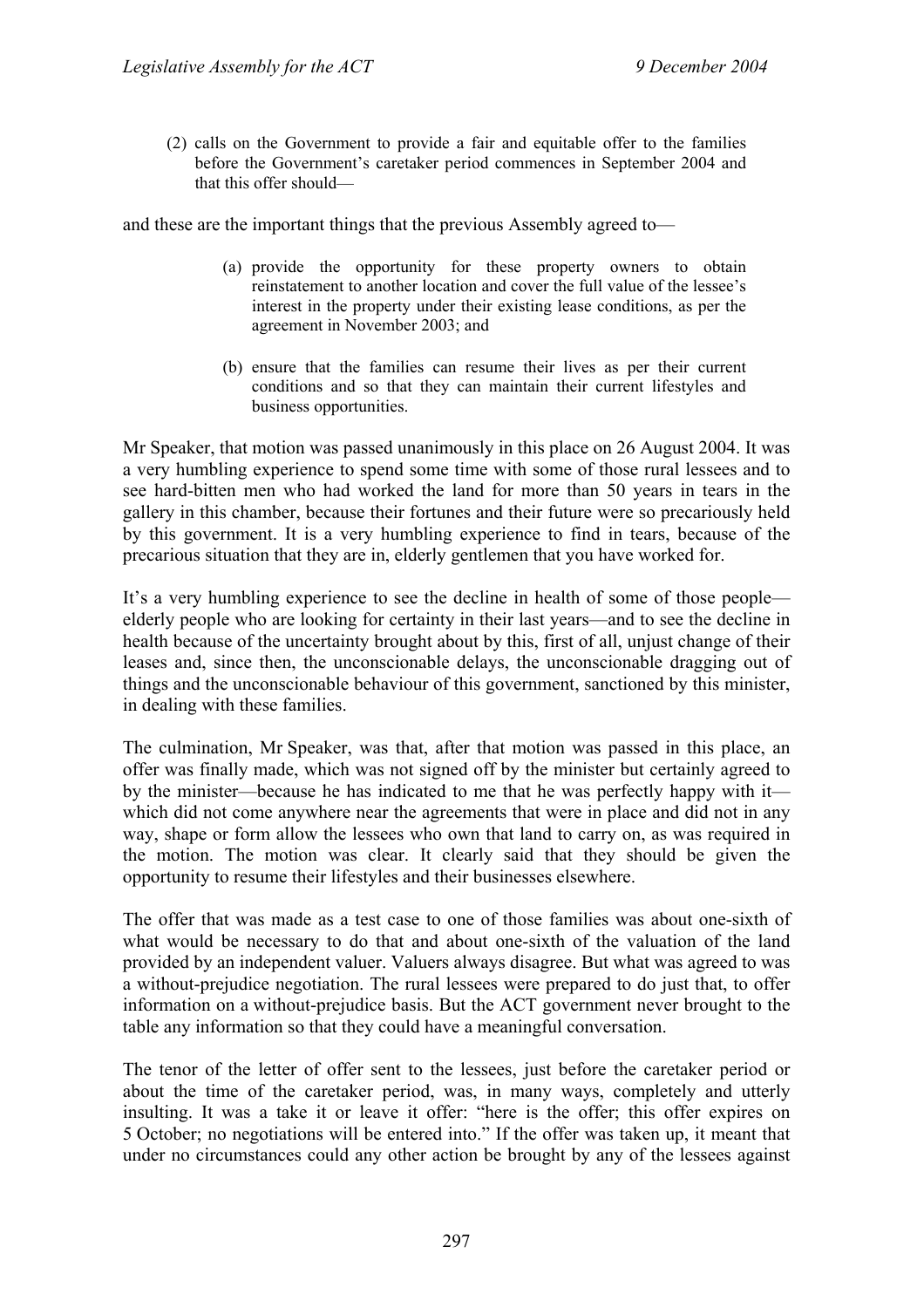the territory for any matter at all. So, not only was the government attempting to buy these people off; it was attempting to buy them off at a very measly price.

In response to that letter, the advocate on behalf of the families wrote to the chief planning executive. He concluded a fairly lengthy letter with this paragraph:

I look forward to receiving your further advice on this matter so that we can proceed. My hope is that a further round of negotiations will arrive at an offer that my clients can agree and then move forward.

The response to that letter, Mr Speaker, came on 29 November and basically said, "We reject all offers; no further correspondence will be entered into." It says, referring to the letter that I recently quoted, that the writer of that letter, Mr Higginson, who was the advocate for the family, "has consequently informed the authority that there has been no reason to continue negotiations".

I have checked to make sure that there is no other correspondence that I have missed. The last correspondence that left on behalf of the rural lessees said:

I look forward to receiving your further advice on this matter so that we can proceed.

The response to that from the chief planning executive was, basically, "We understand that you don't want to proceed with the matter and we won't enter into any more correspondence."

Mr Speaker, this has been the duplicity and the bad faith—and I do not use the words lightly; this is bad faith—and these people have been treated in this way for an extended period. The minister may hang his head and shake it; he should be shaking it in disbelief because the treatment of these people has been appalling.

This minister made an undertaking. He made an undertaking in this place on 18 November. I have read out that undertaking to members today. On 26 August this year, that undertaking was reinforced by a unanimous vote of the previous Assembly. Is this going to be the minister's out? "Oh, it was the previous Assembly and I'm now in majority government; I don't have to be bound by that; I don't have to have any sense of justice, any sense of honour, any sense of relying on my word."

What has happened is that this minister has shown the rural lessees of this territory that they count for nothing and he has shown individual families that what is most important is that he gets access to this land so that he can build his new town centre—the memorial to Simon Corbell. We will have Corbellville; we will have Simonstown; we will have all sorts of things. Perhaps we will have large boulevards with statues of the minister astride the avenues. This will be done, Mr Speaker, at the price of ordinary, everyday, decent Canberra farmers who are in the process of being dispossessed of their property, their property rights, and will have no opportunity ever to re-establish their businesses, their businesses of long standing, elsewhere.

These are not people who have off-farm income; these are people who do not have big superannuation investments somewhere else. These properties that they have been working, in some cases for 50 years and have been in families for, in many cases, much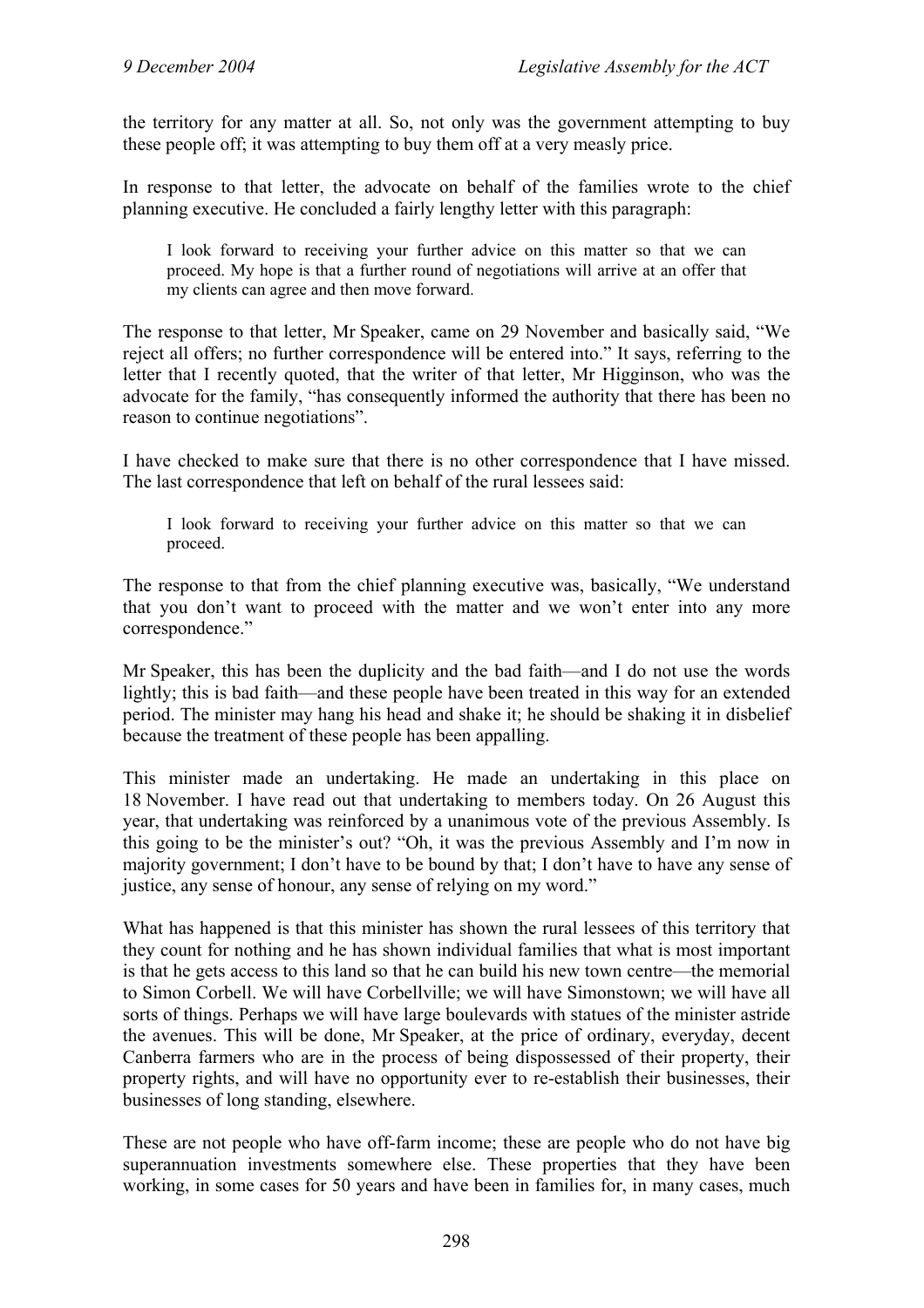more than 50 years, are their only investment. These properties are their superannuation. This government and this minister, through their carelessness, their crassness and their greed, are attempting to deprive these people of their superannuation. I give notice to this minister that I will not rest until the Coonan family, the Tully family and the Tanner family receive justice from this minister.

**MR CORBELL** (Molonglo—Minister for Health and Minister for Planning) (5.17): Mr Speaker, I am appalled and dismayed by the approach Mrs Dunne takes on this issue. It is nothing but crass politics. It is nothing but an overwhelming attempt to completely disregard the basis on which leasehold administration in this territory has been conducted ever since the territory was established.

She fundamentally misconstrues the way the administration of the leasehold occurs. She raises expectations in a way that is quite incorrect about how the management of rural leases in particular will occur, and she does it, I believe, either for her own crass political advantage or because she simply does not understand how the leasehold is administered in this territory.

The government will not support this today because the motion fundamentally misunderstands the way the government has approached this issue. More importantly, it fails to understand how the leasehold has to be administered under the land act. Mrs Dunne seems to think that a negotiation involves the government agreeing to whatever it is the lessees believe is just for their properties. The government has come to the table and said, "This is what we believe is the appropriate level of compensation for improvements on your property." We have done that. It is one and a half million dollars—it is not a small amount of money—for a single property. The lessees disagree with that. So they need to come back and say what they believe is a reasonable alternative, rather than saying that they expected it to be \$4 million and, if it is not anywhere near that, it is not good enough. That is not a negotiation.

Mrs Dunne's motion also fails to acknowledge that these leaseholders have not sought to surrender their leases. They have made no formal application to surrender their leases. The government is not seeking to acquire their leases at this time. Yes, the Molonglo Valley has been identified as an area for potential future urban capability; there is no doubt about that. More detailed planning work is required to be done. That work is being done in conjunction with the National Capital Authority.

Because we accept that the leaseholders concerned have legitimate concerns about their future tenure, and because the previous Assembly indicated that it shared those concerns, the government agreed to enter into negotiations on a without prejudice basis to indicate what would be the possible level of compensation if those lessees chose to surrender their leases. And that is what we have done—no more and no less than that.

It is worth making the point that, if the lessees are unhappy with the level of compensation proposed in the without prejudice negotiations, they do have another avenue open to them, and it is something that Mrs Dunne fails to acknowledge. They can initiate formal surrender processes for their leases, the territory can then make a formal offer under the act and, if the lessee is unhappy with that offer, they can seek independent review and arbitration of that offer through the Administrative Appeals Tribunal. So, if the lessees really do want to surrender their leases and they really are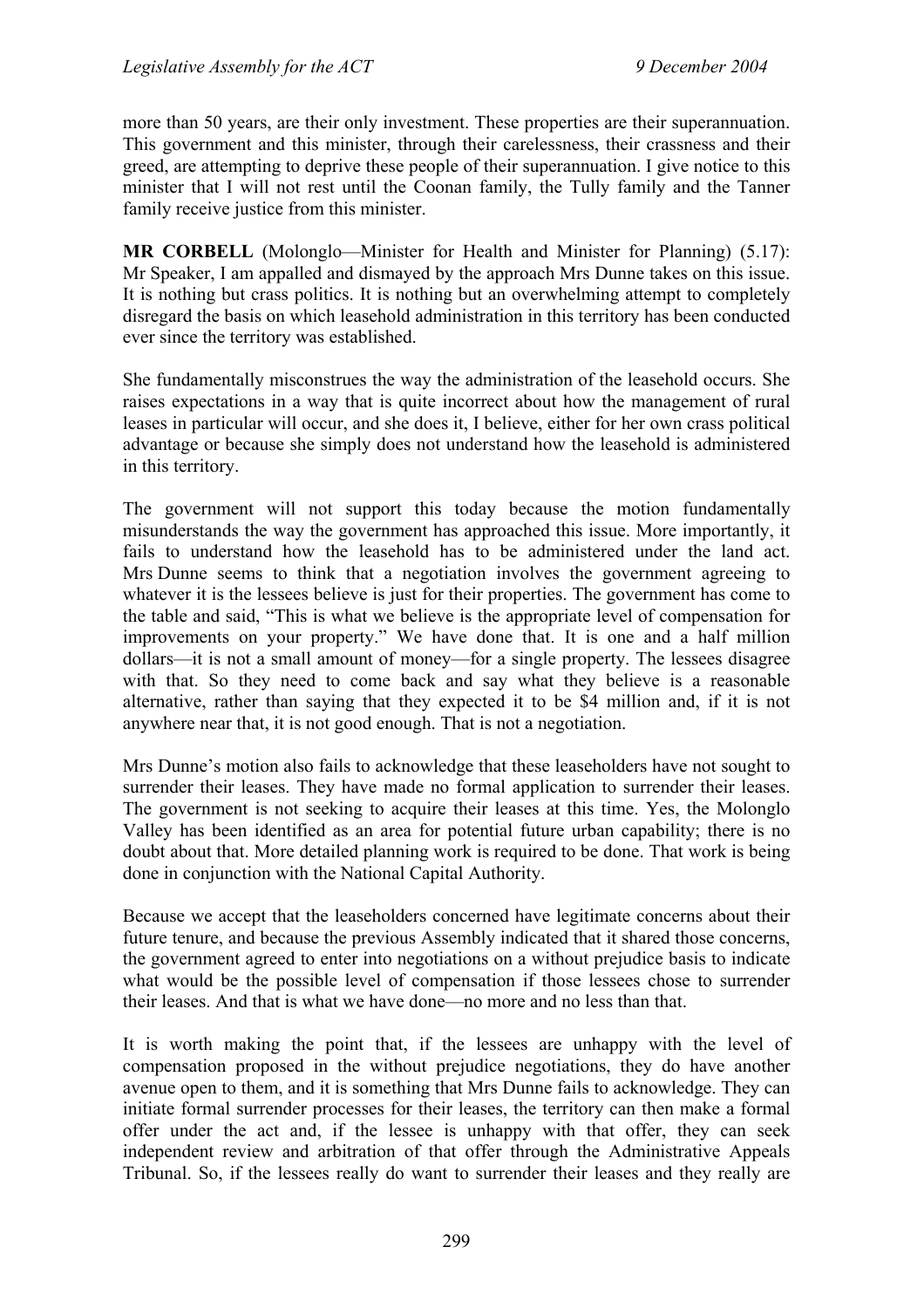unhappy with the government's offer in the without prejudice negotiations, they can exercise their rights under the land act and get independent review of the government's offer. If that is what they are concerned about—and I understand that it is—I would counsel that that is the way they should progress the matter.

What we have been doing to date is an informal process. The government has sought to provide as much information as possible on what we believe would be the compensation offer for the particular lease in question, the Coonan lease. But it is an informal process and I am not going to conduct negotiations on the value of a surrender for a piece of land in the territory through political debates in the Legislative Assembly. There is a process under the land act for managing that where there is dispute, and if the lessees choose to exercise their options in that regard they will have full access to those avenues.

So that is essentially the nub of the matter. The government has not in any way dishonoured or ignored the undertakings it has made. It has fulfilled its undertakings—in full. We have made the offer, we have undertaken our own assessment, as well as an independent assessment, of the value of the improvements on that property, and we have made the offer. I have heard Mrs Dunne say in the media that the lessees have got independent valuers. But so have we. They are not government valuers; they are people from the Australian Valuation Office, engaged by the government. And we have had another valuer as well; we have had two opinions.

I know the lessees do not like the outcome; I understand that. They obviously believe their improvements are worth much more, and their valuers obviously take a similar view. But we are now at an impasse. There is a way of breaking this impasse. That is for the lessees to exercise their rights under the land act and initiate surrender; the government would then make a formal offer and that would be arbitrated in the AAT. But we are not in any of those processes at the moment. This is an informal discussion between the territory and the lessees, without prejudice, with no statutory standing. It is simply a discussion; that is all it is. We have honoured our obligations in full to provide that information as was requested by the previous Assembly. Mrs Dunne also made the point that this is not about improvements.

**Mrs Dunne**: It isn't about improvements.

**MR CORBELL**: Mrs Dunne, that is simply wrong, and I think in many respects this is the nub of the issue. Members of the previous Assembly would be aware—new members may not be, so I will just provide some information—that the rural lessees involved are members of the ACT Sustainable Rural Lands Group Inc. This group has had longstanding objections to various aspects of the rural lease policy that was introduced in February 2000 by the previous Liberal government. Some of the other members of this group have since decided to sell their properties on the open market or accept a further lease under the conditions of the new rural lease policy introduced by the former Liberal government. Their capacity to do this was assisted by changes that were made by the Assembly to the disallowable instrument governing the grant of further rural leases. The changes included extending time frames for eligibility to applicants applying for favourable payment formulas, and this new instrument was notified on 12 December 2003.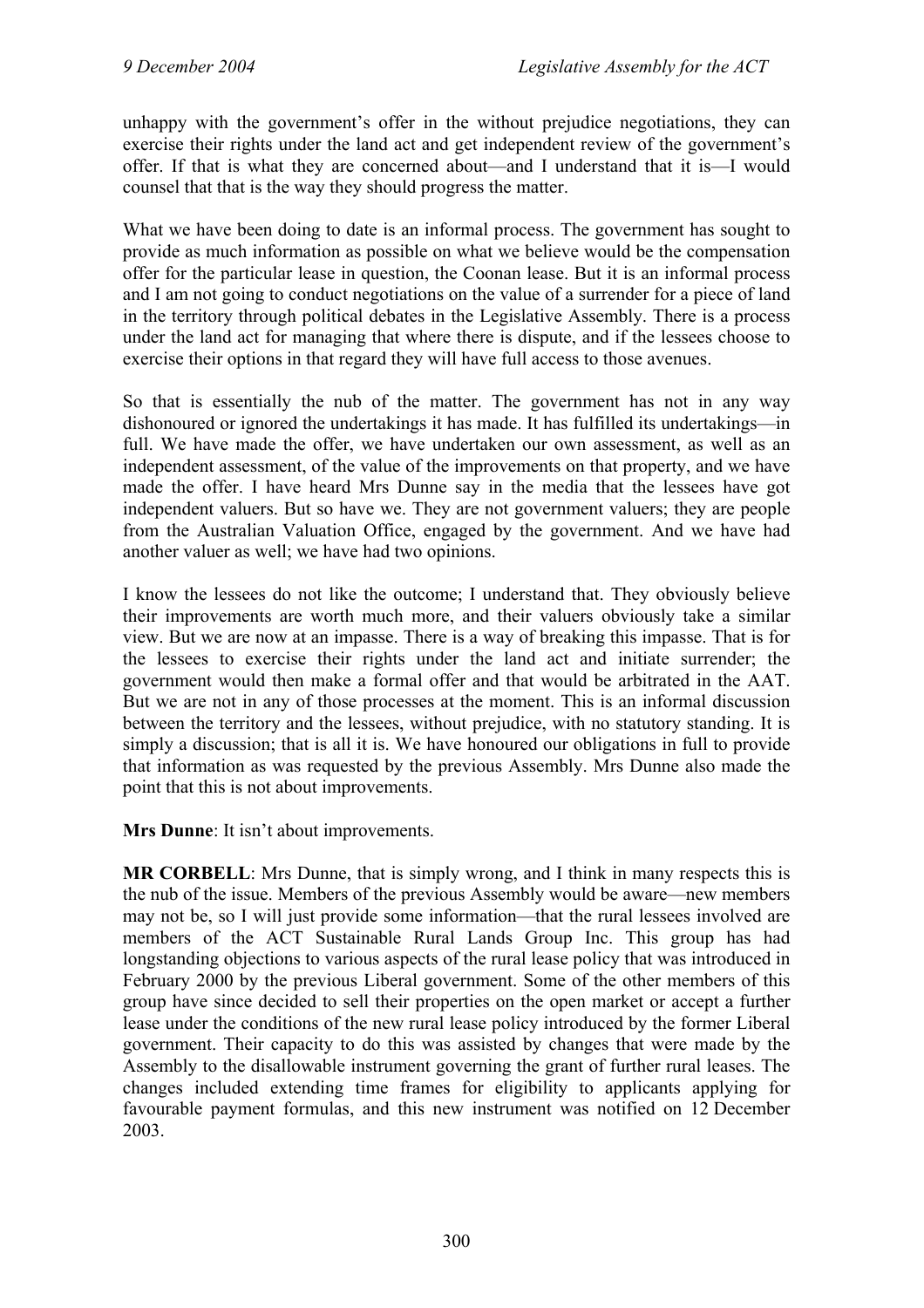The three lessees in question, Mr Coonan, Mr Tully and Mr Tanner, have not applied for further rural leases. However, the government and the ACT planning authority entered into good faith discussions with them in 2003; those are the discussions that I have just outlined in my comments. Detailed work on lessee owned improvements needed to be undertaken by the valuers with respect to each property. This included a component for timber treatment, as it is known under the lease. This is essentially recognition of the cost of clearing the land of trees. The lease, given the age of the trees, recognises this as an improvement to the property. In addition, work needed to be undertaken with respect to comparative property values, both in the ACT and New South Wales, and this work included both recent and historic property sales.

The leases indicate that the lessees are entitled to compensation for improvements they make to their property should the lease be surrendered or acquired by the territory. Mrs Dunne seems to think that we should offer compensation on the basis of the potential value of the land if it is subsequently changed to permit residential development, and she has made public comments in the media that support that position. She says that the government is going to make a motser—I think that was her language—out of selling this land for residential development.

That comment ignores two important facts. First of all, the government has to recoup the infrastructure costs for developing these areas through land sales, and infrastructure costs are considerable in developing any new greenfields area. Secondly, and more importantly, that is not the way the lease works. The lease does not have a value for residential development, because the lease does not permit residential development. The lease permits use for agricultural purposes. The lease was granted on that basis. The full rights to the lease were actually purchased by the commonwealth in the seventies as well. So these lessees were compensated in full for the value of their property when the commonwealth acquired these properties—

**Mrs Dunne**: The commonwealth never acquired these properties.

**MR CORBELL**: when the commonwealth paid out the value of these properties and established these properties on a different leasehold basis. So the lessees are being treated fairly. The lessees are being treated consistent with the approach the government would adopt if they initiated the process for surrender under the land act. I have not sought to deal with these lessees in any way different from the way I would deal with any other rural lessee in the territory.

The bottom line is that rural leases, ever since the federal capital territory was established, have been used as a land bank for potential future urban development. Planning studies undertaken by the territory have now recognised the Molonglo Valley as a potential area for future urban development. Given that that is the case, it is reasonable for the territory to say that long-term leases should not be permitted any longer in this location. The land, at some stage in the next five to 25 years, will be required for urban development. Why would the territory grant a long-term, 99-year lease in these circumstances? It would be negligent of the territory to do so and incur the costs associated with that. This is the approach the government is adopting. It is no different from the approach adopted for any other rural lessee in any other part of the territory where urban development is proposed.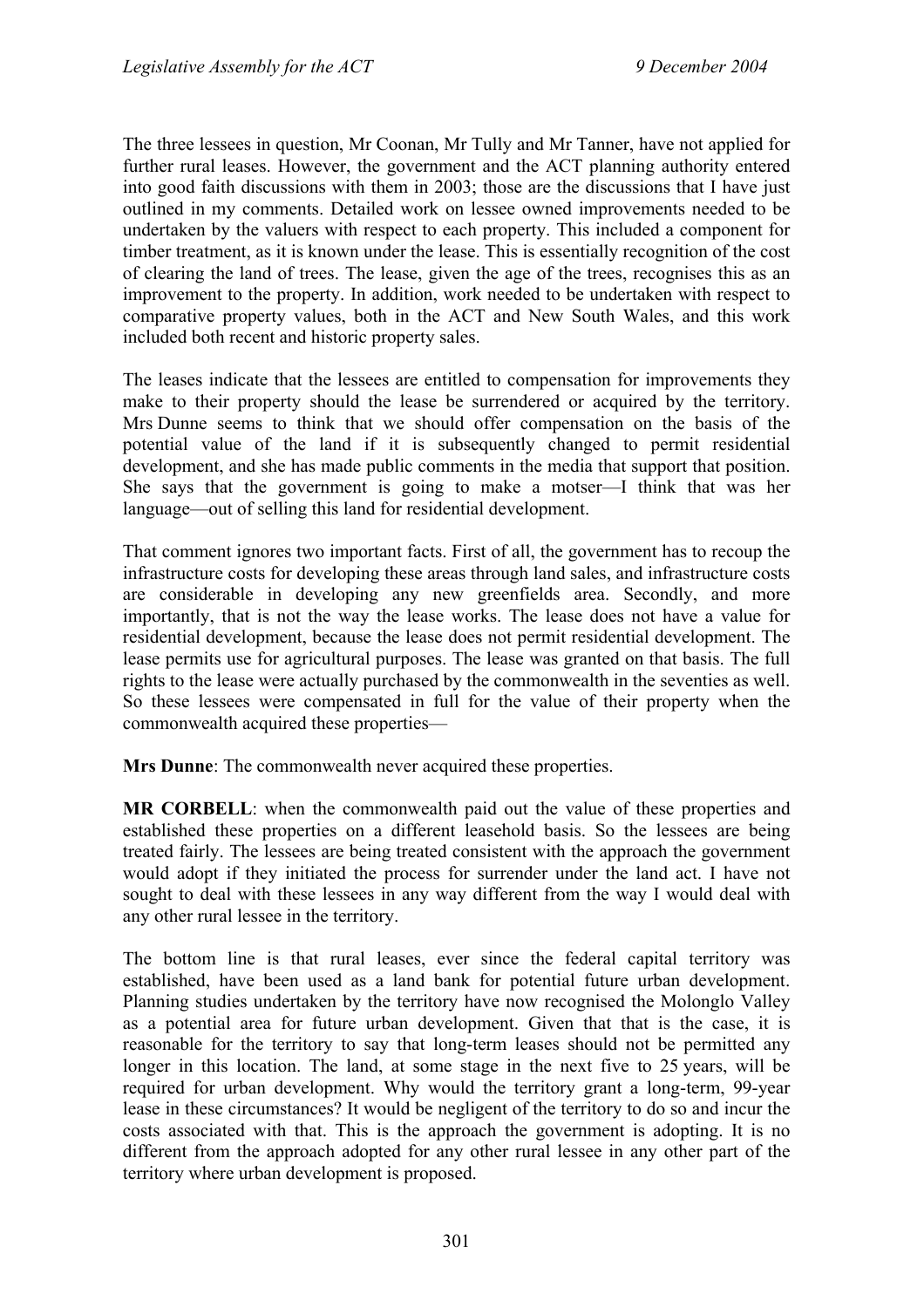We are prepared to offer these lessees a further lease, on a short-term basis, of 20 years. That is the offer on the table. The lessees do not want to accept that; they believe they should have 99-year leases. We do not agree. They now want to contemplate surrendering their land and we have made an offer on an informal basis. That has not been accepted. They now have another avenue open to them, and that is to initiate formal surrender and arbitration through the AAT if they are unhappy with the ACT government's offer.

I have circulated an amendment to Mrs Dunne's motion. It outlines these issues and, I believe, reflects more accurately the issue as it pertains to these lessees. I move:

Omit all words after "That this Assembly", substitute:

"notes that:

- (1) the ACT Government, through the ACT Planning and Land Authority, has entered into good faith and without prejudice negotiations to establish a valuation of the lease improvement for the Coonan family, who are rural leaseholders in the Molonglo Valley;
- (2) the relevant leaseholders have not made a formal application to initiate surrender of their leases;
- (3) the ACT Government is not seeking to acquire the relevant leases at this time, as more detailed planning is being undertaken in the Molonglo Valley to determine its potential urban capability; and
- (4) that, should the relevant leases be either surrendered or acquired, the relevant lessees have available to them independent review of any compensation subsequently offered."

**DR FOSKEY** (Molonglo) (5.32): Apparently, the last time the Assembly looked at these issues, in August this year, it passed a very similar motion to this one and, as has been recorded by Mrs Dunne, the issue dates back to November 2003 when the government, with the support of the Greens, changed the lease entitlement to a number of rural leases in the Belconnen and Molonglo areas.

I would like to remind the Assembly that part of the reason the Greens supported this change was that the government agreed to negotiate with the affected leaseholders under the terms of their existing lease. Furthermore, in that initial discussion at the end of last year, the point was made very forcefully by the leaseholders, and acknowledged by other parties, that timeliness in resolving the matter was as significant as the dollar value. In that context, it was also acknowledged that one of the families in particular is quite old, has lived on these properties for many years and was finding having the matter unresolved particularly difficult.

I know that arguments can always be made that this is a complex issue. But I do not think it is stretching the point to say that having an offer finally put on the table in September of this year was very slow. Furthermore, while initial discussions in November 2003 implied a fairly open process of negotiation, it is worth reminding the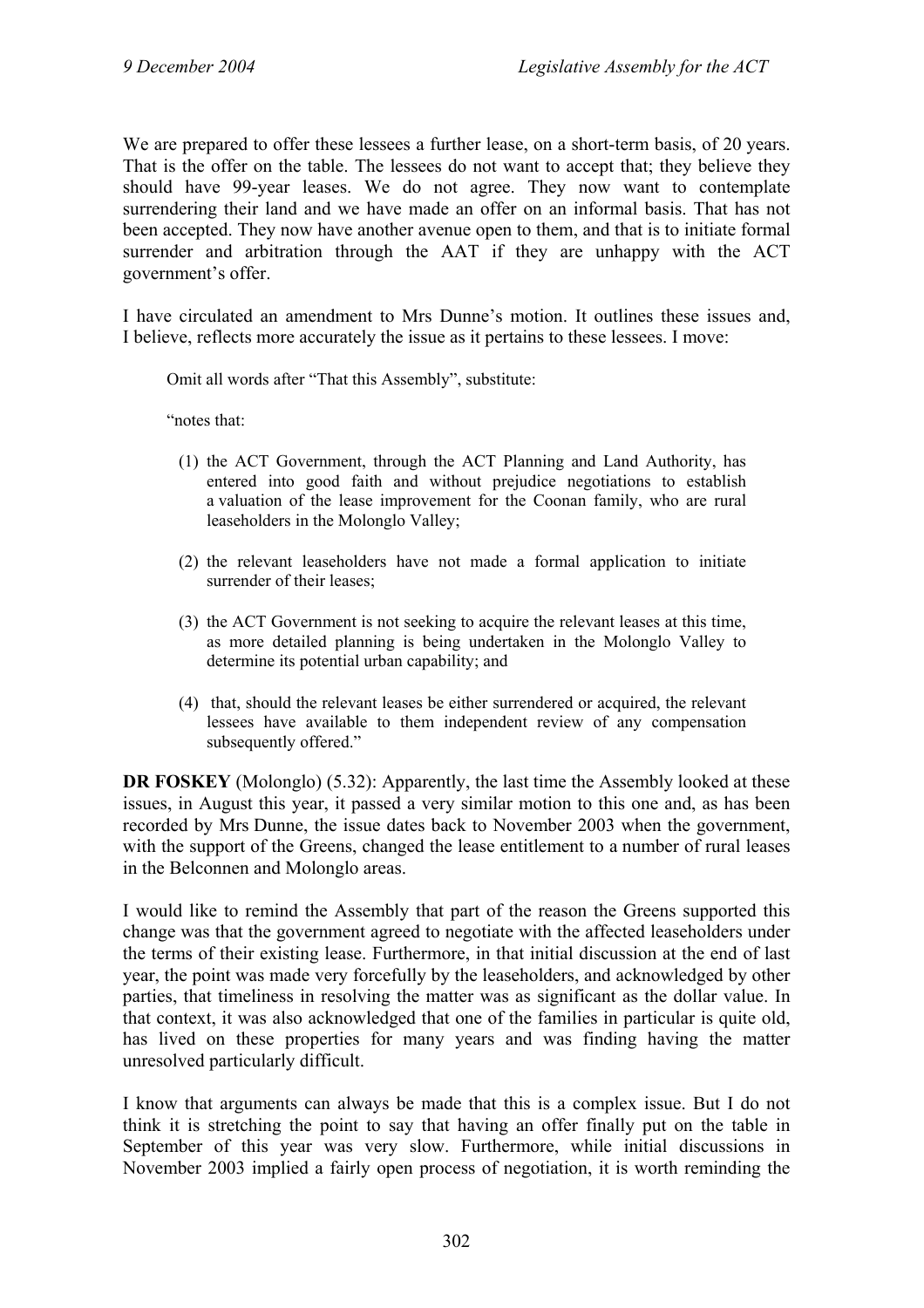Assembly that the offer that was made did not include any details or methodology; it was simply a figure of around one and a half million dollars.

After the leaseholders were advised that ACTPLA's initial offer for the larger lease was on a take it or leave it basis, the opposition and crossbench held a press conference on September 14, calling on the government to negotiate with the leaseholders in good faith and in accord with the Assembly's motion in August. The Minister for Planning is on the record as rejecting the implications of that media conference: that the government was abusing its commitment to negotiate with the leaseholders in good faith. Instead, the planning minister said that negotiations would continue and were proceeding. As I understand it, however, the only contact that the lessees have had since rejecting the first offer has been a letter from the chief executive of ACTPLA, dated 29 November, in response to correspondence on 22 October, advising them that, since the September offer had been rejected, no further negotiation would be possible.

I do not understand how the minister can argue with integrity that negotiations have proceeded or that either the government or ACTPLA has dealt with this matter promptly, openly or in accord with the express wish of the Assembly. I will be supporting the motion and I will not be supporting the minister's amendment. I believe that the rural lessees should expect better treatment at the hands of this government than they are getting. While most points of this amendment are statements of fact, as I have already argued, the ACT government has not engaged in ongoing negotiations with the rural lessees in an open or timely manner, or in good faith.

**MR GENTLEMAN** (Brindabella) (5.35): I support the amendment put by the minister to Mrs Dunne's motion. The Coonan, Tully and Tanner families hold rural leases that expire in December 2005. With the establishment of the Australian Capital Territory, the commonwealth government acquired rural land for the development of Canberra's infrastructure. In many cases the government also purchased the improvements on the land. Rural leases were then issued with special provisions that would allow the government to withdraw land when it was required for urban development. Since this time, a considerable amount of rural land has been progressively withdrawn, and continues in the current development areas of the ACT.

The rural leases held by the Coonan, Tully and Tanner families were granted in the 1950s pursuant to the Leases Ordinance 1918. These rental leases contain land withdrawal provisions, and contain no provision for extension or renewal. They do contain a provision for compensation for improvements on expiry or determination of the lease.

Under the ACT self-government legislation in 1989, the ACT obtained legislative power to enact laws relating to land tenure and land management. It did so by the Land (Planning and Environment) Act 1991 and the Land (Planning and Environment) Consequential Provisions Act 1991. The Land (Planning and Environment) (Consequential Provisions) Act 1991 repealed the Leases Ordinance 1918 and the leases in question were deemed to be leases under the land act. Section 173 of the land act also made provision for compensation for improvements on expiry or determination of leases of the kind in question.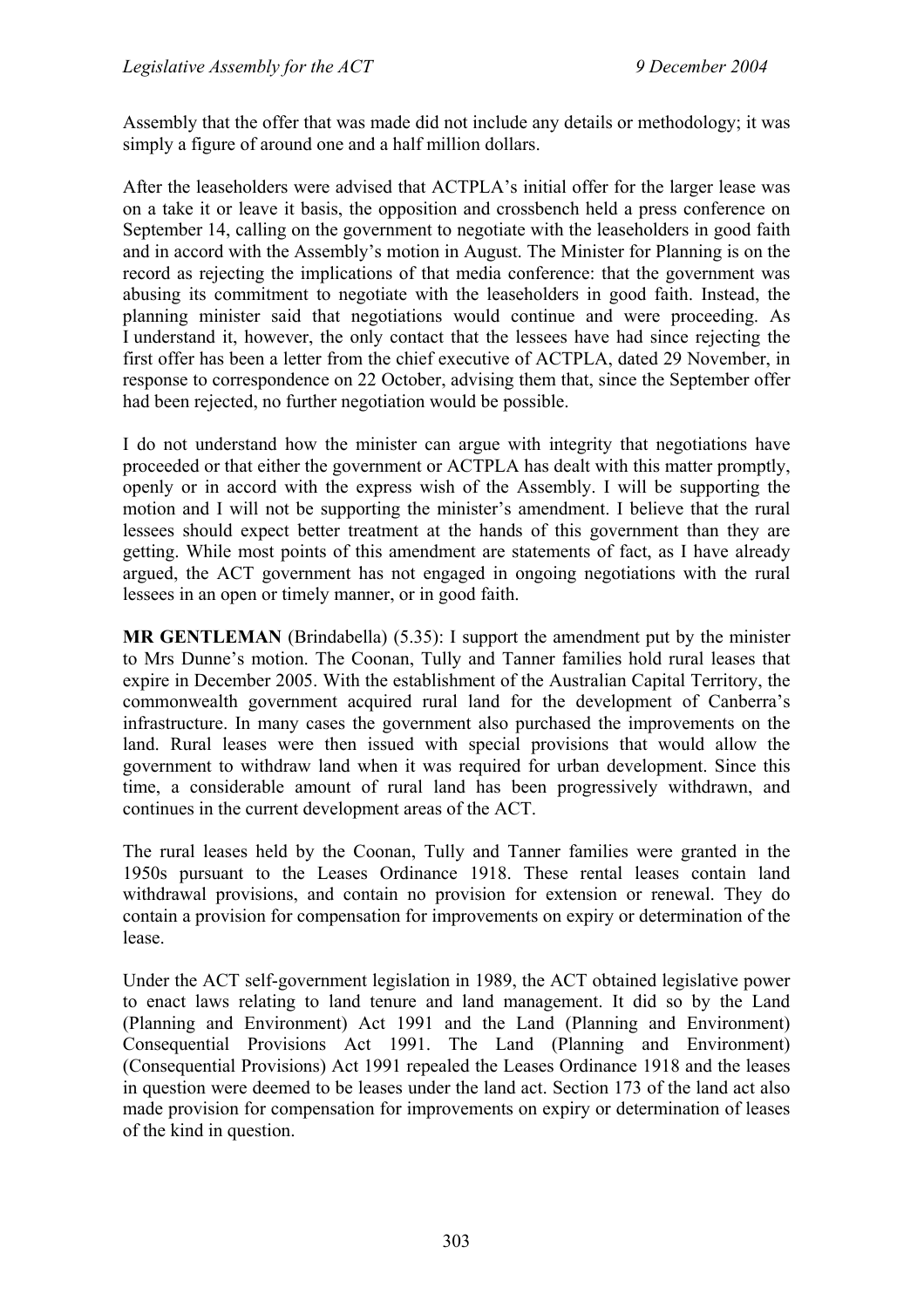Prior to 1996 there was no provision for any entitlement to a further rural lease. In 1996, section 171A was inserted in the land act. Section 171A established a procedure whereby the holder of a rural lease could, subject to payment of a fee and surrender of the lease, become entitled to a grant of a further rural lease of his land. Provisions were also included in the legislation that required rural leases to be granted only if the proposed lessee entered a land management agreement. These provisions also restricted dealings with leases. Further leases did not confer certain water rights.

I reiterate Mr Corbell's earlier statement that the Assembly made, from time to time, changes to the disallowable instrument governing the grant of further rural leases. The changes included extending time frames for eligibility to applicants applying for favourable payment formulas. The latest disallowable instrument, D12003-323, was notified on 12 December 2003.

From the history of rural leases it can be seen that special policies and conditions were developed specifically to assist the government in developing the territory into the future. Mrs Dunne's motion does not acknowledge this history, nor does it acknowledge that these families have not sought to renew or surrender their leases. The government is not seeking to acquire the lease. The government has in good faith made a generous offer to the lessee through an informal process. As that has not been accepted, there is no basis for further negotiations in respect of claims for recompense, which are in all the circumstances simply inappropriate, as the lease expires on 31 December 2005. I urge the Assembly to support Mr Corbell's amendment.

**MRS DUNNE** (Ginninderra) (5.39), in reply: I will speak to Mr Corbell's amendment and close the debate. I will just go back and refresh people's memories about what we debated last year, and draw the parallel with what we are debating now. What we debated last year—I read it out before—was almost word for word the motion that we are debating today, and the reason for bringing the motion forward today in an almost identical form to the one that we debated on the last sitting day of the last Assembly was to carry over that commitment of the Legislative Assembly to those people.

Mr Corbell has done a number of things, but in moving his amendment today he absolutely and utterly reneges on every commitment that he has made to the rural lessees and to their advocates since November 2003. The terms of the amendment that he has circulated today are a complete abrogation of every commitment that he made in this Assembly in November 2003. He can say as much as he likes that that is not true. But people will see, if they read his amendment and what he said in this place on 18 November 2003 and read the motion that he agreed to in this place on 26 August 2004, how this man has walked away from his words.

The Minister for Planning said that this motion was fundamentally about improvements. It is not about improvements. This motion, like the motion that was passed in this place on 26 August and like the commitment that he made in this place on 18 October, is to ensure that families can resume their lives as per their current conditions and so they can maintain their current lifestyles and business opportunities.

Mr Corbell was so crass as to talk about money here today, and he did it in a very devious way. He said, "It was this much money, and that's a lot of money." Yes, it is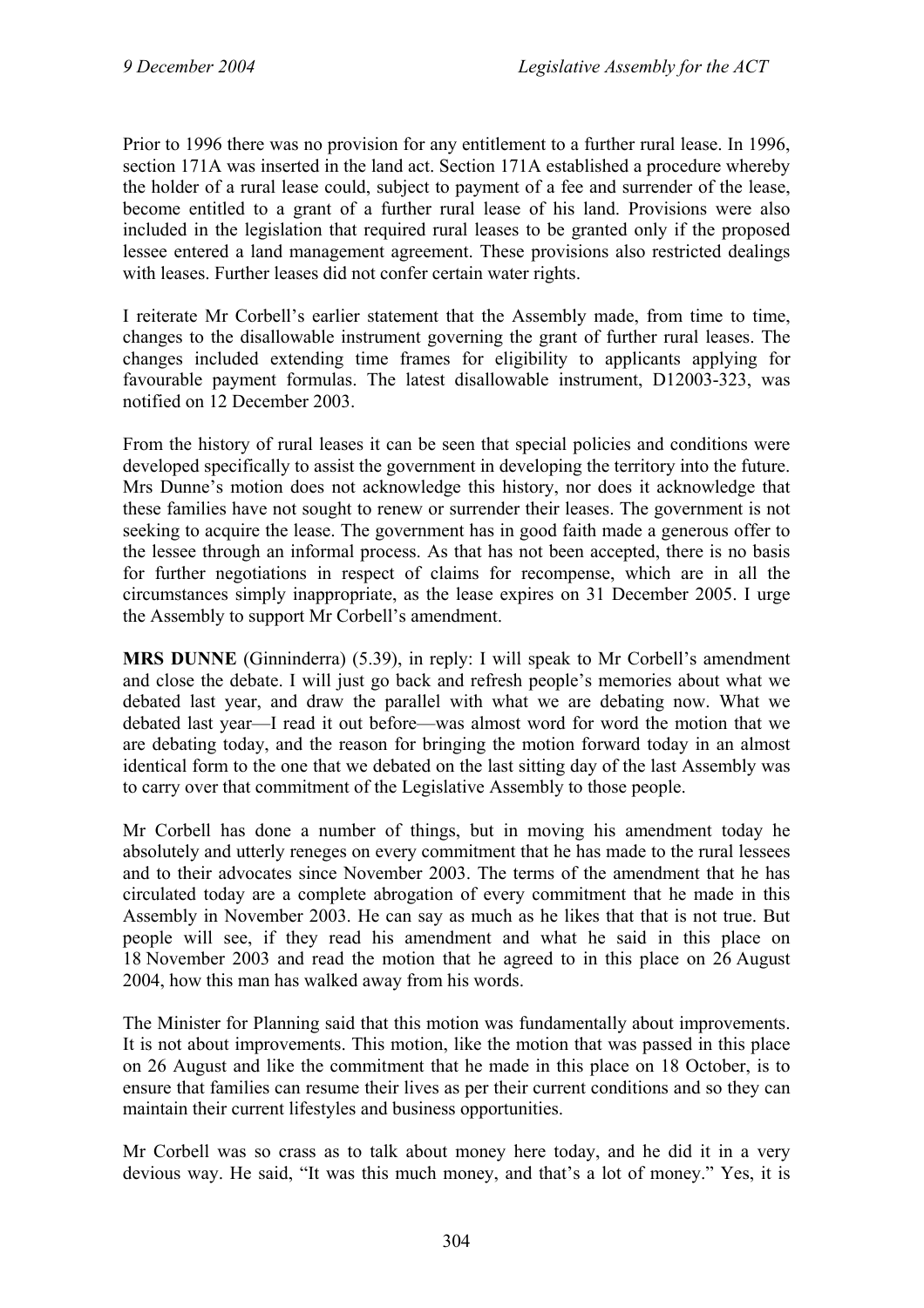a lot of money; but you have to take it in the context of the land for which that compensation was offered. If you ask whether these people can take that amount of money that was offered to them, go and buy a property, either freehold or leasehold land, across the border and re-establish their business, the answer is no; they cannot do that. In fact, the property for which that compensation was offered has three houses on it. You could barely buy three houses in Canberra for that amount of compensation. And that does not take into account the sheds, fences, dams and timber treatment—all of those things. The offer that was made is pathetic.

Mr Corbell keeps saying, "We acted in good faith, and we acted without prejudice." But a without prejudice negotiation is one where you put all your information on the table and you look at it and talk about it. But you cannot take away any information you obtain through that process and then go and take up legal proceedings elsewhere. It is as if you did not know that information. That is what a without prejudice negotiation is, and this government has never entered into a without prejudice negotiation with the Coonans, the Tullys and the Tanners and their representatives, because it has never put any information on the table. All it did was write a letter and say: "Here's our figure. Take it or leave it." That is a shameful way to behave.

We listened here today to the Minister for Planning, the person who has statutory responsibilities under the administrative order for the ACT leasehold system, and his lack of knowledge, which was then perpetuated by Mr Gentleman, a new person in this place, was absolutely shameful. That a minister who has held this position for three years should know so little about the history of rural leasing in the territory is an absolute disgrace. It is a disgrace that the Minister for Planning, who has held this position for more than three years, does not know the difference between land that was previously freehold but was made leasehold by the Whitlam government in the 1970s and land that was always leasehold; it was leasehold before Federation. Leases under the 99-year policy allow many more entitlements than a lease under the 20-year policy.

Mr Corbell showed today a shameful lack of understanding of the basics of his portfolio. He knows nothing about the leasehold system, and the people of this territory need to be very afraid if this is the man running the planning system in this territory. Given his appalling lack of understanding, this minister had better spend his Christmas break brushing up on the basics of his portfolio.

Mr Corbell went to great lengths to cast my position in as disadvantageous a light as possible. I will not say he misled the Assembly, but he certainly misunderstands—and probably wilfully misunderstands—my position. No person in this debate who has acted on behalf of the rural lessees has ever said, "Gee, this is potentially residential land and I want to recoup compensation as if it were residential land." That has never been said and I put it on the record now that no-one in this debate wants to be compensated as if it were residential land. They want to be compensated according to the lease that was issued to them in 1955. All this minister has to do is find somebody in his department who can understand a 1955 lease—if no such person exists there, I suggest that he go and find himself a nice leasehold lawyer who can read a lease—and he can then sit down and negotiate with these people. If he is not going to do it face to face—he has not done it yet, and I understand the reasons for that—he has to ensure that his officials behave in good faith.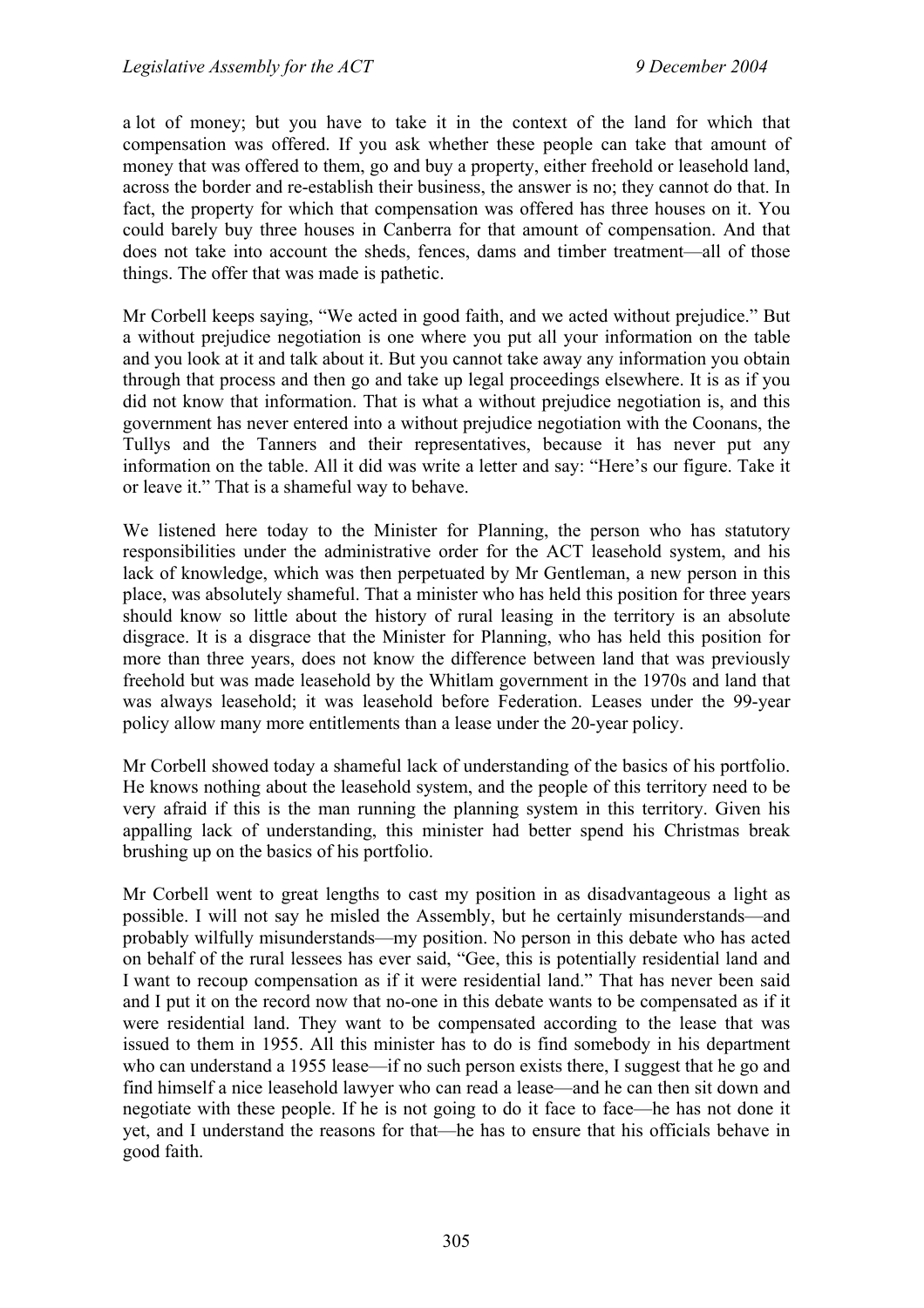It has been reported to me that at the very first meeting after 18 November, when Mr Coonan and Mr Tully and their representatives came together to meet with officials from ACTPLA, they all sat down and started negotiations and one of the officials—I am paraphrasing here—said: "I don't want to be here. I don't think I should be here, and I don't particularly care what any minister or any Legislative Assembly says; this is not the way we are going to do it."

That is a searing indictment of the administration of this minister. This minister has no control over the areas of government for which he has responsibility. The people whom I have advocated for in this matter have tried to do everything they possibly can to take the heat out of the debate. They thought there might have been a personality clash between them and the officials because there is some history there, so they said: "We will withdraw from the debate and we will appoint an advocate to advocate on our behalf. We won't go to the meetings; we will send our advocate." But that has not improved the situation at all. There has been this obfuscation to the extent that, when Mr Higginson wrote to the chief planning executive and said, "I would like to move forward on this debate, on this discussion," the response came back: "You obviously don't want to negotiate any more. That's the end of it."

What is being proposed today, because the minister is no longer constrained by this Assembly, will be a travesty. It will be a complete turning away from an obligation that he undertook. If he persists with his amendment to my motion, he will be telling me, every member of this place, the Coonan, Tully and Tanner families and their representatives, and every person in the ACT, that Simon Corbell, Minister for Planning, is a man whose word cannot be trusted.

Question put:

That **Mr Corbell's** motion be agreed to.

The Assembly voted—

Ayes 8 Noes 7

Mr Berry Mr Hargreaves Mrs Burke Mr Seselja Mr Corbell Ms MacDonald Mrs Dunne Mr Smyth Ms Gallagher Ms Porter Dr Foskey Mr Stefaniak Mr Gentleman Mr Stanhope Mr Mulcahy

Question so resolved in the affirmative.

Question put:

That **Mrs Dunne's** motion, as amended, be agreed to

The Assembly voted—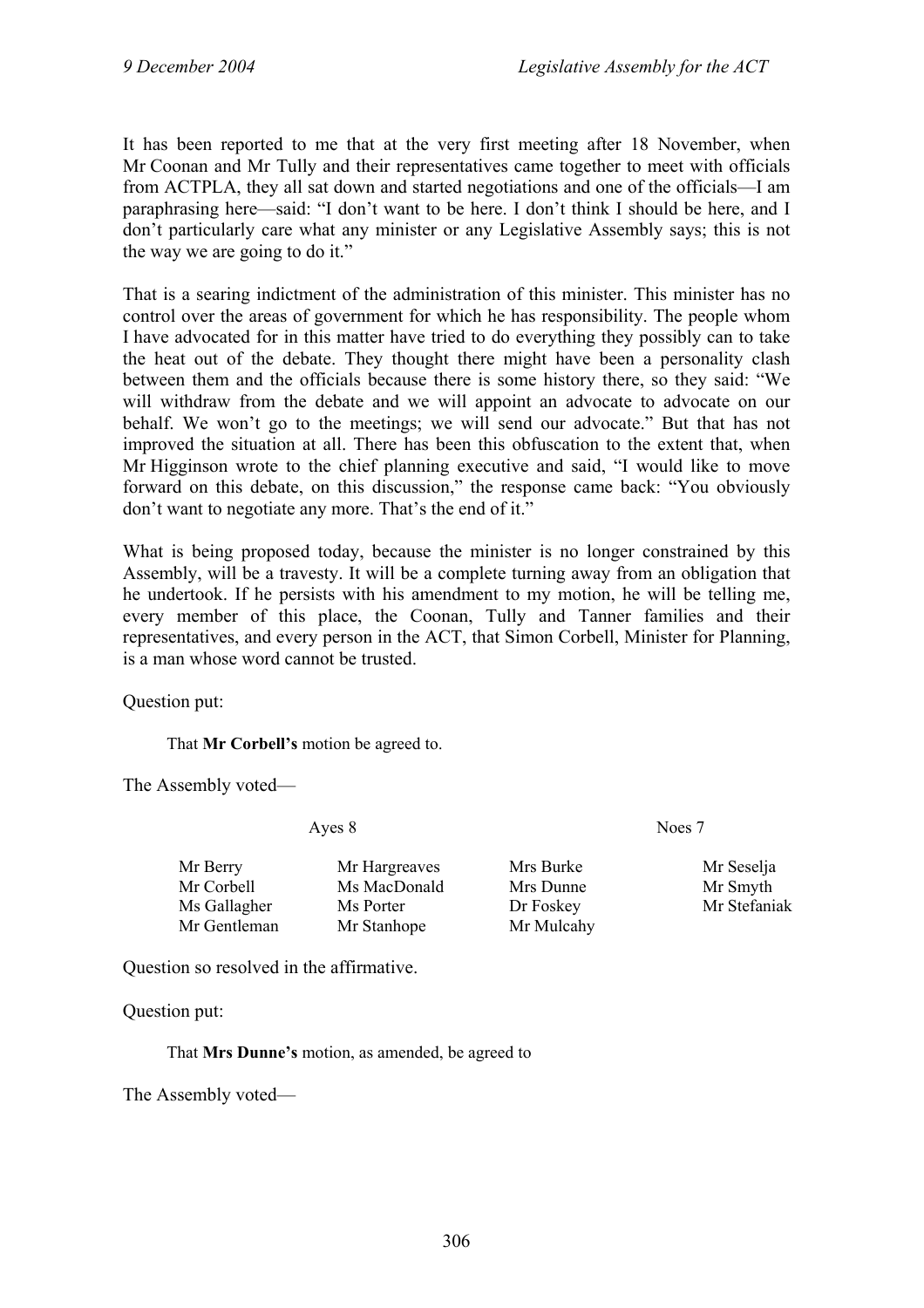Ayes 8 Noes 7

| Mr Berry<br>Mr Corbell | Mr Hargreaves<br>Ms MacDonald | Mrs Burke<br>Mrs Dunne | Mr Seselja<br>Mr Smyth |
|------------------------|-------------------------------|------------------------|------------------------|
| Ms Gallagher           | Ms Porter                     | Dr Foskey              | Mr Stefaniak           |
| Mr Gentleman           | Mr Stanhope                   | Mr Mulcahy             |                        |

Question so resolved in the affirmative.

# **Adjournment**

Motion (by **Mr Corbell**) proposed:

That the Assembly do now adjourn.

#### **Peter Meyer**

**MS MacDONALD** (Brindabella) (5.55): Friendship is a thing most necessary to life, since without friends no-one would choose to live, though possessed of all other advantages: so said Aristotle. We all have friends. Some are friends for life and some we fall out with and no longer count in our circle. Some friends we speak to on a daily basis or a weekly basis; others once or twice a year as our daily lives preclude us from more frequent contact. Some friends float in and out of our life a bit like the wind—sometimes obviously present in your life, sometimes not; they are off elsewhere in another place. But they are never totally absent from our thoughts.

Peter Daniel Meyer was such a friend. Peter and my brother David became friends while attending high school together. They remained friends after their school days finished. Peter always struck me as being a square peg trying to fit into a round hole—someone who struggled to fit into this often less than sympathetic society.

At the age of 23, Peter was diagnosed with schizophrenia. Schizophrenia is a terribly cruel illness. It distorts a person's reality and makes them fearful of those they once trusted. Peter's mother, Rosalind Sharbanee Meyer, says the following in her book *A Window into Schizophrenia—my brown bear*:

People with schizophrenia rarely have friends. They are loners. Isolated in their world of voices and paranoia.

For those who did not know Peter, he always seemed like an oddball, a misfit, even a freak. He had these big, Mick Jagger-like lips and, when I first met him, because his vision was fairly poor he had glasses that looked like they were made out of the bottom of coca-cola bottles.

To those of us who got to know Peter, he was nothing short of brilliant. He was, in spite of his great intellectual capacity, extremely humble. He was a wonderful human being who filled our lives. Peter's close friend Tony Nesbitt describes Peter in the following way: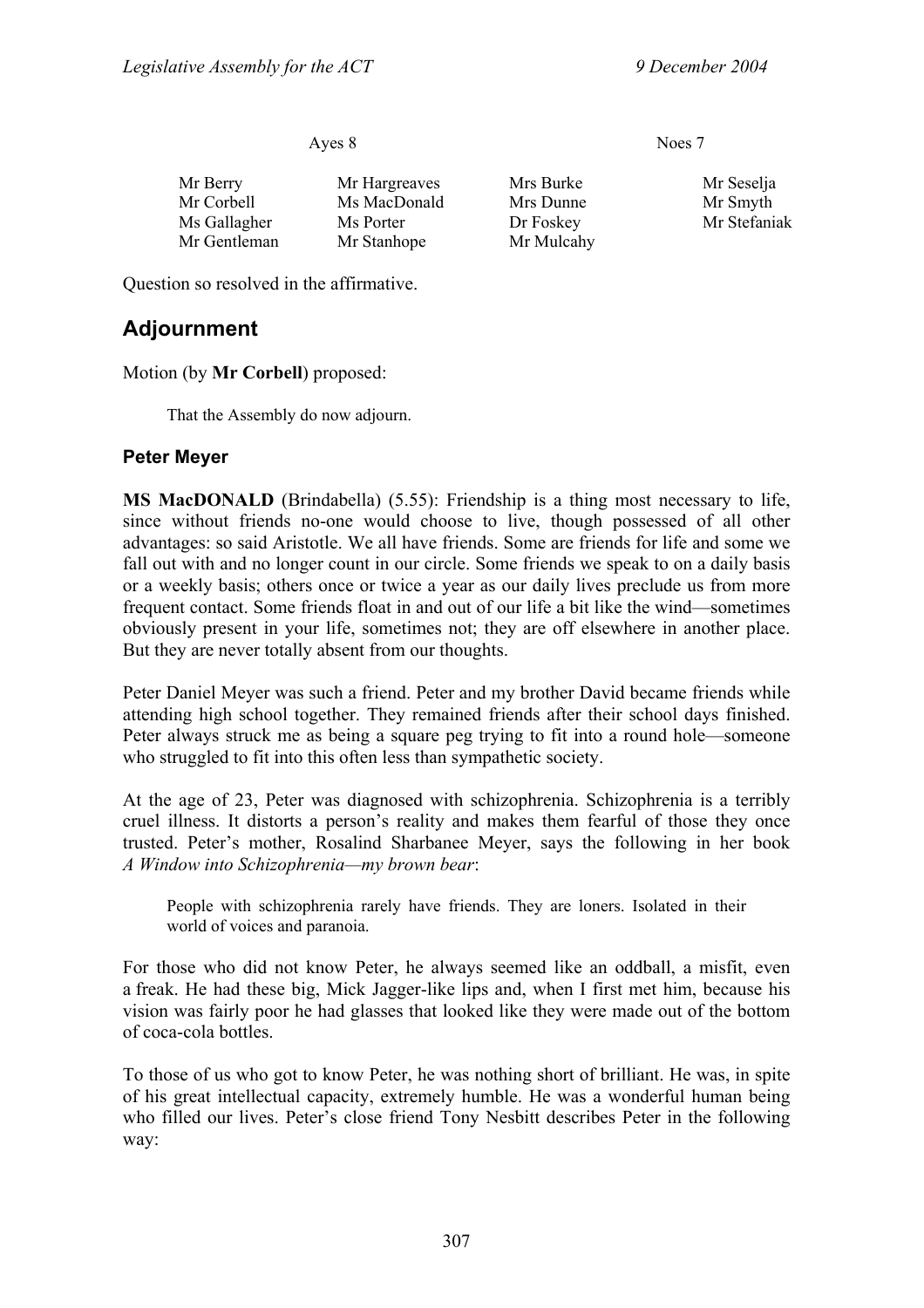Peter Meyer was a rare connoisseur—he knew the value of most things but cared little for the price of anything. He lived his life intuitively—it was never about storing away social or economical capital in a calculated way. All his qualities, his wit, his courage, his kindness, his intelligence, his loyalty, his taste, his gentleness his sheer presence—had nothing to do with self-aggrandisement … None of what fascinated him was mere affectation—he lived and breathed it. Whether playing pool or scrabble, drawing his fabulous cartoons, rediscovering painting, or sharing time with those he cared about. Common to us all will be a sense of gratitude for the privilege of having known him.

That is why Peter had so many people who loved him, cared for him and had no compunction about being his friend. Another friend of Peter's, Nick Szentkuti, once said to Rosalind: "Rosalind, I am not Peter's friend because I feel sorry for him. I am his friend because he is intelligent and funny and he is my best friend." And he was.

Peter was very fond of good food but was always as skinny as a rake from walking everywhere. I remember Peter once recommending a restaurant to me in Surry Hills as a great place to go. He said, "The food is great and, even if you walk in looking like a beggar, they treat you like Jesus Christ." He was quite right: the food was excellent and you really did get treated like the Messiah when you walked through the front door.

On another occasion I remember Peter had got his mother to drive him over to our house earlier than was required for dinner. He had great anticipation of my mother's beef olives. I do not think Mum had actually made them that night, but Peter spent the entire evening enthusing and reminiscing about Mum's beef olives.

Given everything Peter had to contend with given his schizophrenia, it would not have been surprising if he had become self-obsessed. But Peter was always considerate of others, and went out of his way to help them. Peter saved me from a very difficult situation at a critical point in my life. Without Peter's intervention, I doubt that my sanity, and possibly my life, would have remained intact. For Peter's actions at that time I will never have words enough of thanks.

On 1 January 2003, Peter killed himself. He could no longer live with all the voices that plotted against him, belittled and demeaned him. For the rest of the world, we are far poorer beings without him.

I have made this speech today because his mother recently released her book, *A Window Into Schizophrenia—my brown bear* and it makes for insightful reading for anybody dealing with a loved one who has schizophrenia.

### **Valedictory**

**MR SMYTH** (Brindabella—Leader of the Opposition) (6.00): On behalf of the entire opposition, I would like to offer season's greetings and good cheer to all 17 members of the Assembly and their families; to you, Mr Speaker, in particular, for the leadership you offer us and the way that you conduct the Assembly; to the Clerk, who is not present and is probably dreaming of Christmas with his new wife; and to all the staff.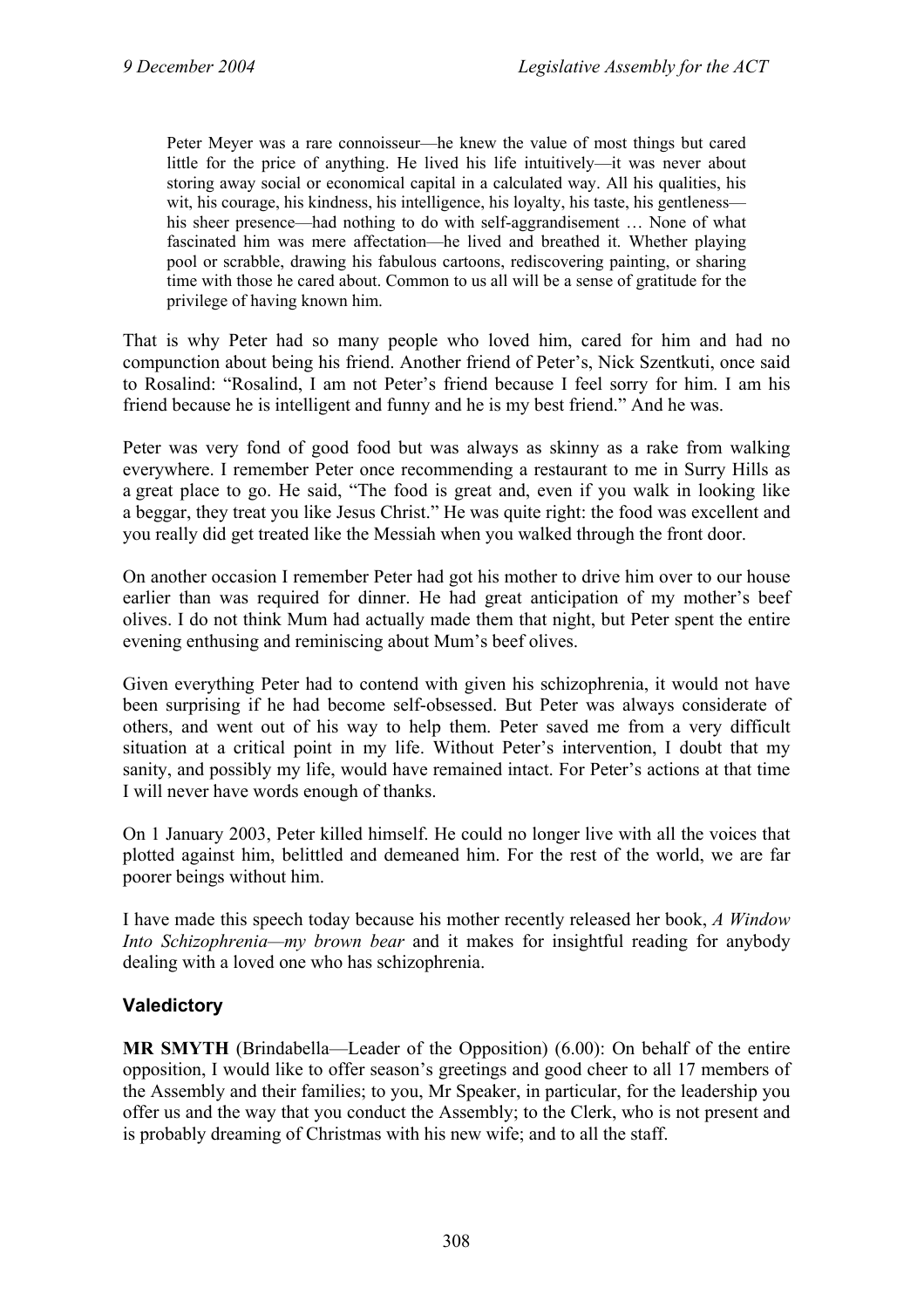Mr Speaker, we would like to say thank you for a successful year. We know that sometimes we are a burden to you and, in the spirit of Christmas, we apologise if we are excessive sometimes. But from your experience here in the seat behind me, you will understand how it is to be in opposition. To the Clerk—to Tom—to Max and to all the staff, we would like to say thank you for the advice, the friendship and the responsiveness of the organisation that you run. To those that do not work in the Assembly, things are always done at a frantic pace. Nothing is ever needed done tomorrow; it is always needed yesterday. And the clerk and his staff have always come through for us.

To the attendants—particularly Lewis, who took up the reigns after Mark McCrae left we would like to say thanks very much for the way you look after us in the chamber and out of the chamber. The service is always good. To all of you and your families we offer our thanks and we send greetings of merry Christmas because you guys are the glue that makes the place work, and without you we cannot do our job. Thank you to all the attendants.

To those in Corporate Services, down at the end of the dingy, dark corridor, who pay the pays and check the timesheets and look after our allowances and all the other bits and pieces that keep the place running, we say thank you. To Hansard, who listen patiently and decode and try and work out what it is that we have said, thank you for the way that you record us and look after us and the courtesy you extend to us.

To the staff in the library, to Siew Chin Scholar and all the staff up there, we would like to say thank you very much. The requests for reports, articles, clips, TV and radio that we thought we heard and that you somehow manage to find on vague and brief descriptions—thank you for your professionalism in that information and service provision. Thanks very much for the way you look after us, particularly when we have got overdue books—I promise to read at least two of them and have them back by next year.

Thank you to the committee staff—always thanks to the committee staff. You are often the unseen ones here in the Assembly in the work we do—the work that you get through the support that you provide, the advice that you offer and the professional way that you finish all of the reports magically by 10.30 on that Thursday morning when they are due. We all marvel at, and would like to remember Judy Henderson, who is no longer with us here in the Assembly. We always think of you well.

We say thank you to the other people that make this thing work: the constituents, who give us the task of looking after them and give us their votes; and the advocate groups from business through to community, through to sport, through to environmental. You have all got your barrows to push, and you push them well. May you never tire of that.

Thanks to the media. We have an interesting relationship with the media. We often do not think we get the coverage that we deserve and the other side gets better than we get, but we know you have a difficult job. I would like to say thank you, and I wish you all well. If we get tired here in this place, then you must get just as tired. To the members of the ALP and to the lone Green, best wishes on behalf of the opposition, the Liberal Party. I want to say thanks to our staff and to your staff for the way you look after us all. I think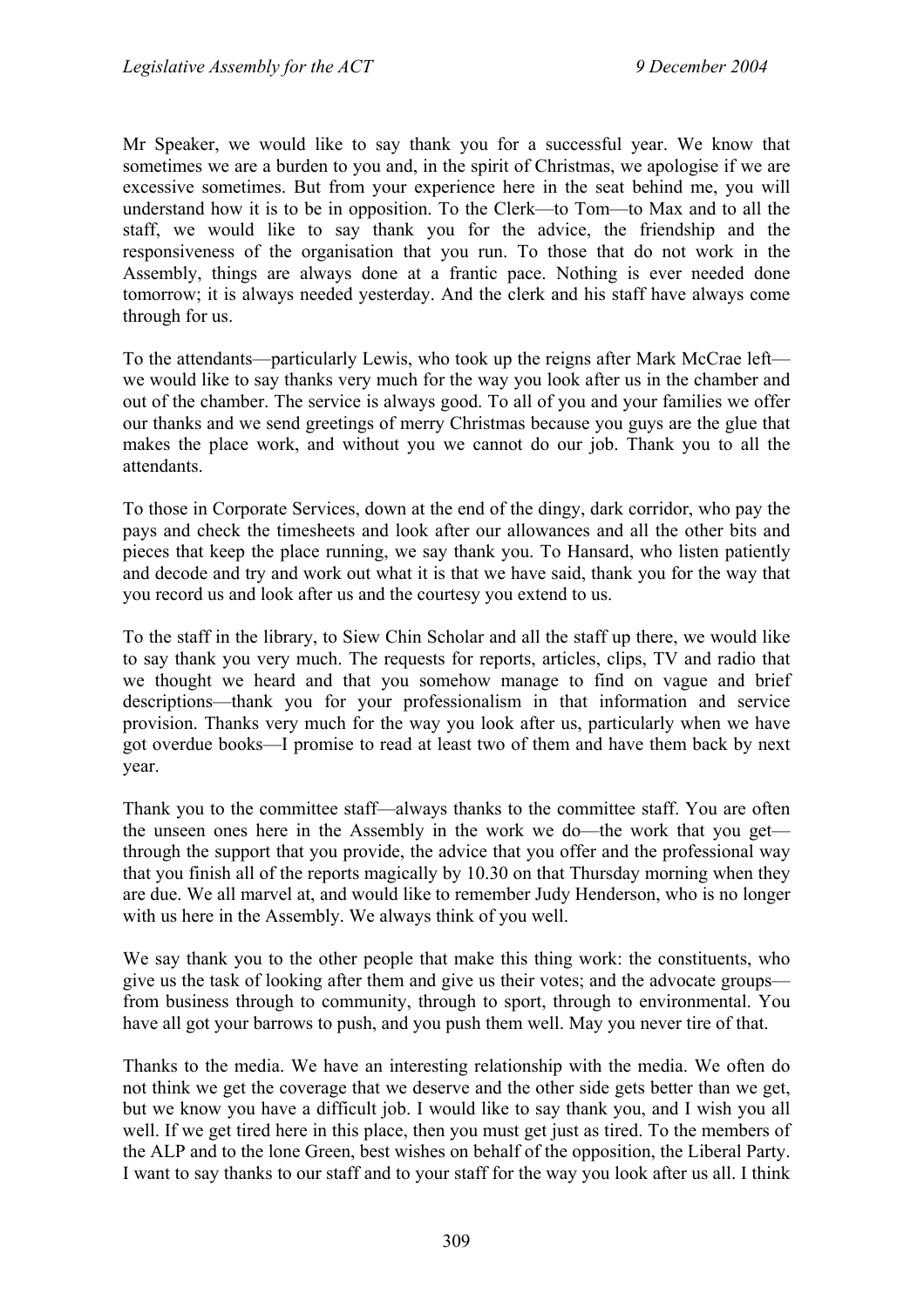we all have friends on both sides, and that is one of the pleasures. There are always people here who amuse us and whom I am sure we amuse. Part of the enjoyment of being in the Assembly is the variety of staff—the backgrounds we have got. Everyone is different, everyone is individual, and I think that is quite fantastic.

To the class of 2004, I hope you have enjoyed your first full week. It is an exciting job we have here; it is a fabulous job. I love every minute of it. I look forward to seeing you next year, particularly Zed and Richard. Thanks very much for complementing the team that I lead. I really value what you have brought this week, and I look forward to you guys—when you have some more experience under your belts—giving even more. To all our families, to the loved ones that look after us and to the friends that buy the beers on a bad day and bring the scotch around on the good nights, I would like to say thank you. Enjoy your break, all of you. It is a wonderful time. I love Christmas. It is actually my turn to host my family's Christmas. There are only 60 of us coming, so spare a thought for Robyn, who is going to do all the cooking.

Before we go, I have a question to pose to the Minister for Urban Services. In his multicultural festival booklet for next year, he says that there will be cultural entertainment from all of the continents. I just want to know where the penguins are staying.

### **Valedictory**

**MR HARGREAVES** (Brindabella—Minister for Disability, Housing and Community Services, Minister for Urban Services and Minister for Police and Emergency Services) (6.05): I would like to add my sentiments to those of the Leader of the Opposition. But, initially, to answer his question, St Anne's convent is where I am going to get the penguins from.

Mr Speaker, I rise in the adjournment debate to wish all members and their families all the very best over Christmas and the New Year break. I hope that you all have a joyous time with your families and that we all return safely after the break. I welcome the new members to the chamber. I know what a thrill it is to be placed in our position of trust and to be given the opportunity of representing our community.

I would also like to put on record my appreciation to the staff of the Assembly, chamber support, corporate support, committee office, library, Hansard, technical, IT and building support and, of course, our beloved attendants.

**Mr Smyth**: And Barry, I forgot Barry.

**MR HARGREAVES**: You forgot Barry, but he is building support, Leader of the Opposition. Of course we all say "Good on you, Baz!" It has been an absolute pleasure to be amongst you all, and I hope that you too have a wonderful time over the break. I need to wish my staff, Andrew, Maria, Ian and Liz, Ashley and Pat, Melissa and Nicole, and their families, a lovely Christmas and New Year and thank them for their support. It has been a roller-coaster five weeks, and they have been just fantastic.

I would also like to express my appreciation to all officers in the departments of urban services, disability, housing, community services and in JACS, the ESA and the AFP,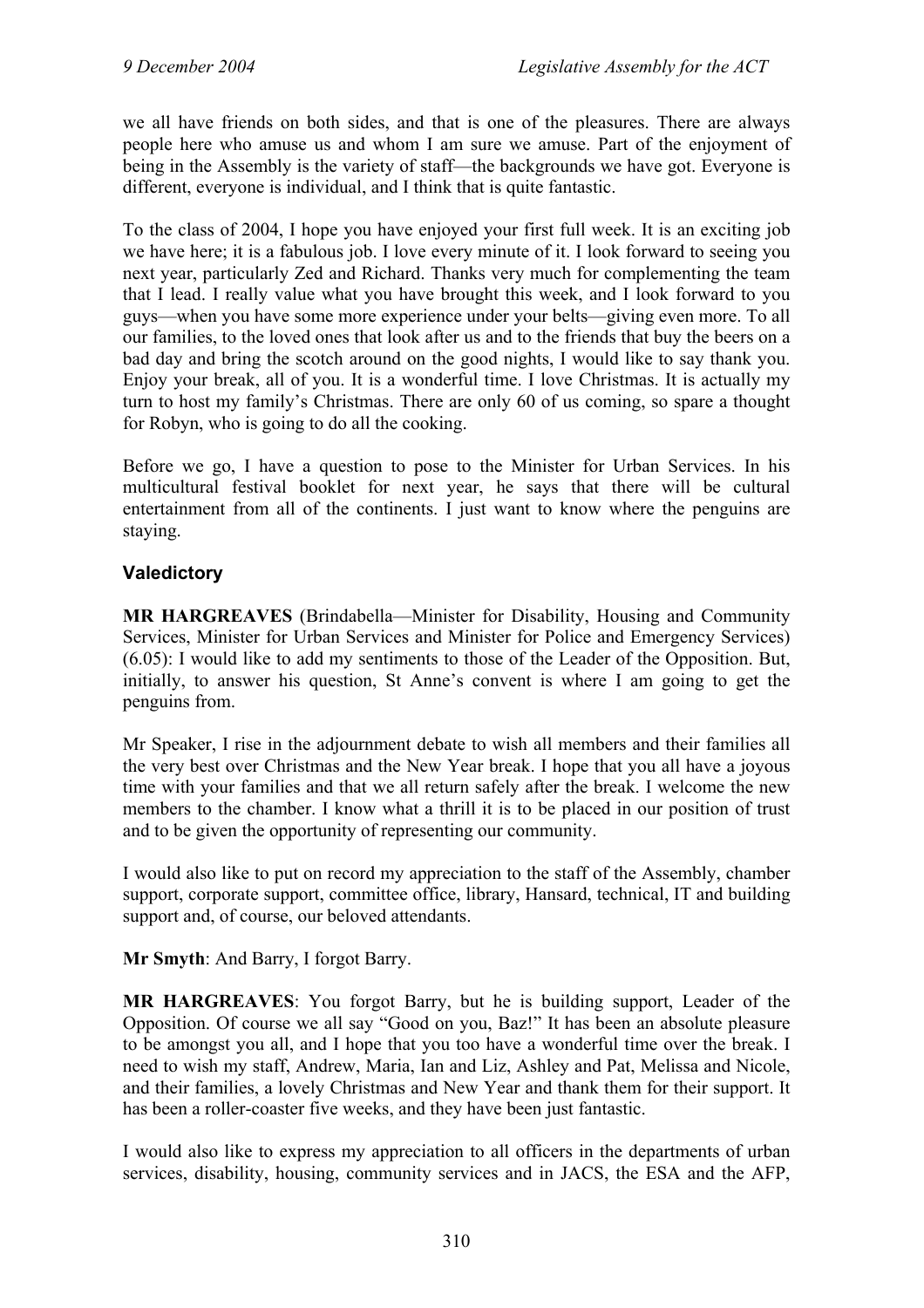particularly Gordon Davidson, Sandra Lambert, Tim Keady, Commissioner Peter Dunn and the Chief Police Officer, John Davis, for their support in the short time I have had the honour to be minister.

I, too, would say thank you to the media. We often forget that the media are sometimes a conduit between us and the community. We would all, on both sides of the chamber, occasionally wish for some even-handedness, but by and large our relationship with the media is pretty good—I think, anyway.

Mr Speaker. I will just conclude by wishing all members here and all of their families in fact, everybody with whom we come into contact and every constituent in the ACT the very best of Christmases. I hope Santa comes with a bag load of stuff, drops it down your chimney—and not on the front lawn because it could be second-hand Sunday and you could lose a lot. I thought I might just use up my time because I can see Mrs Burke jumping out of her skin. No, Mr Speaker, I won't. I wish you all a very good Christmas.

### **Valedictory**

**MRS BURKE** (Molonglo) (6.08): Yes, Mr Hargreaves—always keen to wish people well. This is the more pleasurable side of this profession that we find ourselves in. We are all here, 17 of us, at the end of what has been an extremely busy 12 months certainly 18 months for me. But hooray, hooray—no more red buses following people in. I have managed to get to this place myself for a full term, so I am looking forward to the next year—and, indeed, the next four years—with great energy, enthusiasm and commitment.

I want to thank all the Assembly people involved in making this place work. It is one magnificent place to work. I have such a great feeling when I come into this place. I love my job and I love coming to work, and I think it is because of the people who make this place work so well, because of my colleagues and, to a lesser extent, because of the government. Generally, we are all trying to get on well. I can see that. And it is the season to be jolly. It is the season of goodwill.

We all deserve a holiday. Not to be self-congratulatory or pat ourselves on the back—but it has been tough. I congratulate the government on their achievement, most definitely. I congratulate you, Mr Speaker. You sat in this self same seat, and perhaps that is my problem. I am learning to control and contain myself, but you know me: exuberant to the last.

**Mr Hargreaves**: I'd believe you.

**MRS BURKE**: I know you would, Mr Hargreaves. You have been a good tutor, actually, sitting opposite. I do wish all members a blessed and restful Christmas and that we all come back refreshed and ready for a busy and productive year in 2005. Of course, it is a time for family. It is a time for remembering the reason for the season and reflecting on the year gone by and what is to come.

There are too many people to mention—that is why I am not going to mention people by name. Thank you to everybody for their support, and most of all thank you to the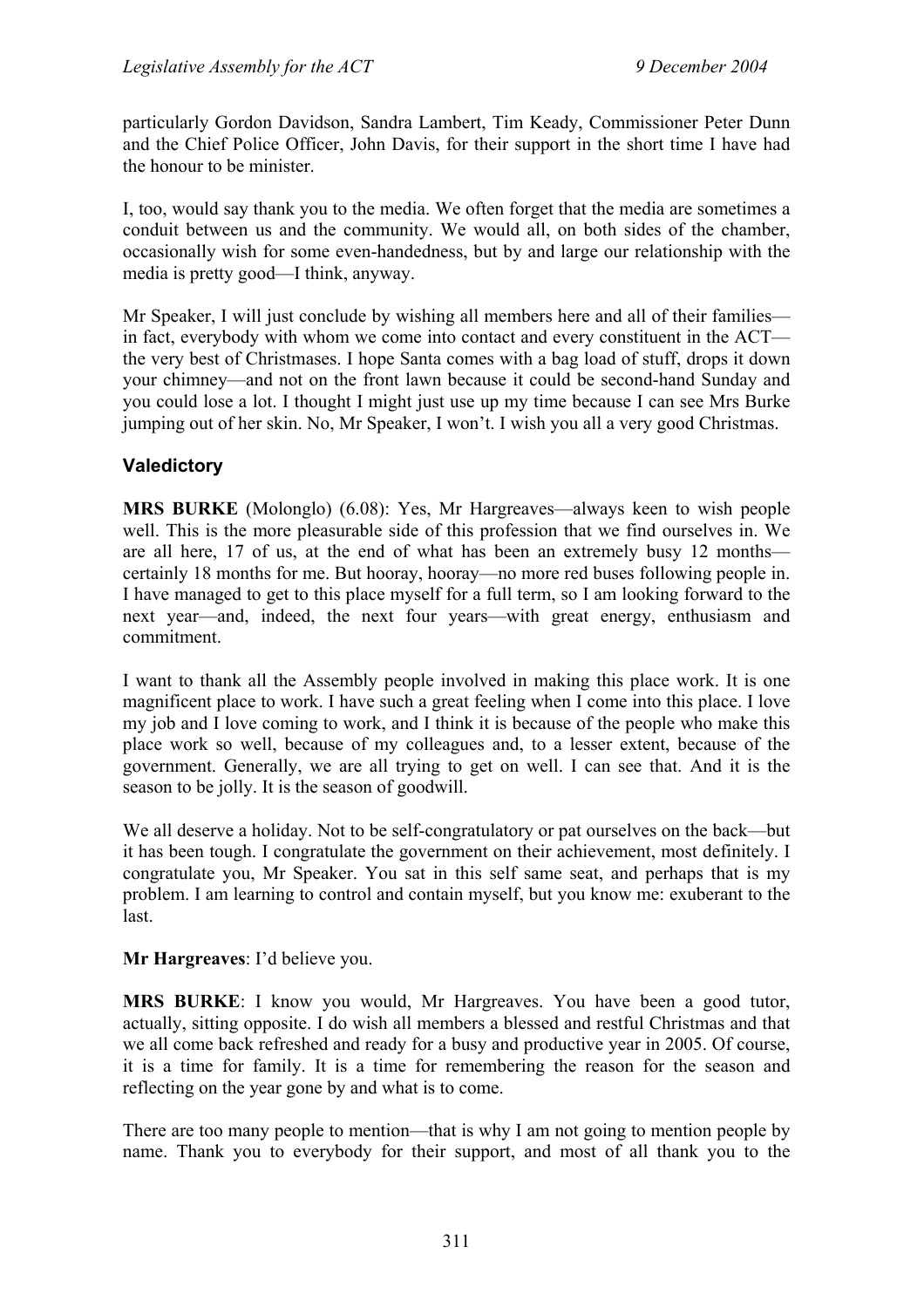community, which had the confidence in me to place me in this place and position. It is one that I honour and respect very much. Thank you to everyone. Have a great break.

### **Motorcyclists—charity ride Valedictory**

**MR GENTLEMAN** (Brindabella) (6.10): Mr Speaker, I would like to speak briefly about an event to occur this coming Saturday, 11 December. The Motorcycle Riders Association of the ACT, along with several other motorcycle clubs and riders in general, have every year put together a group of riders to raise awareness of the plight of others less fortunate at Christmas. The aim of this ride is to help raise toys, money, food and clothing for those less fortunate.

The ride coincides with the start of the Salvation Army and the Smith Family's Christmas appeal. The MRAACT has been supporting this drive for many years, and the event is growing quite substantially. In 2002 there were approximately 400 riders, and last year those numbers grew to over 500. This year the organisers are hoping for at least 600 riders, although the number of those riding in the event does not include the many other volunteers. The ride attracts people from all walks of life, from public servants, professional motorcyclists, to politicians like Senator Kate Lundy and me. The other main objective of the run is to raise awareness of motorcycles.

Starting at Old Parliament House at 10am Saturday and after travelling along many main roads in Canberra south, the ride will finish at Garema Place in the city. The riders all must and do obey the road rules, and the riders are escorted by police motorcycles. They will only be travelling at a top speed of 40 kilometres an hour. I would encourage all members of the Assembly, and beyond, to get involved with this charity by donating to this very worthwhile cause or, if you are so inclined, by joining me and Senator Lundy on the toy run ride.

As this event is to help mark the festive season, I would also like to take this opportunity to wish a merry Christmas to all my constituents in Brindabella and to all my colleagues in the Assembly. I would also like to take the time to say a very special merry Christmas to those that keep this Assembly running from behind the scenes: the attendants, the Clerk's office, secretary, committee staff and lastly, but by no means least, the IT staff. All the staff in the Assembly help keep this well-oiled machine that is our government working towards the future. Thank you and merry Christmas to you, Mr Speaker.

### **Valedictory**

**DR FOSKEY** (Molonglo) (6.12): After a week here, it is a good opportunity for me to reflect on my time here and most especially to thank the people who have helped me to settle in. Everyone has spoken about the people who work in this place and keep it running: the secretary, the people working in committees, the attendants, people like Max and Janice—absolutely everyone. It has just been wonderful to work with everyone. I felt genuine friendliness, and I have felt helpfulness. I want to say that I do feel very much at home here, and it is primarily due to those people's work.

I also have to thank the people who are working with me. I was very lucky to have Roland and Regan work for me—work with me. They also worked with Kerrie. It made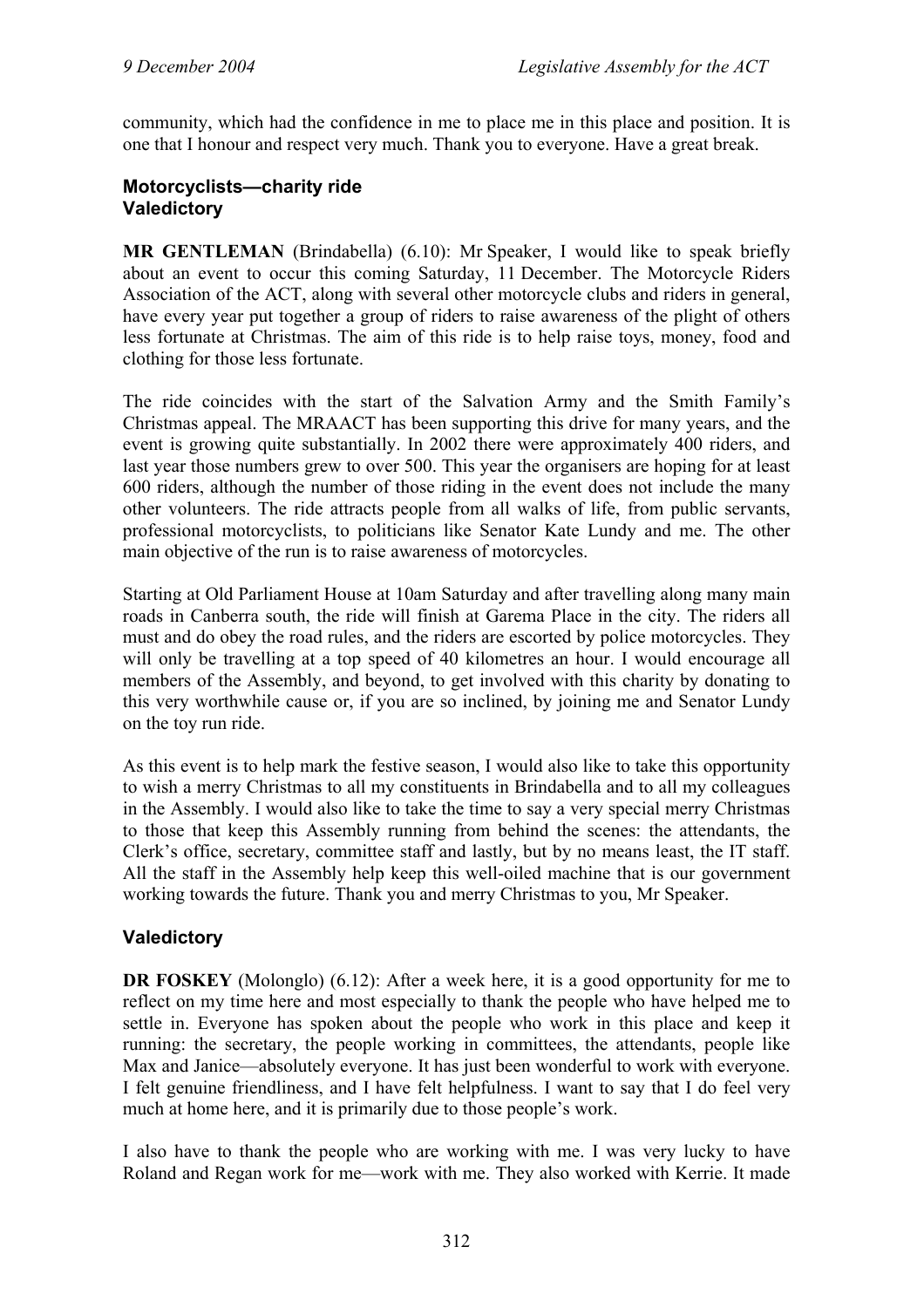an almost seamless transition from one Green to the next. I have got to say that after being here a week, you need your Greens.

**Mr Hargreaves**: We intend to eat them!

**DR FOSKEY**: I think you will find me fairly indigestible, Mr Hargreaves.

I want to thank other members for their forbearance because I have had a lot to learn in following standing orders. I come from a very different political culture. I come from the Greens. I have come from a history of working in social movements. There we tend to try to seek consensus, we look for agreements amongst us and we work from there. Here I find that, even where there is agreement, the focus is on the differences and that those are maintained, even where it is often very difficult to see that the difference is at all significant. But it seems to be very important to both the major parties to dwell on that. I am absolutely unconvinced this is the most constructive and effective way to do politics. You are going to have to spend the next four years convincing me that it is, and I am going to spend the next four years convincing you that there are other ways and possibly better ways of doing politics.

I did expect to play a greater role in this Assembly and, of course, I thought that the committee system offered that potential because I saw Kerrie working in the committee system and I participated in it in various ways myself—through submissions, through reading the reports. I came into the Assembly with goodwill, actually expecting that my own expertise would be welcomed and I would be invited to contribute where I could be most helpful. Interestingly enough, I find myself on those committees where I will have the steepest learning curve. Nonetheless, I undertake to do the learning that is required, and you can be sure that I will participate strongly, I will learn and I will contribute to those committees and I will provide a very critical lens to the work that we do.

I found that I absolutely enjoyed the sittings. To me the sittings were perhaps the most challenging part of being an MLA, but I am very keen to rise to the cut and thrust of debate and I will be a willing participant. I most particularly enjoyed those debates where people have talked from a sense of real passion. I found that last debate most—I do not want to use the word "enjoyable" because I am sorry that it failed—to be the real business of what this place is about. I have experienced frustration when political game plans become the order of the day.

I look forward to getting to know everyone better through work and social events, and I hope that you all have a great Christmas break and a great holiday. But since I am pretty sure I am going to see you on the stairs tomorrow or at Speaker's drinks, I do not want to get too strong and heavy about that, because I will probably be saying it over and over again. Nonetheless, I do hope you do.

### **Crime Valedictory**

**MR STEFANIAK** (Ginninderra) (6.18): Firstly just a little business, and I am glad Mr Hargreaves is here. Before I get down to the matter Vicki addressed, I might congratulate him formally on becoming a minister. I was delighted that that occurred, and I congratulate Mr Hargreaves on a well-deserved promotion to the frontbench.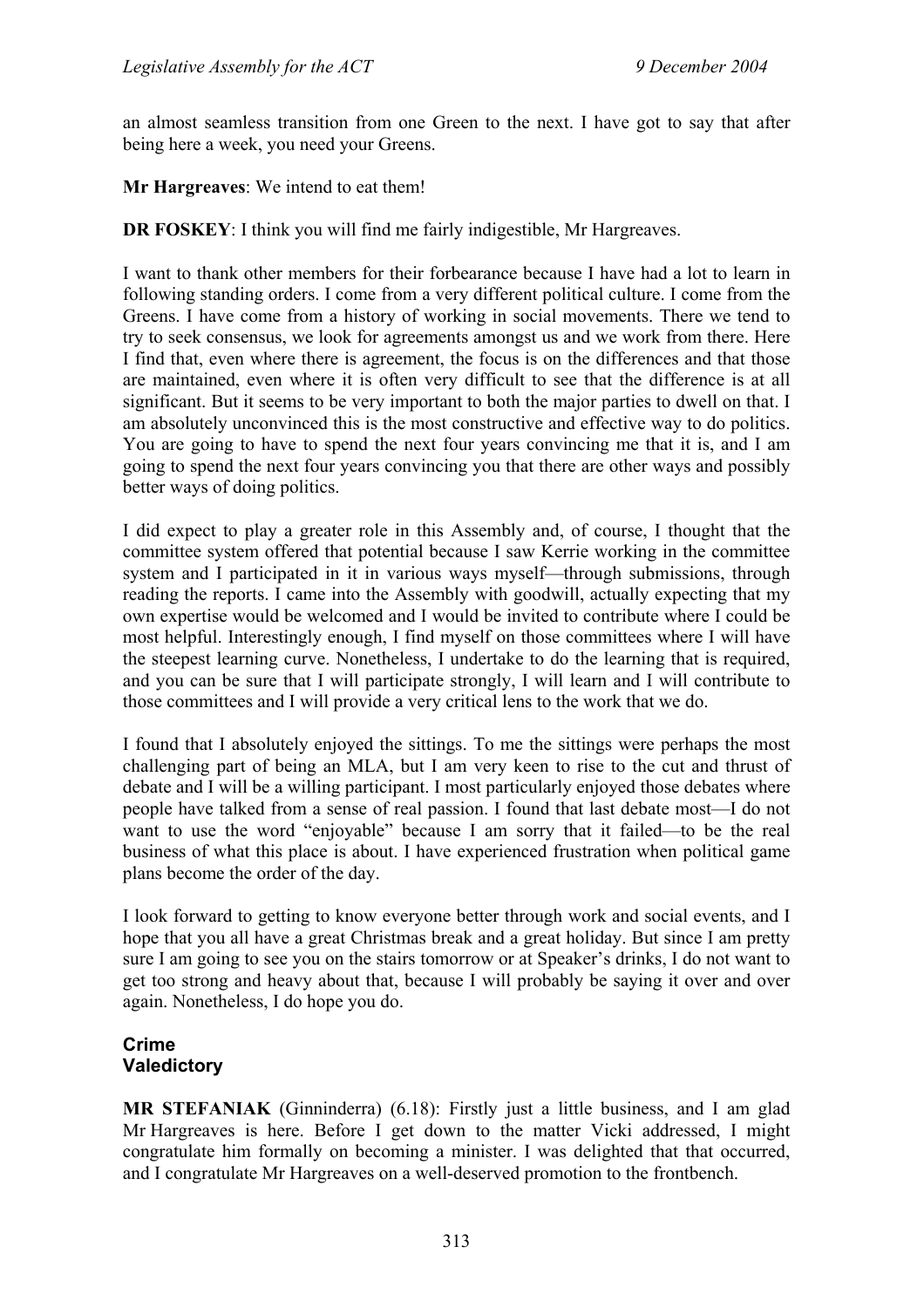Now I will speak on that matter. I was rung by a constituent who lives in Reid—not in my electorate—who has taken all the precautions necessary to make his house safe. His family live there, and it has alarms, et cetera, but he has been burgled twice now in the last six months. He was concerned about the second occasion because one of the children of the next-door neighbours followed the burglars, who were doing the three houses very quickly in the street, to some flats at the corner of Elimatta Street and Ainslie Avenue and they back onto Allambee Street.

This constituent did not know the actual number or whatever, but he made some inquiries and found out that the police did come but indicated that there was not a huge amount they could do and they apologised for being understaffed—we get back again to police numbers. They offered him counselling and said there was not much more he could do, but he wanted more than that. He indicated that there was little they could do in terms of following it up, even though they did interview the young man, I think, who lived next door.

This constituent is aware—he has made some inquiries—that in the last 12 month there had been a decision by Housing to put a lot of people who were just out of jail, people with significant drug problems, in this bunch of flats. I know people have to go somewhere, and that is a difficult issue, but I would ask the minister to look into that. The next day, apparently, his wife was home and there was someone in the front and someone in the backyard. She managed to disturb them and they went away. There have been some problems for those who are residents of that area of Reid with, it seems, the same group of people. They seem to have been responsible for quite a few recent burglaries there. If the minister is nodding, he could look into that and that would be great. I can give him the name of this person if his office wants to follow it up. I thank him for that.

I am not going to mention everyone because my colleague and leader, Mr Smyth, has done that most ably, as he always does. I do not think he has left out anyone, so I am hardly going to name them again. I might just take this opportunity to wish everyone involved in this Assembly—staff, members, the community—all the very best for Christmas. I will personally just thank my own staff and, indeed, my family for putting up with me. It is not an easy task at times.

### **Mrs Dunne**: That's a big ask!

**MR STEFANIAK**: It is a big ask. But I certainly greatly appreciate the support not only from my staff but from family—yes, all right, and my colleagues too. I will just mention all members in the Assembly and wish everyone a very merry Christmas. I hope to see everyone back here next year and give a particular welcome to all of our new members. Deb, I think you will pick things up very quickly. I am delighted to have you on the legal affairs committee. You are already asking a few good probing questions.

To Deb and all the other new members—especially my party colleagues, Richard Mulcahy and Zed, who have already made a very significant contribution in the first week of the Assembly—welcome to the Assembly. I am sure everyone is going to contribute significantly next year. May you all have a great Christmas and a very safe Christmas-New Year period. See you all next year.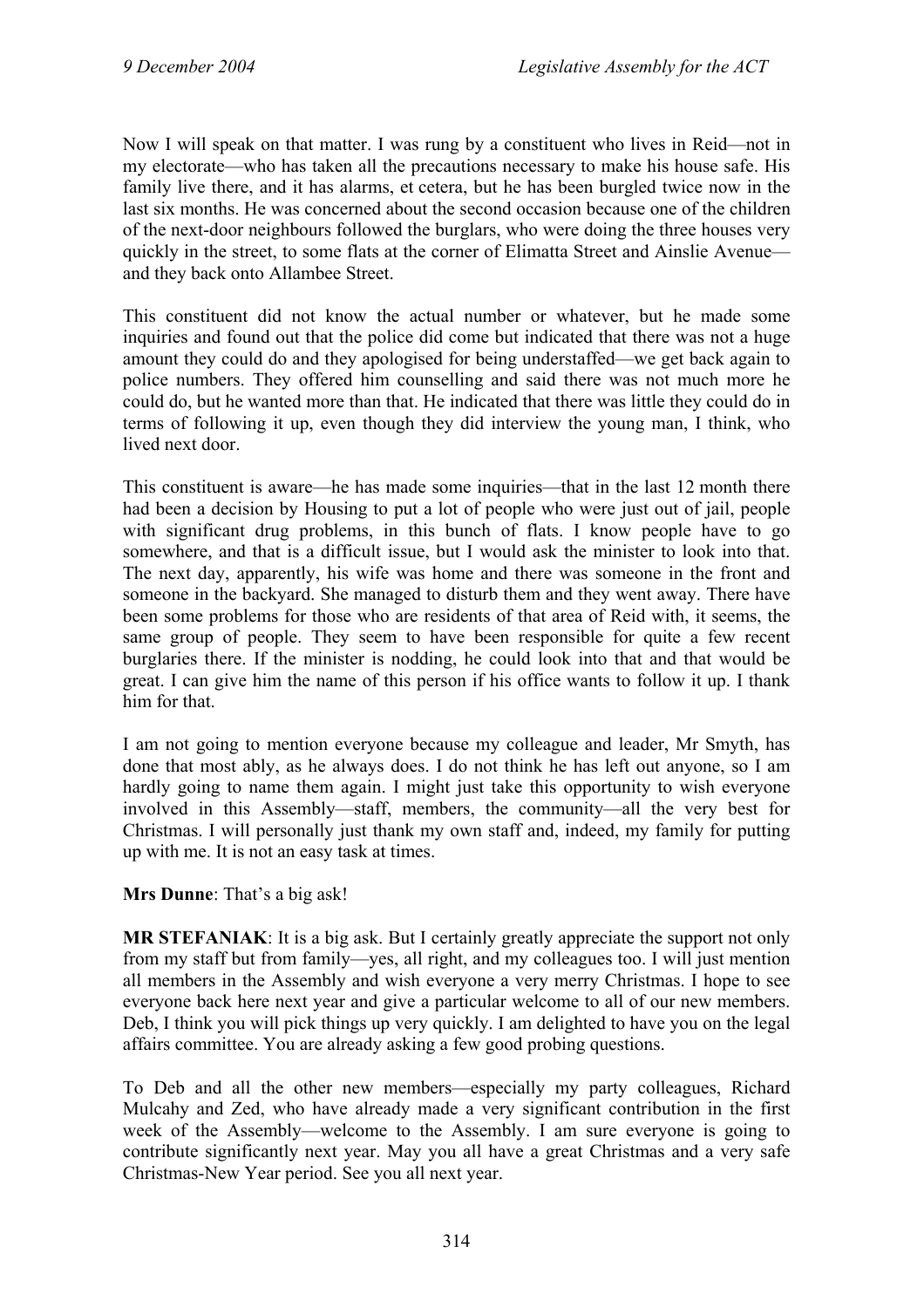#### **Youth programs Valedictory**

**MS PORTER** (Ginninderra) (6.21): While we are talking about Christmas, I rise in the adjournment debate to mention two important programs that just recently I have been fortunate to be exposed to. These two programs involve the young people of the ACT. As Christmas approaches we should be very cognisant of our young people.

Recently I, on behalf of the minister for education, was fortunate to speak to the graduation students of the ACT government's eclipse program at the Canberra College. The eclipse program is a fine example of the way this government provides quality, flexible and appropriate educational opportunities to students.

The students involved in the eclipse program often struggle with the strenuous academic rigour of high school studies. These are not unintelligent or wilful young people. However, we all have different learning styles. The eclipse program offers these young students a supportive environment in which they can explore these different learning styles, gain more confidence and self-esteem, and experience success.

Mr Speaker, as you may know, I am the former CEO of an organisation that manages the spice program, also funded by this government. The spice program is complementary to the eclipse program and offers valuable mentoring for these young people in the workplace. I therefore appreciate the very real value of the eclipse program. As I said before, I congratulate this government for its funding of the eclipse program and I congratulate all of the graduating students.

I would also like to take this opportunity to tell the house about a graffiti arts program. On behalf of Mr Hargreaves, I recently attended the opening of a display of aerosol artwork and presented certificates to young artists at a celebration that marked the end of a trial of a graffiti arts program.

This program was initiated in a constructive effort to reduce the spread of illegal graffiti in Canberra. It involved young people up to the age of 18. These young people attended weekly workshops in which they were given the opportunity to further their creative skills and they were provided with a legitimate outlet for their considerable artistic talent.

I was very impressed with the artworks created by these young artists. They were dynamic and full of vitality. I am hopeful that many of them will go on to continue their art. Once again, I am very pleased that this government has taken an active approach to dealing with graffiti in Canberra. At the same time, it is providing an appropriate outlet for young artists to display their talent.

I commend to the Assembly both the eclipse program and the graffiti art workshops. Along with everybody else, I thank all the members of this place, our staff—my own staff and the other staff that have assisted me since I have been here—my colleagues on this side of the house and the people that voted for me to be here. I would like to thank them all for this experience that I have had over this short period. I wish you and all my constituents all the best for the festive season.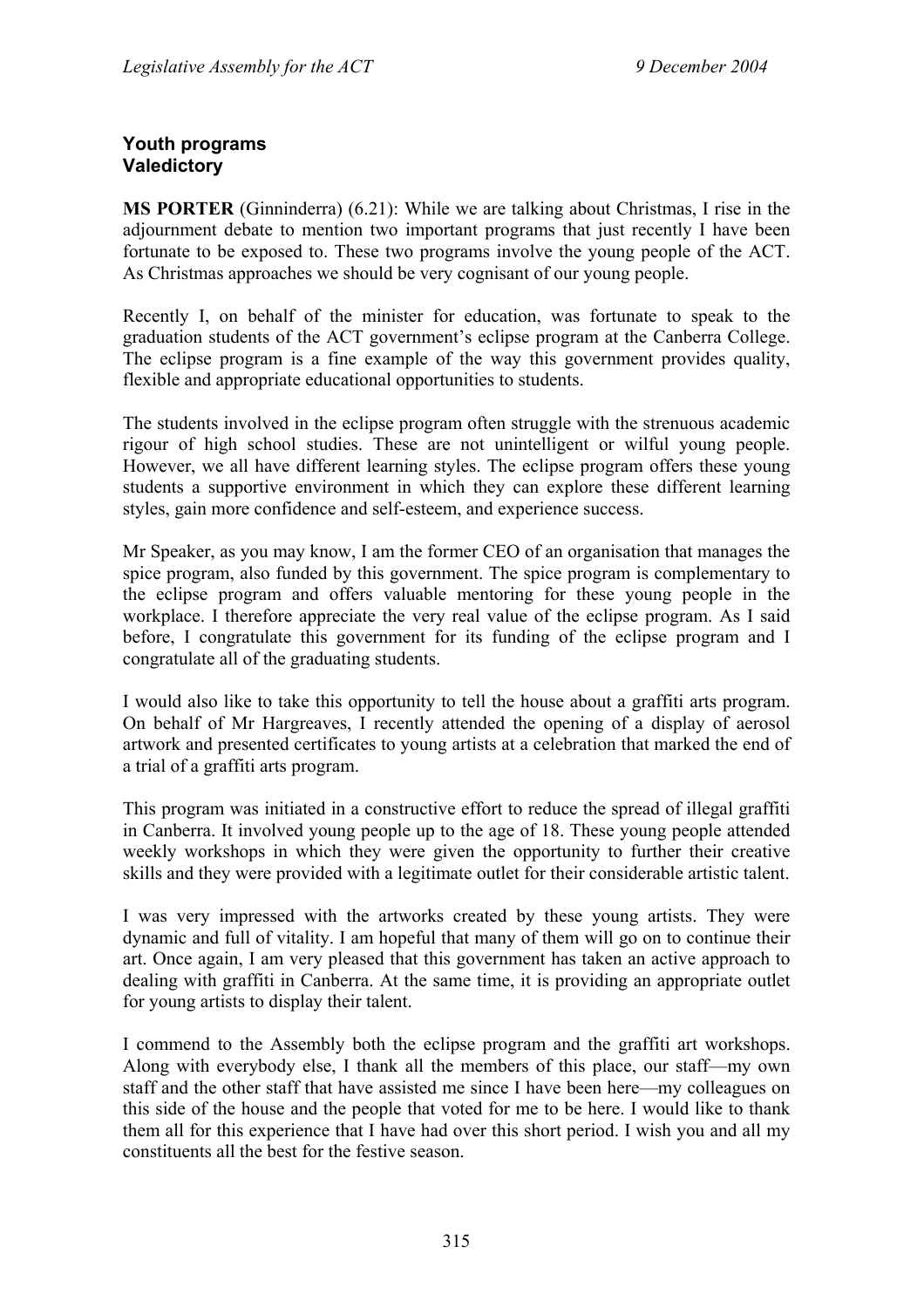### **Valedictory Footpaths**

**MR MULCAHY** (Molonglo) (6.25): I will be brief. I would like to formally convey my good wishes to you, Mr Speaker, the members and officers of the Assembly and, indeed, all the other staff of the Assembly, as well as the parliamentary staff that serve all of us so well.

I would like to place on record my special thanks to the Clerk and his team. As a new member, the assistance and guidance you receive in the early stages is not insignificant. I have nothing but praise for the help that has been provided by that office in assisting me to understand my requirements, compliances and procedure.

I do not see the need to go through all the issues I raised in my inaugural speech, but I reiterate my thanks to my family for their support. They make major sacrifices in all cases. Their support was so pivotal in securing election to the Legislative Assembly.

I thank the people of Molonglo, who have been generous in their support in attracting the highest vote of any of the Liberal team. I am very determined to ensure that they are pleased with the performance that I deliver on their behalf over the session of this parliament.

I am looking forward to the new year with the various extensive shadow responsibilities that have been allocated to me. I am pleased that, as from today, with my being elected chairman of the public accounts committee, we will have the opportunity to work closely in reviewing the workings of government and administration.

Whilst I know the custom in these addresses is not to delve too much into policy matters—and I will not—I would like to say that I was pleased to hear the Minister for Urban Services announce in his presentation today that there will be \$4 million more for footpaths.

In the Christmas spirit, I very much hope that those older suburbs—the inner suburbs will be looked after. I know that there is sometimes a perception that many of the people living in those areas are especially wealthy, but I think that the footpaths there need special attention. I am thinking particularly of Forrest and Yarralumla. Many residents of those suburbs have raised this issue.

In fact, I can tell you that nearly 10 per cent of the entire adult population of Forrest has written to me raising issues related to deteriorating footpaths, poor lighting and guttering in particular. That is a significant number of people who have put pen to paper; it rarely happens these days.

**Mr Hargreaves**: Is that the survey?

**MR MULCAHY**: That was the survey; yes. The survey initiated letters; people were not just replying to questionnaires. I received three reports of individuals being assaulted in the area on their way home from Manuka in the evening. That is troubling. There is an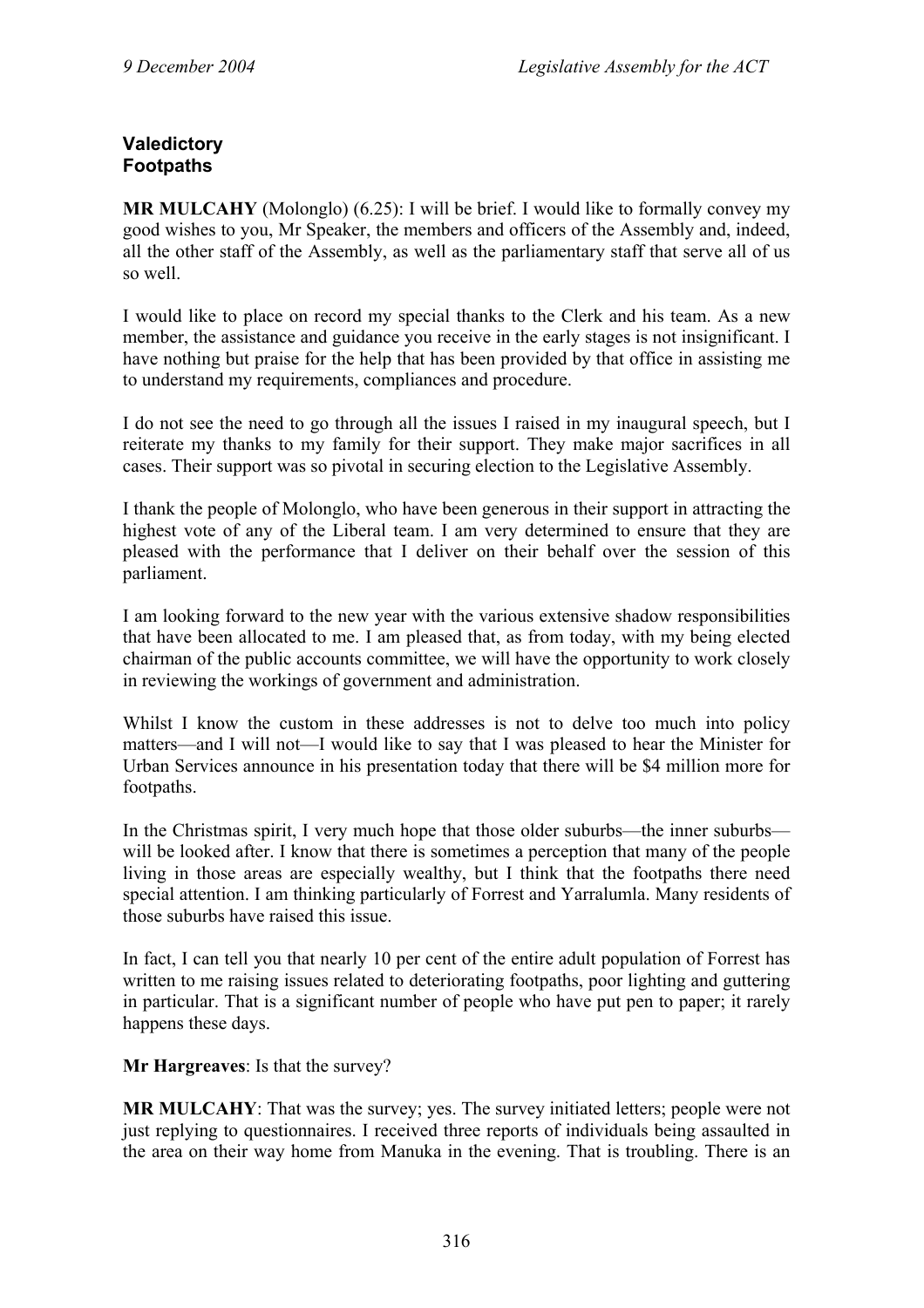expectation that, if these matters can be looked at favourably, it will help in relation to safety.

A number of older residents live in these areas. They have indicated that they have fallen and they have cited various streets that are a problem. Improvements in this area and the minister's consideration of this particular part of Canberra would be well appreciated, I know, by the residents of Forrest and Yarralumla.

#### **Valedictory**

**MR SESELJA** (Molonglo) (6.28): I will be brief. Recently, there has been a bit of debate about how we celebrate Christmas and how much emphasis we put on it, given that we have people from many different backgrounds and many different faiths in our society.

I place on record my belief that Christmas is an important part of our culture for Christians and non-Christians alike. It is part of Australian culture and it is something that we should celebrate. We should not downplay it in any way. It is a great unifying thing. I do not think that people from other faiths are in any way offended by the celebration of Christmas. As a society, we should do that and do it with pride. It is a great part of our upbringing.

I know that most Australians really look forward to Christmas: they look forward to spending time with their families and they look forward to celebrating it in the way that they choose to. I will not say much more about that. I just place on record that I think we should feel free to celebrate it. I do not think it offends anyone.

I would especially like to thank all the Assembly staff that have helped me settle in over the past few weeks. I have really enjoyed this first sitting week. The Assembly staff have been fantastic. I place on record my gratitude to them. I thank Mr Corbell and his staff for arranging briefings for me.

We have not got to the briefings with Ms Gallagher, but I thank her for making me feel welcome at the functions we have been at together. Sometimes it has just been Katy and I—no-one else has shown up. I thank them for their goodwill. Mr Speaker, thank you and I wish you and your family a merry Christmas. I wish all members—my colleagues, those across the chamber and Dr Foskey—a very merry, happy and safe Christmas. I thank my staff—Justin and Ryan—and I wish my family, all my constituents and all the people of Canberra a very safe and merry Christmas.

#### **Chris Uhlmann Valedictory**

**MRS DUNNE** (Ginninderra) (6.30): Yesterday, when the untimely adjournment occurred, I was about to note the success of the ABC in the Canberra Film and Television Council awards and the program *Stateline* in particular for the documentary "Where there's smoke". The person who was instrumental in that was Chris Uhlmann. As people would know, Chris has spent five years doing the morning show at the ABC with David Kilby. But, after many years in the media and the ABC, he has decided that he needs a change of lifestyle and will be moving to Melbourne.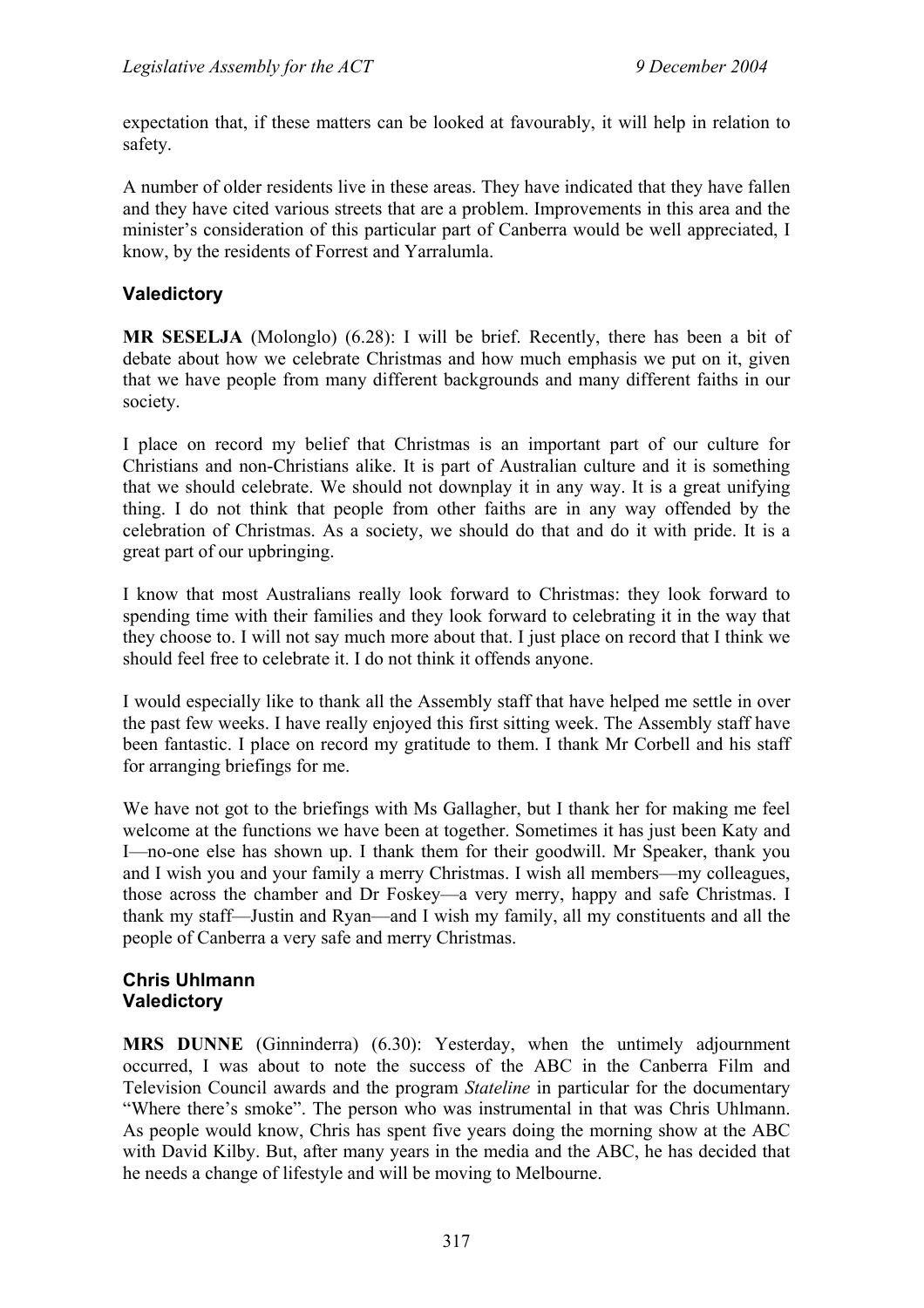I count Chris as a friend. I use this opportunity to wish him well. Whilst I know Chris as a friend, he is also a consummate journalist. He treats everyone in this place with fairness. That means that sometimes he does things that you do not particularly like. But he always does it with fairness, and you know that what goes around comes around. Chris is a consummate journalist. He has been involved with journalism in relation to the Legislative Assembly since it began, except for a brief time when he was a staffer here. I wish him and Gay every success in Melbourne.

But to the matter of the season: over the years it was a habit of my mentor, Gary Humphries, to allocate gifts notionally on this occasion, and I have taken up the mantle. Mr Quinlan tends to do it, but he is not here. Mr Speaker, I know that you are very good with do-it-yourself, so I think that you should be given a cordless drill for Christmas, and all the rest of your Christmas presents should come in flat packs. I think the Chief Minister needs a good biography of Sir Thomas More so that he can find out how the chief law officer should work.

I think the Leader of the Opposition, who has gone to his wife's birthday—I know he is getting a new knee, but that is an early Christmas present—should get two bottles of whisky: a good one and bottle of 100 Pipers for when he chooses to adulterate it with coke or dry. Last year, it was suggested to Santa that Mr Quinlan get a frisbee. It has been reported to Santa that he has not even taken it out of the wrapping yet. This year Santa should give him a bit more enthusiasm.

I think that Bill Stefaniak should come to terms with his feminine side and get a macrame kit. I was going to suggest to Santa that Mr Corbell needed a new bike for his new-founded enthusiasm for bicycles paths; but, after today, I think he would be better off applying himself to a guide to the ACT leasehold system.

I wish that Santa should deliver to Katy Gallagher what I wish for myself; that is, one day in bed—breakfast in bed, lunch in bed, dinner in bed, a good book and a remote control. Mr Hargreaves seems to have taken advantage of the present that Santa brought him last year, which was *The art of war*. Seeing as he has been such a good reader, I think that this year it should be *The complete angler*, along with an ankle brace.

To Mrs Burke, a guide and pattern book for crocheting booties; and to Mr Pratt, a new immune system. Ms MacDonald probably should not get a present because of her religious convictions, but as a Hanukkah present we should give Ms MacDonald a new whip so that she can impose discipline.

To the new members, Mr Speaker: to Mr Gentleman, after Saturday's performance, Jane's guide to sailing; to Ms Porter, a volunteer to cook and clean for the holidays; to Dr Foskey, given her connection with the forest debate, a wollemi pine in a pot; to Mr Mulcahy, who lobbed the best grenade of the week when he divulged to the Assembly that he used to be a member of the Labor Party, Jane's guide to modern armaments.

I really strained myself to think what we could give Mr Seselja, who has enjoyed himself so much this week. I thought perhaps it should be an icon of St Blaise, who, I understand, is the patron saint of Croatia. But on careful consideration I decided it should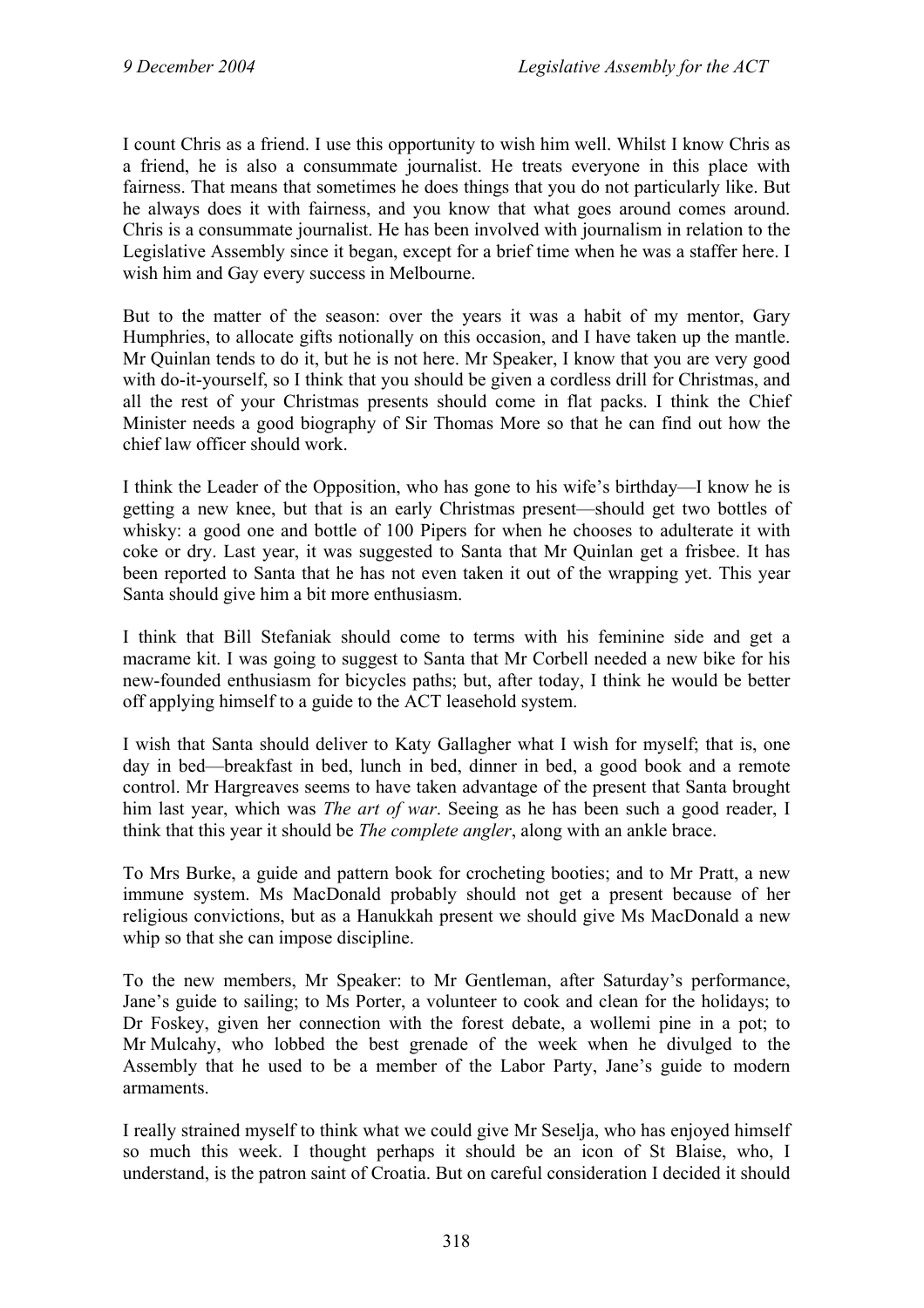be a new Zorro mask, hat and cape. Mr Speaker, to all members and to staff: thanks and merry Christmas, and a happy and holy new year.

# **Valedictory**

**MS GALLAGHER** (Molonglo-Minister for Education and Training, Minister for Children, Youth and Family Support, Minister for Women and Minister for Industrial Relations) (6.35): I rise to repeat all the good wishes that have been given to members and particularly to all the staff here who help us with our jobs. At times I do not know how they keep sane.

I also acknowledge the staff in all the agencies for which I have responsibility. I will start with the Department of Education and Training. Thank you to all the staff there. I particularly acknowledge Tim Keady and Mike Zissler, who has acted as chief executive this year. I particularly thank the executive team there. It has been a difficult year with leadership change, but everyone has worked very hard to make sure that the business of education keeps going strong in the ACT. Thank you also to staff at the central office and, of course, the teachers who work so hard all school year round.

To the staff in the Office for Children, Youth and Family Support; to Julie McKinnon and the executive team there, thank you. They have created a new agency this year and they have put care and protection, youth services and services for children back on a new track. I cannot underestimate the work that has gone into that and I really appreciate it.

To staff at the CIT, thank you—an excellent year. To CMD, to the Office of Industrial Relations, to the Public Sector Management Group and to the Office for Women, thank you very much for your efforts. It has been a big year for everyone there. Thank you to staff at WorkCover and to the Occupational Health and Safety Commissioner, who have all, along with the Office of Industrial Relations, been dealing with some major legislative change in their area.

It has been a tough year for some of my agencies. Today there has been the announcement of a new head for the Department of Education and Training—Michele Bruniges, who is coming to us from New South Wales—and, in the area of the Office for Children, Youth and Family Support, Louise Denley, is coming to the ACT from South Australia. I know that we will make both of those women very welcome in our community here. I look forward to working with the staff in my agencies again next year.

I also thank the staff in my office who help me do my job. This year I acknowledge my family, particularly my mother and my daughter. It has been a difficult year for them as well.

### **Sustainable transport plan Valedictory**

**MR CORBELL** (Molonglo—Minister for Health and Minister for Planning) (6.37), in reply: I start this evening by making some comment on a press statement released today by the conservation council of the ACT and the cyclist organisation Pedal Power ACT. Today these two organisations have released the first of the report cards which are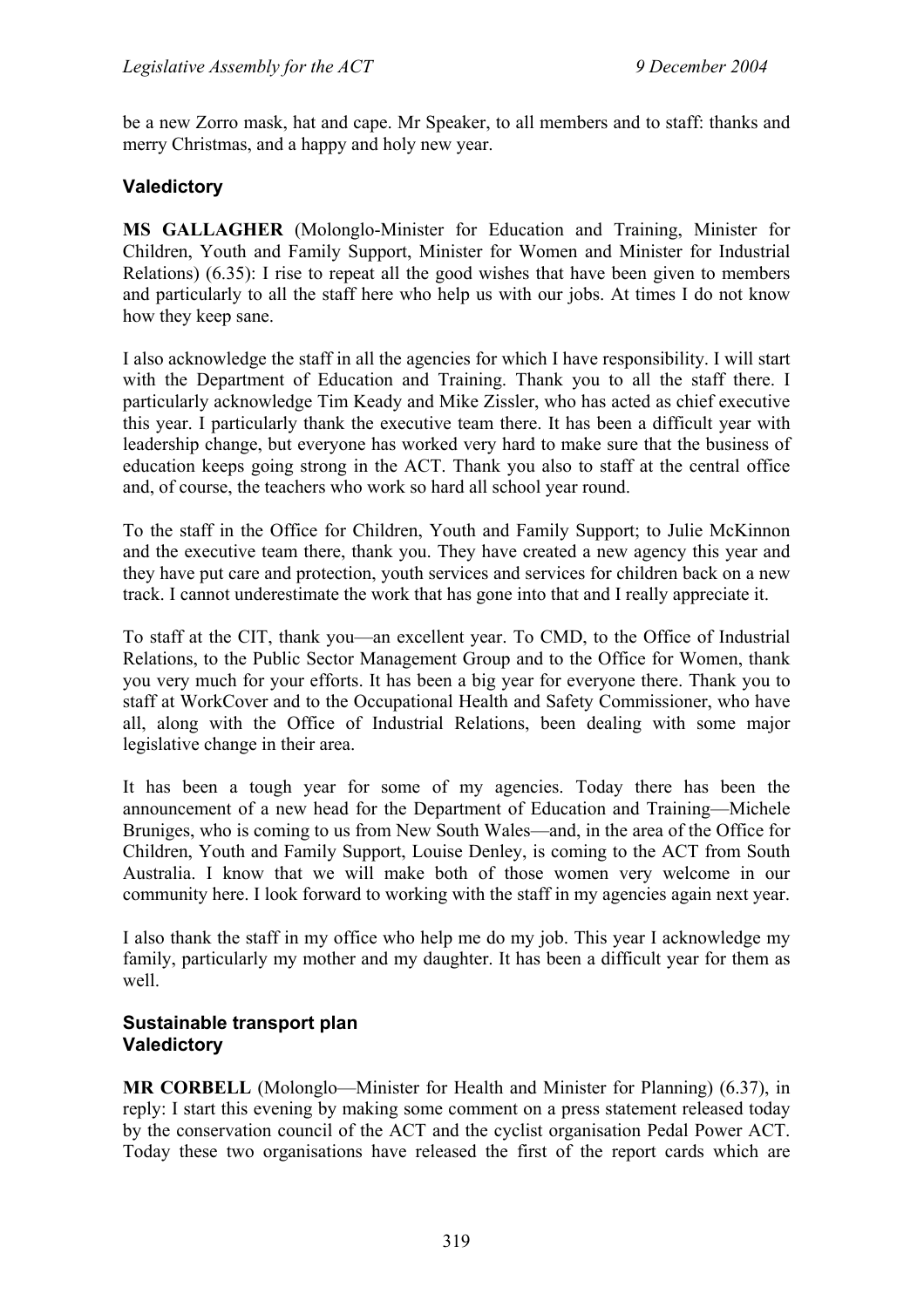proposed to be released at regular intervals on implementation of the ACT's sustainable transport plan.

Today I was very pleased to see that both organisations have given a big thumbs up to the government, not only for the plan but also, and more importantly, for its initial implementation. They say that the sustainable transport plan makes the grade. They have given the ACT a seven out of 10 mark for its progress in implementing the transport plan. This is a solid result and one that shows that we are making an excellent start.

Indeed, both organisations say, "We rate the government as having made a respectable start, good progress in some important areas but lagging a little in one or two other areas; eg, cycle map and traffic signal management." I am really pleased that the conservation council and Pedal Power have sought to highlight the government's ongoing interest in implementing the sustainable transport initiatives.

Transport, particularly private motor vehicles, is one of the major consumers of energy in Canberra and rates second behind household energy use as the biggest contributor to greenhouse gas emissions in the territory. The government's sustainable transport plan is designed to address these issues. I am very pleased that these two very important organisations, the conservation council and Pedal Power, have given our implementation and the plan itself a big thumbs up.

I join members in congratulating everyone who has been returned to the Assembly or elected to the Assembly for the first time. The other day I was reflecting on the fact that I am coming up to seven years in this place, which seems a little bit unbelievable for me. By the end of this term it will be 11 years, which is a somewhat frightening prospect in some respects. Nevertheless, to be in this place is a privilege that we have: to make the argument and to progress the agenda that we believe is in the best interests of the people of Canberra.

I extend my best wishes to all members of this place for a safe and peaceful holiday season. I also extend my thanks to staff in my office, to my colleagues and particularly to the people in the ACT government departments for which I have responsibility. I have found their professionalism and the relationships I have developed with all of them to have been very conducive to achieving the agenda to which the government is committed. I feel that I have made—perhaps friends would be too personal a term companions on a journey towards implementing some very important policies for the ACT. I trust everyone has a safe and peaceful holiday season.

# **Valedictory**

**MR STANHOPE** (Ginninderra—Chief Minister, Attorney-General, Minister for Environment and Minister for Arts, Heritage and Indigenous Affairs): I seek leave to speak.

Leave granted.

**MR STANHOPE**: I beg members' pardon for that. I thank you for your indulgence. I simply wish everybody the best for the holiday season. I echo the sentiments of every other member of the place in this debate in saying I hope that all members have a safe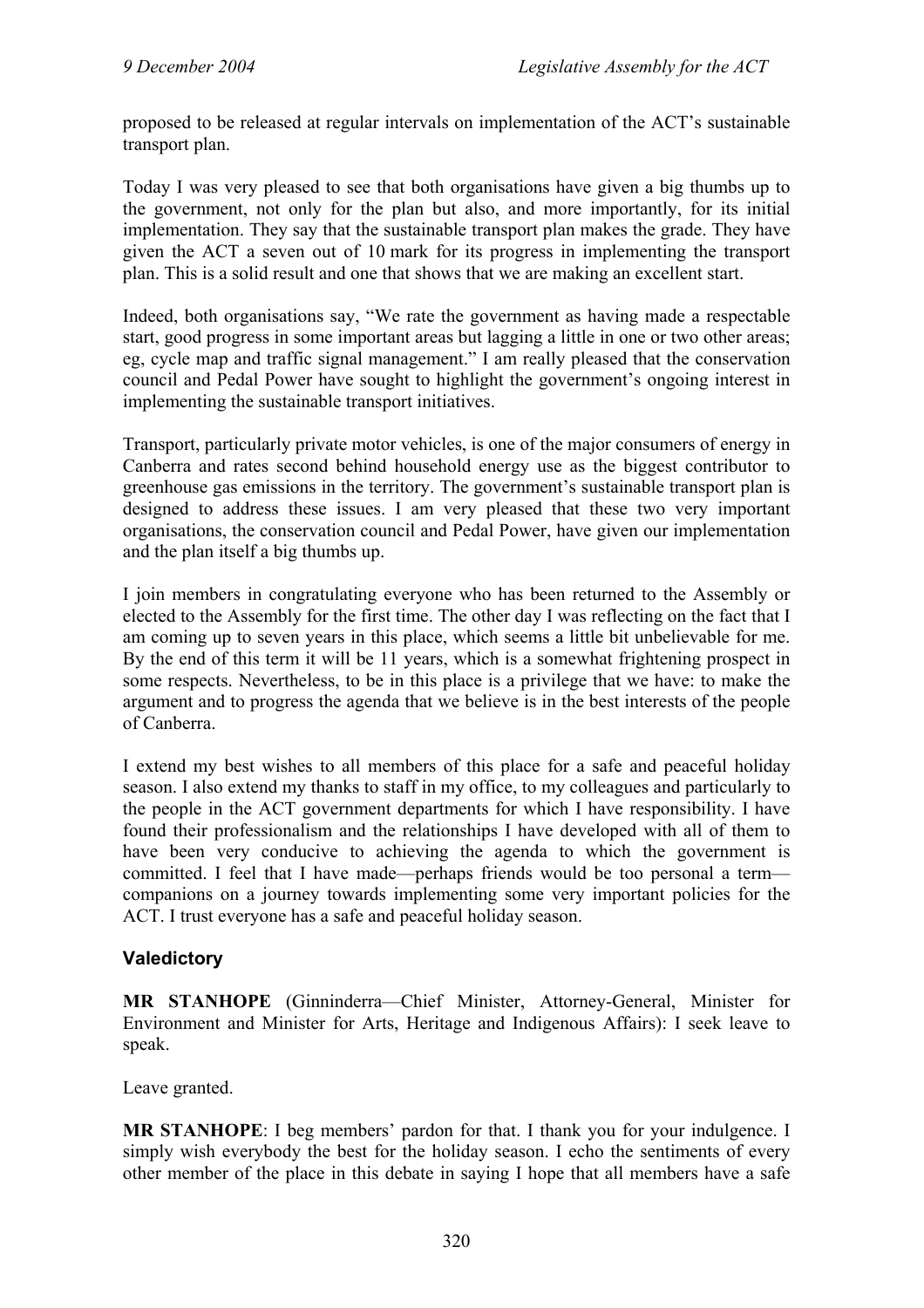and peaceful holiday period. I extend that wish to everybody that serves the Assembly in whatever way—all those involved with the operation of this parliament. I extend that wish, as my colleagues have, to all of the members of the ACT public service, who are fundamental to the wellbeing of Canberra, and to all citizens of Canberra, the place that we serve and call home. My wish is for a safe and happy season for members of the place, all those who serve it and indeed all Canberrans.

Question resolved in the affirmative.

# **The Assembly adjourned at 6.42 pm until Tuesday, 15 February 2005, at 10.30 am.**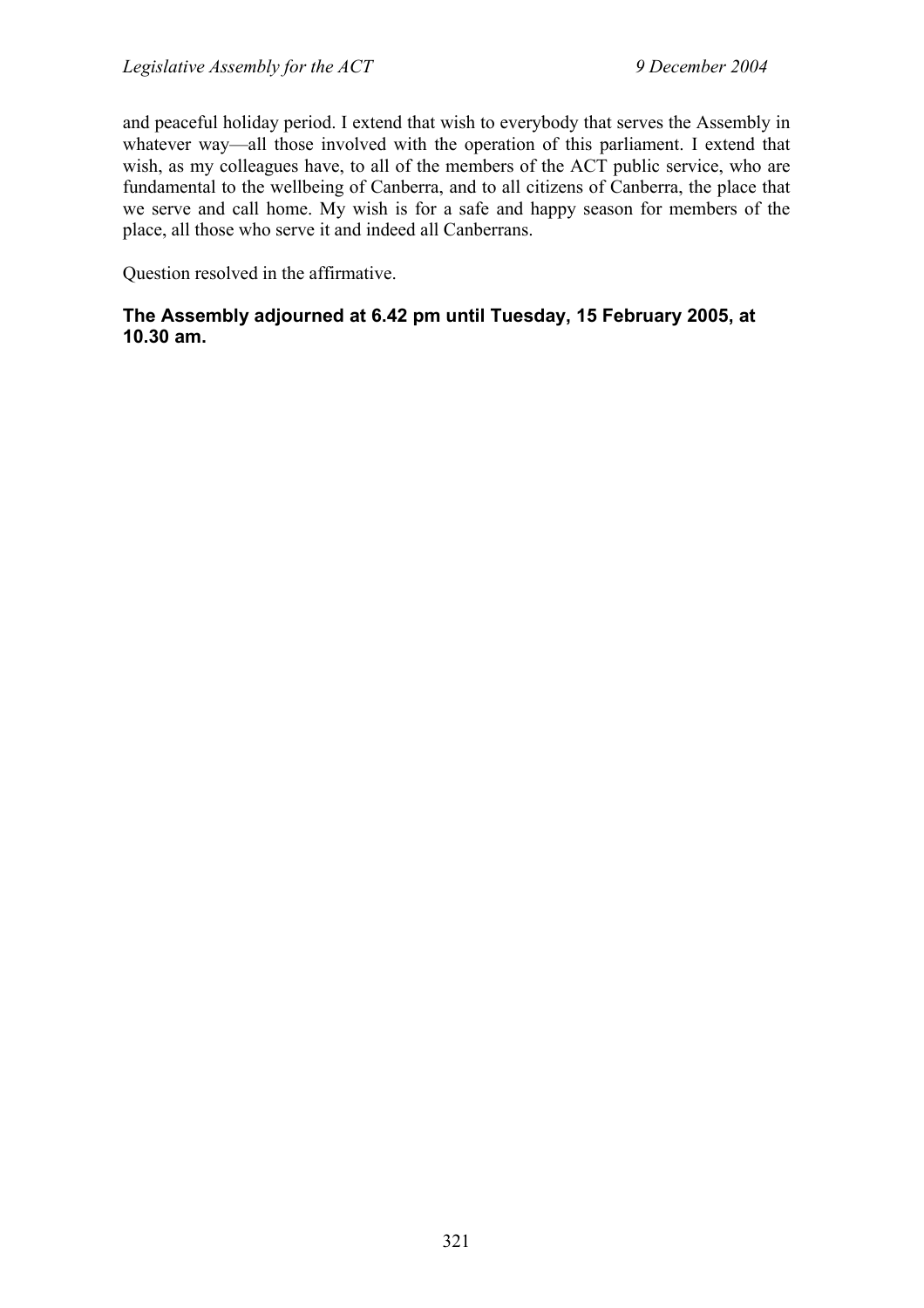This page is intentionally blank.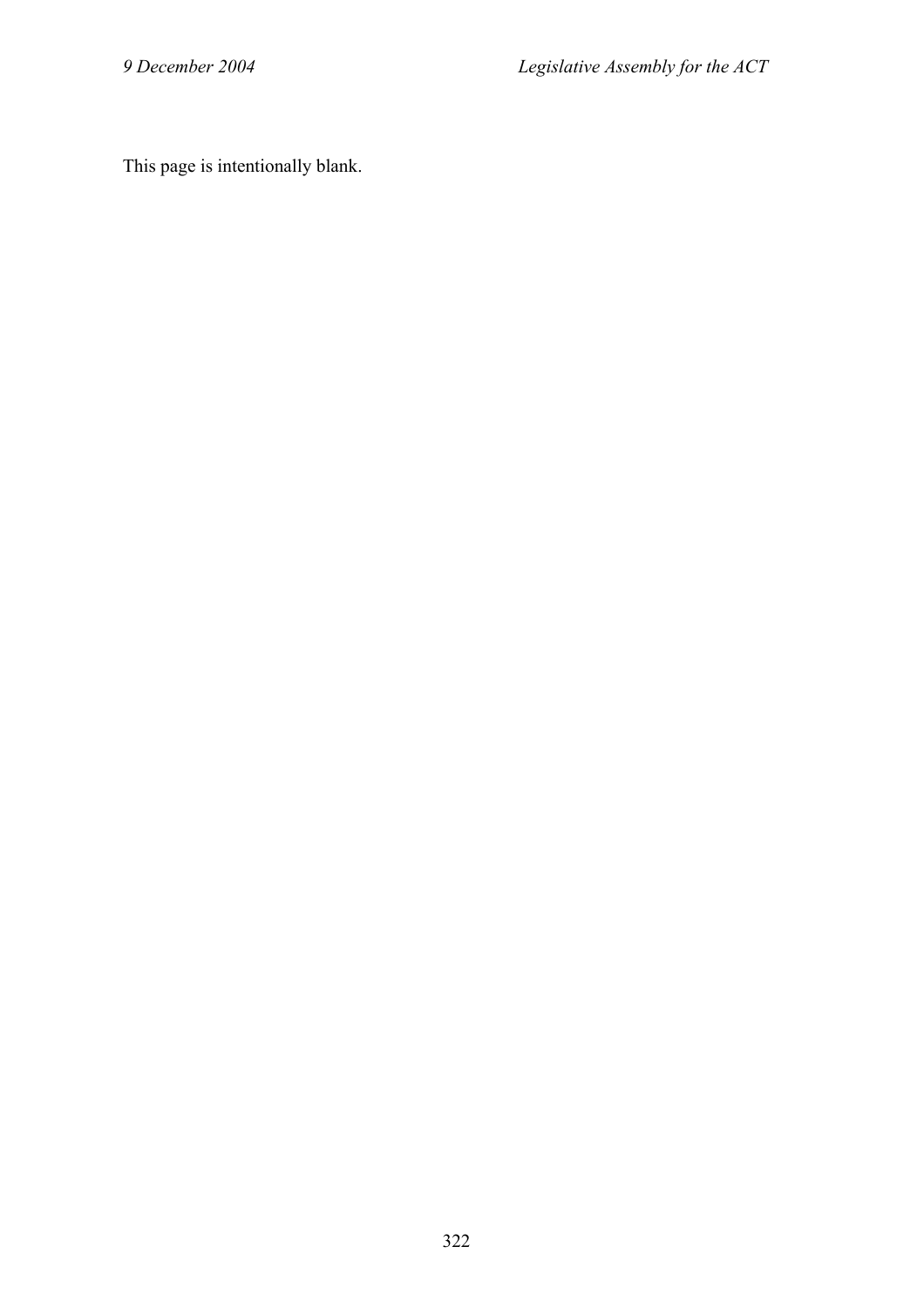# **Answers to questions**

#### **Government—media monitoring (Question No 2)**

**Mr Smyth** asked the Chief Minister, upon notice, on 7 December 2004:

What is the total amount of funds expended by the A.C.T. Government on media monitoring across all A.C.T. departments.

**Mr Stanhope**: The answer to the member's question is as follows:

- (1) On 1 July 2004, a new whole-of-government Client Services Agreement came into effect between the ACT Government and the media monitoring company Rehame.
- (2) Over the life of this 12-month agreement, ACT Government agencies will pay a total of \$38,400 (GST inclusive), or \$3,200 per month. This is a significant reduction on the amount paid under previous arrangements.
- (3) Transcripts of interviews, television clips and press clips are provided by Rehame at an additional cost, as required.
- (4) These media monitoring services and reduced rates negotiated under the new Client Services Agreement are open to all Members of the Legislative Assembly.

### **Health—panic disorders (Question No 3)**

**Mr Smyth** asked the Minister for Health, upon notice, on 7 December 2004:

- (1) What (a) health specific and (b) support services are available to those in the A.C.T. who suffer from panic disorders;
- (2) What percentage of the health budget is directed to assisting those with panic disorders;
- (3) Why is it that those with panic disorders in the A.C.T. feel like they have no where to turn for support in times of crisis, as conveyed to me by a constituent who suffers from severe panic disorder.

#### **Mr Corbell**: The answer to the member's question is:

1a. Mental Health ACT provides clinical services to consumers with moderate to severe mental health issues. This includes consumers suffering from Panic Disorder or experiencing panic attacks associated with other mental health issues. Service provision includes clinical management and crisis intervention through the community based regional teams, the Crisis Assessment and Treatment Team and inpatient services.

Mental Health ACT also provides an 8 week "Managing Anxiety" course at Ward 2N in Calvary Public Hospital.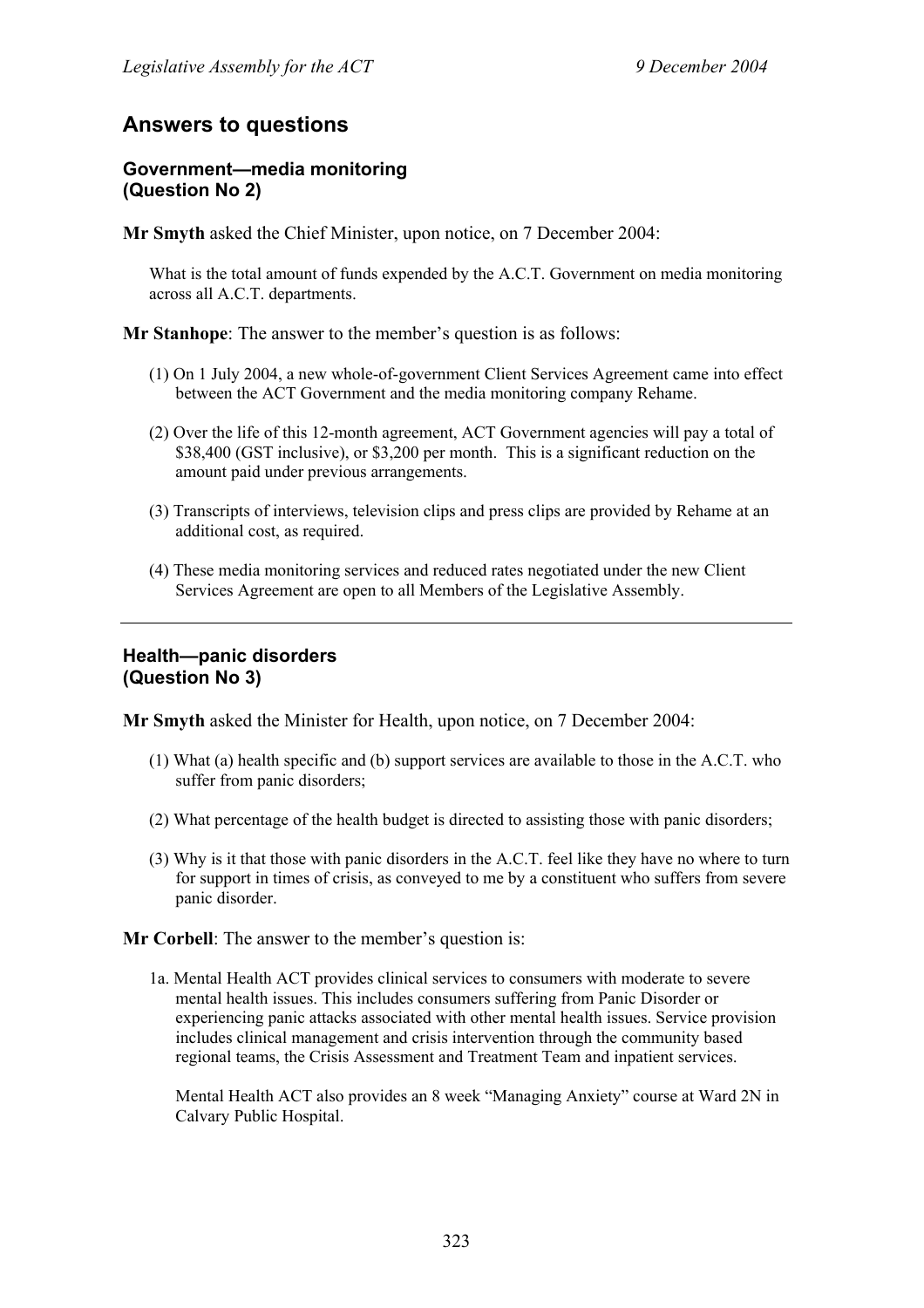Calvary Health Care provide an Anxiety Management Therapy Program through the Hyson Green Day Program that supports consumers experiencing social phobia, of which panic attacks may be an associated symptom.

- 1b. Support services available for consumers experiencing panic attacks in association with panic disorder or other anxiety related disorders, include:
	- Depression and Anxiety Support Group: Mental Health Foundation
	- Obsessive Compulsive Disorder Support Group: Mental Health Foundation
	- Road Trauma Support: Centre for Road Trauma Support
	- ANU Psychology Clinic: ANU School of Psychology
	- Referral and Support services: Mental Health Foundation, the ACT Consumer Mental Health Network, Carers ACT, Women's Information and Referral Centre and many other community based agencies.
- 2. The ACT Health budget is directed to assisting consumers across the range of mental health disorders based on clinical assessment, regardless of diagnosis.
- 3. People with panic disorders or other mental health disorders have access to a range of services and should be encouraged to approach Mental Health ACT or one of the referral/support agencies listed above.

#### **Motor vehicles—seniors registration concessions (Question No 4)**

**Mr Smyth** asked the Minister for Urban Services, upon notice, on 7 December 2004:

- (1) Why is the seniors concession for motor vehicle registration not being automatically deducted from the cost of registration renewal unless the person concerned specifically requests a new registration fee calculation, even though the motor vehicle registration renewal form states that the person is entitled to a seniors concession;
- (2) Can a refund be provided to those seniors who were entitled to concessions on previous motor vehicle registration renewals but, not knowing they had to specifically ask for the concession rate, inadvertently paid a higher rate for registration; if not, why not.

**Mr Hargreaves**: The answer to the member's question is as follows:

- (1) Where a motorist has previously notified the Road Transport Authority of an entitlement to a seniors concession, the concessional registration fee is shown on the registration renewal reminder notice. The concessional registration fee is charged at the time of renewal. This has been the situation since 17 September 2004.
- (2) Refunds will be granted to seniors who were entitled to a concession, but not provided a discount, at the time of renewing their registration. However, it is believed that very few motorists would have missed out on their seniors' concession as rego.act prompts staff to ask if the applicant is still entitled to the concession at the time of renewal. In the unlikely event that mistakes do occur, senior concession holders should contact Canberra Connect on 132281 to arrange a refund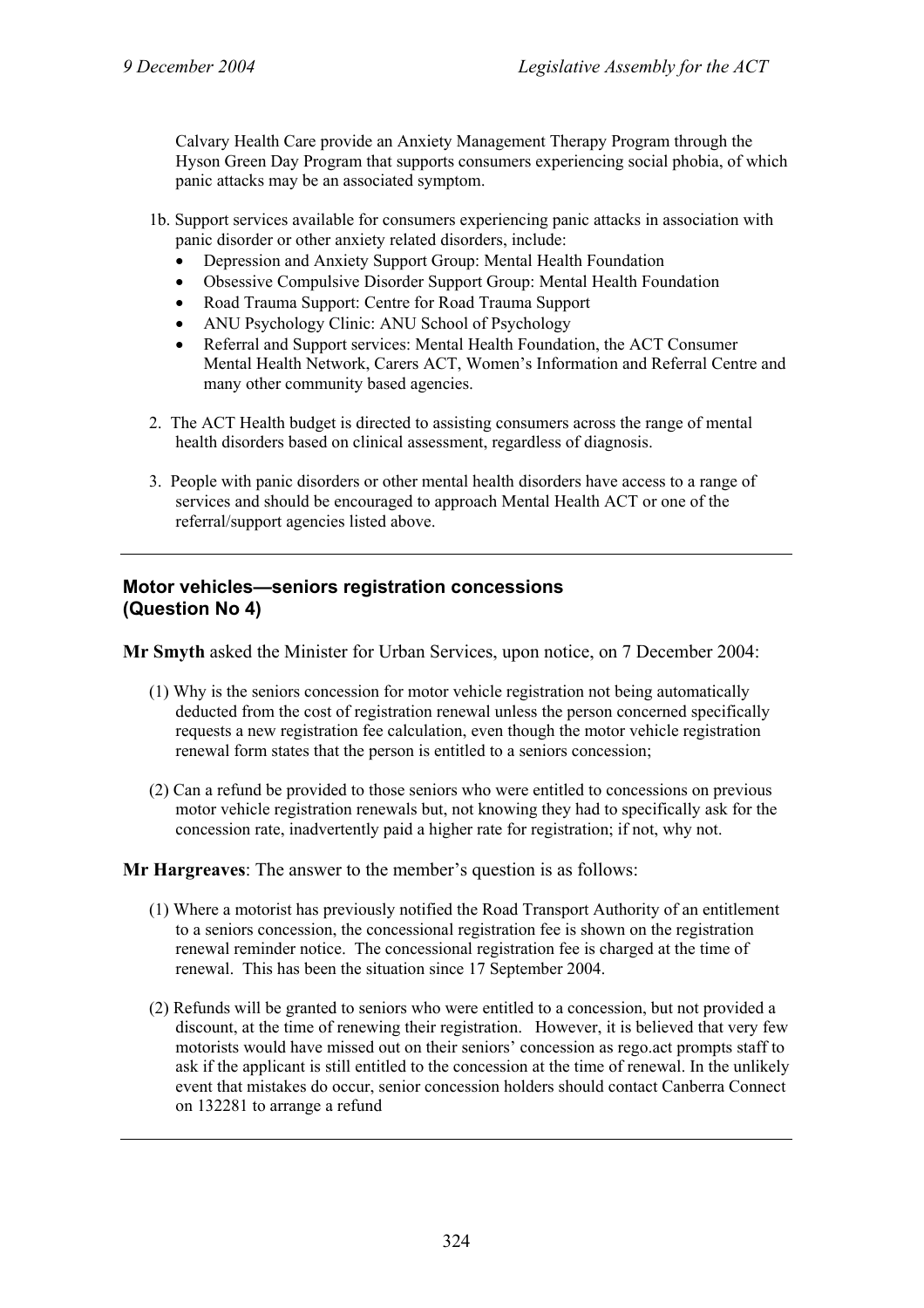### **Housing—tenant obligations (Question No 8)**

**Mrs Burke** asked the Minister for Disability, Housing and Community Services, upon notice, on 7 December 2004:

What will the Minister do to ensure that Havelock Housing tenants meet their obligations under the Tenancy Act in relation to ensuring that other tenants are not adversely affected and are allowed to enjoy the peace and quiet of their own homes, following on-going complaints over many months from residents and other Housing A.C.T. tenants from across Canberra regarding difficult and disruptive Havelock Housing tenants.

**Mr Hargreaves**: The answer to the member's question is as follows:

Havelock Housing Association is required to offer tenancy agreements which comply with the *Residential Tenancies Act 1997*.

Under the terms of the *Residential Tenancies Act 1997*, disturbances are a breach of the standard terms of the tenancy agreement.

Where disturbances are identified, the lessor, Havelock Housing Association, works with tenants to assist them to identify options which will support them to meet their obligations under the Residential Tenancies Act. This includes offering mediation and conflict resolution services, referring tenants to appropriate support services and in some cases, arranging the transfer of tenants to more appropriate premises.

As a responsible and experienced property manager Havelock Housing Association is aware of its obligations and responsibilities as a landlord when any of its tenants exhibit disruptive behaviour.

#### **Housing—shortages (Question No 9)**

**Mrs Burke** asked the Minister for Disability, Housing and Community Services, upon notice, on 7 December 2004:

- (1) Was Petree Pty Ltd awarded a Research and Development Grant for \$200 000 around 2001 to find solutions to the social, affordable and adaptable housing shortage in Canberra; if so, can he advise what progress has been made, to date, on the submission put forward to the Government by Petree Pty Ltd in its response to addressing and meeting the shortage of public, social, affordable and adaptable housing crisis in the ACT;
- (2) Is the Government considering partnering with Petree Pty Ltd to begin to tackle the public and social housing problem given that there are not other competitors in the field;
- (3) Will the Government be prepared to work with the Liberal Party and cross benches to pursue opportunities for public, social, adaptable and affordable housing; if so, how will it progress this suggestion.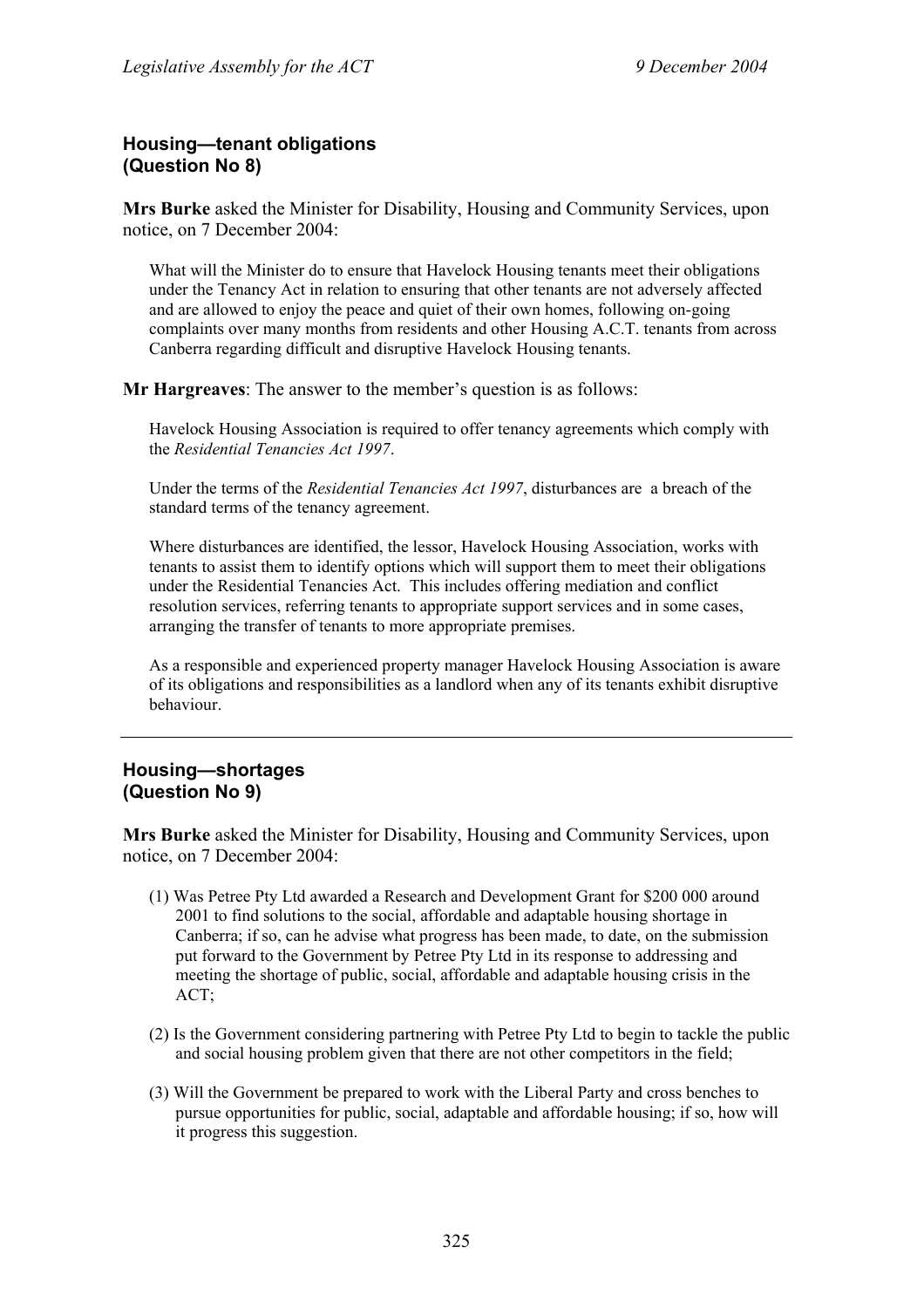**Mr Hargreaves**: The answer to the member's question is as follows:

(1) Yes.

Petree Pty Ltd received a grant to the value of \$202,000 (GST inclusive) under the ACT Research and Development Grants Scheme in August 2000. Under this grant, two prototype affordable housing dwellings were constructed by Petree Pty Ltd and were completed in 2002. The dwellings demonstrated low cost manufacturing and construction methods through the design, manufacturing and assembly of factory fabricated buildings. Officers from both the Department of Disability, Housing and Community Services and the Land Development Agency have visited Petree Pty Ltd's site to view their construction project. The site is not open for display to the general public.

- (2) Petree Pty Ltd is eligible to tender for ACT Government construction projects under the same conditions as other building and construction companies in the ACT.
- (3) This Government is always happy to discuss housing issues with other members of the Legislative Assembly.

#### **Housing—abused interstate women (Question No 10)**

**Mrs Burke** asked the Minister for Disability, Housing and Community Services, upon notice, on 7 December 2004:

How many women claiming to be abused are currently coming from interstate into the A.C.T. and applying for housing, then subsequently being placed at the top of the housing list.

**Mr Hargreaves**: The answer to the member's question is as follows:

Under the Public Rental Housing Assistance Program applicants are housed in order of their priority category and date of application. As a result of this, women fleeing domestic violence and moving to the ACT are placed in the appropriate registration date order on the housing waiting list and not at the top of the list.

#### **Drugs—diversion program (Question No 12)**

**Mr Smyth** asked the Minister for Police and Emergency Services, upon notice, on 7 December 2004:

- (1) Did the Government announce a \$70 000 new drug diversion program in January 2002; if so, how many people have been referred to drug treatment programs via the drug diversion program since its inception:
- (2) What is the breakdown of (a) males and (b) females who have been treated through the drug diversion program;
- (3) Of those treated, were any under the age of 18; if so, how many;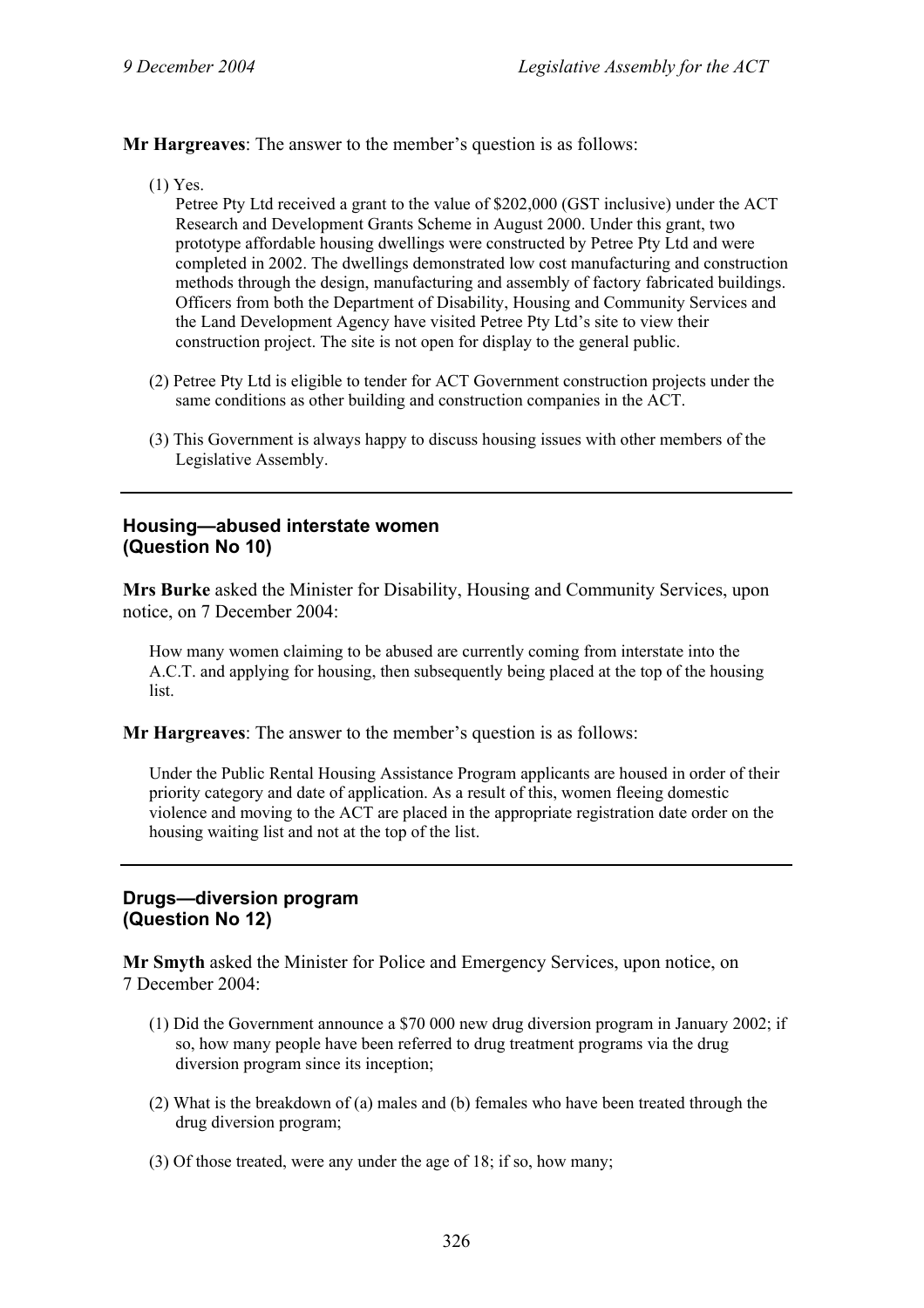- (4) What is the feedback from the (a) AFP and (b) ACT Health on how this program is working;
- (5) Have any persons who have been treated by the drug diversion program been found by police to be in possession of drugs again; if so, (a) how many and (b) what was their penalty the second time round;
- (6) Are all those sent through the drug diversion program willing participants; if not, what happens to those who are not willing participants;
- (7) Have any staff been hurt (a) physically or (b) mentally, as part of this program;
- (8) How much has the drug diversion program cost the Territory to date;
- (9) What amount of funds has been allocated to the program this financial year.

**Mr Hargreaves**: The answer to the member's question is as follows:

- (1) Yes, 85 people have been referred to the program since its introduction.
- (2) The breakdown of male/females referred to the Drug Diversion program is as follows:

|           | Male | Females |
|-----------|------|---------|
| 2001/2002 |      |         |
| 2002/2003 |      |         |
| 2003/2004 | 43   |         |
| 2004/2005 |      |         |

- (3) Yes. Of those referred to the Drug Diversion program, 27 were under the age of 18.
- (4) (a) The AFP believes that the program delivers benefits and to this end reapplied for funding for 2004-2005 and is awaiting final approval. The program ensures that the approach to illicit drug use in the ACT remains consistent with the principles of harm minimisation. The Drug Diversion process also has the advantage of directly intervening in the cycle of drug misuse and crime.
	- (b) The Minister for Health will be providing this response in Question on Notice 11.
- (5) The number of persons that have been referred to the Drug Diversion program and have re-offended in relation to drugs is nine. It should be noted that one of these people did not comply with the requirements of the program. ACT Policing officers may issue a Simple Cannabis Offence Notice, summons or arrest in response to a person re-offending in relation to drugs while on the program. Other penalties following the issue of a summons or an arrest are determined and imposed by the court.
- (6) Yes. All participants who are referred to the Drug Diversion program must consent to attend the program. Persons declining to attend the program are cautioned, issued with a Simple Cannabis Offence Notice or summonsed to attend court.
- (7) There have been no police members hurt as part of this program. The offences relating to the Drug Diversion program are presumed to be victimless in nature, that is, the offender is not directly causing harm to others, only to themselves.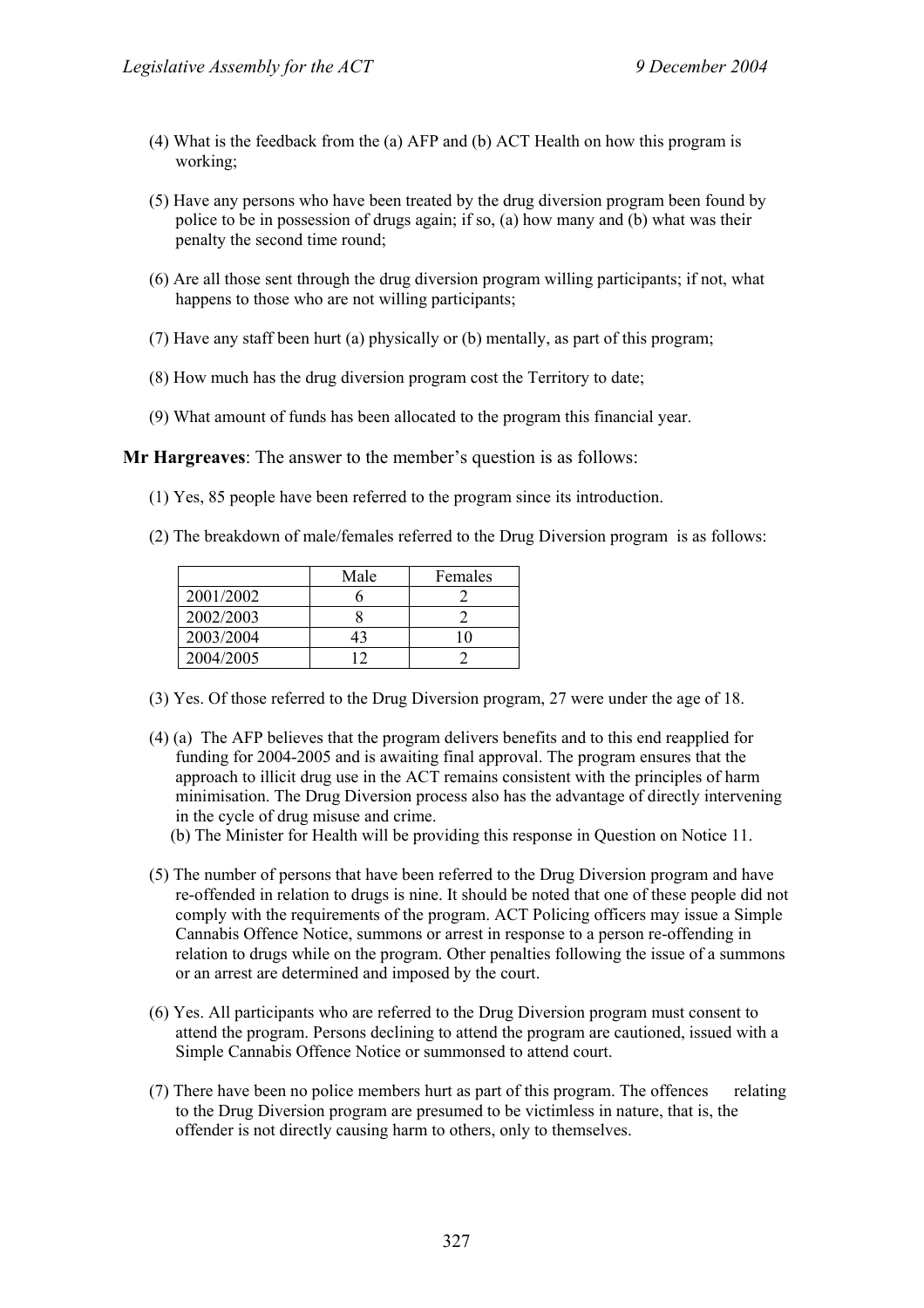(8) The following funds were received by the AFP through the Public Health Outputs Funding Agreement. The funding period for each year is 10 October – 9 October the following year.

| 2001/2002<br>2002/2003 | \$70,000 excluding GST<br>\$70,000 excluding GST                                                                 |
|------------------------|------------------------------------------------------------------------------------------------------------------|
| 2003/2004              | \$70,000 excluding GST                                                                                           |
|                        | \$12,220 excluding GST communications strategy<br>\$ 8,070 were received through ACT Health from 9 Oct $-30$ Nov |
|                        | which will be deducted from 2004/2005 funding when approved<br>for the $2004/2005$ period                        |

(9) The funds requested for  $10$  Oct  $2004 - 9$  Oct  $2005$  is \$94,530. This funding is pending approval.

#### **Finance—land tax (Question No 14)**

**Mr Mulcahy** asked the Treasurer, upon notice, on 7 December 2004:

What audit methods are being applied to ensure interstate investors pay their systematic tax on land in relation to rental properties.

**Mr Quinlan**: The answer to the member's question is as follows:

The ACT Revenue Office conducts a vigorous compliance program.

Rental property information is data matched with information held in the rates database. Any discrepancies relating to land tax liabilities are investigated.

Data matching information against other agency databases is also conducted.

#### **Finance—land tax (Question No 15)**

**Mr Mulcahy** asked the Treasurer, upon notice, on 7 December 2004:

- (1) Further to the 2004-05 Budget initiative *'Reducing the residential land tax rates and increasing AUV thresholds'* and the new land tax bracket AUV for residential properties less than \$50 000, what is the number of residential properties valued below \$50 000;
- (2) What has been the revenue forgone from the lower tax rate on these properties;
- (3) By how much has the AUV threshold in the higher tax brackets been raised, please provide details for each tax bracket;
- (4) What is the number of residential properties affected by the increase in each AUV threshold;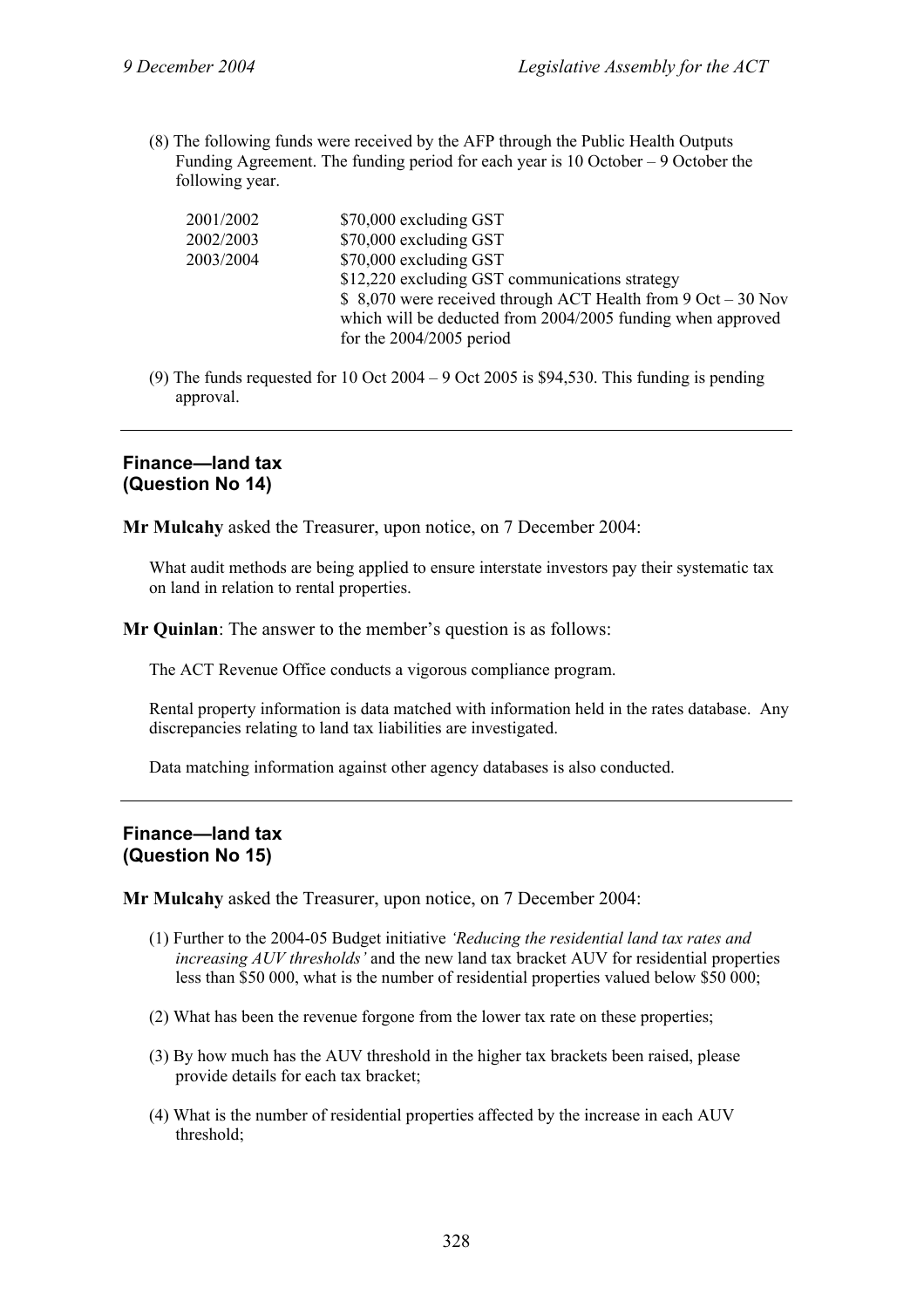(5) What has been the increase in taxation revenue from those properties affected by AUV threshold increases.

**Mr Quinlan**: The answer to the member's question is as follows:

- (1) The number of residential properties with a 2004 AUV below \$50,000 is 8,508.
- (2) The revenue foregone on land taxable residential properties with a 2004 AUV less than \$50,000 is \$486,359.
- (3) The table below compares the 03/04 and 04/05 land tax AUV thresholds:

| <b>Residential Properties</b>       |                                     | <b>Commercial Properties</b>        |                                     |  |
|-------------------------------------|-------------------------------------|-------------------------------------|-------------------------------------|--|
| <b>AUV</b> threshold<br>value 03/04 | <b>AUV</b> threshold<br>value 04/05 | <b>AUV</b> threshold<br>value 03/04 | <b>AUV</b> threshold<br>value 04/05 |  |
|                                     | up to \$50,000                      |                                     |                                     |  |
| up to \$100,000                     | \$50,001 to                         | up to \$100,000                     | up to \$125,000                     |  |
|                                     | \$125,000                           |                                     |                                     |  |
| \$100,001 to                        | $$125,001$ to                       | $$100,001$ to                       | $$125,001$ to                       |  |
| \$200,000                           | \$225,000                           | \$200,000                           | \$225,000                           |  |
| \$200,001 and                       | \$225,001 and                       | \$200,001 and                       | \$225,001 and                       |  |
| over                                | over                                | over                                | over                                |  |

- (4) The number of land taxable properties affected by the AUV threshold from \$100,001 to \$125,000 is 3379. The number of land taxable properties affected by the increase in threshold from \$200,001 to \$225,000 is 849.
- (5) The rise in AUV thresholds reduces the amount of tax payable at any given property value. Therefore there has not been any increased taxation revenue from the threshold changes. In fact, it has reduced the tax payable at any given property value.

#### **Public service—wages and salaries (Question No 16)**

**Mr Mulcahy** asked the Treasurer, upon notice, on 7 December 2004:

- (1) What has been the aggregate amount of public sector wages and salaries paid in (a) 2000- 01, (b) 2001-02, (c) 2002-03 and (d) 2003-04;
- (2) What is the expected aggregate amount of public sector wages and salaries to be paid in 2004-05;
- (3) Of the amounts in parts (1) and (2), what is the amount of public sector wages and salaries paid and payable in the (a) Health, (b) Education, (c) Urban Services and (d) Chief Minister's Departments.

**Mr Quinlan**: The answer to the member's question is as follows:

(1) The aggregate amount of public sector wages and salaries paid on a whole-of-government level are: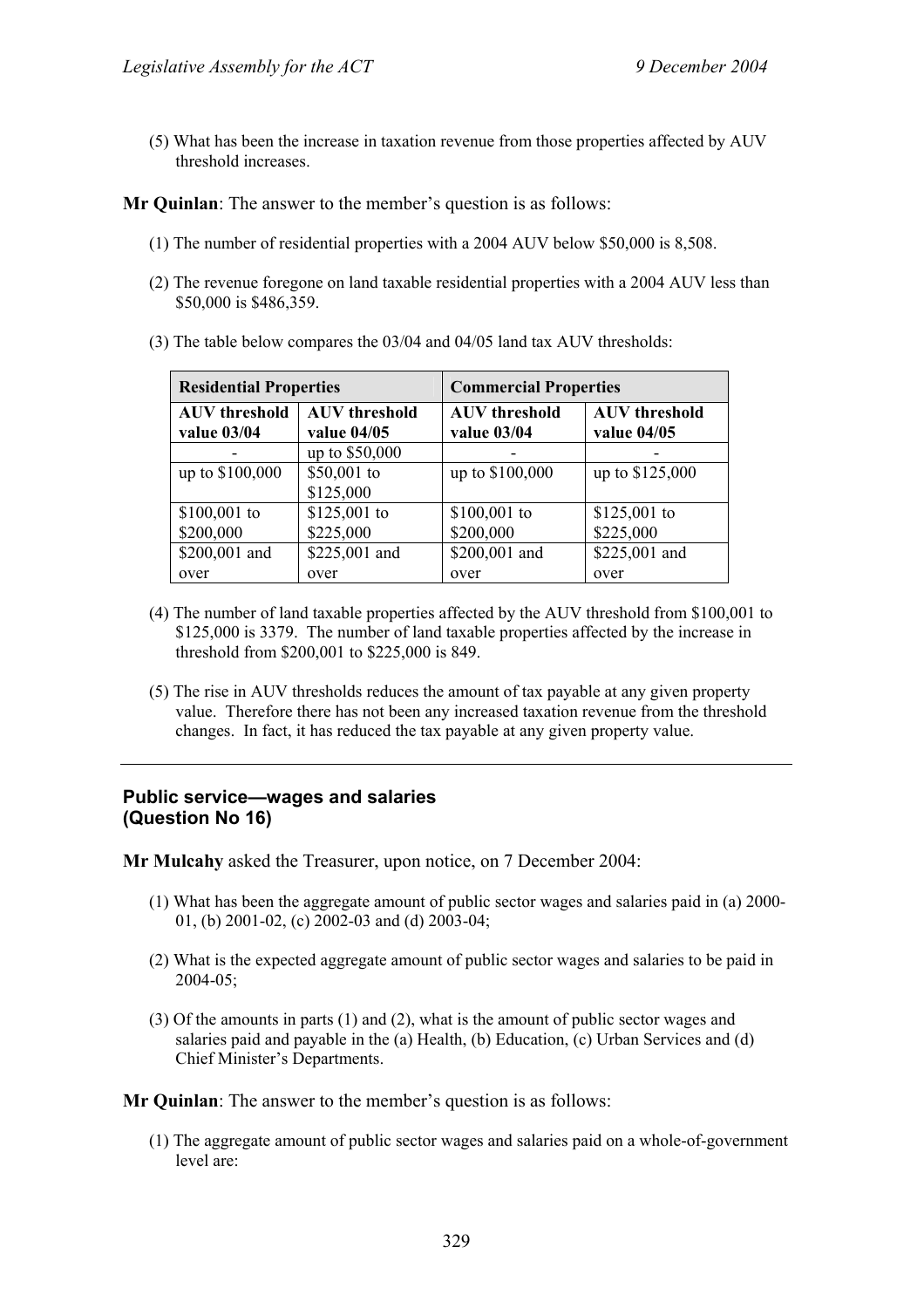| <b>Wages and Salaries</b> | 2000-01   | 2001-02       | 2002-03   | 2003-04       |
|---------------------------|-----------|---------------|-----------|---------------|
|                           | <b>Sm</b> | $\mathbf{Sm}$ | <b>Sm</b> | $\mathbf{Sm}$ |
|                           | (Actual)  | (Actual)      | (Actual)  | (Actual)      |
| Whole-of-Government       | 674.5     | 704.4         | 752.3     | 860.7         |

*Note: This does not include superannuation* 

(2) The expected aggregate amount of public sector wages and salaries to be paid in 2004- 05 is \$912.2 million.

Employee expenses, of which wages and salaries are a major component, are expected to rise to \$966.2 million (as reported in the 2004-05 Pre-Election Budget Update). This is an increase of \$8.9 million from the amount reported in the 2004-05 Budget Papers of \$957.3 million, indicating the impact of finalised wage negotiations and the amendment to Appropriation Bill 2004-05 for additional funding to the Office for Children, Youth and Family Support.

(3) The amount of public sector wages and salaries (excluding superannuation) paid and payable on agency level are:

| <b>Wages and Salaries</b>               | 2000-01<br>$\mathbf{Sm}$ | 2001-02<br>$\mathbf{Sm}$ | 2002-03<br>$\mathbf{Sm}$ | 2003-04<br>$\mathbf{Sm}$ | 2004-05<br>$\mathbf{Sm}^{**}$ |
|-----------------------------------------|--------------------------|--------------------------|--------------------------|--------------------------|-------------------------------|
|                                         | (Actual)                 | (Actual)                 | (Actual)                 | (Actual)                 | <b>Budget</b> )               |
| ACT Health *                            | 177.8                    | 196.6                    | 199.1                    | 233.8                    | 254.5                         |
| Department of Education<br>and Training | 201.2                    | 209.7                    | 221                      | 249                      | 236.9                         |
| Department of Urban<br><b>Services</b>  | 57.6                     | 62.6                     | 65.9                     | 61.7                     | 69.6                          |
| Chief Minister's<br>Department          | 12.6                     | 15                       | 16.1                     | 19.8                     | 20.9                          |

- \* Note that for comparative purposes, historical results also include The Canberra Hospital and ACT Community Care.
- \*\* Note that the 2004-05 estimate does not incorporate the impact of recent AAOs, as these are yet to be finalised at the level of detail requested.

### **Police force—off duty speeding fines (Question No 22)**

**Mr Pratt** asked the Minister for Urban Services, upon notice, on 7 December 2004:

- (1) Is there any leniency for off duty police officers who are caught speeding in escaping with no penalty from that offence;
- (2) If so, is the leniency shown any different to the average motorist who appeals a speeding fine;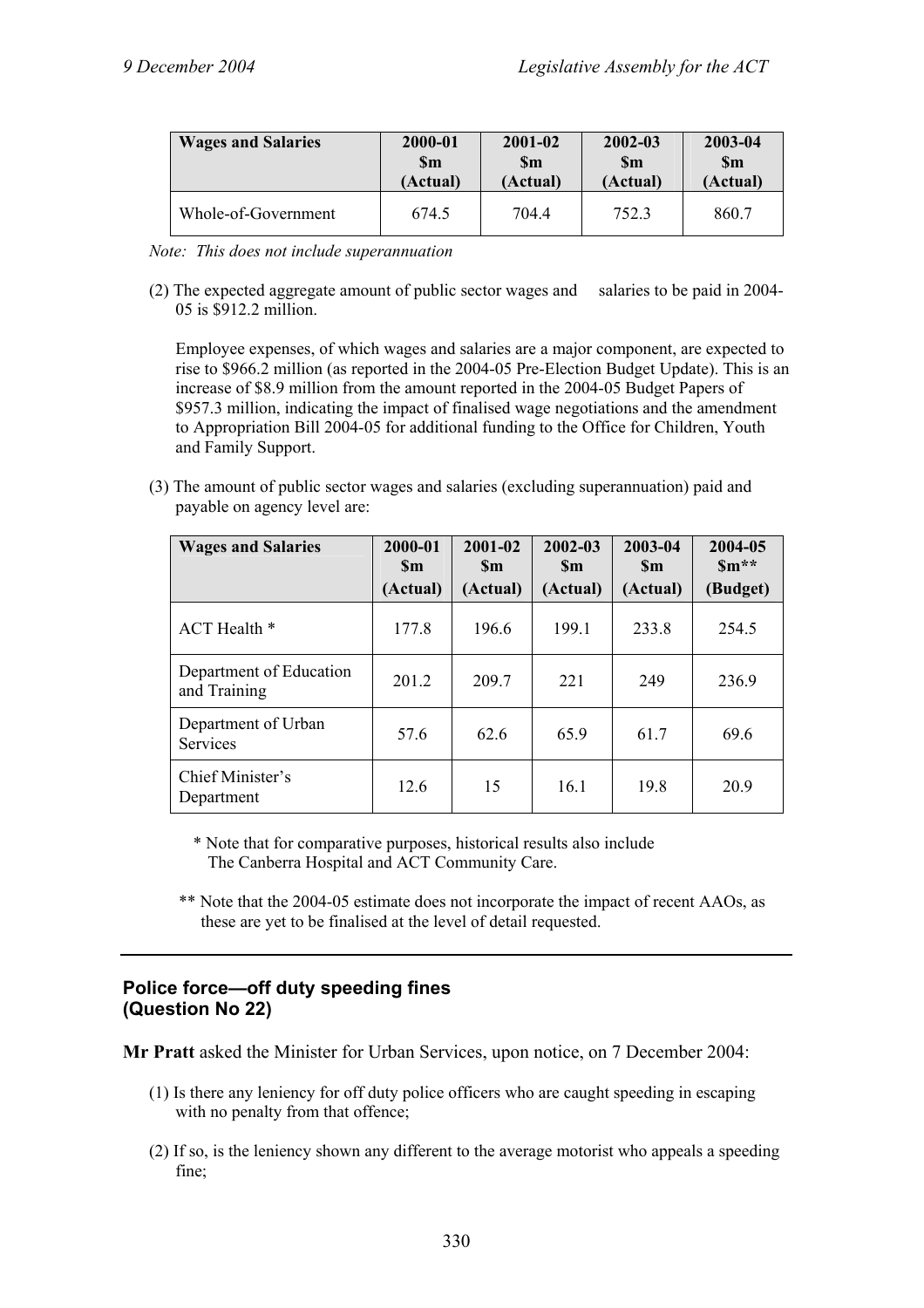- (3) How many police officers have been fined while off duty in (a) 2001-02, (b) 2002-03 and (c) 2003-04;
- (4) On how many occasions referred to in part (3) has a more senior officer written to the Department of Urban Services or the Police Camera Unit to seek an officer be exonerated from a fine;
- (5) On how many occasions referred to in part (3) has an officer escaped punishment for speeding and what were the reasons given for the speeding offence in the first place.

**Mr Hargreaves**: The answer to the member's question is as follows:

- (1) Any appeal or dispute for the Camera Infringement Notice (CIN) is dealt with by the Australian Federal Police (AFP).
- (2) Response as per question 1.
- (3) The Traffic Camera Office does not hold information on the employment status of any individual issued with a CIN.
- (4) The Department of Urban Services has no record of any letters fitting the description in the question as all appeals or disputes are handled by the AFP.
- (5) Response as per question 1.

#### **Police force—off duty speeding fines (Question No 23)**

**Mr Pratt** asked the Minister for Police and Emergency Services, upon notice, on 7 December 2004:

- (1) Is there any leniency for off duty police officers who are caught speeding in escaping with no penalty from that offence;
- (2) If so, is the leniency shown any different to the average motorist who appeals a speeding fine;
- (3) How many police officers have been fined while off duty in (a) 2001-02, (b) 2002-03 and (c) 2003-04;
- (4) On how many occasions referred to in part (3) has a more senior officer written to the Department of Urban Services or the Police Camera Unit to seek an officer be exonerated from a fine;
- (5) On how many occasions referred to in part (3) has an officer escaped punishment for speeding and what were the reasons given for the speeding offence in the first place.

**Mr Hargreaves**: The answer to the member's question is as follows:

(1) Under the normal process for issuing traffic fines, off duty police officers and other members of the community are not identified by their occupation, and police are treated like any other community member who is found to be speeding.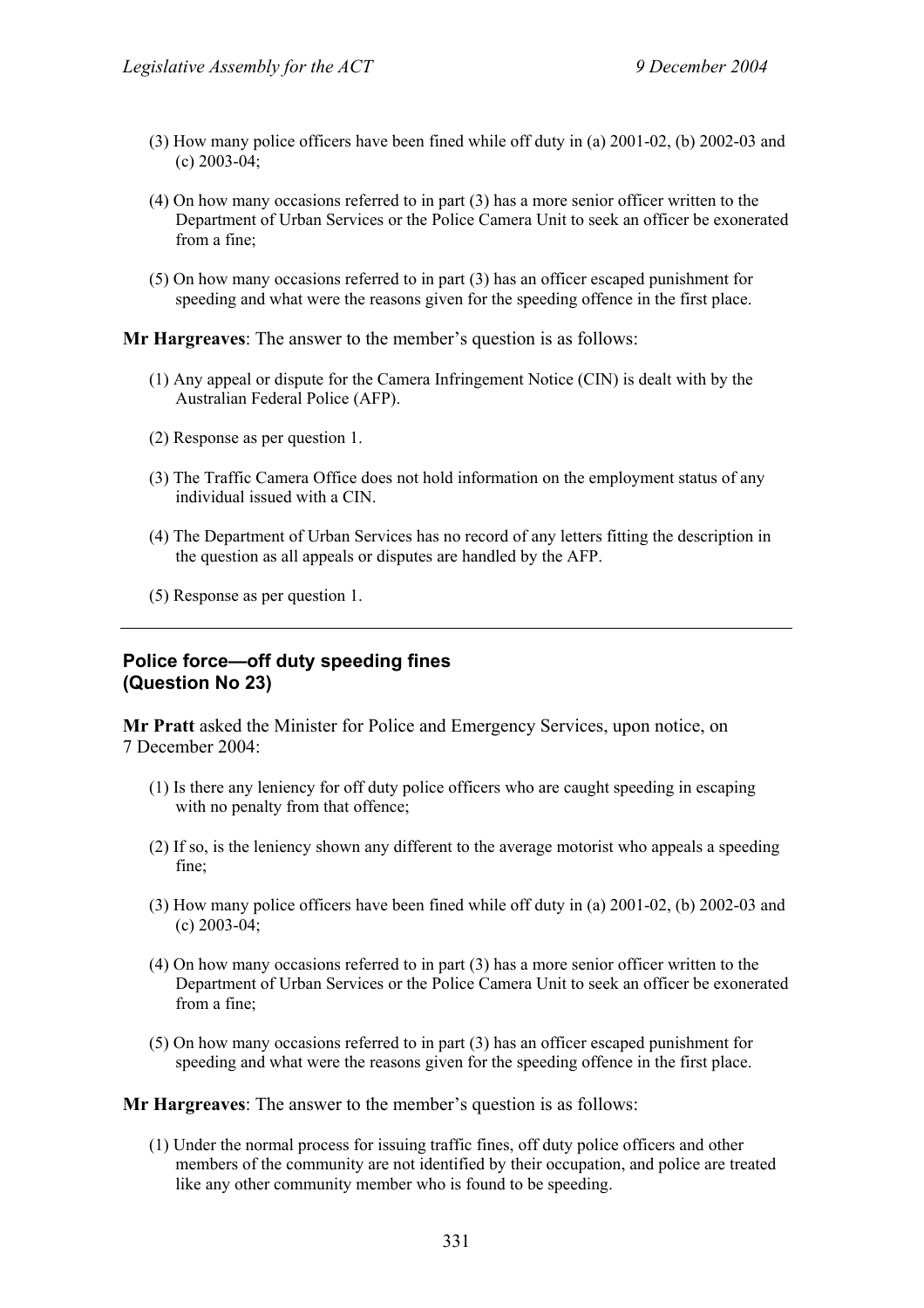- (2) Not applicable, refer to (1).
- (3) Not applicable, refer to (1).
- (4) Not applicable, refer to (1).
- (5) Not applicable, refer to (1).

#### **Police force—leave and postings (Question No 24)**

**Mr Pratt** asked the Minister for Police and Emergency Services, upon notice, on 7 December 2004:

- (1) How many (a) sworn and (b) unsworn A.C.T. police are currently on (i) stress, (ii) sick, (iii) injured, (iv) annual, (v) maternity and (vi) long service leave;
- (2) How many sworn A.C.T. police are currently on postings (a) overseas or (b) across Australia and at what sites are those officers serving.

**Mr Hargreaves**: The answer to the member's question is as follows:

(1) The number of sworn and unsworn A.C.T. Policing members on leave as at Tuesday 7 December 2004 is depicted in the following table.

| <b>Type of Leave</b>    | Sworn | <b>Unsworn</b> | <b>Total</b> |
|-------------------------|-------|----------------|--------------|
| <b>Stress Leave</b>     |       |                |              |
| (ii) Sick Leave         |       |                |              |
| (iii) Injured           |       |                |              |
| (iv) Recreation Leave   |       |                | 68           |
| (v) Maternity Leave     |       |                |              |
| (vi) Long Service Leave |       |                |              |
| <b>Total</b>            | 84    |                |              |

(2) (a) and (b) There are no sworn A.C.T. Policing members currently on postings overseas and across Australia funded by the A.C.T. Government. A.C.T. Policing members deployed overseas or to Australian Federal Police national postings are transferred off the establishment and are not funded by the A.C.T. Government. As a result those personnel are not included within A.C.T. Policing staffing figures for the duration of such deployments.

It is too resource intensive to determine the number of A.C.T. Policing members currently traveling interstate or overseas in connection with A.C.T. investigations for evidentiary or court purposes.

### **Computers—digital divide program (Question No 33)**

**Mrs Burke** asked the Minister for Multicultural Affairs, upon notice, on 8 December 2004: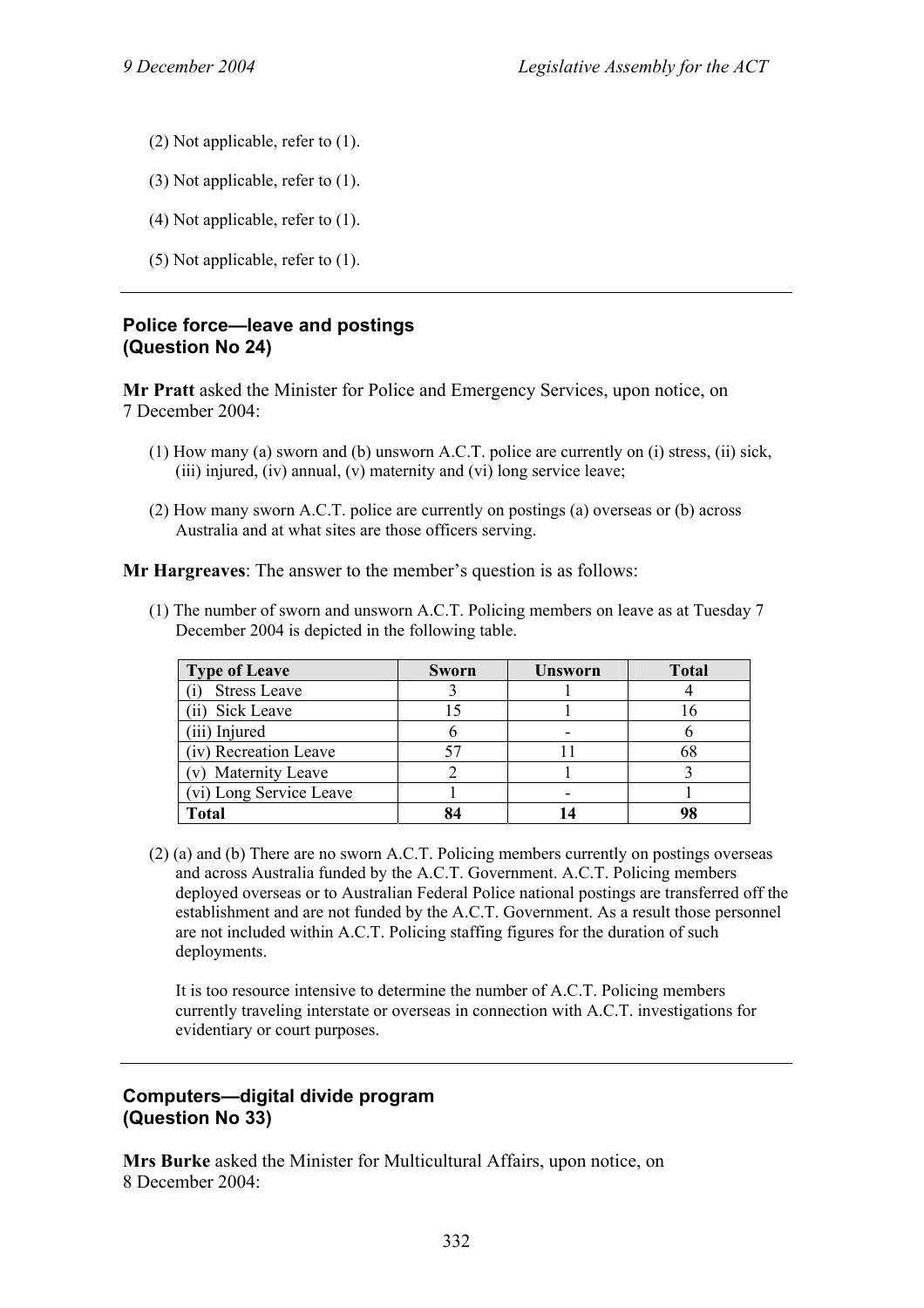Did a recent announcement in *The Canberra Times* on 18 November 2004 state that 'Forty community sector organisations will receive funding to upgrade their computer equipment under an A.C.T. Government digital divide program. The Government offered 142 organizations up to \$1,000 each to upgrade their computers and Internet equipment last August'; if so, can the Minister provide information on names of the (a) 40 community sector organisations who received funds and (b) 142 organisations that received \$1 000 each to upgrade their computers and Internet equipment in August.

**Mr Hargreaves**: The answer to the member's question is as follows:

Yes – an article did appear in *The Canberra Times* on 18 November 2004 however the information was incorrect and was clarified by a Media Release on 19 November 2004.

The IT Upgrade for Community Organisations initiative offered recognised community organisations an Information Technology (IT) upgrade, *to the value* of \$1,000

At the time of *The Canberra Times* article 40 organisations had accepted the offer. a) To date , a total of 44 organisations that have accepted the offer are:

- 1. ACT Mental Health Consumer Network
- 2. ACT Multicultural Council Inc
- 3. ACT Playgroups Association
- 4. AGS Group (Adaptable Housing Advisory service) access ADAPT
- 5. Alcohol & Drug Foundation ACT Inc ADFACT
- 6. Anglicare Youth and Family Services
- 7. Australian Breastfeeding Association
- 8. Barnardos Australia
- 9. Belconnen Community Service
- 10. Canberra Blind Society
- 11. Canberra Men's Centre
- 12. Canberra Pensioners Club
- 13. Canberra Senior Citizens
- 14. Care Inc Financial Counselling Service
- 15. Castlereagh House
- 16. Centacare Archdiocese of Canberra and Goulburn
- 17. Children's Services Resource & Advisory Program ACT Inc
- 18. Citizens Advice Bureau ACT
- 19. Coalition of Community Housing Organisations of the ACT
- 20. Foster Carers Association
- 21. Gallilee Incorporated
- 22. GROW
- 23. Gungahlin Community Council
- 24. Hartley Life Care
- 25. Havelock Housing Association
- 26. Karinya House for Mothers and Babies
- 27. Koomarri Association (two sites)
- 28. Lowana Young Women's Shelter
- 29. Majura Womens Group
- 30. Marymead Family Centre
- 31. Mental Health Foundation
- 32. Migrant Resource Centre
- 33. National Brain Injury Foundation
- 34. North Belconnen Community Association Inc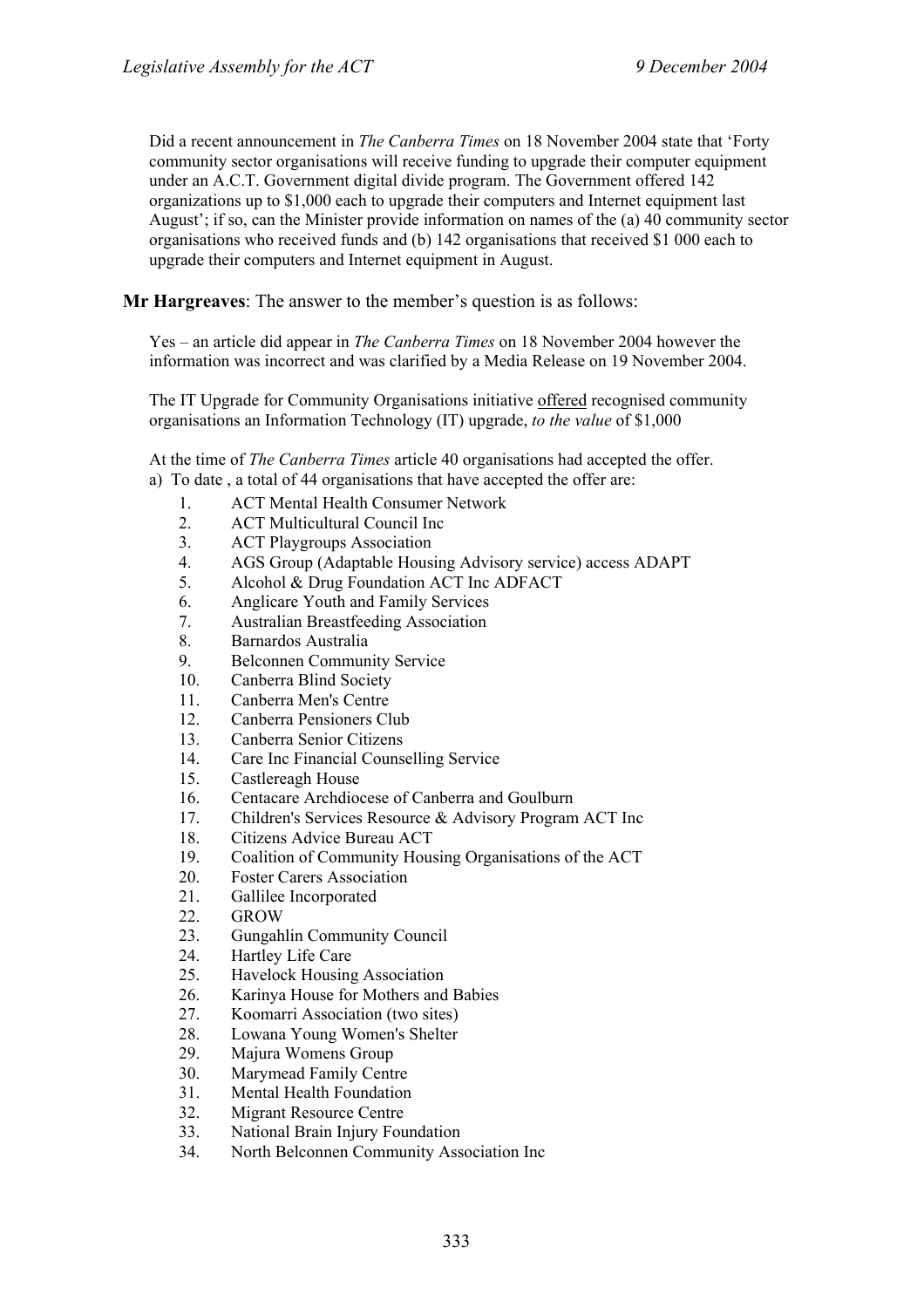- 35. Parent Support Service Inc.
- 36. Pegasus Riding for the Disabled
- 37. Relationships Australia
- 38. Shaw Possibilities
- 39. SHOUT
- 40. Tuggeranong Community Arts Association
- 41. Tuggeranong Community Council
- 42. Winnunga Nimmityjah Aboriginal Health Service
- 43. Woden Community Service
- 44. Youth Coalition of the ACT

b) The 142 organisations, in addition to the six long standing ACT Community Councils, were initially offered the IT Upgrade. These organisations are:

- 1. ACT Eden Monaro Cancer Support Group
- 2. ACROD
- 3. ACT Deafness Resource Centre
- 4. ACT Disability, Aged and Carer Advocacy Service (ADACAS)
- 5. ACT Division of General Practice Inc
- 6. ACT Duke of Edinburgh Award Young Australian Challenge ACT Division Inc
- 7. ACT Hepatitis C Council
- 8. ACT Hospice and Palliative Care Society Inc
- 9. ACT Mental Health Consumer Network
- 10. ACT Mental health network
- 11. ACT Multicultural Council Inc
- 12. ACT Playgroups Association
- 13. ACT Shelter
- 14. ACT Youth Refuge Association
- 15. ACTCOSS
- 16. Advocacy ACTion
- 17. AGS Group (Adaptable Housing Advisory service)
- 18. AIDS Action Council
- 19. Alcohol & Drug Foundation ACT Inc ADFACT
- 20. Alzheimer's Association
- 21. Anglicare Council
- 22. Anglicare Youth and Family Services
- 23. Australian Breastfeeding Association
- 24. Australian Red Cross Society
- 25. Baptist Community Services Morling Lodge
- 26. Barnardos Australia
- 27. Belconnen Community Service
- 28. Belconnen Youth Centre Inc
- 29. Billabong Aboriginal Corporation
- 30. Canberra Blind Society
- 31. Canberra Community Housing for Young People (CCHYP)
- 32. Canberra Environment Centre
- 33. Canberra Institue of Technology Skills for Carers
- 34. Canberra Men's Centre
- 35. Canberra One Parent Family Support
- 36. Canberra Pensioners
- 37. Canberra Police and Citizens Youth Club
- 38. Canberra Rape Crisis Centre
- 39. Canberra Schizophrenia Fellowship
- 40. Canberra Senior Citizens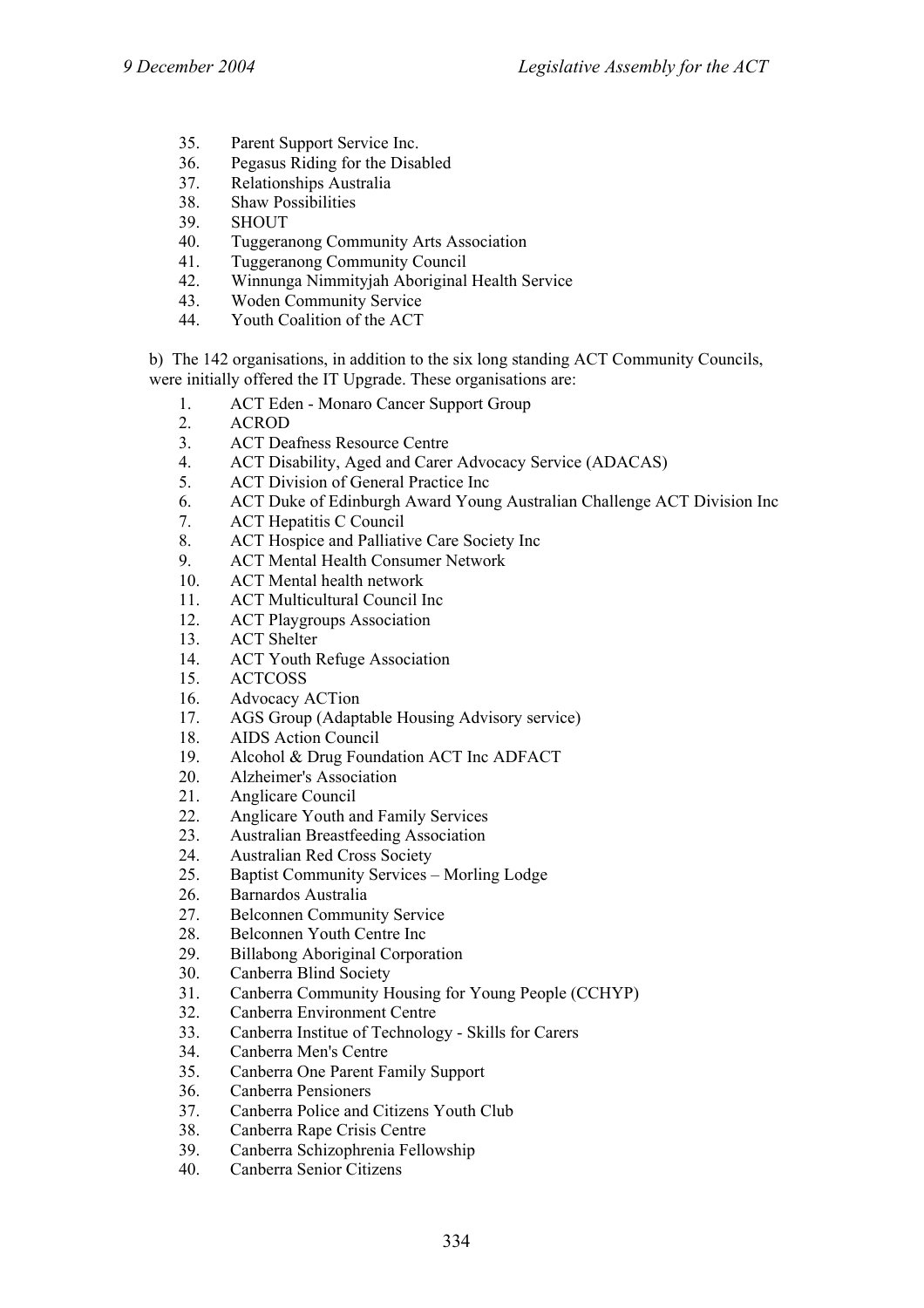- 41. Cancer Council ACT
- 42. CANFACS (Marymead)
- 43. Care Inc Financial Counselling Service
- 44. Carers Association ACT
- 45. Castlereagh House
- 46. Centacare Archdiocese of Canberra and Goulburn
- 47. Children's Services Resource & Advisory Program ACT Inc
- 48. Citizens Advice Bureau ACT
- 49. Citizen's Advocacy
- 50. CLAN
- 51. Coalition of Community Housing Organisations of the ACT
- 52. Communities @ work
- 53. Community Connections
- 54. Community Housing Canberra
- 55. Community Options
- 56. Community Programs Association
- 57. Community Radio 2XX
- 58. Companion House
- 59. Conflict Resolution Service
- 60. Conservation Council of the South East Region
- 61. Consumer Law Centre
- 62. Council on the Ageing, ACT
- 63. CREATE
- 64. Croatian Community Welfare Centre
- 65. CYFACT (Cystic Fibrosis Assoc)
- 66. Diabetes Australia ACT
- 67. Directions ACT
- 68. Epilepsy ACT
- 69. FaBRiC Family Based Respite Care Inc.
- 70. Focus ACT Inc
- 71. For You and Me
- 72. Foster Carers Association
- 73. Galilee Inc
- 74. Girl Guides Association Guides ACT
- 75. GROW
- 76. Gugan Gulwan Youth Aboriginal Corporation
- 77. Gungahlin Regional Community Service
- 78. Haemophilia Foundation ACT
- 79. Handyhelp ACT Inc
- 80. Hare Krishna
- 81. Hartley Life Care
- 82. Havelock
- 83. Home Help Service ACT
- 84. INALA
- 85. Inanna
- 86. Karinya House for Mothers and Babies
- 87. Kincare
- 88. Koomarri Association
- 89. Life without Barriers
- 90. Lifeline Canberra
- 91. Lone Fathers Association
- 92. Lowana Young Women's Shelter
- 93. Majura Womens Group
- 94. Manuka Occasional Childcare Centre Association Inc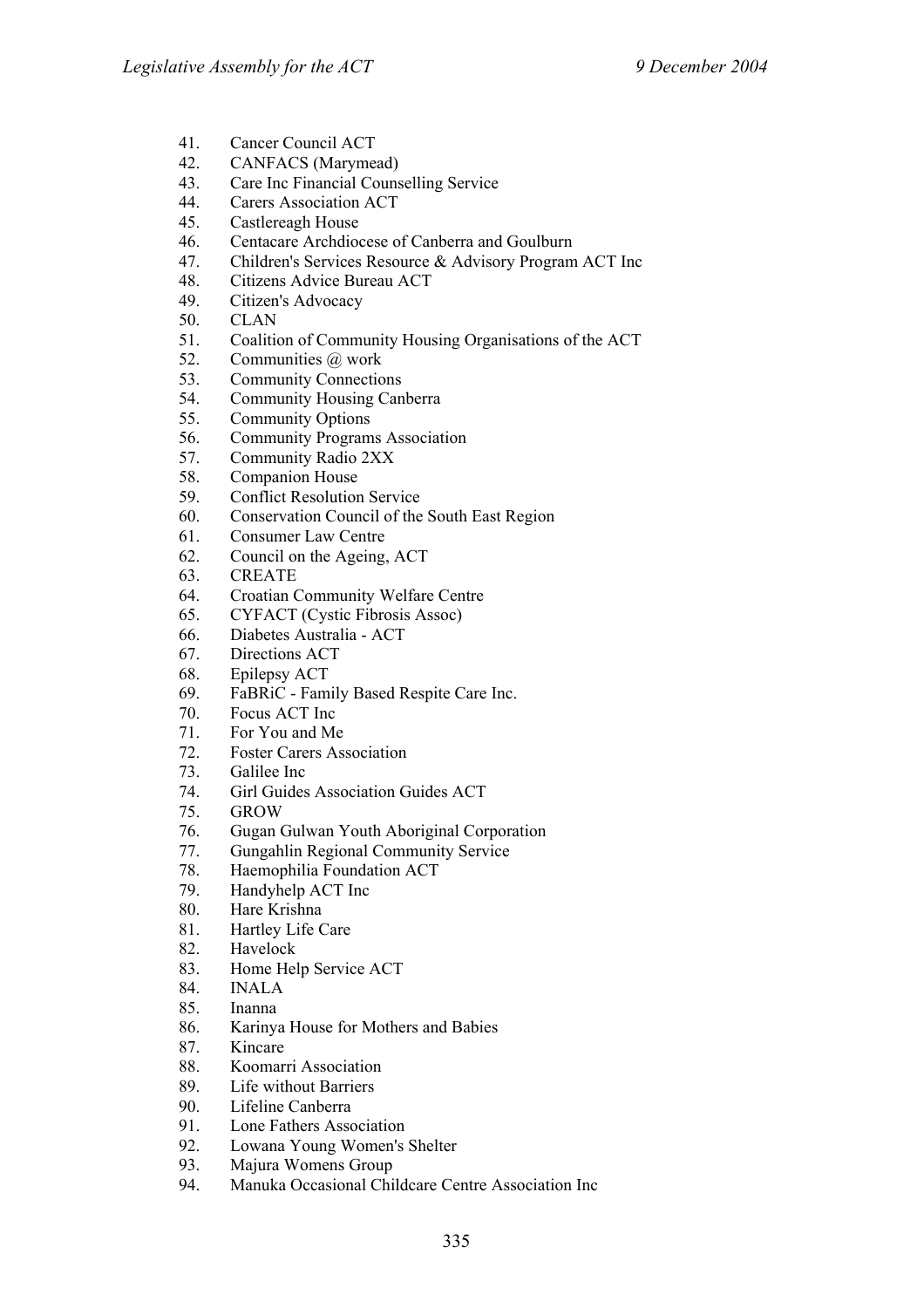- 95. Marymead Family Centre
- 96. Men's Link
- 97. Mental Health Foundation
- 98. Mental Illness Education ACT (MIEACT)
- 99. Migrant Resource Centre
- 100. Multiple Sclerosis Society
- 101. NAPCAN ACT
- 102. National Brain Injury Foundation
- 103. Ngunnawal Aboriginal Corporation
- 104. Noahs ArK
- 105. North Belconnen Community Association Inc
- 106. North Belconnen Day Care
- 107. Northside Community Service Inc
- 108. PANDSI (Post and Antenatal Depression Support and Information)
- 109. Paraquad
- 110. Parent Support Service Inc.
- 111. Pegasus Riding for the Disabled
- 112. People with Disabilities ACT
- 113. Pregnancy Support Service
- 114. Print Handicapped Radio
- 115. Relationships Australia
- 116. Respite Care ACT
- 117. Richmond Fellowship Australia
- 118. RSPCA
- 119. Salvation Army Incorporated
- 120. Scout Association of Australia ACT Branch
- 121. Sexual Health and Family Planning
- 122. Sharing Places
- 123. Shaw Possibilities
- 124. SHOUT
- 125. SIDS and Kids ACT
- 126. Smith Family
- 127. Southside Community Service
- 128. St Vincent De Paul Society
- 129. TAS Housing Incorporated
- 130. Technical Aid to the Disabled
- 131. Ted Noffs Foundation Inc
- 132. The Soup Kitchen
- 133. Toora Women Incorporated
- 134. Tuggeranong Community Arts Association
- 135. Tumladden Youth Accomodation
- 136. Uniting Care Mirinjani Village
- 137. Volunterring ACT
- 138. Winnunga Nimmityjah Aboriginal Health Service
- 139. Woden Community Service
- 140. Women's Centre for Health Matters
- 141. Youth Coalition of the ACT
- 142. YWCA of Canberra

#### ACT Community Councils

- 1. Belconnen Community Council Inc.
- 2. Gungahlin Community Council Inc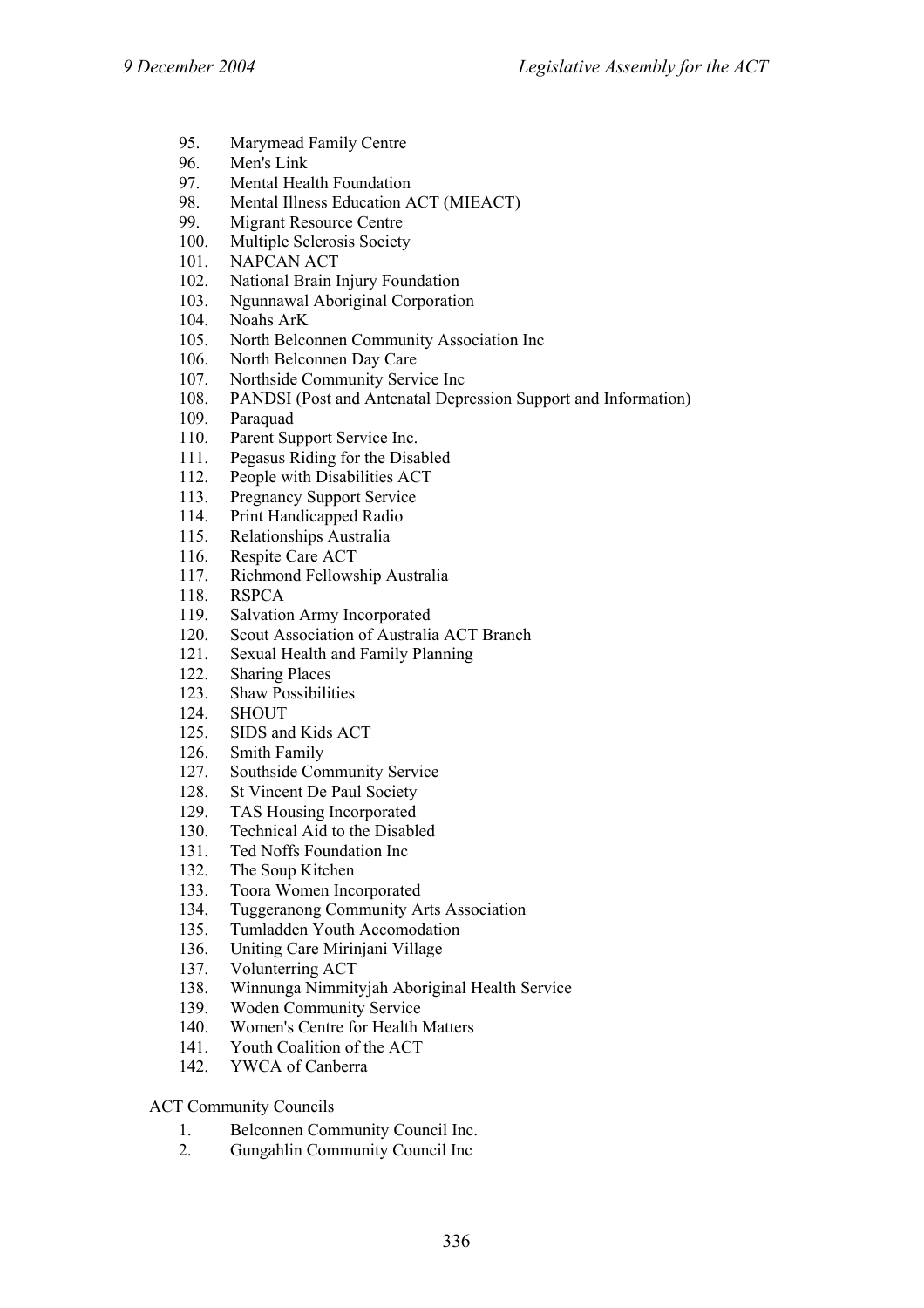- 3. North Canberra Community Council Inc
- 4. Tuggeranong Community Council Inc
- 5. Weston Creek Community Council Inc
- 6. Woden Valley Community Council Inc

#### **Housing—community access hours (Question No 34)**

**Mrs Burke** asked the Minister for Disability, Housing and Community Services, upon notice, on 8 December 2004:

- (1) Does the September 2004 quarterly performance report in Output Class 1, Output 1.1, Disability Services and Policy state in Note (1) that 'some agencies have redefined the services they provide from community support to accommodation support'; if so, can the Minister explain the redefinition;
- (2) Was the first quarter year-to-date result for Community Access (hours of services) 84 803 yet the 2004-05 target was 63 756; if so, why did the target not better predict the number of community access hours provided according to the definition of client hours.

**Mr Hargreaves**: The answer to the member's question is as follows:

(1) The September 2004 Quarterly Performance Report in Output Class 1, Output 1.1, Disability Services and Policy does state in Note (1) the that 'some agencies have redefined the services they provide from community support to accommodation support'. An explanation of the redefinition is as follows.

Disability ACT's output targets for 2004-05 were based on outputs included in 2003-04 contracts. The targets for 2004-05 were set in May 2004, before the contract negotiations for 2004-05 had been completed. During the contract negotiation process, service providers were given the opportunity to revise the 'service type' of outputs provided to give a more accurate picture of services delivered.

Disability ACT purchases services for people with a disability through a number of mechanisms. One of these is through the provision of individual support packages to individuals who use the funds to purchase a range of services including community access, accommodation support or respite. These funds are often brokered through community agencies, and in 2003-04, funds allocated through this mechanism were included in the output figures as 'community support'.

One of the major brokerage agencies informed Disability ACT that 100% of the funds it manages for 20 of our clients are spent on 'accommodation support' and that this service type provides a more accurate description of services purchased through this output. Disability ACT's output figures were changed to reflect this, hence there was a shift of 20 people from "community support" purchased in 2003-04 to 'accommodation support' in 2004-05.

(2) The first quarter year-to-date result for Community Access (hours of services) was 84,803 and the 2004-05 target was 63,756. As stated above, 2004-05 targets were based on the information provided in the 2003-04 contracts. During the 2004-05 contract negotiation process, Disability ACT was able to gather better data on the number of hours of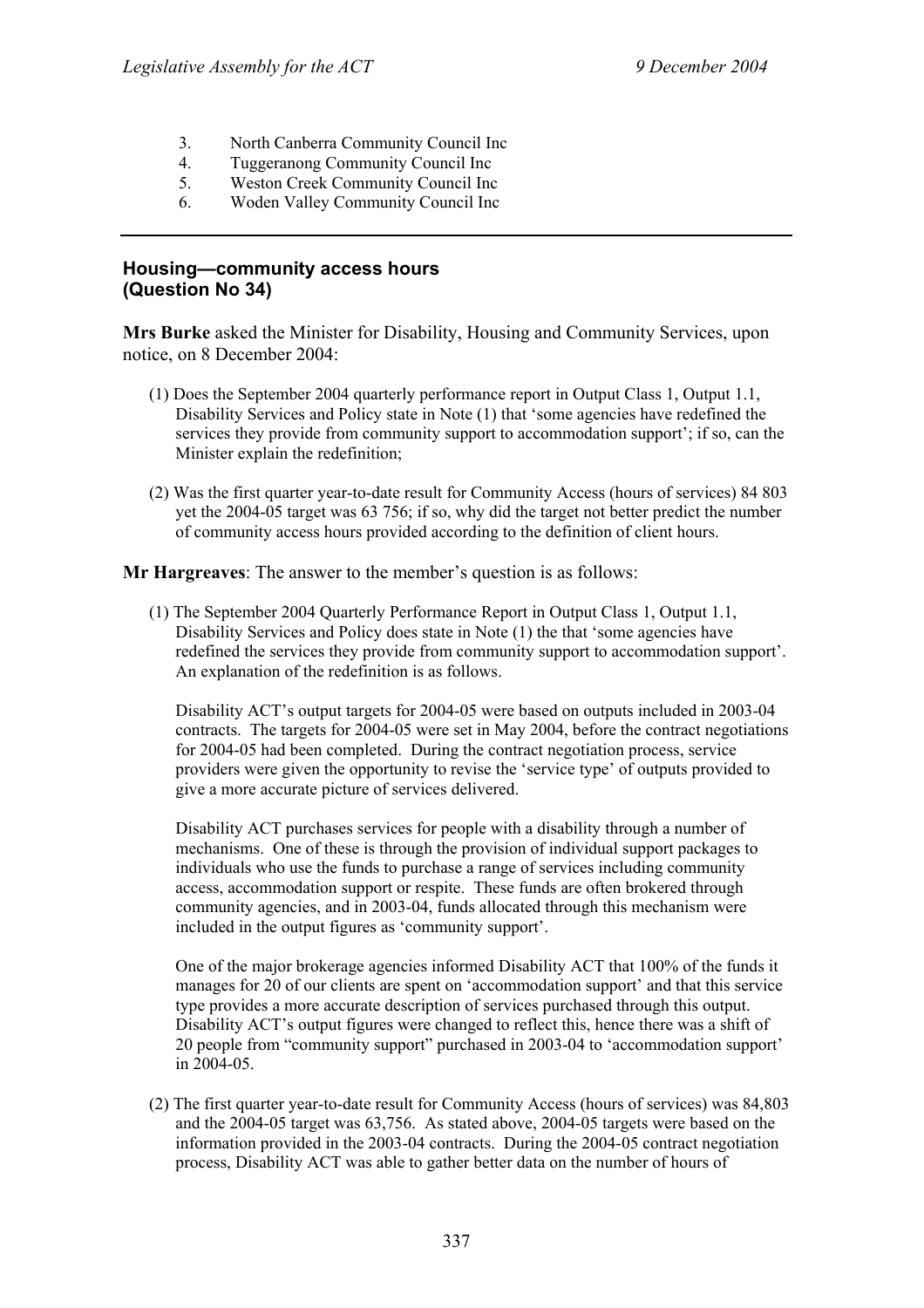community access hours provided to individuals. It is predicted that the output for 'community access' will remain above the target figures for the rest of 2004-05 because of this. The target will be revised in 2005-06 based on the data gathered in 2004-05.

Disability ACT will continue to revise its targets based on information gathered through the contracting process.

#### **Housing—waiting lists (Question No 36)**

**Mrs Burke** asked the Minister for Disability, Housing and Community Services, upon notice, on 8 December 2004:

- (1) Does the September 2004 Quarterly Performance Report Output Class 1, Housing Services, Output 1.1, Public Housing Services and Policy indicate that there is a reduction in the number of public housing tenants exiting public housing due to the tight private rental market; if so, can the Minister please explain what is being done to combat this trend to prevent the public housing waiting lists from continuing to escalate out of control;
- (2) Why has Housing A.C.T. failed to meet its target in relation to new clients/transfer visits;
- (3) Why was tenant satisfaction not been measured in the first quarter but is being conducted later in the year;
- (4) Why are there a high number of properties on the southside of Canberra experiencing long delays for routine maintenance;
- (5) What is the breakdown in costs for (a) tenancy management costs of \$4 341 000 for the first quarter and (b) property management costs of \$18 882 000 for the first quarter;
- (6) Which multi-unit properties is he referring to in the statement at point 6 of the notes accompanying Output Class 1 which states 'In particular, depreciation costs are below budget due to the revisions to the remaining useful life of certain multi unit properties, which has reduced the depreciation charge'.

**Mr Hargreaves**: The answer to the member's question is as follows:

(1) Housing ACT is continuing to work closely to improve relations with tenants, Community Housing providers and the community to provide sustainable tenancies and sustainable communities in the ACT. There is no intention by this Government to combat the trend of an increasing number of successful tenancies in the social housing sector in order to prevent an increase in the Applicant List.

Last December, the Chief Minister announced an additional \$33M capital injection to increase the supply of social housing in the ACT. In the 2004-05 budget, a further \$20m capital injection over the next four years was identified. This represents a significant commitment from this Government to supporting and expanding the social housing sector.

The Government is also putting considerable effort into implementing the Public Housing Asset Management Strategy to ensure the properties available to applicants for social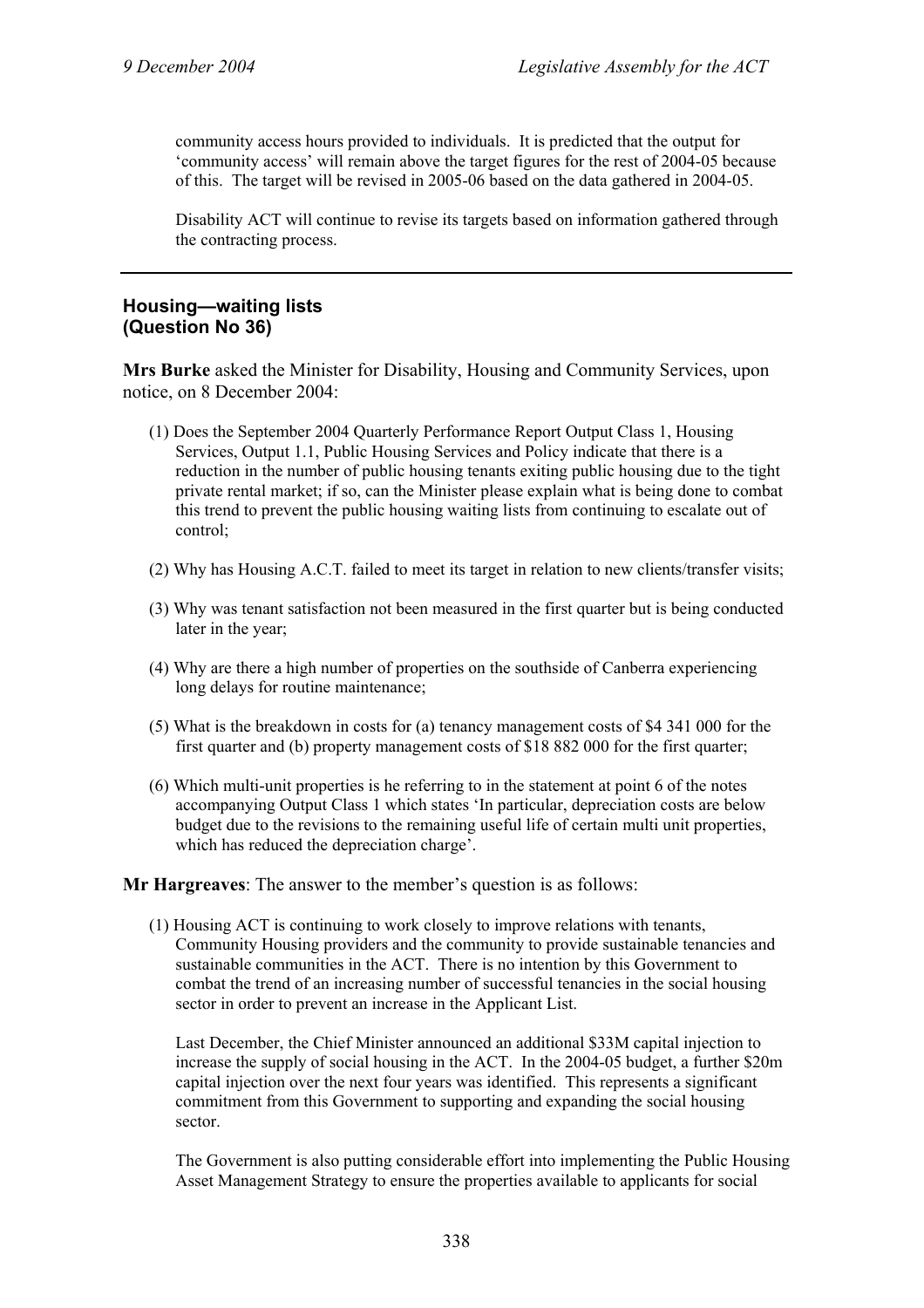housing meet their needs, rather than focussing only on the raw numbers of properties available which are generally accepted as being unsuited to the needs of social housing clients.

- (2) The figure referred to represents eight new tenancies created with Housing ACT in July 2004 that did not receive an introductory Client Service Visit. There are a number of factors that lead to this figure, including an inability to establish an appropriate appointment time for both the Tenant and the Housing Manager, unexpected events that prevented the Tenant being at the property at the appointed time and difficulty contacting the new Tenant to schedule the introductory visit.
- (3) Tenant satisfaction for 2004-05 is being conducted under the auspices of the Commonwealth State Housing Agreement 2003 - 2008. The national bi-annual survey is conducted in the latter part of the financial year.
- (4) The figures for 2003-04 indicate that routine maintenance raised as normal works on the south side were completed on average in 18.10 calendar days with a median time of 9.60 calendar days. Accordingly, the majority of works are being completed within the required contractual period of 14 days.
- (5) The major cost components included in the cost of tenancy management are employee costs (\$2.2m - wages, leave entitlements, superannuation, payroll tax, training and workers' compensation costs) and administrative and operational costs (\$0.703m), such as accommodation, computing, communication and information technology costs and provisioning for bad and doubtful debts (\$0.250m) and overheads (\$1.188m).

The major costs included in property management are those costs associated with property ownership, such as general, water and sewerage rates and other statutory charges (\$3.775m), repairs and maintenance (\$6.591m), depreciation (\$2.706m), interest on borrowings (\$1.388m) and other property costs, including body corporate fees and common area cleaning, heat, light and power etc, legal fees and charges and survey and other lease costs etc (\$1.244m). These costs are in addition to the employee costs (\$0.917m) and administrative and overhead costs (\$2.261m) relating to property operations.

(6) As part of the annual revaluation of the public housing property portfolio, the remaining useful life of all public housing properties was reassessed by an independent and professional valuer in 2003-04. As a result of this reassessment of remaining useful life, all multi-unit properties were re-stated with an 80-year life, bringing them into line with the rest of the portfolio of stand-alone residential dwellings. The effect of this reassessment of the remaining useful lives was to reduce the depreciation costs for all 450 multi-unit properties.

### **Disabled persons—services (Question No 37)**

**Mrs Burke** asked the Minister for Disability, Housing and Community Services, upon notice, on 8 December 2004:

Further to the provision of 11 232 Therapy Services' hours provided compared with an expected outcome of some 13 868 hours for the quarter (as per the 2004-05 target figure),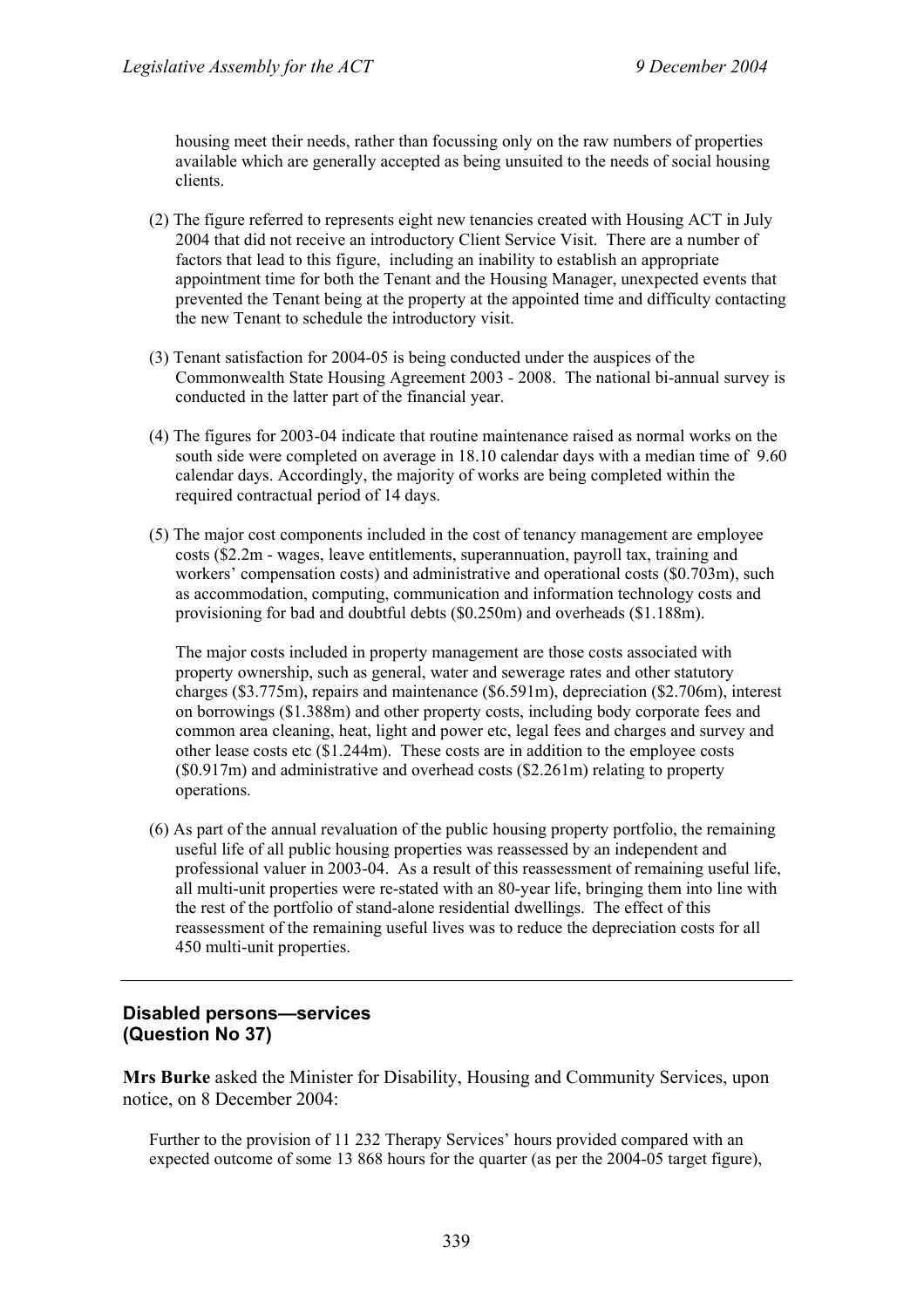(a) what is the Minister doing to overcome difficulties in recruiting appropriately qualified staff and (b) how has 'new initiative' staffing for the autism program not commencing until later in the year impacted upon this better than expected outcome.

**Mr Hargreaves**: The answer to the member's question is as follows:

- a) Therapy ACT has reduced their staff vacancy rates to 6% as of November 2004. This is the result of a national advertising campaign in the press, allied health journals and the web jobsites. Staff have also attended a career session for undergraduate allied health students at Sydney University in September 2004, to encourage new graduates to apply for positions in the ACT.
- b) The Autism and Family Support program is to commence in February 2005. This program will provide intense family and parent training for families for a short period after their child under school age is diagnosed with autism.

The expected outcomes of this program are:

- Higher level of participation in daily activities by the child and a reduction in behavioural issues impacting on this
- Greater confidence and skill of parents in supporting and parenting their child with autism, reduction in stress and the negative impact of this on family relationships
- Improved links with childcare programs and early education programs

# **Community Consultation Online website (Question No 38)**

**Mr Smyth** asked the Minister for Multicultural Affairs, upon notice, on 8 December 2004:

- (1) Further to the response to Question on notice No 1387 (Fifth Assembly) which stated that he would further enhance e-democracy through the A.C.T. Government's Community Engagement Code of Practice and that this would be completed in July-August 2004, has this been completed;
- (2) If so, when was it completed; if not, (a) when will it be completed and (b) what percentage of the projects have been completed to date.

**Mr Hargreaves**: The answer to the member's question is as follows:

- (1) No.
- (2) (a)  $\&$  (b) The ACT Government considers that the current consultation guidelines are confusing, lengthy and overly prescriptive, and will replace them with a more userfriendly document that will be more of a tool kit than a set of rules.

The Community Engagement Code of Practice is now known as the Community Engagement Manual. It is anticipated that the Community Engagement Manual will be completed by the end of the 2004/05 financial year.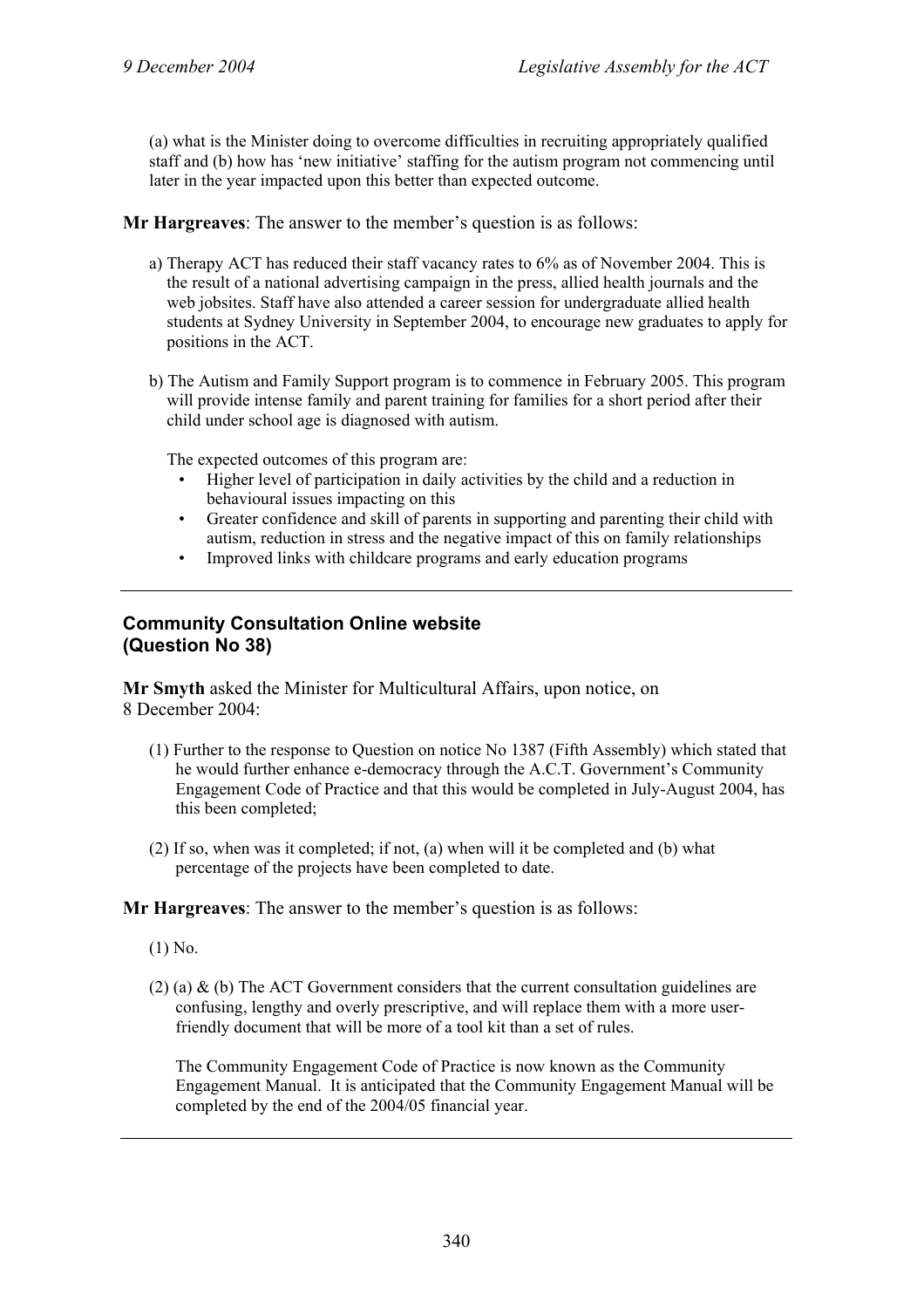### **National Zoo and Aquarium—expansion (Question No 39)**

**Mr Smyth** asked the Minister for Economic Development, upon notice, on 8 December 2004:

- (1) Where is the Government up to in deciding on whether to allocate additional land to the National Zoo and Aquarium to expand its premises;
- (2) What is causing the long delay in finalising a decision on this matter;
- (3) When will the National Zoo and Aquarium owners be given a final decision on whether they can or cannot have additional land.

**Mr Quinlan**: The answer to the member's question is as follows:

- (1) The Government has agreed to allocate the additional land to the National Zoo and Aquarium, subject to a number of conditions. The Zoo is currently considering the terms of this offer.
- (2) There was no delay in finalising this matter. There were a wide range of issues that needed to be considered, not the least of which was a planning study of the area undertaken by a consultant on behalf of the National Capital Authority. This study recommended making the majority of the land requested available to the zoo.
- (3) The National Zoo and Aquarium owners were given the final decision regarding the additional land following the Government's decision in early August.

### **Hospitals—waiting lists (Question No 40)**

**Mr Smyth** asked the Minister for Health, upon notice, on 8 December 2004:

- (1) Did the Healthy Territory Brochure of July 2004 state in the article titled *New policy to manage elective surgery waiting lists* that an extensive consultation has commenced with A.C.T. surgeons and the new guidelines will be completed by August 2004; if so, have these guidelines been completed;
- (2) If the guidelines have been completed, where may copies be obtained; if not, (a) why has there been a delay in producing these new guidelines and (b) will they be completed and available publicly;
- (3) Why are the guidelines being developed and what do you expect will be the direction of this new policy to manage elective surgery waiting lists.

**Mr Corbell**: The answer to the member's question is as follows:

(1) The November 2004 Elective Surgery Waiting List Management Policy has been completed and has been distributed to all surgeons this month.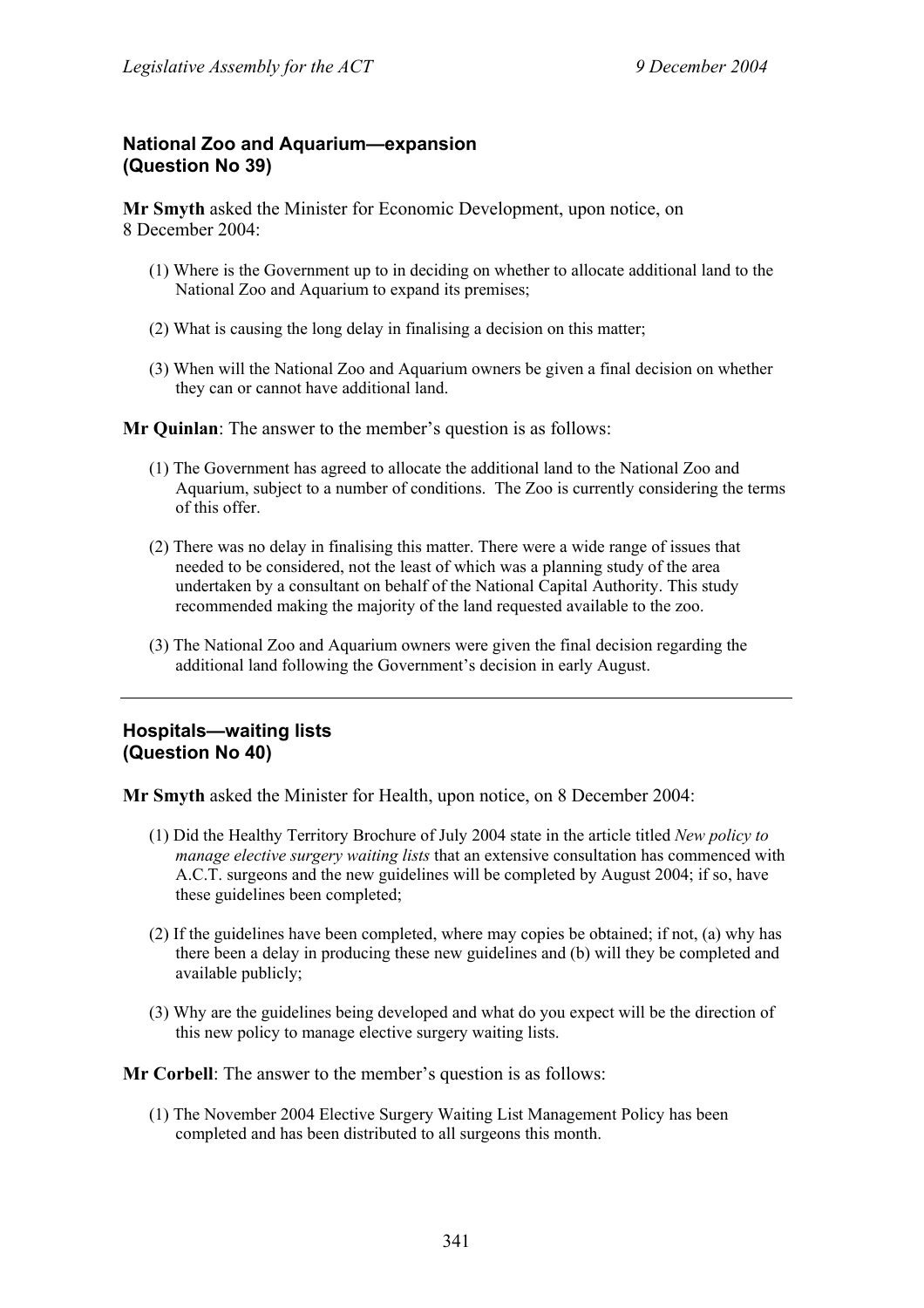- (2) The new policy is a technical document for internal use by hospital staff involved in the management of the elective surgery waiting list. It is available on the ACT Health Intranet. A consumer's version of the policy is presently being developed which will be available publicly on the ACT Health Internet and will be sent to all patients booked on the waiting list.
- (3) The policy was developed because no current policy existed to guide the management of the elective surgery waiting list. The policy will ensure that management of the waiting list is consistent and accurate. The direction of the policy is based on equity of access for all patients.

#### **Development—shopping centres (Question No 42)**

**Mr Smyth** asked the Minister for Urban Services, upon notice, on 8 December 2004:

- (1) What requests has the Government received for shopping centre upgrades in the electorate of Brindabella;
- (2) What centres were considered in negotiations for the 2004-05 Budget.

**Mr Hargreaves**: The answer to the member's question is as follows:

- (1) No requests have been received.
- (2) All Cabinet deliberations for the 2004-05 Budget's Capital Works Program are confidential in nature.

# **Justice and Community Safety, Department—chief executive officer (Question No 44)**

**Mr Stefaniak** asked the Chief Minister, upon notice, on 9 December 2004:

- (1) Is the Chief Executive Officer of the Department of Justice and Community Safety still receiving his living away from home allowance; if so, why;
- (2) How much has the Chief Executive Officer been paid in terms of his living away from home allowance for each year he has been employed in his current position.

**Mr Stanhope**: The answer to the member's question is as follows:

- (1) Yes. The Chief Executive has received allowances in accordance with Determinations of the Remuneration Tribunal.
- (2) The Chief Executive receives an accommodation allowance of \$300 per week. This was initially determined in 1996.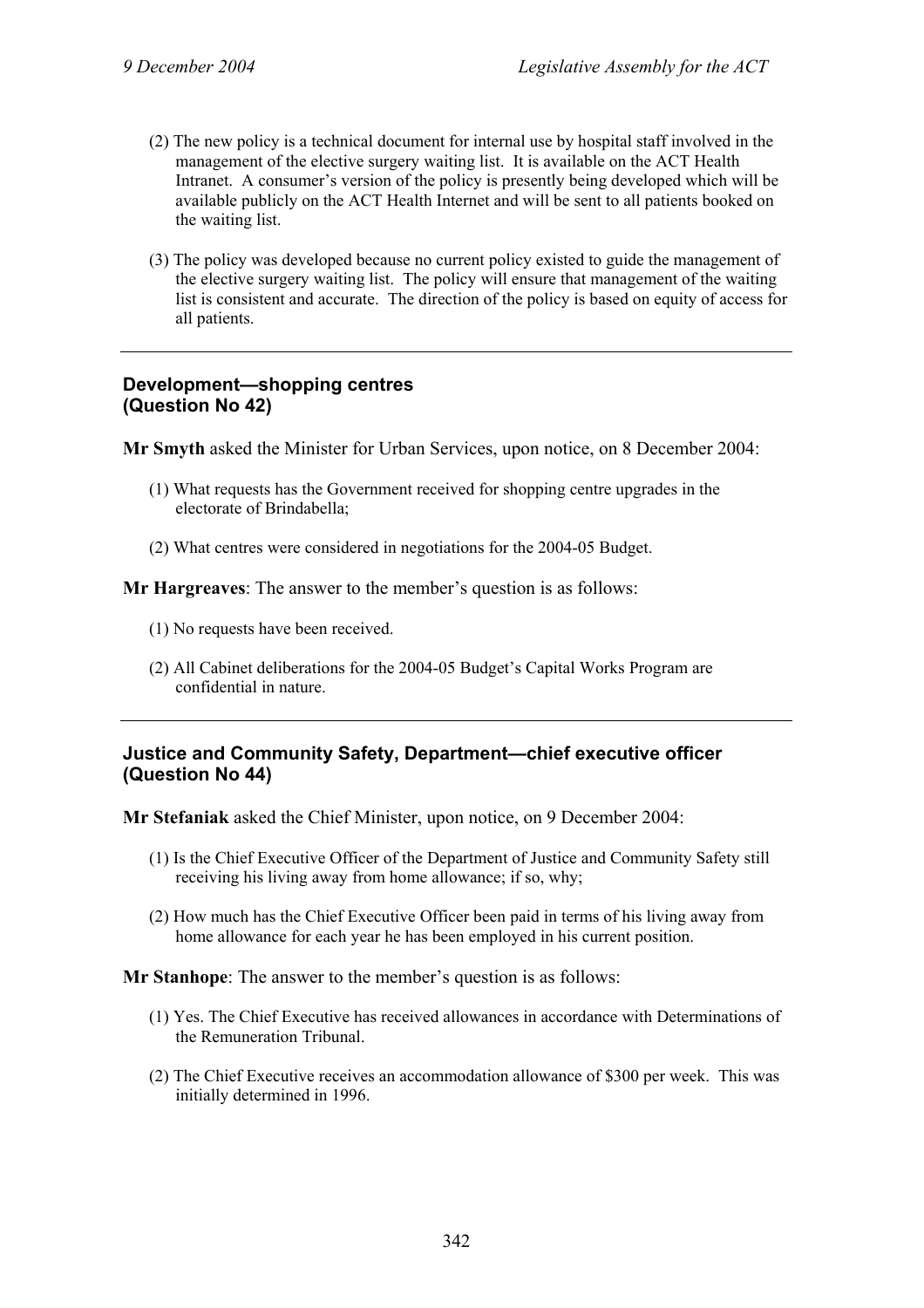#### **ATTACHMENT A**

| Year                  | <b>Amount</b> |
|-----------------------|---------------|
| 2004-05               | \$7,800       |
| (to 16 December 2004) |               |
| 2003-04               | \$15,600      |
| 2002-03               | \$15,600      |
| 2001-02               | \$15,600      |
| 2000-01               | \$15,600      |
| 1999-00               | \$15,600      |
| 1998-99               | \$15,600      |
| 1997-98               | \$15,600      |
| 1996-97               | \$15,600      |
| 1995-96               | \$4,980       |

#### **Disabled persons—services (Question No 49)**

**Mrs Burke** asked the Minister for Disability, Housing and Community Services, upon notice, on 9 December 2004:

- (1) What are the difficulties referred to in the September 2004 Quarterly Performance Report to the A.C.T. Legislative Assembly and in particular Output Class 1: Disability, Housing and Community Services, Output 1.3, Therapy Services, which stated the number of hours of therapy services is below pro rata target, partly due to difficulties in recruiting appropriately qualified staff and have these difficulties been addressed to date;
- (2) When did 'new initiative' staffing for the autism program commence, as announced in Notes 1 for Output 1.3: Therapy Services and how many staff have now been recruited to date.

**Mr Hargreaves**: The answer to the member's question is as follows:

- (1) Therapy ACT had a staff vacancy rate of 15% in September 2004. An active recruitment program including advertising in various media, contacting universities, attending career days for undergraduate student and promoting student placements in the ACT has been undertaken. This has resulted in a decrease in staff vacancy rates to 6% in November 2004.
- (2) The new initiative program for the Autism Assessment and Family Support service will commence in February 2005. A number of internal staff will run the program and recruitment is under way for backfilling their positions. A vacant senior psychology position in the team will be advertised in January.

#### **Playground safety (Question No 59)**

**Mrs Dunne** asked the Minister for Urban Services, upon notice, on 9 December 2004:

(1) How much of the funding for Package 6 has been expended to date this financial year given the Minister's response to Question on notice No 1503 (Fifth Assembly) in which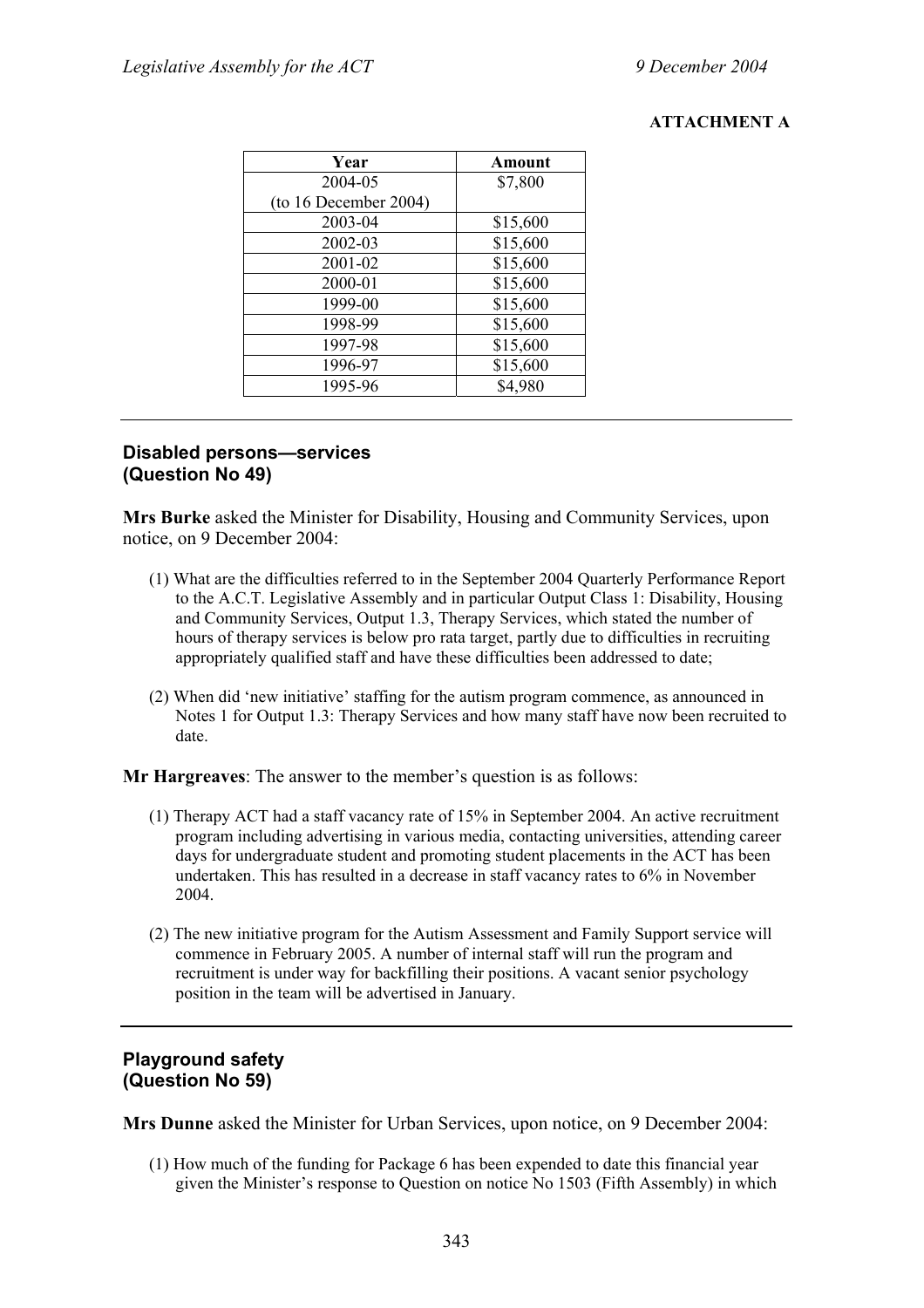he stated that funding for Package 6 of the \$900 000 Playground Safety Improvement Program would be rolled over into 2004-05;

- (2) Which playgrounds are part of the Package 6 works and which of these, if any, have had their work completed;
- (3) Is there still \$500 000 available for the Playground Safety Improvement Program due to a total allocation of \$1.4m in the 2002-03 Budget;
- (4) What playgrounds will undergo refurbishments as part of this section of the Playground Safety Improvement Program funding;
- (5) When will work (a) start on these playgrounds and (b) be completed on the last of these playgrounds.

**Mr Hargreaves**: The answer to the member's question is as follows:

- (1) Package 6 did not comprise \$900,000.00. Package 6 comprises the balance of remaining funds (\$45,000.00) which has been committed for expenditure in 2004/2005 financial year.
- (2) Package 6 will see the playground on Captain Cook Crescent in Griffith upgraded and is currently at the design stage.
- (3) The balance of the \$1.4m 2002/2003 Budget has been fully expended in the 2002/2003, 2003/2004 and 2004/2005 financial years.
- (4) All works undertaken as part of the \$1.4m (\$0.9m plus \$0.5m) funding allocation have been completed except for the Package 6 work at Captain Cook Crescent. The following playgrounds have been upgraded as part of this funding allocation:

#### **Package 1**

- 1. MacDermott Pl, Belconnen (stage 1)
- 2. MacDermott Pl, Belconnen (stage 2)
- 3. Shakespeare Cres, Fraser
- 4. Malindi Pl, Giralang
- 5. Liffey Cres, Kaleen
- 6. Warring Pl, Giralang

#### **Package 2**

- 1. Bingley Cres, Fraser
- 2. Woolner Cct, Hawker
- 3. Bettington Cct, Charnwood
- 4. Pulleine St, Macgregor
- 5. Chippindall Cct, Theodore

#### **Package 3**

- 1. Teague St, Cook
- 2. Alberga St, Kaleen
- 3. Oakover Cct, Kaleen
- 4. Burkitt St, Page
- 5. Plowman Pl, Flynn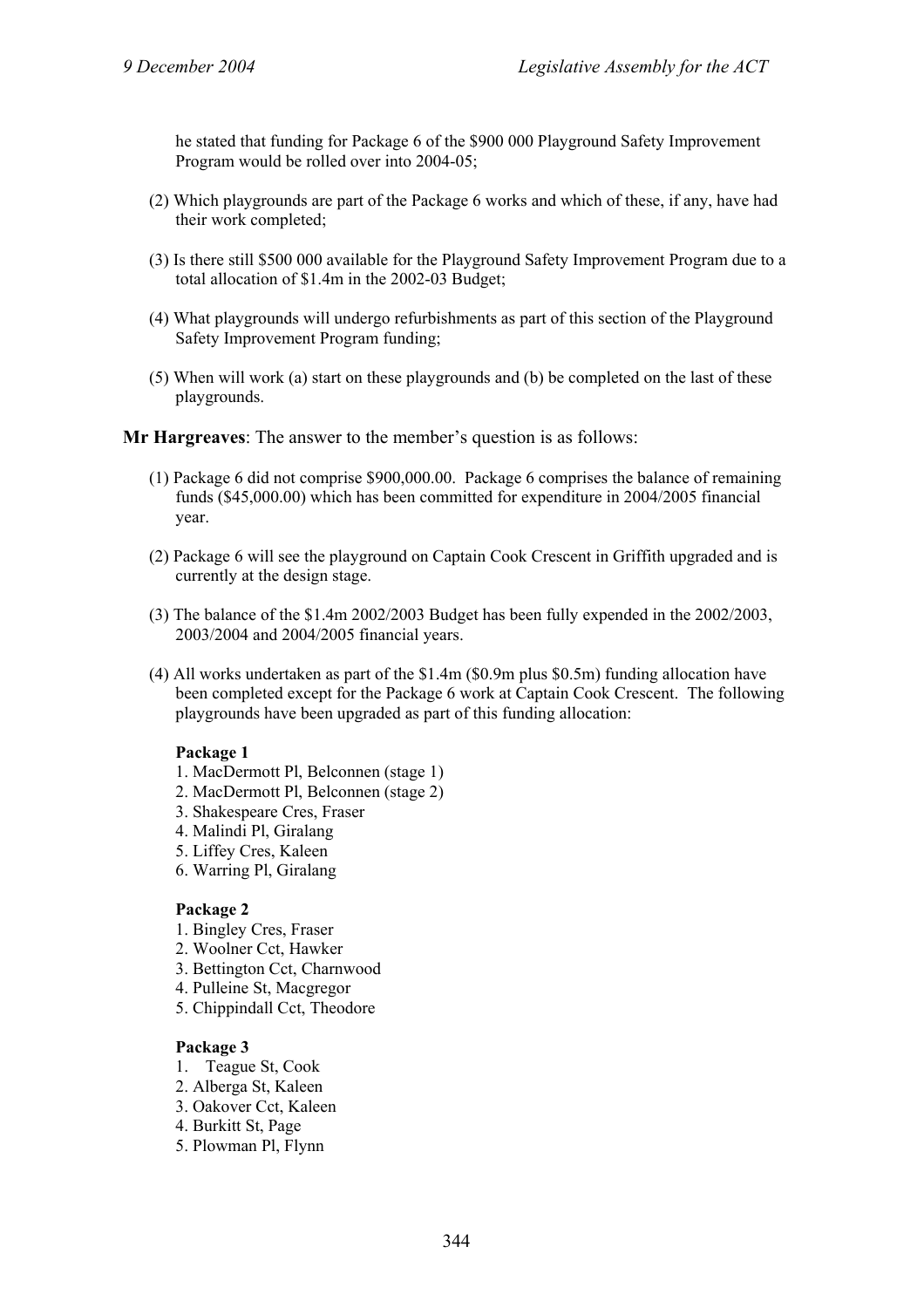#### **Package 4**

- 1. Billson Pl, Wanniassa
- 2. Marconi Cres, Kambah
- 3. Halfrey Cct, Wanniassa
- 4. Karney St, Kambah
- 5. Summerland Cct, Kambah
- 6. Maxworthy St, Kambah

#### **Package 5**

- 1. Rechner St, Flynn 2. Delaney Ct Melba 3. Sculptor St, Giralang 4. Copeland Dr, Melba 5. Mildenhall St, Fraser 6. Bishop St, Melba 7. Throssell St, Curtin 8. Stangways St, Curtin 9. Lansell Cct, Wanniassa 10. Hogue Pl, Gilmore
- 5. The upgrade of the Captain Cook Crescent playground is programmed to (a) begin construction in April 2005 and (b) be completed in May 2005.

### **Environment and conservation—street trees (Question No 60)**

**Mrs Dunne** asked the Minister for Urban Services, upon notice, on 9 December 2004:

In relation to the allocation for maintenance of trees in public places, for example street trees and trees in parks, (a) how much was the allocation in 2004-05, (b) how much of the allocation is dedicated to new planting, (c) how much of the allocation is dedicated to the maintenance of existing trees and (d) has this ratio changed as a result of drought; if so, what was the previous ratio.

**Mr Hargreaves**: The answer to the member's question is as follows:

(1) The 2004-05 budget for the Tree Maintenance Service Level Agreement is \$2.35 million.

- (2) A further \$70,000 was allocated for planting and establishment of trees in 2004-05. This is allocated to planting new trees predominantly as replacements for those that have been removed as part of routine tree maintenance activities.
- (3) \$2.35 million is dedicated to the maintenance of existing trees in 2004-05.
- (4) There is no set ratio between the allocation for maintenance of existing trees and that for planting. In 2003-04 the budget for the Tree Maintenance Service Level Agreement was \$1.95 million and a separate allocation of \$120,000 was expended on the planting and establishment of trees. The planting allocation was set lower in 2004-05 than in 2003-04 as the ongoing drought conditions increase the risk of failure of newly planted trees. Trees are currently being planted where the adjacent resident has committed to provide supplementary water to the tree, or where the project includes an extended consolidation period for the new trees.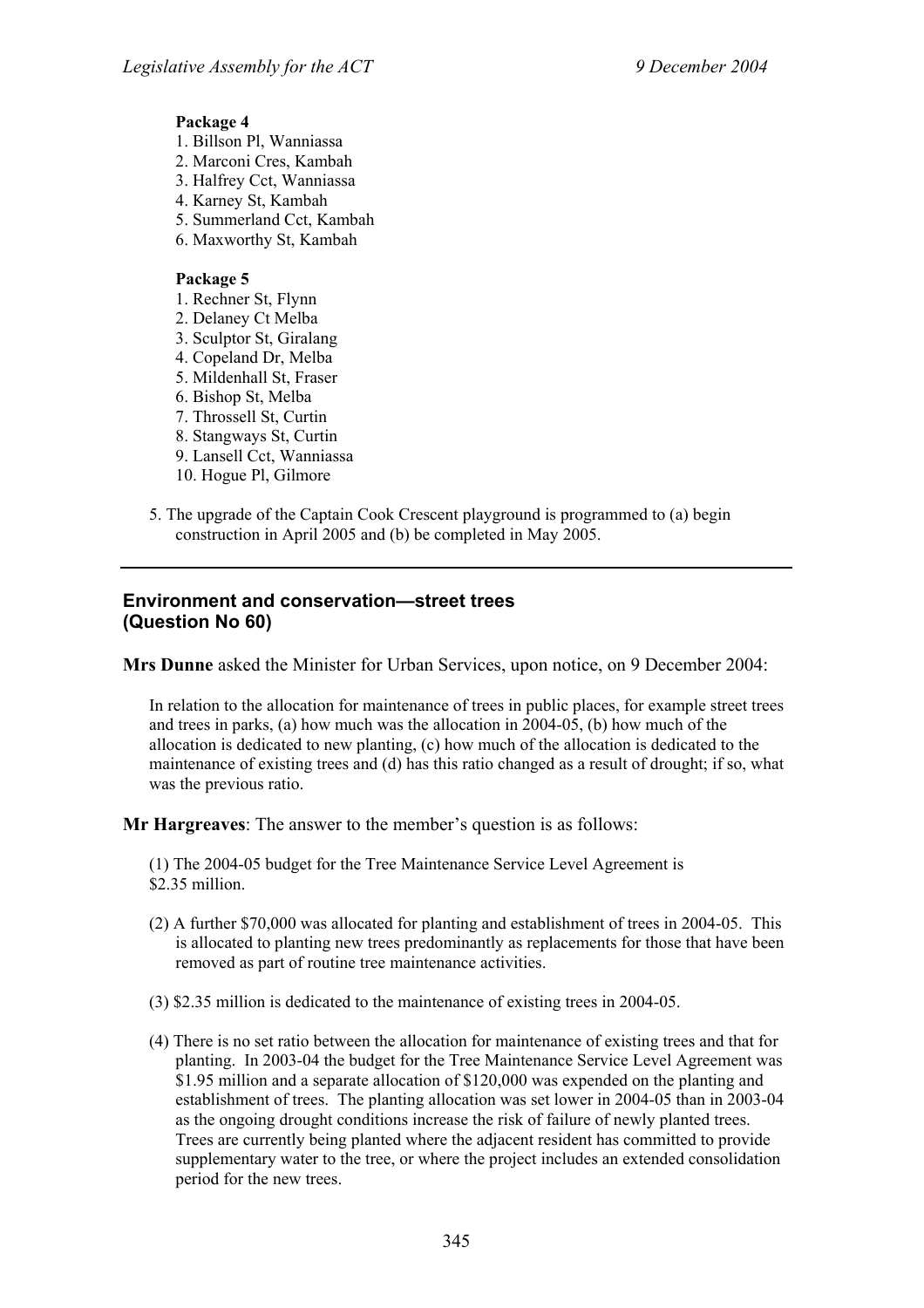# **Motor vehicles—P-plate drivers (Question No 61)**

**Mr Pratt** asked the Minister for Urban Services, upon notice, on 9 December 2004:

- (1) On what advice or evidence was the decision based to rule out any plans to tighten restrictions on Canberra's P-plate drivers and disallow them from driving powerful vehicles like V8s;
- (2) What, if any, documentation was given to you to base your decision regarding P-platers and the use of powerful vehicles;
- (3) What is the Government's position or decision on other restrictions on P platers such as (a) number of passengers allowed in the vehicle and (b) curfews.

**Mr Hargreaves**: The answer to the member's question is as follows:

(1) While the ACT Government has not ruled out any changes to the restrictions on people holding an ACT provisional licence, there are currently no proposals to change the existing regime. The Government will assess the outcome of the proposed driver training trial announced at the recent Young Driver Safety Forum and to be conducted by the NSW and Victorian Governments.

The outcome of the NSW Government options paper on improving safety for young drivers will also be examined to see if any of the proposals merit consideration in the ACT, including the proposed introduction of bans prohibiting probational drivers from driving high performance vehicles. It should be noted that this initiative will not be introduced in NSW until the necessary major changes to the driver licence and vehicle registration processes and computer systems have been undertaken.

- (2) As no decision to make any changes regarding P-platers has been made, there is no documentation meeting this description.
- (3) The NRMA-ACT Road Safety Trust recently commissioned research examining whether there would be any benefit associated with passenger restrictions for novice drivers. The results of this research are not expected until early 2005.

I have received advice that curfews would be problematic in the ACT given the necessarily reduced levels of public transport during curfew periods and lack of support from the community. Curfews would be unlikely to significantly impact on crash rates as the vast majority of crashes occur on weekdays between 6am and 8pm.

### **Emergency services—single response units (Question No 62)**

**Mr Pratt** asked the Minister for Police and Emergency Services, upon notice, on 9 December 2004:

(1) On how many occasions in (a) 2002-03, (b) 2003-04 and (c) to date in 2004-05 have single response units (SRU) been despatched in the ACT;